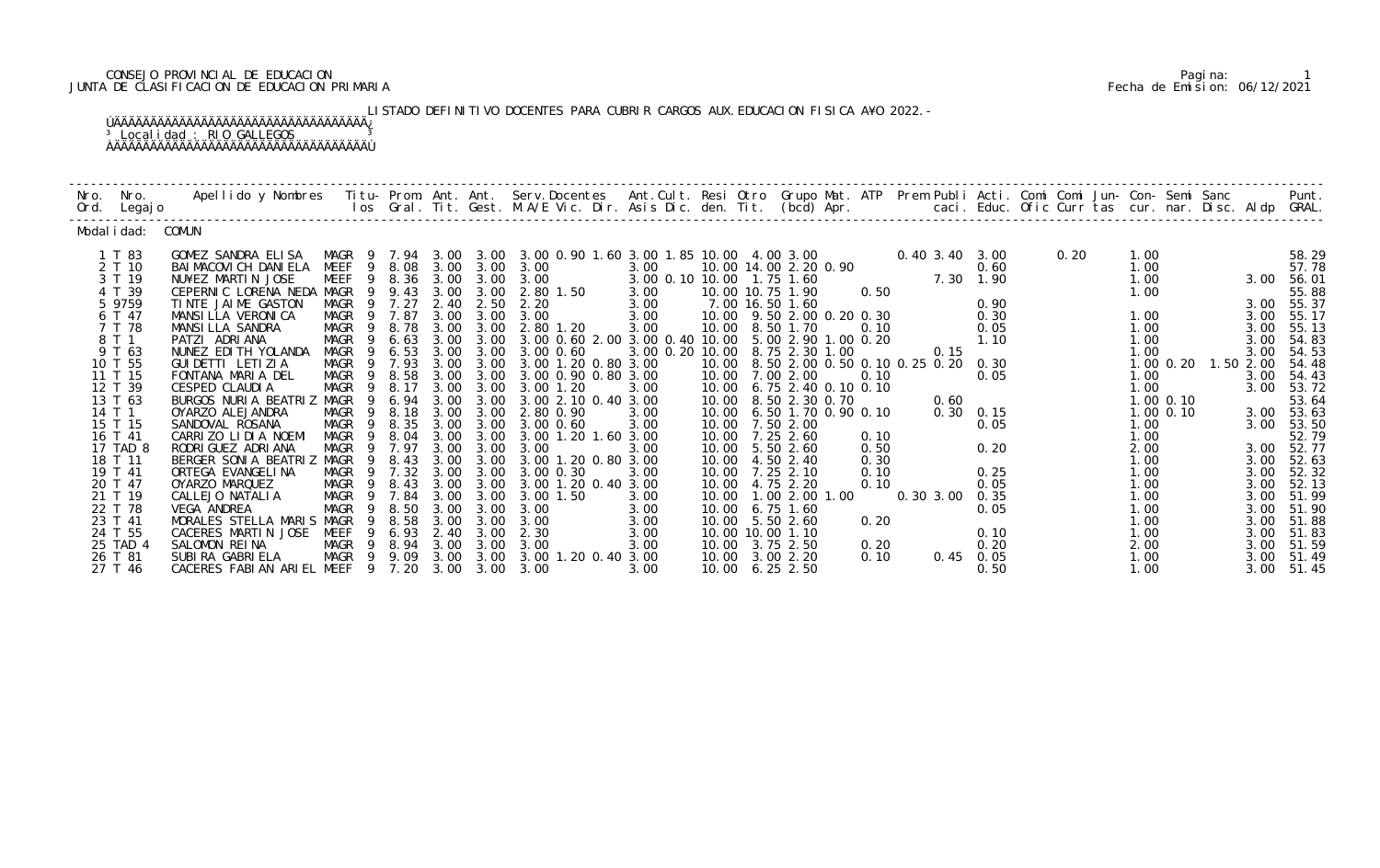# CONSEJO PROVINCIAL DE EDUCACION Pagina: 2 JUNTA DE CLASIFICACION DE EDUCACION PRIMARIA Fecha de Emision: 06/12/2021

LISTADO DEFINITIVO DOCENTES PARA CUBRIR CARGOS AUX. EDUCACION FISICA A¥O 2022.-

| Nro. | Nro.<br>Ord. Legajo | Apellido y Nombres  Titu- Prom. Ant. Ant.  Serv.Docentes  Ant.Cult. Resi Otro  Grupo Mat. ATP  Prem Publi Acti. Comi Comi Jun- Con- Semi Sanc          Punt.<br>Ios Gral. Tit. Gest. M.A/E Vic. Dir. Asis Dic. den. Tit. (bcd) Ap |             |     |                                      |      |      |                                                                          |                                          |                      |      |                               |                           |              |                                                                                                                                                                                                      |                                                             |  |              |                |
|------|---------------------|-----------------------------------------------------------------------------------------------------------------------------------------------------------------------------------------------------------------------------------|-------------|-----|--------------------------------------|------|------|--------------------------------------------------------------------------|------------------------------------------|----------------------|------|-------------------------------|---------------------------|--------------|------------------------------------------------------------------------------------------------------------------------------------------------------------------------------------------------------|-------------------------------------------------------------|--|--------------|----------------|
|      | 28 T 10             | GALLARDO GOMEZ                                                                                                                                                                                                                    |             |     |                                      |      |      |                                                                          |                                          |                      |      |                               | 10.00 7.75 1.10 0.40 0.20 | 0.15         |                                                                                                                                                                                                      | 1.00                                                        |  |              | 3.00 51.34     |
|      | 29 TAD 4            | GIORGIS MARIANGELES                                                                                                                                                                                                               |             |     |                                      |      |      | MAGR 9 7.54 3.00 3.00 2.20 3.00<br>MAGR 9 8.17 3.00 3.00 3.00 0.60 3.00  |                                          |                      |      |                               |                           |              | 10. 00  5. 25  1. 80  0. 50<br>10. 00  6. 25  1. 90  0. 30  0. 10<br>10. 00  1. 75  1. 90  0. 30  0. 10<br>10. 00  2. 00  2. 40  0. 10<br>10. 00  3. 50  2. 10  0. 90<br>10. 00  3. 50  2. 10  0. 90 | 2.00                                                        |  |              | 2.00 51.32     |
|      | 30 T 47             | DI AZ LAURA SI LVANA                                                                                                                                                                                                              |             |     | MAGR 9 7.72 3.00                     |      |      | 3.00 3.00                                                                | 3.00                                     |                      |      |                               |                           |              |                                                                                                                                                                                                      | 1.00                                                        |  |              | 3.00 51.27     |
|      | 31 T 11             | POI SSONNEAU YANET                                                                                                                                                                                                                |             |     |                                      |      |      | MAGR 9 9.06 3.00 3.00 3.00 0.60                                          | 3.00                                     |                      |      |                               |                           |              |                                                                                                                                                                                                      | 1.00                                                        |  |              | 3.00 51.16     |
|      | 32 T 46             | LARRETA ELIANA                                                                                                                                                                                                                    |             |     |                                      |      |      | MAGR 9 9.16 3.00 3.00 3.00 1.50 0.80 3.00                                |                                          |                      |      |                               |                           |              |                                                                                                                                                                                                      | 1.00                                                        |  | 3.00         | 50.96          |
|      | 33 T 83             | FERNANDEZ CARLOS                                                                                                                                                                                                                  | MAGR 9 7.31 |     |                                      | 3.00 | 3.00 | 3.00                                                                     | 3.00                                     |                      |      |                               |                           |              |                                                                                                                                                                                                      | 1.00                                                        |  | 2.00         | 50.81          |
|      | 34 TAD 8            | SANCHEZ GLADYS                                                                                                                                                                                                                    |             |     | MAGR 9 8.93 3.00                     |      | 3.00 | 3.00                                                                     | 3.00                                     | 10.00  1.75  2.40    |      | 0.50                          |                           | 1.20         |                                                                                                                                                                                                      | $2.00$<br>1.00<br>1.00                                      |  |              | 3.00 50.78     |
|      | 35 T 63             | QUINTANA HUGO RENE                                                                                                                                                                                                                |             |     |                                      |      |      | MAGR 9 8.83 3.00 3.00 3.00 1.80 0.80 3.00 0.60 10.00 3.25 2.50 0.40 0.20 |                                          |                      |      |                               |                           | 0.35         |                                                                                                                                                                                                      |                                                             |  |              | 50.73          |
|      | 36 T 78             | PAREDES MIRTA NOEMI                                                                                                                                                                                                               | MAGR        |     | 9 7.92 3.00                          |      | 3.00 | 3.00 0.90 1.60 3.00                                                      |                                          | 10.00 6.00 2.10 0.10 |      |                               |                           |              |                                                                                                                                                                                                      |                                                             |  |              | 50.62          |
|      | 37 T 10             | GIMENEZ CARINA                                                                                                                                                                                                                    |             |     | MAGR 9 7.82 3.00                     |      | 3.00 | 3.00 2.10 0.40 3.00                                                      |                                          | 10.00 3.00 2.20      |      |                               |                           | 0.10         |                                                                                                                                                                                                      | 1.00                                                        |  |              | 3.00 50.62     |
|      | 38 T 11             | ASENCIO SUSANA INES                                                                                                                                                                                                               |             |     | MAGR 9 7.33 3.00                     |      | 3.00 | 3.00 1.20                                                                | 3.00                                     | 10.00 3.25 2.50 1.00 |      |                               |                           | 0.30         |                                                                                                                                                                                                      | 1.00                                                        |  |              | 3.00 50.58     |
|      | 39 T 15             | BARRIA SILVIA                                                                                                                                                                                                                     |             |     | MAGR 9 7.23 3.00                     |      |      | 3.00 3.00                                                                | 3.00                                     | 10.00 6.50 1.60      |      | 0.10                          |                           |              |                                                                                                                                                                                                      | 1.00                                                        |  | 3.00         | 50.43          |
|      | 40 T 47             | MORILLO ZAPATA CARLA MAGR 9 8.06 3.00                                                                                                                                                                                             |             |     |                                      |      |      | 3.00 3.00                                                                | 3.00                                     |                      |      | 10.00 5.00 1.50 0.70 0.10     |                           |              |                                                                                                                                                                                                      | 1.00                                                        |  | 3.00         | 50.36          |
|      | 41 T 55<br>42 T 90  | PARRA RAMONA DEL                                                                                                                                                                                                                  |             |     | MAGR 9 6.99 3.00                     |      |      | 3.00 3.00 0.90 0.80 3.00                                                 |                                          | 10.00 3.25 1.90      |      | 10.00 3.25 2.20 0.60 0.30     |                           |              | 0.30                                                                                                                                                                                                 | 1.00                                                        |  | 3.00<br>3.00 | 50.34          |
|      |                     | FERMANELLI GRACIELA                                                                                                                                                                                                               |             |     | MAGR 9 8.03 3.00<br>MAGR 9 8.32 3.00 |      | 3.00 | 2.20 0.90 2.00 3.00                                                      |                                          | 10.00 4.75 2.50 0.20 |      |                               |                           |              |                                                                                                                                                                                                      |                                                             |  |              | 50.28<br>50.27 |
|      | 43 T 58<br>44 T 15  | MALDONADO CARDENAS<br>GALLARDO MARIA LUCIA MAGR                                                                                                                                                                                   |             |     | 9 9.26 3.00                          |      | 3.00 | 3.00 3.00 1.20 1.20 3.00<br>2.80 1.20 0.80 3.00                          |                                          | 10.00 5.00 1.90      |      | 0.20                          |                           | 0.10<br>0.10 |                                                                                                                                                                                                      |                                                             |  |              | 50.26          |
|      | 45 T 46             | DUARTE CLAUDIA                                                                                                                                                                                                                    | MAGR        | - 9 | 8.18 3.00                            |      | 3.00 | 3.00                                                                     | 3.00 3.00                                | 10.00                |      | 2.70 1.00 0.20                |                           | 0.10         |                                                                                                                                                                                                      | $\begin{array}{c} 1.00 \\ 1.00 \\ 1.00 \\ 1.00 \end{array}$ |  |              | 3.00 50.18     |
|      | 46 T 58             | SAEZ ANGEL MARIANO                                                                                                                                                                                                                |             |     | MAGR 9 7.79                          | 3.00 |      | 3.00 2.40 0.90                                                           | 3.00                                     | 10.00 5.25 1.60      |      | 0.10                          |                           |              |                                                                                                                                                                                                      | 1.00                                                        |  |              | 3.00 50.04     |
|      | 47 T 39             | LOMBARDI GRISELDA                                                                                                                                                                                                                 |             |     |                                      |      |      | MAGR 9 8.67 3.00 3.00 3.00                                               | 3.00                                     |                      |      | 10.00 3.25 2.30 0.60 0.20     |                           |              |                                                                                                                                                                                                      | 1.00                                                        |  | 3.00         | 50.02          |
|      | 48 T 55             | WEBER NELIDA                                                                                                                                                                                                                      |             |     |                                      |      |      | MAGR 9 7.23 3.00 3.00 2.80 1.50 1.20 3.00                                |                                          | 10.00 5.00 2.30      |      |                               |                           | 0.20         |                                                                                                                                                                                                      | 1.00                                                        |  | 1.50 2.00    | 49.73          |
|      | 49 T 19             | VERA ADELA MARGARITA MAGR 9 8.62 3.00                                                                                                                                                                                             |             |     |                                      |      | 3.00 | 3.00                                                                     | 1.60 3.00 0.10 10.00 3.00 3.00 0.30 0.10 |                      |      |                               |                           | $0.45$ 0.55  |                                                                                                                                                                                                      | 1.00                                                        |  |              | 49.72          |
|      | 50 T 19             | MILESSI MARIA ELENA MAGR 9 8.56 3.00                                                                                                                                                                                              |             |     |                                      |      | 3.00 | 3.00 0.60                                                                | 3.00                                     | 10.00                | 2.80 | 0.10                          |                           | 2.40 0.25    |                                                                                                                                                                                                      | 1.00                                                        |  |              | 3.00 49.71     |
|      | 51 T 10             | BAI GORRI MARIA                                                                                                                                                                                                                   |             |     | MAGR 9 8.44 3.00                     |      |      | 3.00 3.00 0.30                                                           | 3.00                                     | 10.00 3.50 2.20      |      | 0.10                          |                           | 0.15         |                                                                                                                                                                                                      | 1.00                                                        |  |              | 3.00 49.69     |
|      | 52 9825             | BULNES ROMERO RAMONA MAGR                                                                                                                                                                                                         |             |     | 9 8.56                               | 1.80 | 2.50 | 1.50                                                                     | 3.00                                     | 10.00 9.50 0.70      |      |                               |                           |              |                                                                                                                                                                                                      |                                                             |  | 3.00         | 49.56          |
|      | 53 T 41             | CARRIZO SILVINA H                                                                                                                                                                                                                 |             |     | MAGR 9 7.15                          | 3.00 | 3.00 | 3.00 1.50                                                                | 3.00                                     | 10.00 3.25 2.40      |      | 0.20                          |                           |              |                                                                                                                                                                                                      | 1.00                                                        |  | 3.00         | 49.50          |
|      | 54 T 41             | CARDENAS AGUI LAR                                                                                                                                                                                                                 |             |     | MAGR 9 8.02 2.80                     |      | 3.00 | 2.80                                                                     | 2.65                                     | 10.00 5.50 1.40      |      | 0.30                          |                           |              |                                                                                                                                                                                                      | $1.00$<br>$1.00$                                            |  | 3.00         | 49.47          |
|      | 55 T 19             | MANSILLA CINTYA                                                                                                                                                                                                                   |             |     |                                      |      |      | MAGR 9 7.75 3.00 3.00 3.00 0.60                                          | 3.00                                     |                      |      | 10.00  1.75  2.00  0.80  0.20 |                           | 3.50 0.85    |                                                                                                                                                                                                      |                                                             |  |              | 49.45          |
|      | 56 4787             | BARCIA CLAUDIO                                                                                                                                                                                                                    |             |     |                                      |      |      | MEEF 9 7.59 3.00 3.00 3.00                                               | 3.00                                     | 10.00 8.50 1.50      |      |                               |                           | 0.85         |                                                                                                                                                                                                      |                                                             |  |              | 49.44          |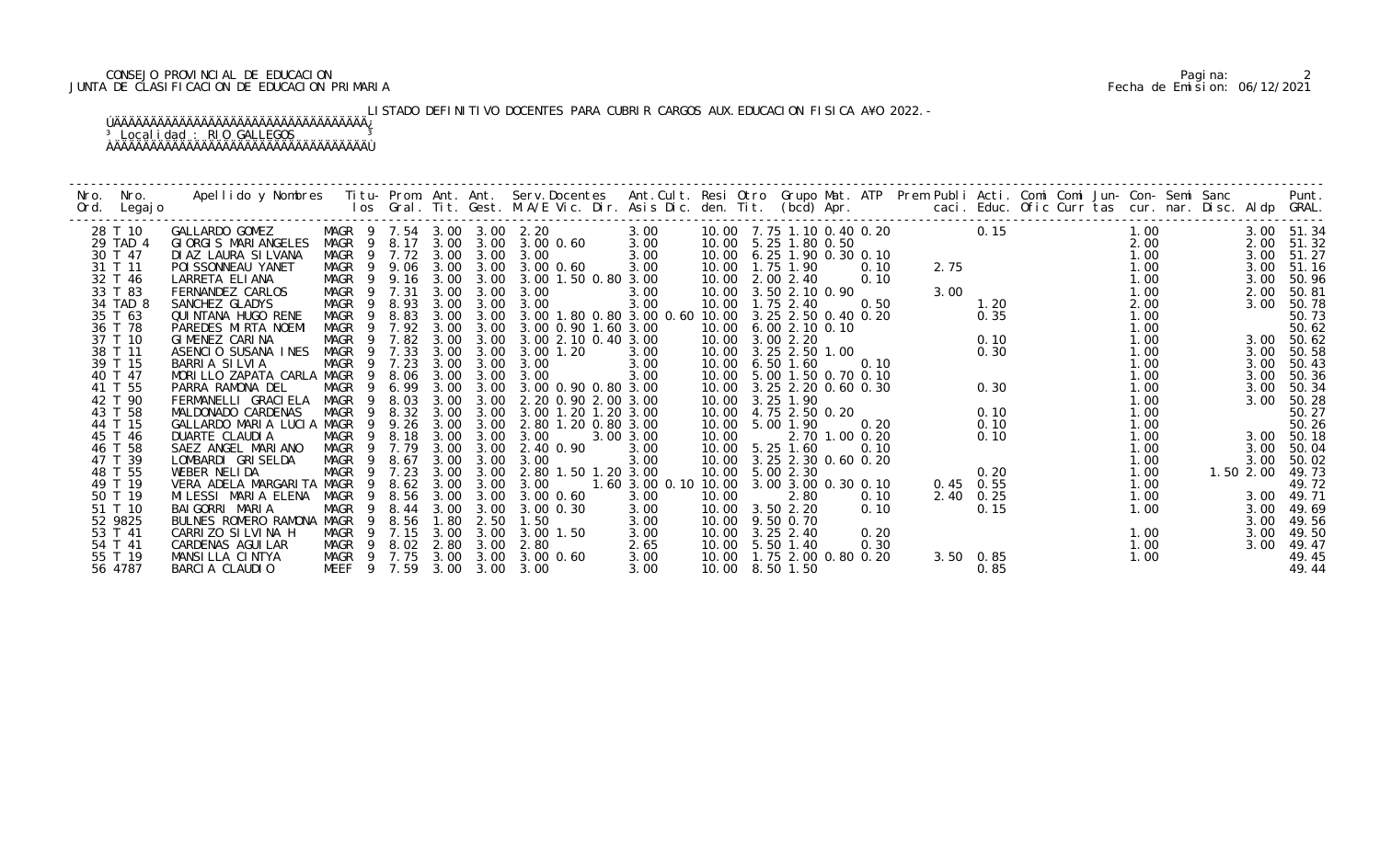# CONSEJO PROVINCIAL DE EDUCACION Pagina: 3 JUNTA DE CLASIFICACION DE EDUCACION PRIMARIA Fecha de Emision: 06/12/2021

LISTADO DEFINITIVO DOCENTES PARA CUBRIR CARGOS AUX. EDUCACION FISICA A¥O 2022.-

| Nro. | Nro.<br>Ord. Legajo | Apellido y Nombres Titu- Prom. Ant. Ant. Serv.Docentes Ant.Cult. Resi Otro Grupo Mat. ATP Prem Publi Acti. Comi Comi Jun- Con- Semi Sanc Punt.<br>Ios Gral. Tit. Gest. M.A/E Vic. Dir. Asis Dic. den. Tit. (bcd) Apr. |                   |                |             |      |      |                                           |                                                                          |       |                         |                |                             |      |                                                                                                                                                                                   |                        |      | Punt.      |
|------|---------------------|-----------------------------------------------------------------------------------------------------------------------------------------------------------------------------------------------------------------------|-------------------|----------------|-------------|------|------|-------------------------------------------|--------------------------------------------------------------------------|-------|-------------------------|----------------|-----------------------------|------|-----------------------------------------------------------------------------------------------------------------------------------------------------------------------------------|------------------------|------|------------|
|      | 57 T 39             | FRANCHI NI DANI ELA                                                                                                                                                                                                   |                   |                |             |      |      |                                           | MAGR 9 8.67 3.00 3.00 2.20 2.10 0.40 3.00 0.30 10.00 4.00 2.00 0.40 0.20 |       |                         |                |                             |      | 10.00 3.00 1.90<br>10.00 7.00 1.40<br>10.00 3.00 2.80<br>10.00 1.00 2.00 0.60<br>10.00 1.00 2.00 0.60<br>10.00 1.25 2.20<br>10.00 1.25 2.20<br>10.00 1.25 2.20<br>10.00 1.25 2.20 | $1.00$<br>1.00<br>1.00 |      | 49.42      |
|      | 58 T 33             | TERRON GONZALEZ                                                                                                                                                                                                       | MAGR 9 9.34       |                |             | 3.00 |      | $3.00 \quad 3.00$                         | 3.00                                                                     |       |                         |                |                             |      |                                                                                                                                                                                   |                        |      | 3.00 49.29 |
|      | 59 T 11             | PAOLETTI ANDREA                                                                                                                                                                                                       | MAGR 9 6.85 2.80  |                |             |      | 3.00 | 2.00                                      | 3.00                                                                     |       |                         |                |                             |      |                                                                                                                                                                                   | 1.00                   |      | 3.00 49.05 |
|      | 60 T 44             | ROJEL GRACI ELA                                                                                                                                                                                                       | MAGR              |                |             |      |      | 9 6.95 3.00 3.00 3.00 1.20                | 3.00                                                                     |       |                         |                |                             |      |                                                                                                                                                                                   | 1.00                   | 3.00 | 49.05      |
|      | 61 T 71             | SOULEZ MARIANA LAURA MAGR                                                                                                                                                                                             |                   | 9              | 8.04        | 3.00 | 3.00 | 3.00 1.20                                 | 3.00 0.40 10.00 1.00 2.00 0.60                                           |       |                         |                |                             |      |                                                                                                                                                                                   | $1.00$ $0.10$          | 3.00 | 48.99      |
|      | 62 T 15             | ZELAYA SANDRA                                                                                                                                                                                                         | MAGR 9            |                | 8.00        | 3.00 | 3.00 | 3.00                                      | 3.00                                                                     |       |                         |                |                             |      |                                                                                                                                                                                   |                        | 3.00 | 48.90      |
|      | 63 T 44             | BAHAMONDE VERONICA                                                                                                                                                                                                    | MAGR 9 7.77       |                |             | 3.00 | 3.00 | 2.80 1.50 1.20 3.00                       |                                                                          |       |                         |                |                             |      |                                                                                                                                                                                   | 1.00<br>1.00           | 3.00 | 48.87      |
|      | 64 T 91             | BARRIA PABLO RUBEN                                                                                                                                                                                                    | MAGR <sub>9</sub> |                | 8.59        | 3.00 | 3.00 | 3.00 0.60                                 | 3.00                                                                     | 10.00 | 1.90                    |                | 2.75                        |      |                                                                                                                                                                                   | 1.00                   | 3.00 | 48.84      |
|      | 65 T 90             | GUEVARA SI LVI A                                                                                                                                                                                                      | MAGR              | 9              | 8.30        | 3.00 | 3.00 | 3.00                                      | 3.00                                                                     |       | 10.00 2.25 3.00         | 0.10           |                             |      |                                                                                                                                                                                   | 1.00                   | 3.00 | 48.65      |
|      | 66 T 58             | DI AZ ANA ELIZABETH                                                                                                                                                                                                   | MAGR              | - 9            | 8.14        | 3.00 | 3.00 | 3.00                                      | 2.55                                                                     |       | 10.00 6.75 2.10         | 0.10           |                             |      |                                                                                                                                                                                   | 1.00                   |      | 48.64      |
|      | 67 T 47             | GUERRA CLAUDIA                                                                                                                                                                                                        | MAGR              |                | 9 6.43 3.00 |      | 3.00 | 3.00 0.30                                 | 3.00                                                                     |       | 10.00  4.50  1.80       |                |                             | 0.60 |                                                                                                                                                                                   | 1.00                   |      | 3.00 48.63 |
|      | 68 9938             | LUCERO MARCELA                                                                                                                                                                                                        | MAGR 9 7.46       |                |             | 1.80 | 2.25 | 1.80                                      | 0.75                                                                     |       | 10.00 11.00 0.90 0.40   |                |                             | 0.25 |                                                                                                                                                                                   |                        | 3.00 | 48.61      |
|      | 69 T 70             | BLANCA I TATI LAURA                                                                                                                                                                                                   | MAGR <sub>9</sub> |                | 7.91        | 3.00 | 3.00 |                                           | 3.00 1.20 0.80 3.00 0.60 10.00                                           |       |                         | 2.40 0.40 0.30 |                             |      |                                                                                                                                                                                   | 1.00                   | 3.00 | 48.61      |
|      | 70 T 55             | ORSINI GISELA                                                                                                                                                                                                         | MAGR 9            |                | 8.80        | 3.00 | 3.00 | 3.00 0.60                                 | 3.00 0.20 10.00 1.50 2.30                                                |       |                         | 0.20           |                             |      |                                                                                                                                                                                   | 1.00                   | 3.00 | 48.60      |
|      | 71 T 1              | CUEVAS GABRI ELA                                                                                                                                                                                                      | MAGR              |                | 9 8.15      | 3.00 | 3.00 | 3.00                                      | 3.00                                                                     |       | 10.00 3.50 1.90         |                |                             |      |                                                                                                                                                                                   | 1.00                   | 3.00 | 48.55      |
|      | 72 T 71             | MACIAS PAOLA DE LOS                                                                                                                                                                                                   | MAGR              | - 9            | 8.05        | 3.00 | 3.00 | 3.00 0.30 3.00                            |                                                                          |       | 10.00 2.50 2.10 0.40    |                |                             |      |                                                                                                                                                                                   | 1.00                   | 3.00 | 48.35      |
|      | 73 10533            | ORTIZ CRISTINA                                                                                                                                                                                                        | MAGR              | - 9            | 8.76        | 1.40 | 1.75 | 0.60                                      | 3.00                                                                     |       | 10.00 13.25 0.30        |                |                             | 0.20 |                                                                                                                                                                                   |                        |      | 48.26      |
|      | 74 T 33             | LEDESMA GRACI ELA                                                                                                                                                                                                     | MAGR              | - 9            | 7.67        | 3.00 | 3.00 | 3.00 2.40                                 | 3.00                                                                     | 10.00 | 2.70                    | 0.20           |                             | 0.25 |                                                                                                                                                                                   | 1.00                   |      | 3.00 48.22 |
|      | 75 T 19             | MANAY MARCO ANTONIO                                                                                                                                                                                                   | MAGR <sub>9</sub> |                | 6.58        | 3.00 | 3.00 | 3.00 0.30 0.80 3.00                       |                                                                          | 10.00 | 2.70                    |                | $2.50$ 0.30<br>0.30<br>0.75 |      |                                                                                                                                                                                   | 1.00                   |      | 3.00 48.18 |
|      | 76 TAD 1            | WILCHE ROSANA INES                                                                                                                                                                                                    | MAGR <sub>9</sub> |                | 8.19        | 3.00 | 3.00 | 3.00                                      | 3.00                                                                     |       | 10.00  1.00  2.20       |                |                             | 0.75 |                                                                                                                                                                                   | 2.00                   | 3.00 | 48.14      |
|      | 77 T 90             | ABRAMENKO MARIA                                                                                                                                                                                                       | MAGR              | $\overline{9}$ | 8.63        | 3.00 | 3.00 | 3.00                                      | 3.00                                                                     |       | 10.00  1.00  2.10  1.00 |                |                             | 0.30 |                                                                                                                                                                                   | 1.00                   | 3.00 | 48.03      |
|      | 78 T 10             | BELEIZAN RAMONA                                                                                                                                                                                                       | MAGR              | - 9            | 7.87        | 3.00 | 3.00 | 3.00 2.70                                 | 3.00                                                                     |       | 10.00 2.25 2.80         | 0.40           |                             |      |                                                                                                                                                                                   | 1.00                   |      | 48.02      |
|      | 79 T 90             | LONCON EDUARDO ARIEL MEEF                                                                                                                                                                                             |                   |                | 9 7.54      | 3.00 | 3.00 | 2.80                                      | 3.00                                                                     |       | 10.00 3.25 1.40         |                |                             | 1.00 |                                                                                                                                                                                   | 1.00                   |      | 3.00 47.99 |
|      | 80 8443             | ACOSTA SILVIA MARIEL MAGR                                                                                                                                                                                             |                   |                | 9 7.47      | 3.00 | 3.00 | 2.40                                      | 3.00                                                                     |       | 8.40 7.50 1.20          |                |                             |      |                                                                                                                                                                                   |                        |      | 3.00 47.97 |
|      | 81 T 78             | DI AZ CLAUDI A                                                                                                                                                                                                        | MAGR 9 7.74       |                |             | 3.00 | 3.00 | 3.00                                      | 3.00                                                                     | 10.00 | 3.00 1.90               | 0.10           |                             | 0.20 |                                                                                                                                                                                   | 1.00                   | 3.00 | 47.94      |
|      | 82 T 55             | RIOS WALTER ALDO                                                                                                                                                                                                      | MAGR 9 7.37       |                |             | 3.00 | 3.00 | 3.00 0.60                                 | 3.00                                                                     | 10.00 |                         | 2.40 0.10 0.10 | 2.25                        |      |                                                                                                                                                                                   | 1.00                   | 3.00 | 47.82      |
|      | 83 T 33             | MENDOZA EMILIA                                                                                                                                                                                                        | MAGR 9 8.49       |                |             | 3.00 | 3.00 | 3.00 0.30                                 | 3.00                                                                     |       | 10.00  1.00  2.60       | 0.30           |                             | 0.10 |                                                                                                                                                                                   | 1.00                   |      | 3.00 47.79 |
|      | 84 T 71             | TERAN CARMEN NOEMI                                                                                                                                                                                                    |                   |                |             |      |      | MAGR 9 6.95 3.00 3.00 3.00 0.60 1.20 3.00 |                                                                          |       | 10.00 2.25 2.40         | 0.30           |                             |      |                                                                                                                                                                                   | 1.00                   | 2.00 | 47.70      |
|      | 85 T 62             | GALVAN CARLOS                                                                                                                                                                                                         |                   |                |             |      |      | MAGR 9 7.16 3.00 3.00 3.00 1.50           | 3.00                                                                     |       | 10.00 2.00 2.40         | 0.20           |                             | 0.35 |                                                                                                                                                                                   | 1.00                   |      | 2.00 47.61 |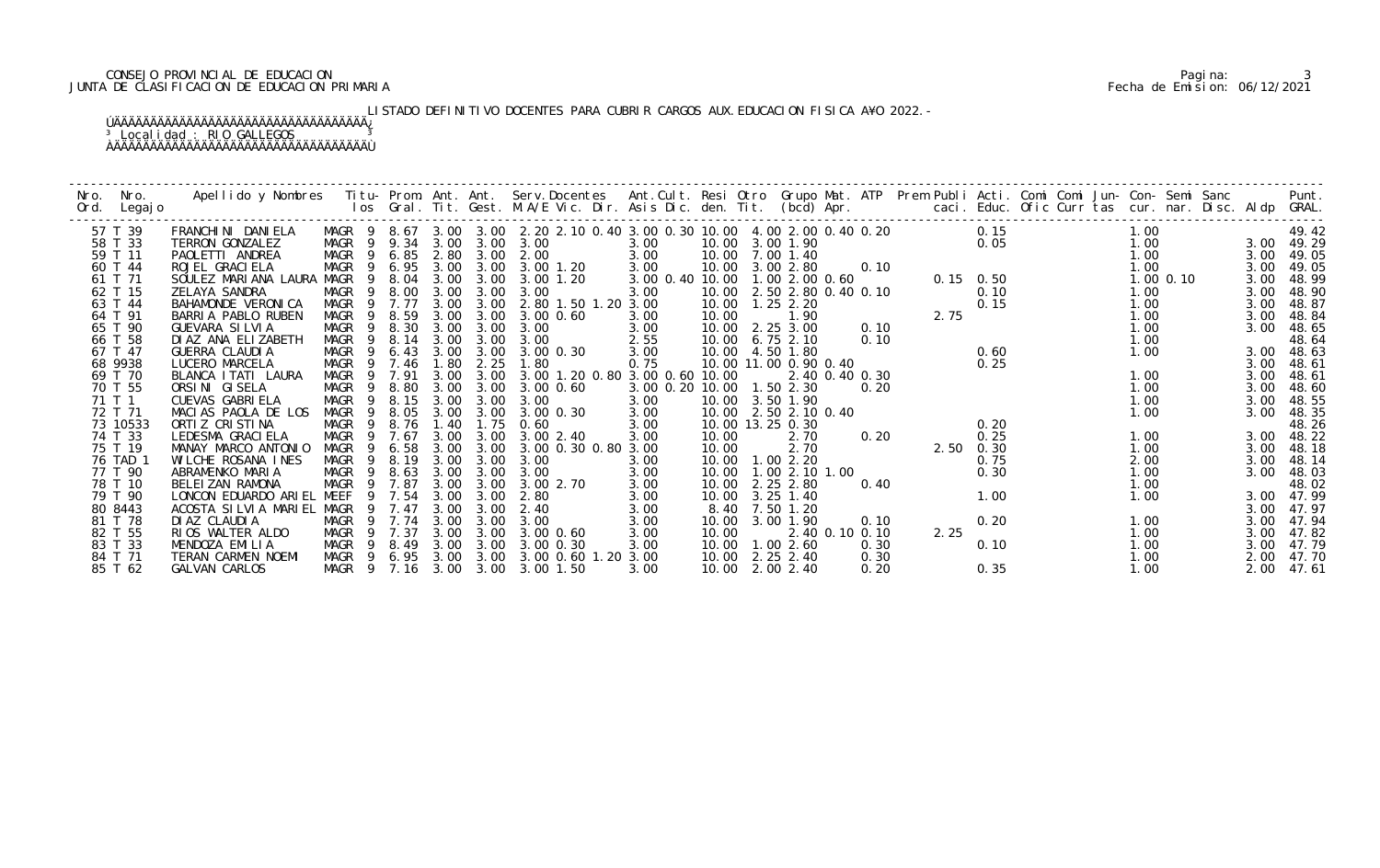# CONSEJO PROVINCIAL DE EDUCACION Pagina: 4 JUNTA DE CLASIFICACION DE EDUCACION PRIMARIA Fecha de Emision: 06/12/2021

LISTADO DEFINITIVO DOCENTES PARA CUBRIR CARGOS AUX. EDUCACION FISICA A¥O 2022.-

| Nro.<br>Nro.<br>Ord.<br>Legaj o | Apellido y Nombres - Titu- Prom. Ant. Ant. Serv.Docentes - Ant.Cult. Resi Otro Grupo Mat. ATP Prem Publi Acti. Comi Comi Jun- Con- Semi Sanc - - - Punt.<br>Ios Gral. Tit. Gest. M.A/E Vic. Dir. Asis Dic. den. Tit. (bcd) Apr. - |                        |             |      |      |           |                     |                           |                         |                      |                               |      |               |  |           |      |            |
|---------------------------------|-----------------------------------------------------------------------------------------------------------------------------------------------------------------------------------------------------------------------------------|------------------------|-------------|------|------|-----------|---------------------|---------------------------|-------------------------|----------------------|-------------------------------|------|---------------|--|-----------|------|------------|
| 86 T 83                         | CABANA SONIA BEATRIZ MAGR 9 6.95 3.00 3.00 3.00 1.20                                                                                                                                                                              |                        |             |      |      |           |                     | 3.00                      |                         |                      | 0.20                          |      | 0.70          |  | 1.00      |      | 3.00 47.60 |
| 87 T 1                          | REI NOZO MARI ELA                                                                                                                                                                                                                 | MEEF                   | 9 6.99 3.00 |      | 3.00 | 3.00      |                     | 3.00                      | 10.00 3.25 1.50         |                      |                               |      | 0.85          |  | 1.00      |      | 3.00 47.59 |
| 88 T 46                         | CASTRO ANGELICA B                                                                                                                                                                                                                 | MAGR                   | 9 8.38      | 3.00 | 3.00 | 3.00      |                     | 3.00                      | 10.00  1.25  2.60       |                      | 0.20                          |      | 0.15          |  | 1.00      |      | 3.00 47.58 |
| 89 T 15                         | MUNOZ CUITINO                                                                                                                                                                                                                     | MAGR                   | 9 7.29      | 2.60 | 3.00 | 2.60      |                     | 3.00                      | 10.00                   | 4.75 1.30            |                               |      |               |  | 1.00      | 3.00 | 47.54      |
| 90 T 39                         | BURGOS CLAUDIO                                                                                                                                                                                                                    | MEEF                   | 9 7.58      | 3.00 | 3.00 | 3.00      |                     | 3.00                      | 10.00 3.00 1.50         |                      |                               |      | 0.45          |  | 1.00      | 3.00 | 47.53      |
| 91 T 15                         | GODOY MELISA BEATRIZ MEEF                                                                                                                                                                                                         | -9                     | 8.32 3.00   |      | 3.00 | 3.00      |                     | 2.40                      | 10.00 2.50 1.50         |                      |                               |      | 0.80          |  | 1.00      |      | 3.00 47.52 |
| 92 T 62                         | BARCOS GLADIS                                                                                                                                                                                                                     | MAGR 9 7.56            |             | 3.00 | 3.00 |           | 3.00 1.20 1.60 3.00 |                           | 10.00 2.25 2.60         |                      | 0.20                          |      | 0.10          |  | 1.00      |      | 47.51      |
| 93 0348                         | VI LLARREAL MARI ANA                                                                                                                                                                                                              | MAGR<br>- 9            | 8.49        | 3.00 | 3.00 | 3.00      |                     | 3.00                      |                         |                      | 10.00  1.00  2.10  0.60  0.10 |      | 0.10          |  | 0.10 1.00 |      | 3.00 47.49 |
| 94 T 1                          | REINOSO NORMA DEL                                                                                                                                                                                                                 | MAGR<br>$\overline{9}$ | 5.45        | 3.00 | 3.00 |           | 3.00 1.50 1.20 3.00 |                           | 10.00                   |                      | 2.90 0.30 0.50                |      | 0.60          |  | 1.00      |      | 3.00 47.45 |
| 95 T 90                         | I RI ARTE BLANCA                                                                                                                                                                                                                  | MAGR<br>- 9            | 8.24        | 3.00 | 3.00 |           | 3.00 1.20 1.60 3.00 |                           | 10.00                   | 1.50 2.60 0.30       |                               |      |               |  | 1.00      |      | 47.44      |
| 96 T 90                         | AVALOS LUCIA INES                                                                                                                                                                                                                 | MAGR 9 7.53            |             | 3.00 | 3.00 | 3.00 1.50 |                     | 3.00                      | 10.00                   | 2.90                 | 0.30                          |      | 0.20          |  | 1.00      |      | 3.00 47.43 |
| 97 TAD 8                        | NUNEZ GABRIELA                                                                                                                                                                                                                    | MAGR<br>- 9            | 8.19        | 3.00 | 3.00 | 3.00      |                     | 3.00                      | 10.00                   | 3.00                 | 0.20                          |      |               |  | 2.00      |      | 3.00 47.39 |
| 98 T 47                         | ALARCON MARIA EMILIA MAGR                                                                                                                                                                                                         |                        | 9 7.18      | 3.00 | 3.00 |           | 3.00 1.20 0.80 3.00 |                           |                         |                      | 10.00 2.50 3.00 0.50 0.10     |      | 0.10          |  | 1.00      |      | 47.38      |
| 99 T 83                         | FERNANDEZ GUSTAVO                                                                                                                                                                                                                 | MAGR<br>- 9            | 8.51        | 3.00 | 3.00 | 3.00      |                     | 3.00                      | 10.00                   | 2.30                 |                               |      | $1.45$ 0.10   |  | 1.00      |      | 3.00 47.36 |
| 100 T 71                        | FERNANDEZ CLAUDIO                                                                                                                                                                                                                 | MEEF                   | 9 7.20      | 3.00 | 3.00 | 3.00      |                     | 3.00 1.20 10.00 3.50 2.10 |                         |                      |                               |      | 1.35          |  | 1.00      |      | 47.35      |
| 101 TAD 4                       | DI AZ CLAUDI A VANESA                                                                                                                                                                                                             | MAGR<br>$\overline{9}$ | 7.63        | 3.00 | 3.00 | 3.00      |                     | 3.00                      | 10.00 2.50 1.90         |                      | 0.30                          |      |               |  | 1.00      |      | 3.00 47.33 |
| 102 T 78                        | ABBATE GABRIELA                                                                                                                                                                                                                   | <b>MAGR</b><br>- 9     | 8.47        | 3.00 | 3.00 | 3.00      |                     | 3.00                      |                         |                      | 10.00  1.50  1.90  0.30  0.10 |      |               |  | 1.00      | 3.00 | 47.27      |
| 103 T 83                        | MANCILLA ANA ESTHER                                                                                                                                                                                                               | MAGR                   | 9 7.55      | 3.00 | 3.00 |           | 2.60 1.20 1.60 3.00 |                           |                         | 10.00 3.00 2.20      |                               |      | 0.10          |  | 1.00      |      | 47.25      |
| 104 T 78                        | ZAPICO MARCELA                                                                                                                                                                                                                    | MAGR                   | 9 7.90      | 3.00 | 3.00 | 3.00      |                     | 3.00                      | 10.00 2.00 2.20         |                      |                               | 0.15 |               |  | 1.00      |      | 3.00 47.25 |
| 105 T 44                        | PACHECO SANDRA DEL                                                                                                                                                                                                                | MAGR                   | 9 7.88      | 3.00 | 3.00 | 3.00      |                     | 3.00                      | 10.00  1.50  2.10  0.70 |                      |                               |      | 0.05          |  | 1.00      |      | 3.00 47.23 |
| 106 T 78                        | AGUERO LORENA OLGA                                                                                                                                                                                                                | MAGR<br>- 9            | 8.91        | 3.00 | 3.00 | 3.00 0.90 |                     | 3.00                      | 10.00                   | 2. 25 2. 10 1. 00    |                               |      | 0.05          |  | 1.00      |      | 47.21      |
| 107 T 47                        | DESCH ANDREA LORENA                                                                                                                                                                                                               | MAGR<br>- 9            | 8.12        | 3.00 | 3.00 | 3.00      |                     | 2.55                      | 10.00 2.50 2.00         |                      |                               |      |               |  | 1.00      |      | 3.00 47.17 |
| 108 T 15                        | ALVADO CINTIA                                                                                                                                                                                                                     | MEEF                   | 9 7.63      | 3.00 | 3.00 | 3.00      |                     | 3.00                      | 10.00 2.50 1.70         |                      |                               |      | 0.30          |  | 1.00      |      | 3.00 47.13 |
| 109 T 10                        | NAVARRO EMILIO                                                                                                                                                                                                                    | MAGR<br>- 9            | 7.51        | 3.00 | 3.00 | 3.00      |                     | 3.00                      | 10.00 2.50 2.00         |                      | 0.10                          |      |               |  | 1.00      | 3.00 | 47.11      |
| 110 T 70                        | GOMEZ GUSTAVO                                                                                                                                                                                                                     | MEEF<br>9              | 6.91        | 3.00 | 3.00 | 3.00      |                     | 3.00                      | 10.00                   | 2.70                 |                               |      | $0.30$ $2.20$ |  | 1.00      | 3.00 | 47.11      |
| 111 T 44                        | ANTIPANI CRISTIAN                                                                                                                                                                                                                 | MAGR<br>$\overline{9}$ | 7.48        | 3.00 | 3.00 | 3.00      |                     | 3.00                      |                         | 10.00 2.50 2.00 0.10 |                               |      |               |  | 1.00      | 3.00 | 47.08      |
| 112 T 91                        | SOLIS ANDREA DEL                                                                                                                                                                                                                  | MAGR 9 7.11            |             | 3.00 | 3.00 | 2.60      |                     | 3.00                      | 9.80                    | 3.25 1.30 1.00       |                               |      |               |  | 1.00      | 3.00 | 47.06      |
| 113 T 62                        | MENCHINI ROSSANA M                                                                                                                                                                                                                | MAGR<br>$\overline{9}$ | 9.28        | 3.00 | 3.00 | 3.00      |                     | 3.00                      | 10.00                   | 2.20                 | 0.20                          |      | 0.20          |  | 1.00      | 3.00 | 46.88      |
| 114 T 38                        | GIMENEZ MARCELA                                                                                                                                                                                                                   | MAGR 9 8.06 3.00       |             |      | 3.00 | 3.00      |                     | 3.00                      | 10.00  1.50  2.10       |                      | 0.20                          |      |               |  | 1.00      |      | 3.00 46.86 |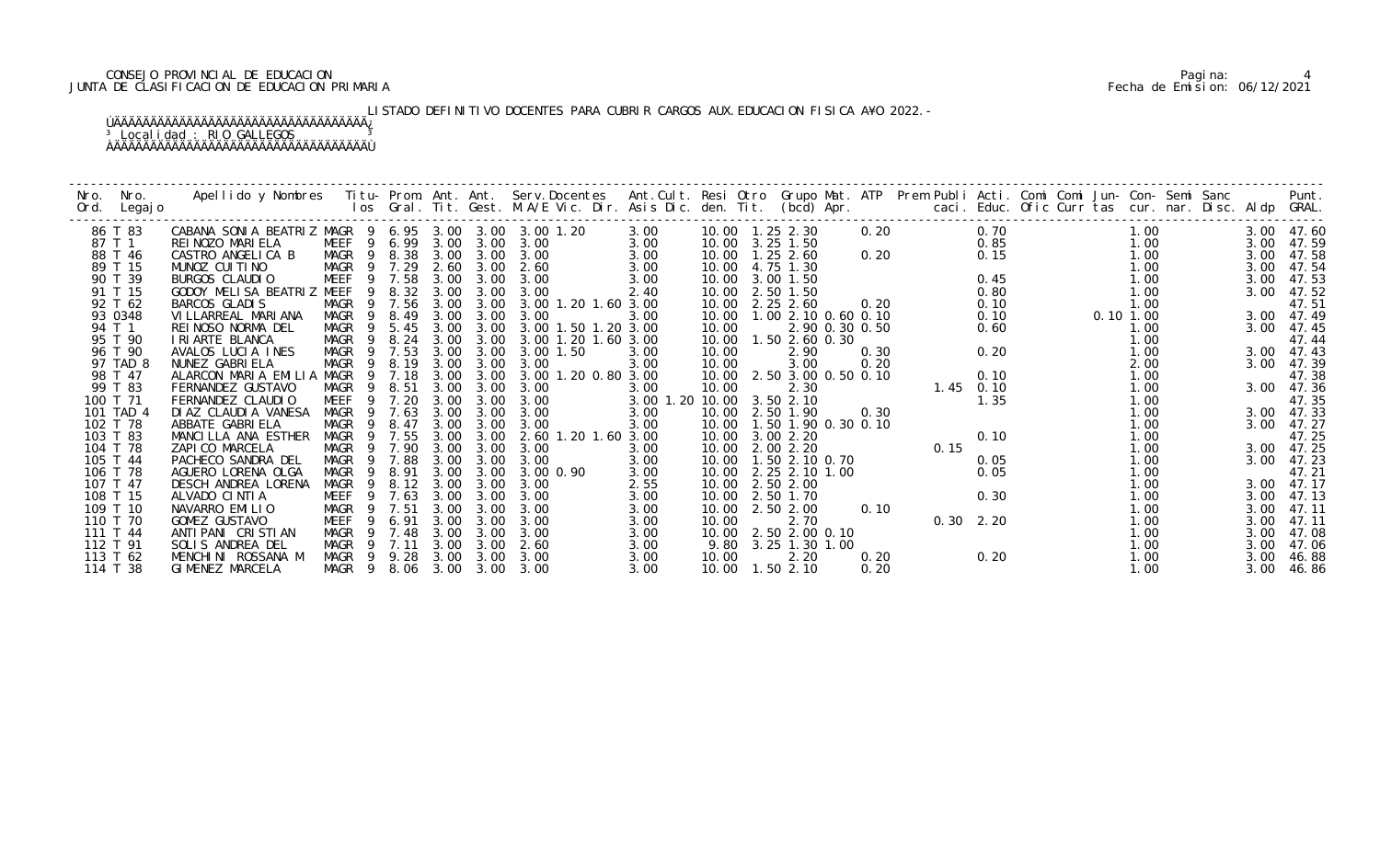# CONSEJO PROVINCIAL DE EDUCACION Pagina: 5 JUNTA DE CLASIFICACION DE EDUCACION PRIMARIA Fecha de Emision: 06/12/2021

LISTADO DEFINITIVO DOCENTES PARA CUBRIR CARGOS AUX. EDUCACION FISICA A¥O 2022.-

| Nro.<br>Ord. | Nro.<br>Legaj o | Apellido y Nombres - Titu- Prom. Ant. Ant. Serv.Docentes - Ant.Cult. Resi Otro Grupo Mat. ATP Prem Publi Acti. Comi Comi Jun- Con- Semi Sanc - - - Punt.<br>Ios Gral. Tit. Gest. M.A/E Vic. Dir. Asis Dic. den. Tit. (bcd) Apr. - |             |                |                                 |      |      |      |                     |                           |       |                               |      |               |      |                |  |      |  |      |            |
|--------------|-----------------|-----------------------------------------------------------------------------------------------------------------------------------------------------------------------------------------------------------------------------------|-------------|----------------|---------------------------------|------|------|------|---------------------|---------------------------|-------|-------------------------------|------|---------------|------|----------------|--|------|--|------|------------|
|              | 115 T 11        | BARRIA ALBA FLOR                                                                                                                                                                                                                  |             |                | MAGR 9 7.46 3.00 3.00 3.00 0.30 |      |      |      |                     | 3.00                      |       | 10.00  1.00  2.40  0.20  0.10 |      |               |      | 0.40           |  | 1.00 |  |      | 3.00 46.86 |
|              | 116 T 10        | OYARZO PAMELA DEL                                                                                                                                                                                                                 |             |                | MAGR 9 7.75 3.00                |      | 3.00 | 3.00 |                     | 3.00                      |       | 10.00 2.00 1.80 0.30          |      |               |      |                |  | 1.00 |  | 3.00 | 46.85      |
|              | 117 T 71        | VAZQUEZ FERNANDO                                                                                                                                                                                                                  |             |                | MEEF 9 7.04                     | 3.00 | 3.00 | 3.00 |                     | 3.00 1.00 10.00 1.50 2.10 |       |                               |      |               |      |                |  | 1.00 |  |      | 3.00 46.84 |
|              | 118 T 78        | ACU¥A GERMAN DE LOS                                                                                                                                                                                                               |             |                | MAGR 9 8.08                     | 3.00 | 3.00 |      | 3.00 1.80           | 3.00                      |       | 10.00  1.25  3.00             | 0.40 |               |      | $0.20$<br>0.30 |  | 1.00 |  |      | 46.83      |
|              | 119 T 33        | CEPEDA MANUEL SANTOS MAGR 9 7.58                                                                                                                                                                                                  |             |                |                                 | 3.00 | 3.00 | 3.00 |                     | 3.00                      |       | 10.00  1.50  2.20             | 0.30 |               |      | 0.20           |  | 1.00 |  |      | 3.00 46.78 |
|              | 120 T 38        | DAZA SONIA                                                                                                                                                                                                                        |             |                | MAGR 9 6.53 3.00                |      | 3.00 |      | 3.00 1.20 0.80 3.00 |                           |       | 10.00 3.25 2.40               |      | $0.10$ $0.25$ |      | 0.15           |  | 1.00 |  |      | 46.68      |
|              | 121 TAD 4       | ACCARINO ADRIANA                                                                                                                                                                                                                  |             |                | MAGR 9 9.18                     | 3.00 | 3.00 | 2.90 |                     | 3.00                      |       | 10.00 1.00 1.40               | 0.20 |               |      |                |  | 1.00 |  |      | 3.00 46.68 |
|              | 122 T 10        | GONZALEZ ADRIANA                                                                                                                                                                                                                  |             |                | MAGR 9 7.67                     | 3.00 | 3.00 |      | 3.00 1.50           | 3.00                      | 10.00 | 2.50                          |      |               |      |                |  | 1.00 |  | 3.00 | 46.67      |
|              | 123 T 15        | RI POLL CLAUDI A                                                                                                                                                                                                                  | MAGR        |                | 9 7.74                          | 2.20 | 2.75 | 2.30 |                     | 1.90                      |       | 10.00 5.50 1.10               |      |               | 0.15 |                |  | 1.00 |  | 3.00 | 46.64      |
|              | 124 T 62        | NU EZ RENE RAFAEL                                                                                                                                                                                                                 | MAGR 9      |                | 8.34                            | 3.00 | 3.00 | 3.00 |                     | 2.90                      | 10.00 | 1.002.40                      |      |               |      |                |  | 1.00 |  | 3.00 | 46. 64     |
|              | 125 T 47        | MARTINEZ LUIS                                                                                                                                                                                                                     |             |                | MAGR 9 9.07                     | 3.00 | 3.00 | 3.00 |                     | 3.00                      | 10.00 | 2.50                          |      |               |      | 0.05           |  | 1.00 |  | 3.00 | 46.62      |
| 126 T 1      |                 | VILLAGRA MARTA DEL                                                                                                                                                                                                                | MAGR 9 7.41 |                |                                 | 3.00 | 3.00 |      | 3.00 1.20           | 3.00                      | 10.00 | 4.00 2.00                     |      |               |      |                |  | 1.00 |  |      | 46.61      |
|              | 127 TAD 4       | NANT MARISA ANGELICA MAGR 9 7.75                                                                                                                                                                                                  |             |                |                                 | 3.00 | 3.00 | 3.00 |                     | 3.00                      | 10.00 | 4.25 2.20                     | 0.10 |               |      | $0.05$ 0.20    |  | 1.00 |  |      | 46.55      |
|              | 128 T 91        | DI AZ NORA                                                                                                                                                                                                                        |             |                | MAGR 9 6.32 3.00                |      | 3.00 | 3.00 |                     | 3.00                      |       | 10.00 3.50 1.70               |      |               |      |                |  | 1.00 |  |      | 3.00 46.52 |
|              | 129 TAD 8       | CAMPUZANO ISABEL                                                                                                                                                                                                                  |             |                | MAGR 9 7.97                     | 3.00 | 3.00 | 3.00 |                     | 2.85                      | 10.00 | 2.50                          | 0.10 |               |      |                |  | 2.00 |  |      | 3.00 46.42 |
|              | 130 T 58        | GAMARRA MARIA ITATI                                                                                                                                                                                                               | MAGR        | 9              | 6.60                            | 3.00 | 3.00 |      | 3.00 0.60           | 3.00                      |       | 10.00  1.25  2.50             | 0.20 |               |      | 0.25           |  | 1.00 |  | 3.00 | 46.40      |
|              | 131 T 46        | ARGI ROPULOS ANDREA                                                                                                                                                                                                               | MAGR        | - 9            | 8. 04                           | 3.00 | 3.00 | 3.00 |                     | 3.00                      | 10.00 | 4.50 1.70                     | 0.10 |               |      | 0.05           |  | 1.00 |  |      | 46.39      |
|              | 132 T 39        | MARTINEZ JAVIER                                                                                                                                                                                                                   | MAGR        | - 9            | 8.44                            | 3.00 | 3.00 | 3.00 |                     | 3.00                      | 10.00 | 2.50                          | 0.10 |               |      | 0.35           |  | 1.00 |  |      | 3.00 46.39 |
|              | 133 T 15        | PEREZ OSVALDO ARIEL                                                                                                                                                                                                               | <b>MEEF</b> |                | 9 7.28                          | 3.00 | 3.00 | 3.00 |                     | 3.00 0.70 10.00 0.50 2.30 |       |                               |      |               |      | 0.60           |  | 1.00 |  |      | 3.00 46.38 |
|              | 134 T 90        | SAAVEDRA NANCY                                                                                                                                                                                                                    |             |                | MAGR 9 7.76                     | 3.00 | 3.00 | 3.00 |                     | 3.00                      |       | 10.00  1.50  2.00             | 0.10 |               |      |                |  | 1.00 |  | 3.00 | 46.36      |
|              | 135 T 19        | SOSA ALEJANDRA DEL                                                                                                                                                                                                                |             |                | MAGR 9 7.90                     | 3.00 | 3.00 |      | 3.00 0.30           | 3.00                      | 10.00 | 2.80                          | 0.30 |               |      |                |  | 1.00 |  | 3.00 | 46.30      |
|              | 136 T 39        | VARGAS ANA JANET                                                                                                                                                                                                                  |             |                | MAGR 9 7.02                     | 3.00 | 3.00 | 3.00 |                     | 2.90                      | 10.00 | $1.25$ 1.60                   | 0.20 |               |      | 1.30           |  | 1.00 |  | 3.00 | 46.27      |
|              | 137 T 71        | JURADO FLORES ISABEL MAGR 9 7.60                                                                                                                                                                                                  |             |                |                                 | 3.00 | 3.00 | 3.00 |                     | 3.00                      |       | 10.00 1.00 2.10 0.50          |      |               |      | 0.05           |  | 1.00 |  | 3.00 | 46. 25     |
|              | 138 T 47        | ARRA¥O MARIA                                                                                                                                                                                                                      | MAGR        |                | 9 7.22 3.00                     |      | 3.00 | 3.00 |                     | 3.00                      | 10.00 | 3.00 2.00                     |      |               |      |                |  | 1.00 |  | 2.00 | 46.22      |
|              | 139 T 41        | RODRI GUEZ MARCELO                                                                                                                                                                                                                | MEEF        | $\overline{9}$ | 7.08                            | 3.00 | 3.00 | 3.00 |                     | 3.00                      | 10.00 | 1.002.40                      |      |               |      | 0.70           |  | 1.00 |  | 3.00 | 46.18      |
|              | 140 T44         | CAPOBLANCO SARA IRMA MAGR 9 7.36                                                                                                                                                                                                  |             |                |                                 | 3.00 | 3.00 |      | $3.00 \, 0.30$      | 3.00                      | 10.00 | $1.25$ 2.10                   |      |               |      | 0.15           |  | 1.00 |  | 3.00 | -46.16     |
|              | 141 T 58        | JUAREZ MARIA CLAUDIA MAGR 9 8.04                                                                                                                                                                                                  |             |                |                                 | 3.00 | 3.00 | 3.00 |                     | 3.00                      | 10.00 | 1.002.10                      |      |               |      |                |  | 1.00 |  | 3.00 | -46.14     |
|              | 142 T 11        | NAVARRO SARA AZUCENA MAGR 9 8.19 3.00                                                                                                                                                                                             |             |                |                                 |      | 3.00 | 3.00 |                     | 3.00                      | 10.00 | 2.50                          | 0.30 |               |      | 0.15           |  | 1.00 |  | 3.00 | 46.14      |
|              | 143 T 58        | ALINCASTRO MARIA                                                                                                                                                                                                                  |             |                | MAGR 9 8.53 3.00 3.00           |      |      | 3.00 |                     | 3.00                      | 10.00 | 2.30                          | 0.30 |               |      |                |  | 1.00 |  | 3.00 | 46.13      |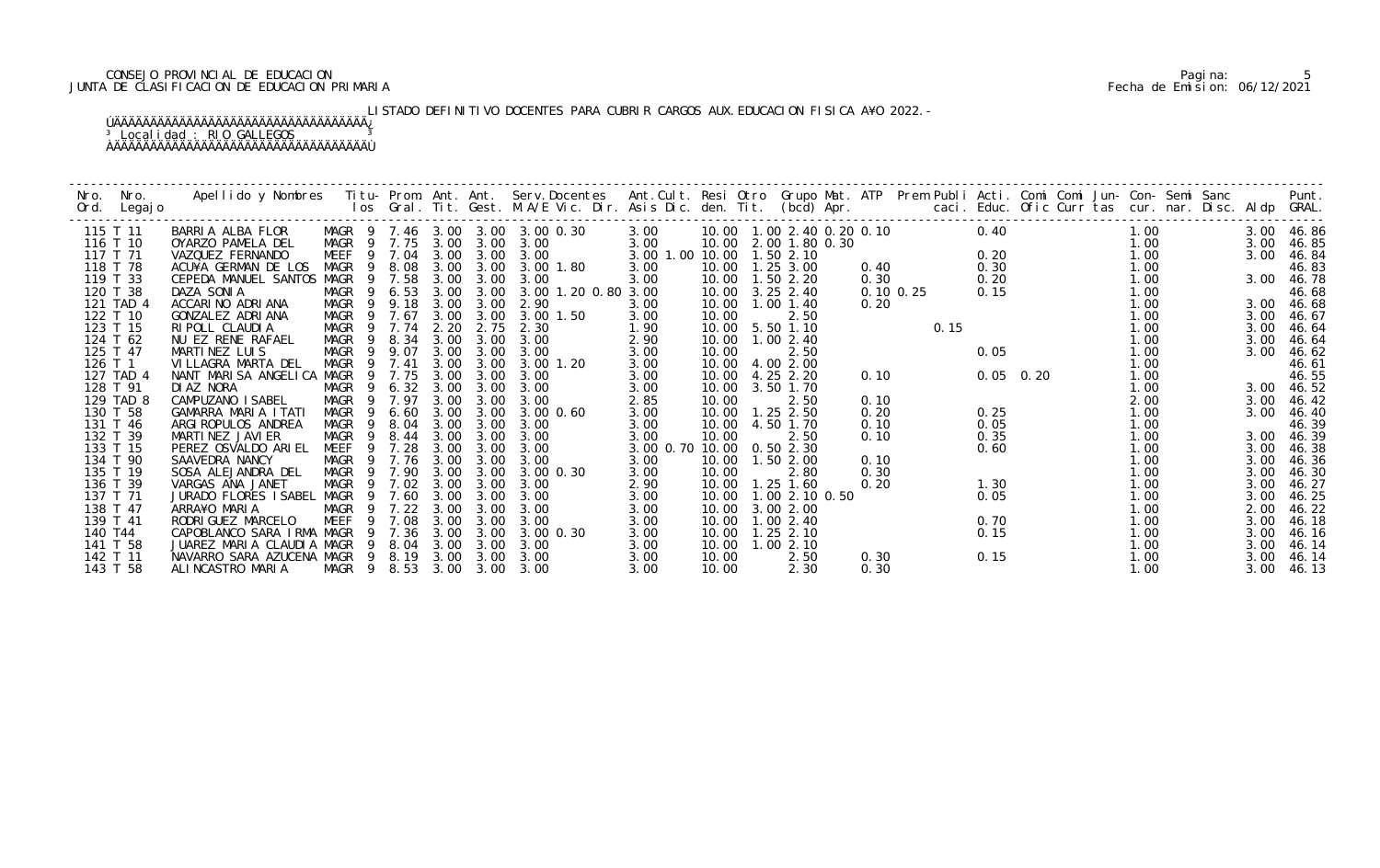# CONSEJO PROVINCIAL DE EDUCACION Pagina: 6 JUNTA DE CLASIFICACION DE EDUCACION PRIMARIA Fecha de Emision: 06/12/2021

# LISTADO DEFINITIVO DOCENTES PARA CUBRIR CARGOS AUX. EDUCACION FISICA A¥O 2022.-

| Nro.<br>Ord. | Nro.<br>Legaj o | Apellido y Nombres - Titu- Prom. Ant. Ant. Serv.Docentes - Ant.Cult. Resi Otro - Grupo Mat. ATP - Prem Publi Acti. Comi Comi Jun- Con- Semi Sanc - Semi Sanc - Semi Sanc - Semi Sanc - Semi Sanc - Semi Sanc - Semi Sanc - Ios |                       |                |        |      |      |                            |                           |       |                 |                |      | caci. Educ. Ofic Curr tas cur. nar. Disc. Aldp GRAL. |             |  |      |      | Punt.      |
|--------------|-----------------|--------------------------------------------------------------------------------------------------------------------------------------------------------------------------------------------------------------------------------|-----------------------|----------------|--------|------|------|----------------------------|---------------------------|-------|-----------------|----------------|------|------------------------------------------------------|-------------|--|------|------|------------|
|              | 144 T 10        | CEPERNIC IVAN                                                                                                                                                                                                                  |                       |                |        |      |      | MEEF 9 8.45 3.00 3.00 3.00 | 3.00 0.40 10.00           |       | 2.40            |                |      |                                                      | $0.15$ 2.65 |  | 1.00 |      | 46.05      |
|              | 145 T 44        | MILLER DANIEL                                                                                                                                                                                                                  | MEEF                  |                | 9 7.74 | 3.00 | 3.00 | 3.00                       | 3.00                      | 10.00 | 1.60            |                |      |                                                      | 1.65        |  | 1.00 |      | 3.00 45.99 |
|              | 146 496         | ANTI NAO ADRI ANA                                                                                                                                                                                                              | MAGR                  |                | 9 7.95 | 3.00 | 3.00 | 3.00                       | 3.00 1.00 10.00 3.00 2.00 |       |                 |                |      |                                                      |             |  | 1.00 |      | 45.95      |
|              | 147 T 10        | NARANJO MARIANA                                                                                                                                                                                                                | MAGR                  | - 9            | 8.55   | 3.00 | 3.00 | 3.00                       | 3.00                      | 10.00 | 2.40            |                |      |                                                      |             |  | 1.00 | 3.00 | 45.95      |
|              | 148 T 44        | AGUERO EVANGELI NA                                                                                                                                                                                                             | <b>MAGR</b>           | - 9            | 8.67   | 3.00 | 3.00 | 3.00                       | 3.00                      | 10.00 | 2.00            |                |      |                                                      | 0.20        |  | 1.00 | 3.00 | 45.87      |
|              | 149 T 63        | <b>FLORES VICTOR MANUEL</b>                                                                                                                                                                                                    | MAGR                  | - 9            | 8.00   | 3.00 | 3.00 | 3.00                       | 3.00                      | 10.00 | 2.60            |                | 0.10 |                                                      | 3.00 0.15   |  | 1.00 |      | 45.85      |
|              | 150 T 15        | VEGA MARIA SOLEDAD                                                                                                                                                                                                             | MAGR                  |                | 9 7.30 | 2.80 | 3.00 | 3.00                       | 3.00                      |       | 10.00 2.00 1.50 |                | 0.20 |                                                      |             |  | 1.00 |      | 3.00 45.80 |
|              | 151 T 19        | SANCHEZ VI VI ANA                                                                                                                                                                                                              | MAGR                  | - 9            | 7.18   | 3.00 | 3.00 | 3.00                       | 3.00                      |       | 10.00 2.00 1.50 |                | 0.10 |                                                      |             |  | 1.00 | 3.00 | 45.78      |
|              | 152 T 1         | ALONSO MARCELO                                                                                                                                                                                                                 | MEEF                  | 9              | 6.83   | 3.00 | 3.00 | 3.00                       | 3.00                      | 10.00 | 1.75 1.80       |                |      |                                                      | 0.40        |  | 1.00 | 3.00 | 45.78      |
|              | 153 T 44        | TANUZ NATALIA                                                                                                                                                                                                                  | MAGR                  | - 9            | 8.01   | 3.00 | 3.00 | 3.00                       | 3.00                      | 10.00 |                 | 2.00 0.60      |      |                                                      | 0.15        |  | 1.00 | 3.00 | 45.76      |
|              | 154 T 78        | BARROS PATRICIA                                                                                                                                                                                                                | MAGR                  | $\overline{9}$ | 7.53   | 3.00 | 3.00 | 3.00                       | 3.00                      | 10.00 | 1.002.20        |                |      |                                                      |             |  | 1.00 | 3.00 | 45.73      |
|              | 155 T 15        | BEROIZA MIRTA MABEL                                                                                                                                                                                                            | MAGR                  | - 9            | 8.08   | 3.00 | 3.00 | 3.00                       | 3.00                      | 10.00 | 3.50 2.00       |                | 0.10 |                                                      |             |  | 1.00 |      | 45.68      |
|              | 156 T 46        | ROJAS MARIANA IRENE                                                                                                                                                                                                            | MAGR                  |                | 8.48   | 3.00 | 3.00 | 3.00                       | 3.00                      | 10.00 |                 | 2.00 0.20      |      |                                                      |             |  | 1.00 |      | 3.00 45.68 |
|              | 157 T 19        | <b>CARDENAS NEGRON</b>                                                                                                                                                                                                         | MAGR 9                |                | 7.71   | 3.00 | 3.00 | 3.00                       | 3.00                      | 10.00 | 2.60            |                | 0.30 |                                                      | 0.05        |  | 1.00 | 3.00 | 45.66      |
|              | 158 T 33        | SANTANA MARGARI TA                                                                                                                                                                                                             | MAGR                  | - 9            | 8.35   | 2.80 | 3.00 | 2.90                       | 2.95                      | 10.00 | $1.25$ 1.40     |                |      |                                                      |             |  | 1.00 | 3.00 | 45.65      |
|              | 159 T 46        | DUAMANTE ANGELA                                                                                                                                                                                                                | <b>MAGR</b>           | - 9            | 8.05   | 3.00 | 3.00 | 3.00                       | 3.00                      | 10.00 | 2.20            |                | 0.20 |                                                      | 0.20        |  | 1.00 | 3.00 | 45.65      |
|              | 160 T 70        | DI AZ CLAUDI A                                                                                                                                                                                                                 | MAGR                  | - 9            | 8.45   | 3.00 | 3.00 | 3.00                       | 3.00                      | 10.00 | 1.90            |                | 0.30 |                                                      |             |  | 1.00 | 3.00 | 45.65      |
|              | 161 T 1         | SANTI LLAN RUTH MARTA                                                                                                                                                                                                          | MAGR                  | -9             | 7.48   | 3.00 | 3.00 | 3.00                       | 3.00                      | 10.00 |                 | 2.60 0.20 0.20 |      |                                                      | 0.15        |  | 1.00 | 3.00 | 45.63      |
|              | 162 T 39        | LARA GLORIA VIVIANA                                                                                                                                                                                                            | MAGR                  | -9             | 7.92   | 3.00 | 3.00 | 3.00                       | 3.00                      | 10.00 | 2.40            |                | 0.20 |                                                      | 0.10        |  | 1.00 | 3.00 | 45.62      |
|              |                 | 163 TP 7035 GARCIA VERONICA                                                                                                                                                                                                    | MAGR                  | - 9            | 8.56   | 3.00 | 3.00 | 3.00                       | 3.00                      | 10.00 | 1.25 1.80       |                |      |                                                      |             |  |      | 3.00 | 45.61      |
|              | 164 T 41        | SERRES MARIA LAURA                                                                                                                                                                                                             | MAGR                  |                | 7.40   | 3.00 | 3.00 | 3.00                       | 3.00                      | 10.00 | 1.002.20        |                |      |                                                      |             |  | 1.00 | 3.00 | 45.60      |
|              | 165 T 58        | BAHAMONDE PAMELA                                                                                                                                                                                                               | MAGR                  | - 9            | 8.22   | 3.00 | 3.00 | 3.00                       | 3.00                      | 10.00 | 2.00            |                | 0.20 | 0.15                                                 |             |  | 1.00 | 3.00 | 45.57      |
|              | 166 T 11        | TAVERNA FAVI ANA                                                                                                                                                                                                               | MAGR                  | 9              | 7.40   | 3.00 | 3.00 | 3.00                       | 3.00                      | 10.00 | 2.70            |                | 0.10 |                                                      | 0.35        |  | 1.00 | 3.00 | 45.55      |
|              | 167 8804        | DERENCIA ANDREA                                                                                                                                                                                                                | <b>MAGR</b>           | -9             | 8.49   | 2.40 | 3.00 | 2.00                       | 2.80                      | 10.00 | $6.75$ 1.00     |                | 0.10 |                                                      |             |  |      |      | 45.54      |
|              | 168 T 1         | DI AZ VELAZQUEZ                                                                                                                                                                                                                | MAGR                  |                | 7.89   | 3.00 | 3.00 | 3.00                       | 3.00                      | 10.00 |                 | 2.10 0.50      |      |                                                      | 0.05        |  | 1.00 | 3.00 | 45.54      |
|              | 169 5628        | OTTI NO WALDO JUAN                                                                                                                                                                                                             | MAGR                  | - 9            | 7.79   | 3.00 | 3.00 | 3.00                       | 1.60                      | 10.00 | 3.50 1.60       |                |      |                                                      |             |  |      | 3.00 | 45.49      |
|              | 170 T 11        | HERRERA JULIO                                                                                                                                                                                                                  | MAGR                  | - 9            | 8.19   | 3.00 | 3.00 | 3.00                       | 3.00                      | 10.00 | 2.20            |                | 0.10 |                                                      |             |  | 1.00 | 3.00 | 45.49      |
|              | 171 T 58        | CAVALLO VANESA                                                                                                                                                                                                                 | MAGR                  | - 9            | 8.64   | 3.00 | 3.00 | 3.00                       | 2.25                      | 10.00 | 2.40            |                | 0.20 |                                                      |             |  | 1.00 | 3.00 | 45.49      |
|              | 172 T 19        | GOMEZ ANA LIA                                                                                                                                                                                                                  | MAGR 9 8.22 3.00 3.00 |                |        |      |      | 3.00                       | 3.00                      | 10.00 | 2.10            |                | 0.10 |                                                      | 0.05        |  | 1.00 |      | 3.00 45.47 |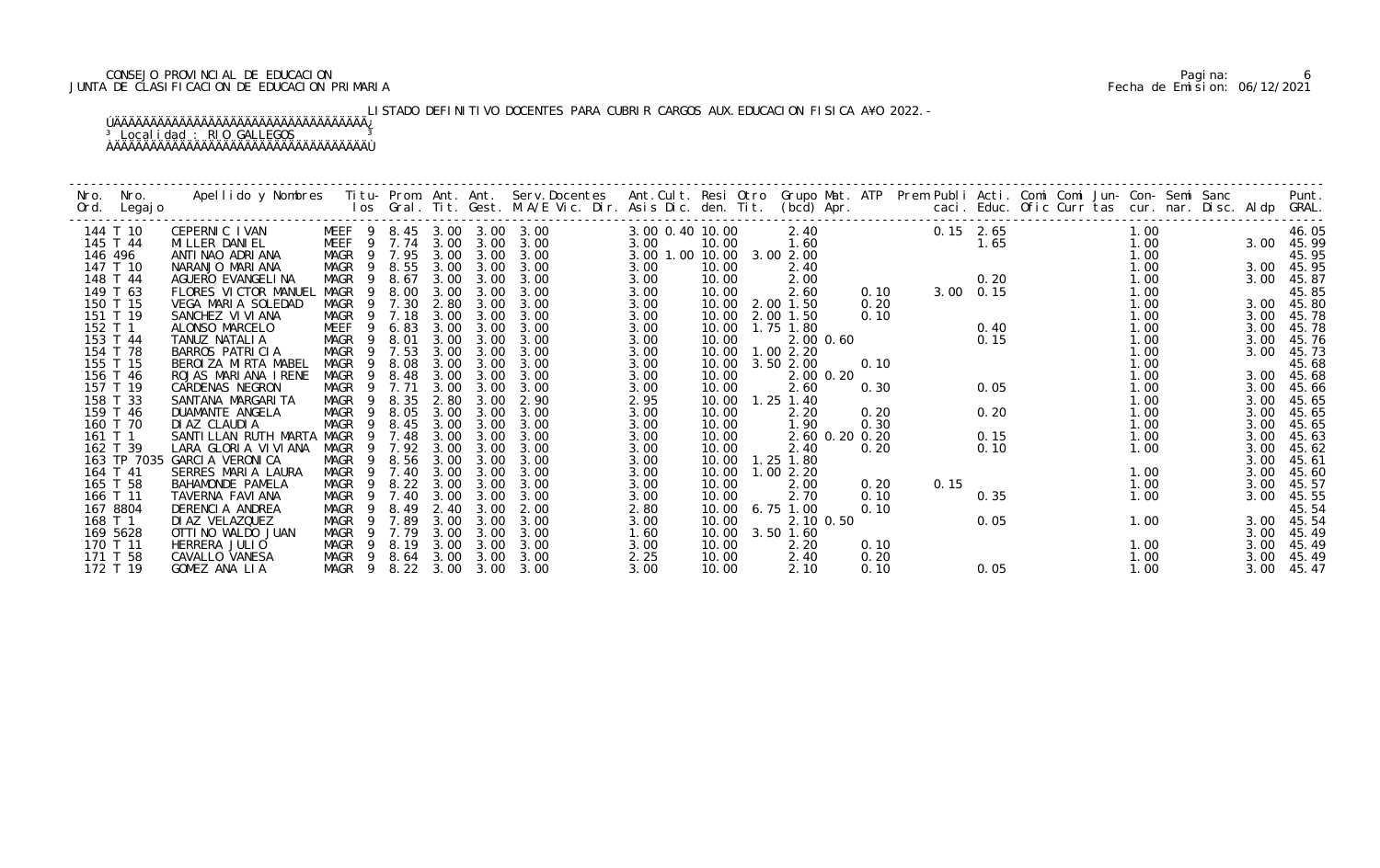# CONSEJO PROVINCIAL DE EDUCACION Pagina: 7 JUNTA DE CLASIFICACION DE EDUCACION PRIMARIA Fecha de Emision: 06/12/2021

LISTADO DEFINITIVO DOCENTES PARA CUBRIR CARGOS AUX. EDUCACION FISICA A¥O 2022.-

| Nro.<br>Ord. | Nro.<br>Legaj o | Apellido y Nombres - Titu- Prom. Ant. Ant. Serv.Docentes - Ant.Cult. Resi Otro Grupo Mat. ATP - Prem Publi Acti. Comi Comi Jun- Con- Semi Sanc - Semi Sanc - Semi Sanc - Semi Sanc - Semi Sanc - Semi Sanc - Semi Sanc - Semi |             |                |                  |      |      |                                 |                           |       |                   |                | caci. Educ. Ofic Curr tas cur. nar. Disc. Aldp GRAL. |             |  |      |  |      | Punt.      |
|--------------|-----------------|-------------------------------------------------------------------------------------------------------------------------------------------------------------------------------------------------------------------------------|-------------|----------------|------------------|------|------|---------------------------------|---------------------------|-------|-------------------|----------------|------------------------------------------------------|-------------|--|------|--|------|------------|
| 173 T 15     |                 | SAVALA RAUL                                                                                                                                                                                                                   |             |                |                  |      |      | MAGR 9 6.05 3.00 3.00 3.00 0.60 | 3.00                      |       | 10.00  1.50  2.30 |                |                                                      |             |  | 1.00 |  |      | 3.00 45.45 |
| 174 5050     |                 | VI LLORDO MATI LDE                                                                                                                                                                                                            |             |                | MAGR 9 8.10 3.00 |      | 3.00 | 3.00                            | 3.00                      | 10.00 | 2.30              |                |                                                      |             |  | 1.00 |  | 3.00 | 45.40      |
| 175 T 38     |                 | SILVA ADRIANA                                                                                                                                                                                                                 |             |                | MAGR 9 6.93 3.00 |      | 3.00 | 2.60 0.60                       | 3.00                      | 10.00 | 4.00 1.50         | 0.30           |                                                      | 0.45        |  | 1.00 |  |      | 45.38      |
| 176 T 44     |                 | PALMA EDUARDO FABIAN MEEF 9 7.38                                                                                                                                                                                              |             |                |                  | 3.00 | 3.00 | 3.00                            | 3.00                      | 10.00 | 2.50              |                |                                                      | 0.50        |  | 1.00 |  |      | 3.00 45.38 |
| 177 T 70     |                 | LARUFFA SANDRA MABEL MAGR                                                                                                                                                                                                     |             |                | 9 6.77           | 3.00 | 3.00 | 3.00                            | 3.00                      | 10.00 | 0.502.70          | 0.40           |                                                      |             |  | 1.00 |  | 3.00 | 45.37      |
| 178 T 33     |                 | GRANEROS JULIA ESTER MAGR 9                                                                                                                                                                                                   |             |                | $6.56$ 3.00      |      | 3.00 | 3.00                            | 3.00                      | 10.00 | 1.50 2.20         |                |                                                      | 0.10        |  | 1.00 |  | 3.00 | 45.36      |
| 179 T 33     |                 | JUAREZ SANDRA                                                                                                                                                                                                                 | MAGR 9 7.46 |                |                  | 3.00 | 3.00 | 3.00                            | 3.00                      | 10.00 | 2.50              | 0.40           |                                                      |             |  | 1.00 |  | 3.00 | 45.36      |
| 180 T 46     |                 | GIMENEZ ADRIANA                                                                                                                                                                                                               | MAGR        | $\overline{9}$ | 7.45             | 3.00 | 3.00 | 3.00                            | 3.00                      | 10.00 | 2.90              |                |                                                      |             |  | 1.00 |  | 3.00 | 45.35      |
| 181 T 71     |                 | SAAVEDRA CLARA                                                                                                                                                                                                                | MAGR        | - 9            | 8. 04            | 3.00 | 3.00 | 3.00                            | 3.00                      | 10.00 | 2.10              | 0.20           |                                                      |             |  | 1.00 |  | 3.00 | 45.34      |
| 182 T 10     |                 | CARRIZO SONIA                                                                                                                                                                                                                 | MAGR        | - 9            | 8.39             | 3.00 | 3.00 | 3.00                            | 3.00                      | 10.00 | 1.80              | 0.10           |                                                      | 0.05        |  | 1.00 |  | 3.00 | 45.34      |
| 183 TAD 4    |                 | ZARACHO MARIA                                                                                                                                                                                                                 | MAGR        | $\overline{9}$ | 7.31             | 3.00 | 3.00 | 3.00                            | 3.00                      | 10.00 | 3.00              |                |                                                      |             |  | 1.00 |  | 3.00 | 45.31      |
| 184 6860     |                 | TAVERNA SOLEDAD                                                                                                                                                                                                               | MAGR        | $\overline{9}$ | 7.00             | 3.00 | 3.00 | 2.80                            | 3.00                      | 10.00 | 3.00 1.40         | 0.10           |                                                      |             |  |      |  | 3.00 | 45.30      |
| 185 T 58     |                 | MARTINEZ FABIANA                                                                                                                                                                                                              | MAGR 9      |                | 8.30             | 3.00 | 3.00 | 3.00                            | 3.00                      | 10.00 | 1.70              | 0.20           |                                                      | 0.10        |  | 1.00 |  | 3.00 | 45.30      |
| 186 T 10     |                 | MANSILLA PATRICIA                                                                                                                                                                                                             | MAGR        | - 9            | 8.48             | 3.00 | 3.00 | 3.00                            | 3.00                      | 10.00 | 1.80              |                |                                                      |             |  | 1.00 |  | 3.00 | 45.28      |
| 187 T 10     |                 | CAMPORRO RODOLFO M                                                                                                                                                                                                            | MAGR        |                | 9 7.68           | 3.00 | 3.00 | 3.00                            | 1.90                      | 10.00 |                   | 2.00 0.70      | 1.00                                                 |             |  | 1.00 |  | 3.00 | 45.28      |
| 188 T 70     |                 | ARGA¥ARAZ BARBARA                                                                                                                                                                                                             | MAGR        | - 9            | 7.57             | 3.00 | 3.00 | 3.00                            | 2.70                      | 10.00 | 2.60              |                | 0.10                                                 | 0.30        |  | 1.00 |  | 3.00 | 45.27      |
| 189 T 90     |                 | PEREZ ELIANA VALERIA                                                                                                                                                                                                          | MAGR        | - 9            | 7.78             | 3.00 | 3.00 | 3.00                            | 3.00                      | 10.00 |                   | 2.10 0.10 0.20 |                                                      | 0.05        |  | 1.00 |  | 3.00 | 45.23      |
| 190 T 47     |                 | ORELLANA JORGELINA                                                                                                                                                                                                            | MAGR        |                | 9 7.42           | 3.00 | 3.00 | 3.00                            | 3.00                      | 10.00 | 2.80              |                |                                                      |             |  | 1.00 |  | 3.00 | 45.22      |
| 191 T 83     |                 | RODRI GUEZ SUAREZ                                                                                                                                                                                                             | MEEF        |                | 9 7.56           | 3.00 | 3.00 | 2.40                            | 3.00 0.50 10.00 0.50 1.30 |       |                   |                |                                                      | 0.95        |  | 1.00 |  | 3.00 | 45.21      |
| 192 T 1      |                 | MI RACLE ADRI ANA                                                                                                                                                                                                             | MEEF        |                | 9 7.05           | 3.00 | 3.00 | 3.00                            | 3.00                      |       | 10.00  1.00  2.00 |                |                                                      | 0.15        |  | 1.00 |  | 3.00 | 45.20      |
| 193 T 44     |                 | CARDENAS NORMA                                                                                                                                                                                                                | MAGR        | $\overline{9}$ | 7.34             | 3.00 | 3.00 | 3.00                            | 3.00                      | 10.00 |                   | 2.20 0.40 0.20 |                                                      |             |  | 1.00 |  | 3.00 | 45.14      |
| 194 4864     |                 | ZAPATA LUIS                                                                                                                                                                                                                   | MAGR        | $\overline{9}$ | 7.66             | 3.00 | 3.00 | 3.00                            | 3.00                      | 10.00 | 2.40              |                |                                                      | 0.05        |  | 1.00 |  | 3.00 | 45.11      |
| 195 T 44     |                 | BOCKELMANN MARIA                                                                                                                                                                                                              | MAGR        | - 9            | 8.66             | 3.00 | 3.00 | 3.00                            | 2.80                      | 10.00 | 1.50              |                |                                                      | 0.15        |  | 1.00 |  | 3.00 | 45.11      |
| 196 T 19     |                 | RUIZ MABEL DEL                                                                                                                                                                                                                | <b>MAGR</b> | - 9            | 7.67             | 3.00 | 3.00 | 3.00                            | 3.00                      | 10.00 | 2.30              | 0.10           |                                                      |             |  | 1.00 |  | 3.00 | 45.07      |
| 197 T 81     |                 | RAMIREZ MABEL MARIA                                                                                                                                                                                                           | MAGR        | - 9            | 8.64             | 3.00 | 3.00 | 3.00                            | 3.00                      | 10.00 | 2.30              | 0.10           |                                                      |             |  | 1.00 |  | 2.00 | 45.04      |
| 198 T 90     |                 | SIAREZ ROSANA LUCIA                                                                                                                                                                                                           | MAGR        |                | 9 7.59           | 3.00 | 3.00 | 3.00                            | 3.00                      | 10.00 | 2.30              |                |                                                      | 0.10        |  | 1.00 |  | 3.00 | 44.99      |
| 199 T 1      |                 | FLEITA CECILIA                                                                                                                                                                                                                | MAGR 9 7.09 |                |                  | 3.00 | 3.00 | 3.00                            | 3.00                      | 10.00 |                   | 2.20 0.50 0.20 |                                                      |             |  | 1.00 |  | 3.00 | 44.99      |
| 200 T 78     |                 | PEREZ JORGE OMAR                                                                                                                                                                                                              | MAGR 9      |                | 8.63             | 3.00 | 3.00 | 3.00                            | 3.00                      | 10.00 | 1.80              |                |                                                      | $0.25$ 0.30 |  | 1.00 |  | 2.00 | 44.98      |
| 201 T 83     |                 | PRUYAS JORGE ALBERTO MAGR 9 7.16 3.00 3.00                                                                                                                                                                                    |             |                |                  |      |      | 3.00                            | 3.00                      | 10.00 | 2.60              | 0.20           |                                                      |             |  | 1.00 |  |      | 3.00 44.96 |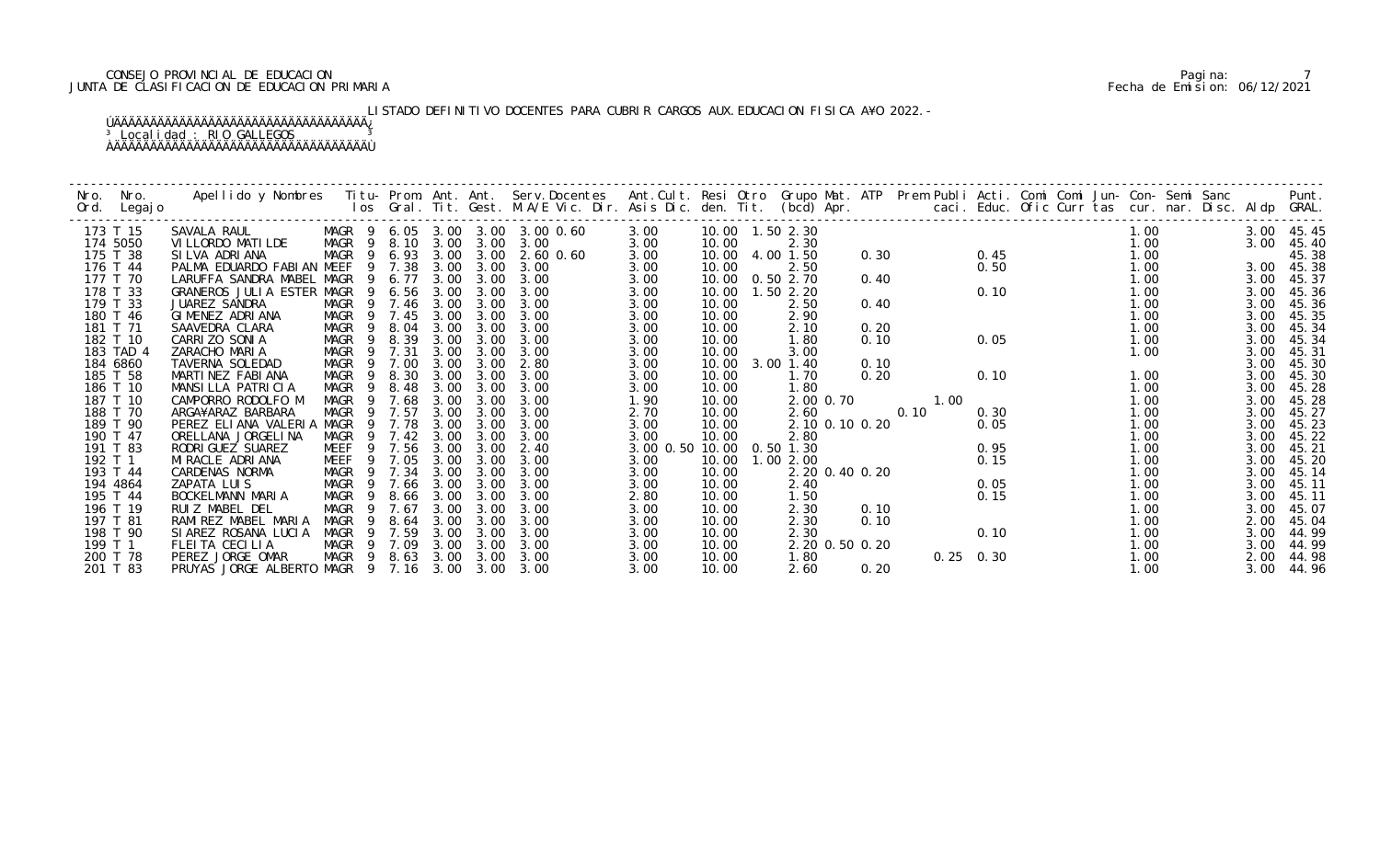# CONSEJO PROVINCIAL DE EDUCACION Pagina: 8 JUNTA DE CLASIFICACION DE EDUCACION PRIMARIA Fecha de Emision: 06/12/2021

# LISTADO DEFINITIVO DOCENTES PARA CUBRIR CARGOS AUX. EDUCACION FISICA A¥O 2022.-

| Nro.<br>Ord. | Nro.<br>Legaj o | Apellido y Nombres  Titu- Prom. Ant. Ant. Serv.Docentes  Ant.Cult. Resi Otro  Grupo Mat. ATP  Prem Publi Acti. Comi Comi Jun- Con- Semi Sanc              Punt.<br>Ios Gral. Tit. Gest. M.A/E Vic. Dir. Asis Dic. den. Tit. (bcd) |                  |                |        |      |      |                            |      |                   |                     |               |      |      |      |  |      |      |            |
|--------------|-----------------|-----------------------------------------------------------------------------------------------------------------------------------------------------------------------------------------------------------------------------------|------------------|----------------|--------|------|------|----------------------------|------|-------------------|---------------------|---------------|------|------|------|--|------|------|------------|
| 202 T 1      |                 | BARRAGAN CARINA                                                                                                                                                                                                                   |                  |                |        |      |      | MAGR 9 8.30 3.00 3.00 3.00 | 3.00 | 10.00             |                     | 2.30 0.20     |      |      | 0.15 |  | 1.00 |      | 2.00 44.95 |
|              | 203 T 39        | OVI EDO BEATRI Z                                                                                                                                                                                                                  | MAGR             | - 9            | 8.23   | 3.00 | 3.00 | 3.00                       | 3.00 | 10.00 3.00 1.70   |                     |               |      |      |      |  | 1.00 |      | 44.93      |
|              | 204 T 11        | ARIAS CARLOS ARIEL                                                                                                                                                                                                                | MAGR 9 7.78      |                |        | 3.00 | 3.00 | 2.80                       | 2.70 | 10.00  1.00  1.40 |                     |               |      |      | 0.25 |  | 1.00 |      | 3.00 44.93 |
| 205 T 1      |                 | OJEDA MONICA ROSA                                                                                                                                                                                                                 | MAGR 9 7.71      |                |        | 3.00 | 3.00 | 3.00                       | 3.00 | 10.00             | 2.20                |               |      |      |      |  | 1.00 | 3.00 | 44.91      |
|              | 206 T 46        | VILLALBA PABLO DARIO MEEF                                                                                                                                                                                                         |                  |                | 9 7.15 | 3.00 | 3.00 | 3.00                       | 3.00 | 10.00             |                     | $2.60$ $0.10$ |      |      | 0.05 |  | 1.00 | 3.00 | 44.90      |
|              | 207 T 58        | FERNANDEZ ANALIA                                                                                                                                                                                                                  | MAGR 9           |                | 7.68   | 3.00 | 3.00 | 3.00                       | 3.00 | 10.00             | 2.00                |               | 0.10 |      | 0.10 |  | 1.00 | 3.00 | 44.88      |
|              | 208 T 70        | ODASSO SILVINA NOEMI MAGR                                                                                                                                                                                                         |                  | - 9            | 8.62   | 3.00 | 3.00 | 3.00                       | 3.00 | 10.00             | 1.00 2.50 0.50 0.20 |               |      |      | 0.05 |  | 1.00 |      | 44.87      |
|              | 209 T 39        | FLORES VI LLAGRA                                                                                                                                                                                                                  | MAGR             | - 9            | 8.07   | 3.00 | 3.00 | 3.00                       | 3.00 | 10.00             | 1.80                |               |      |      |      |  | 1.00 |      | 3.00 44.87 |
|              | 210 T 70        | GARCIA DI EGO ALBERTO MEEF                                                                                                                                                                                                        |                  | 9              | 7.81   | 3.00 | 3.00 | 3.00                       | 2.70 | 10.00             | 2.10                |               |      |      | 0.20 |  | 1.00 | 3.00 | 44.81      |
|              | 211 T 78        | CORDOVA PAULA VANINA MAGR                                                                                                                                                                                                         |                  | - 9            | 8.24   | 3.00 | 3.00 | 3.00                       | 3.00 | 10.00             | 2.10                |               | 0.20 |      | 0.25 |  | 1.00 | 2.00 | 44.79      |
| 212 T 47     |                 | ROMERO NI LDA ROSA                                                                                                                                                                                                                | MAGR 9 7.45      |                |        | 3.00 | 3.00 | 3.00                       | 3.00 | 10.00             | 2.20                |               | 0.10 |      |      |  | 1.00 |      | 3.00 44.75 |
|              | 213 T 78        | GODOY ROXANA MABEL                                                                                                                                                                                                                | MAGR 9 7.30      |                |        | 3.00 | 3.00 | 3.00                       | 3.00 | 10.00             | 2.30                |               |      | 0.15 |      |  | 1.00 | 3.00 | 44.75      |
|              | 214 T 19        | DUARTE MARIA                                                                                                                                                                                                                      | MAGR             | $\overline{9}$ | 7.65   | 3.00 | 3.00 | 3.00                       | 3.00 | 10.00             | 2.00                |               | 0.10 |      |      |  | 1.00 | 3.00 | 44.75      |
|              | 215 T 71        | CONDOLEO CLAUDIA                                                                                                                                                                                                                  | MAGR             | - 9            | 7.54   | 3.00 | 3.00 | 3.00                       | 3.00 | 10.00             | 2.20                |               |      |      |      |  | 1.00 | 3.00 | 44.74      |
|              | 216 T 33        | ZELAYA ELIZABETH DEL                                                                                                                                                                                                              | MAGR             |                | 9 7.30 | 3.00 | 3.00 | 3.00                       | 3.00 | 10.00             | 2.20                |               | 0.10 |      | 0.10 |  | 1.00 | 3.00 | 44.70      |
| 217 T 41     |                 | VALENZUELA MARIA                                                                                                                                                                                                                  | MAGR             | 9              | 7.50   | 3.00 | 3.00 | 3.00                       | 3.00 | 10.00             | 1.90                |               | 0.30 |      |      |  | 1.00 | 3.00 | 44.70      |
|              | 218 T 90        | ERRI CO MARI ANELA                                                                                                                                                                                                                | MEEF             | 9              | 9.05   | 3.00 | 3.00 | 2.40                       | 3.00 | 10.00             | 3.00 1.20           |               |      |      | 0.05 |  | 1.00 |      | 44.70      |
|              | 219 T 11        | LAMAS PAULA ANDREA                                                                                                                                                                                                                | MAGR             | - 9            | 7.49   | 3.00 | 3.00 | 3.00                       | 3.00 | 10.00             | 2.20                |               |      |      |      |  | 1.00 | 3.00 | 44.69      |
|              | 220 T 46        | CRUZ ELISA EUNICE                                                                                                                                                                                                                 | MAGR             | $\overline{9}$ | 7.42   | 3.00 | 3.00 | 3.00 1.50                  | 3.00 | 10.00             | $1.25$ $2.50$       |               |      |      |      |  | 1.00 |      | 44.67      |
|              | 221 T 62        | HERNANDEZ SANDRA                                                                                                                                                                                                                  | MAGR             | - 9            | 7.67   | 3.00 | 3.00 | 3.00                       | 1.95 | 10.00             | 1.25 1.70           |               | 0.10 |      |      |  | 1.00 | 3.00 | 44.67      |
|              | 222 5594        | SORAIRE CECILIA                                                                                                                                                                                                                   | MAGR             | - 9            | 8.17   | 3.00 | 3.00 | 3.00                       | 3.00 | 10.00             | $0.50$ 1.90         |               |      |      | 0.10 |  |      | 3.00 | 44.67      |
|              | 223 T 78        | LEDESMA SANDRA ROSA                                                                                                                                                                                                               | MAGR             | $\overline{9}$ | 7.06   | 3.00 | 3.00 | 3.00                       | 3.00 | 10.00             | 2.50                |               | 0.10 |      |      |  | 1.00 | 3.00 | 44.66      |
|              | 224 7808        | ROSALES MARIA ELENA                                                                                                                                                                                                               | MAGR             | - 9            | 8.36   | 3.00 | 3.00 | 3.00                       | 3.00 | 9.80              | 2.50                |               |      |      |      |  |      | 3.00 | 44.66      |
|              | 225 T 83        | AGUI LAR EDUARDO                                                                                                                                                                                                                  | MEEF             | 9              | 7.29   | 3.00 | 3.00 | 2.80                       | 3.00 | 10.00             | $0.50$ 1.40         |               |      |      | 0.65 |  | 1.00 | 3.00 | 44.64      |
|              | 226 T 81        | CARO MARLEN ROXANA                                                                                                                                                                                                                | <b>MAGR</b>      | -9             | 6.92   | 3.00 | 3.00 | 3.00 0.30                  | 3.00 | 10.00             | 2.30                |               |      |      | 0.05 |  | 1.00 | 3.00 | 44.57      |
|              | 227 T 47        | <b>GROBA MARIELA</b>                                                                                                                                                                                                              | MAGR             | - 9            | 8.70   | 2.60 | 3.00 | 2.60                       | 2.35 | 10.00             | 1.00 1.30           |               |      |      |      |  | 1.00 | 3.00 | 44.55      |
|              | 228 T 39        | CARO MARCELA ANALIA                                                                                                                                                                                                               | MAGR             |                | 9 7.35 | 3.00 | 3.00 | 3.00                       | 3.00 | 10.00             | 2.10                |               | 0.10 |      |      |  | 1.00 | 3.00 | 44.55      |
|              | 229 T 47        | OYARZO MARCELA DEL                                                                                                                                                                                                                | MEEF             |                | 9 7.25 | 3.00 | 3.00 | 3.00                       | 3.00 | 10.00             |                     | $1.60$ $0.50$ |      |      | 1.20 |  | 1.00 | 2.00 | 44.55      |
|              | 230 T 58        | RISSO PATRON SELVA                                                                                                                                                                                                                | MAGR 9 6.24 3.00 |                |        |      | 3.00 | 3.00                       | 3.00 |                   | 10.00  1.00  2.10   |               | 0.10 |      | 0.10 |  | 1.00 |      | 3.00 44.54 |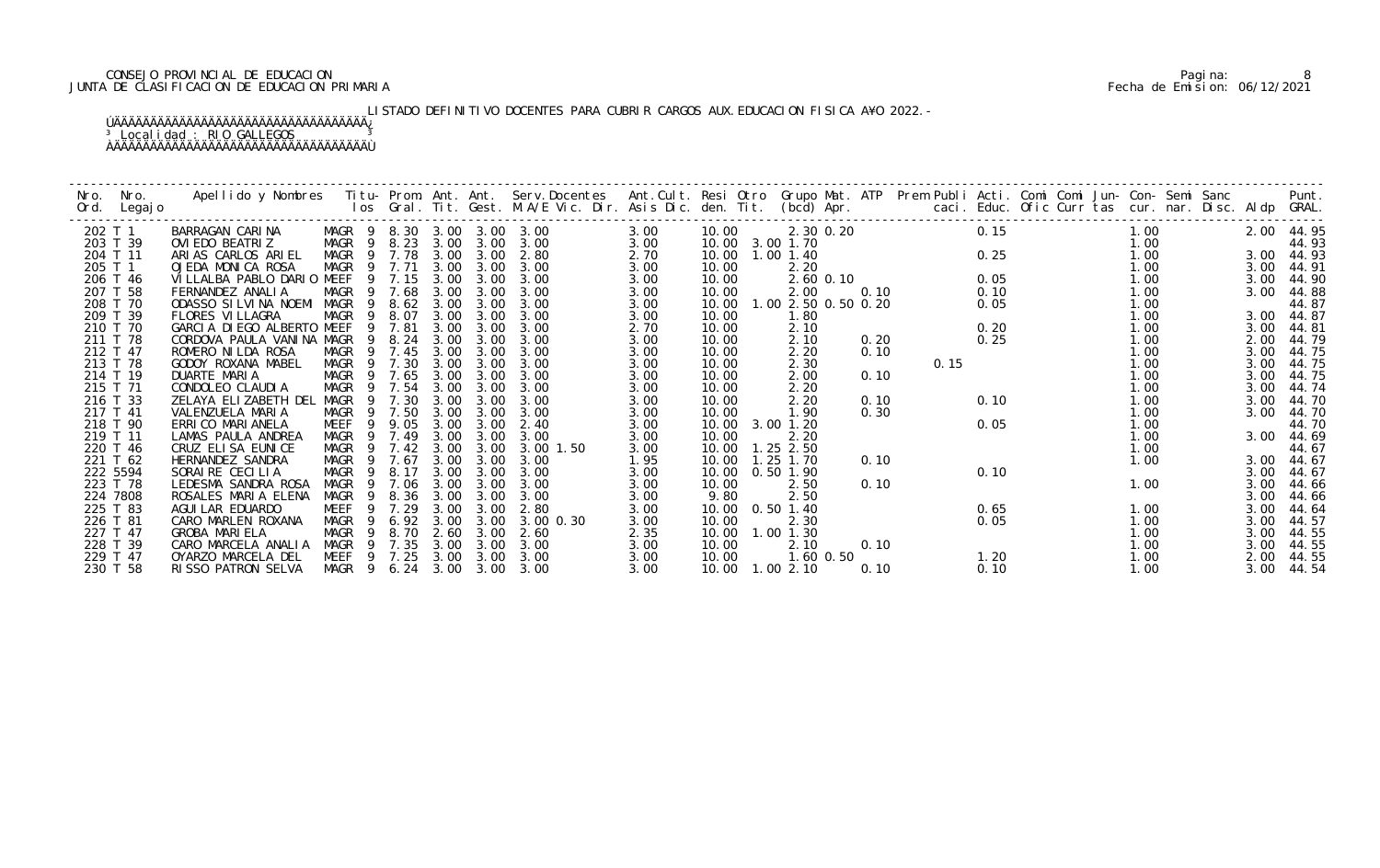# CONSEJO PROVINCIAL DE EDUCACION Pagina: 9 JUNTA DE CLASIFICACION DE EDUCACION PRIMARIA Fecha de Emision: 06/12/2021

LISTADO DEFINITIVO DOCENTES PARA CUBRIR CARGOS AUX. EDUCACION FISICA A¥O 2022.-

| Nro.<br>Ord. | Nro.<br>Legaj o | Apellido y Nombres  Titu- Prom. Ant. Ant. Serv.Docentes  Ant.Cult. Resi Otro Grupo Mat. ATP Prem Publi Acti. Comi Comi Jun- Con- Semi Sanc         Punt.<br>Ios Gral. Tit. Gest. M.A/E Vic. Dir. Asis Dic. den. Tit. (bcd) Apr. |                   |                |                  |      |                            |      |           |                           |       |                                   |           |                            |      |                                              |  |               |      |      |            |
|--------------|-----------------|---------------------------------------------------------------------------------------------------------------------------------------------------------------------------------------------------------------------------------|-------------------|----------------|------------------|------|----------------------------|------|-----------|---------------------------|-------|-----------------------------------|-----------|----------------------------|------|----------------------------------------------|--|---------------|------|------|------------|
|              | 231 T 70        | LIND INDIANA ISABEL                                                                                                                                                                                                             |                   |                |                  |      | MAGR 9 7.62 3.00 3.00 3.00 |      |           | 3.00                      | 10.00 | 1.80                              |           | 0.10                       |      |                                              |  | 1.00          |      |      | 3.00 44.52 |
|              | 232 T 58        | MARTINEZ CARLOS                                                                                                                                                                                                                 |                   |                | MAGR 9 7.70 3.00 |      | $3.00\quad 3.00$           |      |           | 3.00                      | 10.00 | 1.80                              |           |                            |      |                                              |  | 1.00          |      |      | 3.00 44.50 |
|              | 233 T 10        | MORALES PAMELA                                                                                                                                                                                                                  |                   |                | MAGR 9 7.40      | 3.00 | 3.00                       | 3.00 |           | 3.00                      | 10.00 | 1.90                              |           | 0.20                       |      | $\begin{array}{ccc} 0.25 & 0.15 \end{array}$ |  | 1.00          |      |      | 3.00 44.50 |
|              | 234 T 63        | GONZALEZ SANDRA                                                                                                                                                                                                                 | MAGR              |                | 9 6.44           | 3.00 | 3.00                       | 3.00 |           | 3.00                      | 10.00 | 3.25 2.20 0.60                    |           |                            |      |                                              |  | 1.00          |      |      | 44.49      |
|              | 235 T 62        | MARIN CARLOS HUGO                                                                                                                                                                                                               | MEEF              |                | 9 7.23           | 3.00 | 3.00                       | 3.00 |           | 3.00                      | 10.00 | 2.00                              |           |                            |      |                                              |  | 1.00          |      |      | 3.00 44.48 |
|              | 236 T 55        | CRUZ CRISPECIONA                                                                                                                                                                                                                | MAGR 9            |                | 6.57             | 3.00 | 3.00                       |      |           | 3.00 1.20 1.60 3.00 0.25  | 10.00 |                                   |           | 2. UU<br>2. 70 1. 00 0. 40 |      |                                              |  | $0.10$ $1.00$ | 1.50 |      | 44.47      |
|              | 237 T 10        | GARRIBIA MARIA LAURA MAGR                                                                                                                                                                                                       |                   |                | 9 8.46           | 3.00 | 3.00                       | 3.00 |           | 3.00                      | 10.00 |                                   |           |                            |      |                                              |  | 1.00          |      |      | 2.00 44.46 |
|              | 238 T 15        | CASTROGI OVANNI                                                                                                                                                                                                                 | MEEF              | -9             | 6.81             | 3.00 | 3.00                       | 2.40 |           | 2.00                      |       | 10.00 3.00 1.20                   |           |                            |      | 0.05                                         |  | 1.00          |      | 3.00 | 44.46      |
|              | 239 T 44        | CASTRO SOLEDAD                                                                                                                                                                                                                  | MEEF              | 9              | 8.10             | 3.00 | 3.00                       | 3.00 |           | 2.15 0.10 10.00           |       | 1.70                              |           |                            |      | 0.35                                         |  | 1.00          |      | 3.00 | 44.40      |
|              | 240 T 70        | PILLON MARIA ADRIANA                                                                                                                                                                                                            | MAGR              | 9              | 8.32             | 3.00 | 3.00                       | 3.00 |           | 3.00                      |       | 10.00   1.25   2.30   0.40   0.10 |           |                            |      |                                              |  | 1.00          |      |      | 44.37      |
|              | 241 0359        | <b>COI FMAN ERNESTO</b>                                                                                                                                                                                                         | MEEF              |                | 9 7.64           | 3.00 | 3.00                       | 2.00 |           | 3.00 0.30 10.00 5.25 1.00 |       |                                   |           |                            |      | 0.15                                         |  |               |      |      | 44.34      |
|              | 242 TAD 1       | VALI ENTE ROSSANA                                                                                                                                                                                                               | MAGR <sub>9</sub> |                | 6.58             | 3.00 | 3.00                       | 3.00 |           | 3.00                      | 10.00 | 2.60                              |           | 0.10                       |      | 0.05                                         |  | 1.00          |      |      | 3.00 44.33 |
| 243 T 1      |                 | <b>GUAQUIN MARCELA</b>                                                                                                                                                                                                          | MAGR 9            |                | 7.23             | 3.00 | 3.00                       | 3.00 |           | 3.00                      | 10.00 | 2.10                              |           |                            |      |                                              |  | 1.00          |      | 3.00 | 44.33      |
|              | 244 T 91        | LARRALDE NESTOR                                                                                                                                                                                                                 | MEEF              |                | 9 7.13           | 3.00 | 3.00                       | 3.00 |           | 2.05                      | 10.00 | 2.40                              |           |                            |      | 0.75                                         |  | 1.00          |      | 3.00 | 44.33      |
|              | 245 T 83        | BLANCO ANGELA PAOLA                                                                                                                                                                                                             | MAGR              |                | 9 7.72           | 3.00 | 3.00                       | 3.00 |           | 3.00                      | 10.00 | 1.60                              |           |                            |      |                                              |  | 1.00          |      | 3.00 | 44.32      |
| 246 T 1      |                 | FLORES CASTRO HILDA                                                                                                                                                                                                             | <b>MAGR</b>       | -9             | 6.41             | 3.00 | 3.00                       | 3.00 |           | 3.00                      | 10.00 | 2.80                              |           |                            |      | 0.10                                         |  | 1.00          |      | 3.00 | 44.31      |
|              | 247 T 70        | ZAPATA DANI ELA                                                                                                                                                                                                                 | MAGR              | - 9            | 9.01             | 3.00 | 3.00                       | 2.80 |           | 2.00                      | 10.00 | 1.40                              |           |                            |      | 0.10                                         |  | 1.00          |      | 3.00 | 44.31      |
|              | 248 4841        | BUJACI CH MONICA                                                                                                                                                                                                                | MAGR              | - 9            | 8.14             | 3.00 | 3.00                       | 3.00 |           | 0.40                      | 10.00 | 1.00 2.00 0.90 0.10               |           |                            | 0.75 |                                              |  |               |      | 3.00 | 44.29      |
|              | 249 T 15        | ROSI NGANA NORMA                                                                                                                                                                                                                | MAGR 9 7.51       |                |                  | 3.00 | 3.00                       | 3.00 |           | 2.05                      | 10.00 | 2.70                              |           |                            |      |                                              |  | 1.00          |      | 3.00 | 44.26      |
|              | 250 T 10        | MU¥OZ PAOLA                                                                                                                                                                                                                     | MAGR              |                | 9 7.54           | 3.00 | 3.00                       | 3.00 |           | 3.00                      | 10.00 | 1.70                              |           |                            |      |                                              |  | 1.00          |      | 3.00 | 44.24      |
|              | 251 3577        | DOMI NGUEZ CLAUDI A                                                                                                                                                                                                             | MAGR              | $\overline{9}$ | 8.07             | 3.00 | 3.00                       | 2.60 |           | 3.00                      |       | 10.00 4.00 1.30                   |           | 0.20                       |      | 0.05                                         |  |               |      |      | 44.22      |
|              | 252 T 91        | CUCCURU HUGO ERNESTO MAGR                                                                                                                                                                                                       |                   | $\overline{9}$ | 6.41             | 3.00 | 3.00                       |      | 3.00 0.60 | 3.00                      | 10.00 | 2.20                              |           |                            |      |                                              |  | 1.00          |      |      | 3.00 44.21 |
|              | 253 T 55        | BENDER JORNADES                                                                                                                                                                                                                 | MAGR              | $\overline{9}$ | 7.62             | 3.00 | 3.00                       | 3.00 |           | 2.45                      | 10.00 |                                   | 1.60 0.50 |                            |      |                                              |  | 1.00          |      | 3.00 | 44.17      |
|              | 254 T 47        | GALLO MATILDE DEL                                                                                                                                                                                                               | MAGR              | - 9            | 8.88             | 3.00 | 3.00                       | 3.00 |           | 2.70                      | 10.00 | $1.25$ $2.30$                     |           |                            |      |                                              |  | 1.00          |      |      | 44.13      |
|              | 255 T 47        | GALLEGO ROBERTO                                                                                                                                                                                                                 | MEEF              | -9             | 8.36             | 3.00 | 3.00                       | 1.80 |           | 2.30                      | 10.00 | 1.75 0.90                         |           |                            |      |                                              |  | 1.00          |      |      | 3.00 44.11 |
|              | 256 T 38        | NOGUEIRA MARTIN                                                                                                                                                                                                                 | MEEF              |                | 9 7.19           | 3.00 | 3.00                       | 3.00 |           | 3.00                      | 10.00 | 2.20                              |           |                            |      | 0.65                                         |  | 1.00          |      | 2.00 | 44.04      |
|              | 257 T 33        | LEDESMA CELIA ESTHER MAGR 9 7.58                                                                                                                                                                                                |                   |                |                  | 3.00 | 3.00                       | 3.00 |           | 2.50                      | 10.00 | 1.80                              |           |                            |      | 0.15                                         |  | 1.00          |      | 3.00 | 44.03      |
|              | 258 4661        | ARREBOLA RAFAEL                                                                                                                                                                                                                 | MAGR 9            |                | 8.13             | 3.00 | 3.00                       | 3.00 |           | 2.40                      | 10.00 | 2.40                              |           | 0.10                       |      |                                              |  |               |      | 3.00 | 44.03      |
|              | 259 T 44        | CARDOZO ANA BEATRIZ MAGR 9 6.26 3.00 3.00                                                                                                                                                                                       |                   |                |                  |      |                            | 3.00 |           | 3.00                      | 10.00 | 2.60                              |           |                            |      | 0.15                                         |  | 1.00          |      |      | 3.00 44.01 |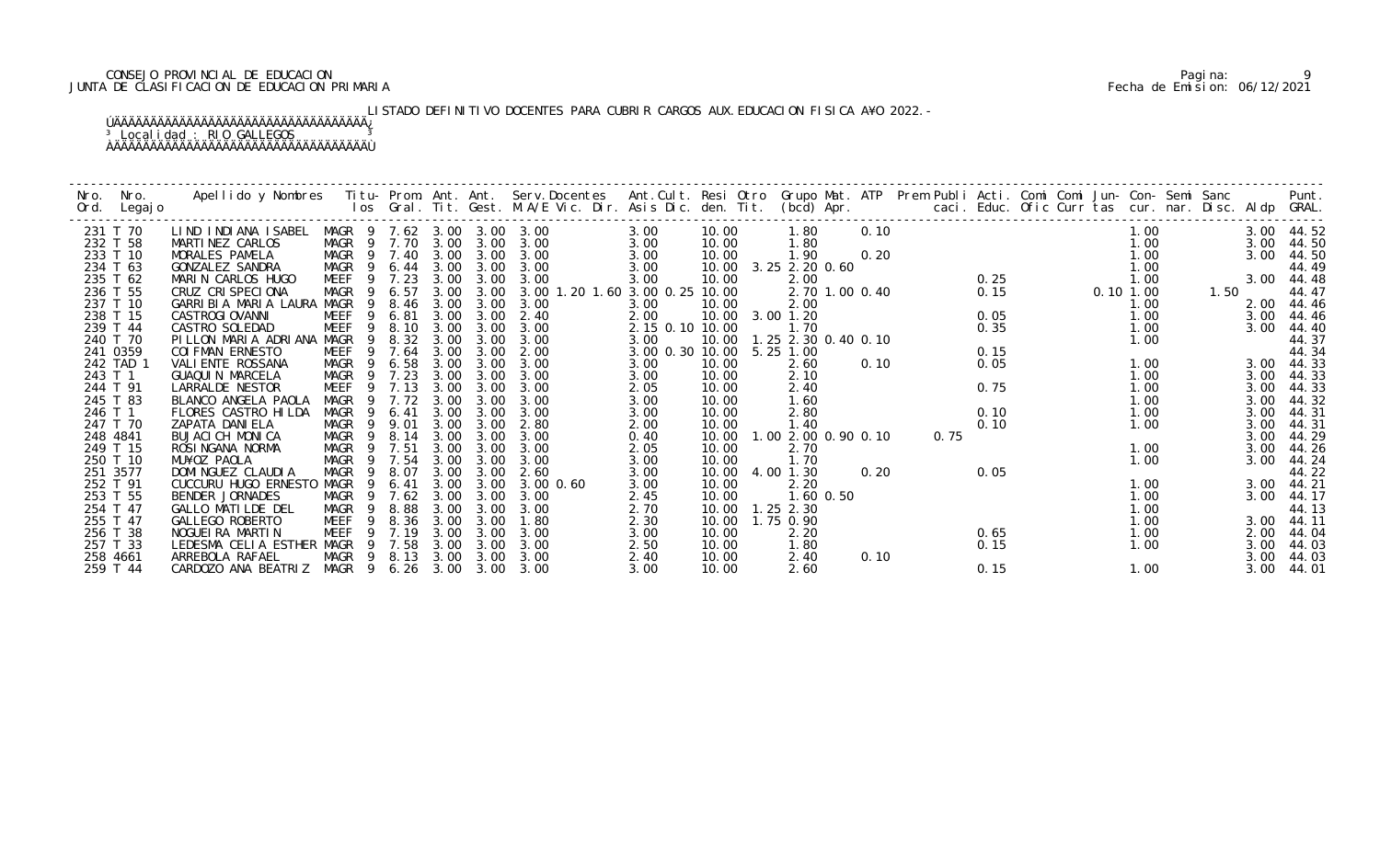# CONSEJO PROVINCIAL DE EDUCACION Pagina: 10 JUNTA DE CLASIFICACION DE EDUCACION PRIMARIA Fecha de Emision: 06/12/2021

LISTADO DEFINITIVO DOCENTES PARA CUBRIR CARGOS AUX. EDUCACION FISICA A¥O 2022.-

| Nro.   | Nro.<br>Ord. Legajo | Apellido y Nombres - Titu- Prom. Ant. Ant. Serv.Docentes - Ant.Cult. Resi Otro Grupo Mat. ATP - Prem Publi Acti. Comi Comi Jun- Con- Semi Sanc - - - - Punt.<br>Ios Gral. Tit. Gest. M.A/E Vic. Dir. Asis Dic. den. Tit. (bcd) Ap |                   |                |                   |      |           |                            |                     |           |                 |                   |                |      |  |      |                |      |              |      |            |
|--------|---------------------|-----------------------------------------------------------------------------------------------------------------------------------------------------------------------------------------------------------------------------------|-------------------|----------------|-------------------|------|-----------|----------------------------|---------------------|-----------|-----------------|-------------------|----------------|------|--|------|----------------|------|--------------|------|------------|
|        | 260 T 10            | AGARZUA ANA ANDREA MEEF 9 6.91 3.00 3.00 3.00                                                                                                                                                                                     |                   |                |                   |      |           |                            |                     | 3.00      |                 |                   |                |      |  | 0.40 |                | 1.00 |              |      | 44.01      |
| 261 33 |                     | VARGAS PAULA LORENA                                                                                                                                                                                                               |                   |                |                   |      |           | MAGR 9 8.50 3.00 3.00 3.00 |                     | 3.00      |                 |                   |                |      |  |      |                | 1.00 |              |      | 44.00      |
|        | 262 T 19            | COPA GLORIA DEL                                                                                                                                                                                                                   |                   |                | MAGR 9 7.24 3.00  |      | 3.00      | 2.10                       |                     | 3.00 3.00 |                 |                   |                |      |  |      | $0.15$<br>1.85 |      | 1.00<br>1.00 |      | 43.99      |
|        | 263 413             | MU¥OZ SABRINA PAOLA                                                                                                                                                                                                               |                   |                | MAGR 9 7.68       |      | 3.00 3.00 | 3.00                       |                     | 3.00      |                 |                   |                |      |  |      |                |      |              |      | 3.00 43.98 |
|        | 264 T 1             | GERVAN RODRIGO                                                                                                                                                                                                                    | MEEF              |                | 9 5.93 3.00       |      | 3.00      | 2.80                       |                     | 3.00      | 10.00           | 1.40              |                |      |  |      |                | 1.00 |              | 3.00 | 43.98      |
|        | 265 T 47            | DOMI NGUEZ DANTE                                                                                                                                                                                                                  |                   |                | MEEF 9 7.68       | 3.00 | 3.00      | 3.00                       |                     | 2.55      | 10.00           | 1.70              |                |      |  | 0.05 |                | 1.00 |              | 3.00 | 43.98      |
|        | 266 T 19            | MENDOZA CLAUDIO                                                                                                                                                                                                                   | MEEF <sub>9</sub> |                | 6.48              | 3.00 | 3.00      | 3.00                       |                     | 3.00      | 10.00           | 2.40              |                |      |  | 0.05 |                | 1.00 |              | 3.00 | 43.93      |
|        | 267 T 90            | TREBOTIC CRISTINA C                                                                                                                                                                                                               |                   |                | MAGR 9 7.47       | 3.00 | 3.00      | 3.00                       |                     | 3.00      | 10.00           | 2.30              |                | 0.10 |  | 0.05 |                |      |              | 3.00 | 43.92      |
|        | 268 T 38            | DOOLAN ANA MARIA                                                                                                                                                                                                                  | MAGR              | - 9            | 8.00              | 3.00 | 3.00      | 3.00                       |                     | 1.30      |                 | 10.00 3.00 2.50   |                | 0.10 |  |      |                | 1.00 |              |      | 43.90      |
|        | 269 T 90            | FREYTES MARIA BELEN                                                                                                                                                                                                               | MEEF 9 7.34       |                |                   | 3.00 | 3.00      | 3.00                       |                     | 3.00      | 10.00           | 1.50              |                |      |  | 0.05 |                | 1.00 |              |      | 3.00 43.89 |
|        | 270 T 61            | SAADE NADIA MARIA                                                                                                                                                                                                                 | MEEF 9 6.88       |                |                   | 3.00 | 3.00      | 3.00                       |                     | 3.00      | 10.00           | 1.70              |                |      |  | 0.25 |                | 1.00 |              |      | 3.00 43.83 |
|        | 271 T 58            | VERGARA STELLA MARIS MAGR 9 6.67                                                                                                                                                                                                  |                   |                |                   | 3.00 | 3.00      | 3.00                       |                     | 3.00      | 10.00           | 2.10              |                |      |  | 0.05 |                | 1.00 |              | 3.00 | 43.82      |
|        | 272 T 15            | ESCALANTE PAULA                                                                                                                                                                                                                   | MEEF              | - 9            | 6.89              | 3.00 | 3.00      | 3.00                       |                     | 3.00      | 10.00           | 1.80              |                |      |  | 0.10 |                | 1.00 |              | 3.00 | 43.79      |
|        | 273 8436            | TORRES NORMA DEL                                                                                                                                                                                                                  | MAGR 9 5.77       |                |                   | 3.00 | 3.00      | 3.00                       |                     | 2.20      |                 | 10.00  1.25  2.40 |                |      |  | 0.15 |                | 1.00 |              | 3.00 | 43.77      |
|        |                     | 274 T 54/67 LUCERO FEDERICO                                                                                                                                                                                                       | MEEF 9 6.71       |                |                   | 3.00 | 3.00      |                            | 2.40 0.90 1.20 3.00 |           | 10.00           | 3.00              |                |      |  | 0.55 |                | 1.00 |              |      | 43.76      |
|        | 275 8243            | FERRER VALERIA CARLA MEEF                                                                                                                                                                                                         |                   |                | 9 7.85            | 3.00 | 3.00      | 2.20                       |                     | 3.00      | 10.00           | 2.40              |                |      |  | 0.30 |                |      |              |      | 3.00 43.75 |
|        | 276 T 81            | ZALAZAR MARCELO                                                                                                                                                                                                                   |                   |                | MAGR 9 7.69       | 3.00 | 3.00      | 3.00                       |                     | 2.45      | 10.00           | 1.60              |                |      |  |      |                | 1.00 |              | 3.00 | 43.74      |
|        | 277 10130           | SANCHEZ MARIA                                                                                                                                                                                                                     |                   |                | MAGR 9 7.72 3.00  |      | 2.25      | 2.40                       |                     | 3.00      |                 | 5.60 6.50 1.20    |                |      |  |      |                |      |              | 3.00 | 43.67      |
|        | 278 3838            | RI VADENEI RA ARNOLDO                                                                                                                                                                                                             | MAGR 9            |                | $6.42 \quad 3.00$ |      | 3.00      | 3.00                       |                     | 1.15      | 10.00           | 3.002.10          |                |      |  |      |                |      |              | 3.00 | 43.67      |
|        | 279 7909            | ACOSTA MI LAGROS                                                                                                                                                                                                                  | MAGR              |                | 9 8.86            | 3.00 | 3.00      | 2.70                       |                     | 3.00      | 9.80            | 1.30              |                |      |  |      |                |      |              | 3.00 | 43.66      |
|        | 280 T 10            | JOSA PERALTA VALERIA MAGR                                                                                                                                                                                                         |                   | $\overline{9}$ | 8.64              | 3.00 | 3.00      | 3.00                       |                     | 3.00      |                 | 10.00  1.00  1.70 |                | 0.30 |  |      |                | 1.00 |              |      | 43.64      |
|        | 281 0447            | DIAZ SILVIA VANESA                                                                                                                                                                                                                | MAGR              |                | 9 8.53            | 3.00 | 3.00      | 2.90                       |                     | 2.55      | 10.00 3.00 1.40 |                   |                | 0.20 |  | 0.05 |                |      |              |      | 43.63      |
|        | 282 5252            | OTTINO NADIA ESTER                                                                                                                                                                                                                | MAGR 9 9.01       |                |                   | 3.00 | 3.00      | 3.00                       |                     | 3.00      | 10.00           | 2.30              |                | 0.10 |  | 0.20 |                | 1.00 |              |      | 43.61      |
|        | 283 TAD 1           | INFRAN LUIS ALBERTO                                                                                                                                                                                                               | MAGR              | - 9            | 6.70              | 3.00 | 3.00      | 3.00                       |                     | 3.00      | 10.00           |                   | 2.70 0.80 0.30 |      |  | 0.10 |                | 2.00 |              |      | 43.60      |
|        | 284 T 15            | RIVEROS CELIA                                                                                                                                                                                                                     | MAGR              |                | 9 9.50            | 3.00 | 3.00      | 2.60                       |                     | 1.15      | 10.00           | 1.30              |                |      |  | 0.05 |                | 1.00 |              |      | 3.00 43.60 |
|        | 285 T 71            | LAZARTE JORGE VICTOR MEEF                                                                                                                                                                                                         |                   |                | 9 8.10            | 2.40 | 3.00      | 2.40                       |                     | 2.35      |                 | 10.00  1.00  1.20 |                |      |  | 0.15 |                | 1.00 |              | 3.00 | 43.60      |
|        | 286 T 91            | TOLEDO LI LI AN                                                                                                                                                                                                                   |                   |                | MAGR 9 7.59 3.00  |      | 3.00      | 2.80                       |                     | 3.00      | 9.80            | 1.40              |                |      |  |      |                | 1.00 |              | 3.00 | 43.59      |
|        | 287 T 33            | BONTES OYARZUN LUIS MEEF 9 6.44 3.00                                                                                                                                                                                              |                   |                |                   |      | 3.00      | 3.00                       |                     | 3.00      | 10.00           | 1.90              |                |      |  | 0.25 |                | 1.00 |              | 3.00 | 43.59      |
|        | 288 T 39            | FLORES HEBE ROSSANA MAGR 9 7.22 3.00 3.00 3.00                                                                                                                                                                                    |                   |                |                   |      |           |                            |                     | 2.85      | 10.00 3.00 1.50 |                   |                |      |  |      |                | 1.00 |              |      | 43.57      |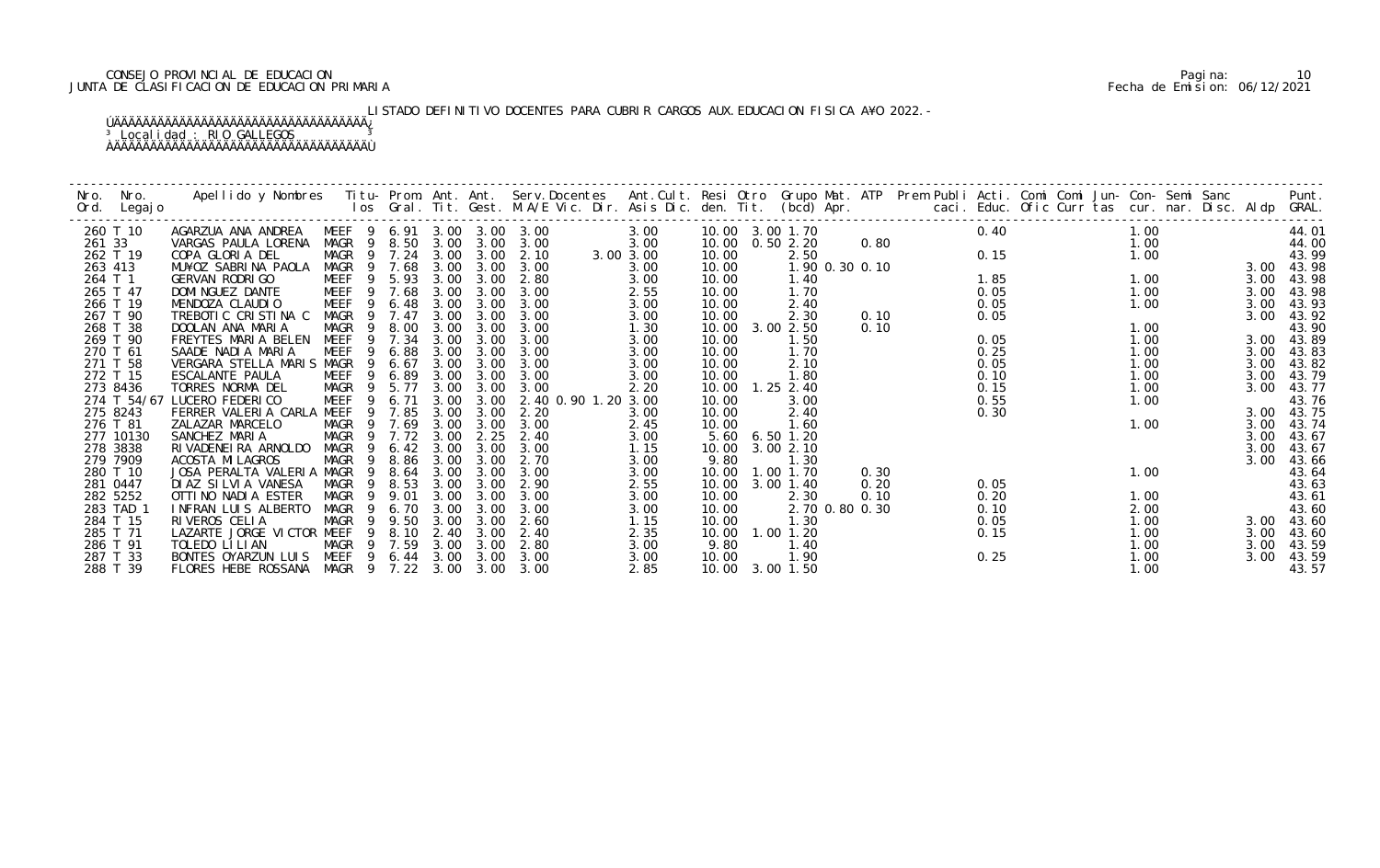# CONSEJO PROVINCIAL DE EDUCACION Pagina: 11 JUNTA DE CLASIFICACION DE EDUCACION PRIMARIA Fecha de Emision: 06/12/2021

LISTADO DEFINITIVO DOCENTES PARA CUBRIR CARGOS AUX. EDUCACION FISICA A¥O 2022.-

| Nro. | Nro.<br>Ord. Legajo | Apellido y Nombres  Titu- Prom. Ant. Ant. Serv.Docentes  Ant.Cult. Resi Otro Grupo Mat. ATP  Prem Publi Acti. Comi Comi Jun- Con- Semi Sanc        Punt.<br>Ios Gral. Tit. Gest. M.A/E Vic. Dir. Asis Dic. den. Tit. (bcd) Apr. |                            |                        |                  |      |                     |                 |                   |                |                |      |  |      |      |  |      |  |      |            |
|------|---------------------|---------------------------------------------------------------------------------------------------------------------------------------------------------------------------------------------------------------------------------|----------------------------|------------------------|------------------|------|---------------------|-----------------|-------------------|----------------|----------------|------|--|------|------|--|------|--|------|------------|
|      | 289 T 91            | RI CCI ARDI CAROLINA                                                                                                                                                                                                            | MAGR 9 7.90 3.00 3.00 3.00 |                        |                  |      |                     | 1.15            | 10.00  1.00  1.50 |                |                |      |  |      |      |  | 1.00 |  |      | 3.00 43.55 |
|      | 290 T 71            | PESO MATILDE                                                                                                                                                                                                                    | MAGR 9 8.20 3.00           |                        |                  |      | 3.00 3.00 0.60      | 3.00            | 10.00             | 2.60           |                | 0.10 |  |      | 0.05 |  | 1.00 |  |      | 43.55      |
|      | 291 9891            | ACU¥A MARIA OFELIA                                                                                                                                                                                                              | MAGR 9 7.44 1.80           |                        |                  | 2.25 | 1.80                | 2.55            |                   | 6.30 8.50 0.90 |                |      |  |      |      |  |      |  |      | 3.00 43.54 |
|      | 292 T 91            | BARRA CARMEN ELISA                                                                                                                                                                                                              | MAGR 9 8.52                |                        | 2.00             | 2.50 | 2.00                | 2.75            | 10.00  1.50  1.20 |                |                |      |  |      |      |  | 1.00 |  | 3.00 | 43.47      |
|      | 293 T 44            | BARRIA SILVA                                                                                                                                                                                                                    | MAGR 9 7.51                |                        | 3.00             | 3.00 | 3.00                | 2.05            | 10.00             |                | 1.60 0.20 0.10 |      |  |      |      |  | 1.00 |  | 3.00 | 43.46      |
|      | 294 T 1             | MANSILLA SILVIA                                                                                                                                                                                                                 | MAGR 9                     | 8.04                   | 3.00             | 3.00 | 3.00                | 3.00            | 10.00  1.00  2.40 |                |                |      |  |      |      |  | 1.00 |  |      | 43.44      |
|      | 295 T 19            | ROJAS CRISTINA                                                                                                                                                                                                                  | MAGR 9 8.44                |                        | 3.00             | 3.00 | 3.00                | 3.00            | 10.00             | 2.60           |                | 0.40 |  |      |      |  | 1.00 |  |      | 43.44      |
|      | 296 T 39            | TRAYO GUI LLERMO                                                                                                                                                                                                                | MAGR                       | - 9<br>6.44            | 3.00             | 3.00 | 3.00                | 2.50            | 10.00             | 2.30           |                | 0.10 |  | 0.10 |      |  | 1.00 |  |      | 3.00 43.44 |
|      | 297 8246            | PAZ MARIA EMILIA DEL                                                                                                                                                                                                            | MAGR                       | - 9<br>6.66            | 2.60             | 3.00 | 2.00                | 2.70            | 9.10              | 7.00 1.00 0.30 |                |      |  |      |      |  |      |  |      | 43.36      |
|      | 298 T 10            | COLMAN ROSANA MARIA                                                                                                                                                                                                             | MAGR                       | 8.25<br>9              | 3.00             | 3.00 | 3.00                | 3.00            | 10.00             | 1.50 1.50      |                | 0.10 |  |      |      |  | 1.00 |  |      | 43.35      |
|      | 299 3538            | ZAVALA MARIA JOSE                                                                                                                                                                                                               | MAGR 9 8.25                |                        | 3.00             | 3.00 | 3.00                | 2.70            | 10.00             | 2.10           |                | 0.10 |  | 0.20 |      |  |      |  |      | 2.00 43.35 |
|      | 300 6711            | DELGADO GRI SELDA                                                                                                                                                                                                               | MAGR 9 7.77                |                        | 3.00             | 3.00 | 3.00                | 3.00            | 10.00             | 3.00 1.50      |                |      |  |      |      |  |      |  |      | 43.27      |
|      | 301 T 44            | CARRI ZO MARI SA                                                                                                                                                                                                                | MAGR 9                     | 7.16                   | 2.80             | 3.00 | 2.80                | 3.00            | 10.00             | 1.40           |                | 0.10 |  |      |      |  | 1.00 |  |      | 3.00 43.26 |
|      | 302 4476            | ANDREATTA ARTURO                                                                                                                                                                                                                | MAGR 9 7.22 3.00           |                        |                  | 3.00 | 3.00                | 3.00            | 10.00 3.00 2.00   |                |                |      |  |      |      |  |      |  |      | 43.22      |
|      | 303 T 71            | REI NOSO CLAUDIA                                                                                                                                                                                                                | MAGR 9 7.66                |                        | 2.80             | 3.00 | 2.40 0.60           | 3.00            | 10.00 2.25 1.40   |                |                |      |  | 0.10 |      |  | 1.00 |  |      | 43.21      |
|      | 304 T 71            | LAFRAGETTE NATALIA                                                                                                                                                                                                              | MAGR                       | 8.71<br>- 9            | 3.00             | 3.00 | 3.00                | 3.00            | 10.00             | 2.50           |                |      |  |      |      |  | 1.00 |  |      | 43.21      |
|      | 305 7804            | MENDOZA PAMELA                                                                                                                                                                                                                  | MAGR                       | 7.44<br>- 9            | 2.80             | 3.00 | 2.80                | 2.70            | 10.00 3.75 1.40   |                |                | 0.30 |  |      |      |  |      |  |      | 43.19      |
|      | 306 8028            | ESCOBAR RAMONA                                                                                                                                                                                                                  | MAGR 9                     | 6. 00                  | 3.00             | 3.00 | 2.20                | 3.00            | 9.10              | 3.75 1.10      |                |      |  |      |      |  |      |  |      | 3.00 43.15 |
|      | 307 T 11            | SOTO ALEJANDRA                                                                                                                                                                                                                  | MEEF                       | 6.10<br>-9             | 3.00             | 3.00 | 3.00                | 3.00 0.10 10.00 |                   | 1.90           |                |      |  | 0.05 |      |  | 1.00 |  |      | 3.00 43.15 |
|      | 308 T 61            | GONZALEZ LETICIA                                                                                                                                                                                                                | MAGR                       | 9 7.79                 | 3.00             | 3.00 | 3.00                | 3.00            | 10.00  1.00  2.00 |                |                |      |  | 0.35 |      |  | 1.00 |  |      | 43.14      |
|      | 309 5420            | MATEOS PEREZ MARIA F                                                                                                                                                                                                            | MAGR                       | 9.32<br>$\overline{9}$ | 3.00             | 3.00 | 1.40 1.20 0.40 1.15 |                 | 10.00 3.00 1.20   |                |                |      |  | 0.45 |      |  |      |  |      | 43.12      |
|      | 310 085             | CARRIZO ROXANA DEL                                                                                                                                                                                                              | MAGR                       | 6.87<br>- 9            | 3.00             | 3.00 | 3.00                | 3.00            | 10.00  1.25  3.00 |                |                |      |  |      |      |  | 1.00 |  |      | 43.12      |
|      | 311 T 44            | HENRI QUEZ LUI SA                                                                                                                                                                                                               | MAGR 9 7.30                |                        | 3.00             | 3.00 | 2.80                | 1.60            | 10.00             | 2.40           |                |      |  |      |      |  | 1.00 |  |      | 3.00 43.10 |
|      | 312 T 91            | BALMACEDA HERNAN                                                                                                                                                                                                                | MEEF                       | 6.88<br>9              | 3.00             | 3.00 | 2.60                | 3.00            | 9.80              | $0.50$ 1.30    |                |      |  |      |      |  | 1.00 |  | 3.00 | 43.08      |
|      | 313 T 33            | CETTA CESAR NICOLAS                                                                                                                                                                                                             | <b>MEEF</b>                | 7.31<br>9              | 3.00             | 3.00 | 1.20                | 3.00 0.30 10.00 |                   | 1.60           |                |      |  | 0.65 |      |  | 1.00 |  | 3.00 | 43.06      |
|      | 314 9467            | GARCIA PATRICIA                                                                                                                                                                                                                 | MEEF                       | 9 7.71                 | 3.00             | 2.50 | 1.60                | 1.40            | 10.00 4.00 0.80   |                |                |      |  |      |      |  |      |  | 3.00 | 43.01      |
|      | 315 T 11            | DIAZ ROSANA VANESA                                                                                                                                                                                                              | MAGR 9 7.70                |                        | 3.00             | 3.00 | 3.00                | 1.20 3.00       | 10.00             | 1.90           |                | 0.10 |  | 0.10 |      |  | 1.00 |  |      | 43.00      |
|      | 316 T 46            | ESCOBAR JULIO CESAR                                                                                                                                                                                                             | MAGR                       |                        | 9 6.99 3.00 3.00 |      | 3.00 0.60           | 3.00            | 10.00             |                | 2.20 0.30 0.30 |      |  | 0.60 |      |  | 1.00 |  |      | 42.99      |
|      | 317 0356            | MENDOZA MARTINEZ                                                                                                                                                                                                                | MEEF 9 8.69 3.00 3.00      |                        |                  |      | 2.60                | 3.00            | 10.00             | 3.00           |                |      |  | 0.70 |      |  |      |  |      | 42.99      |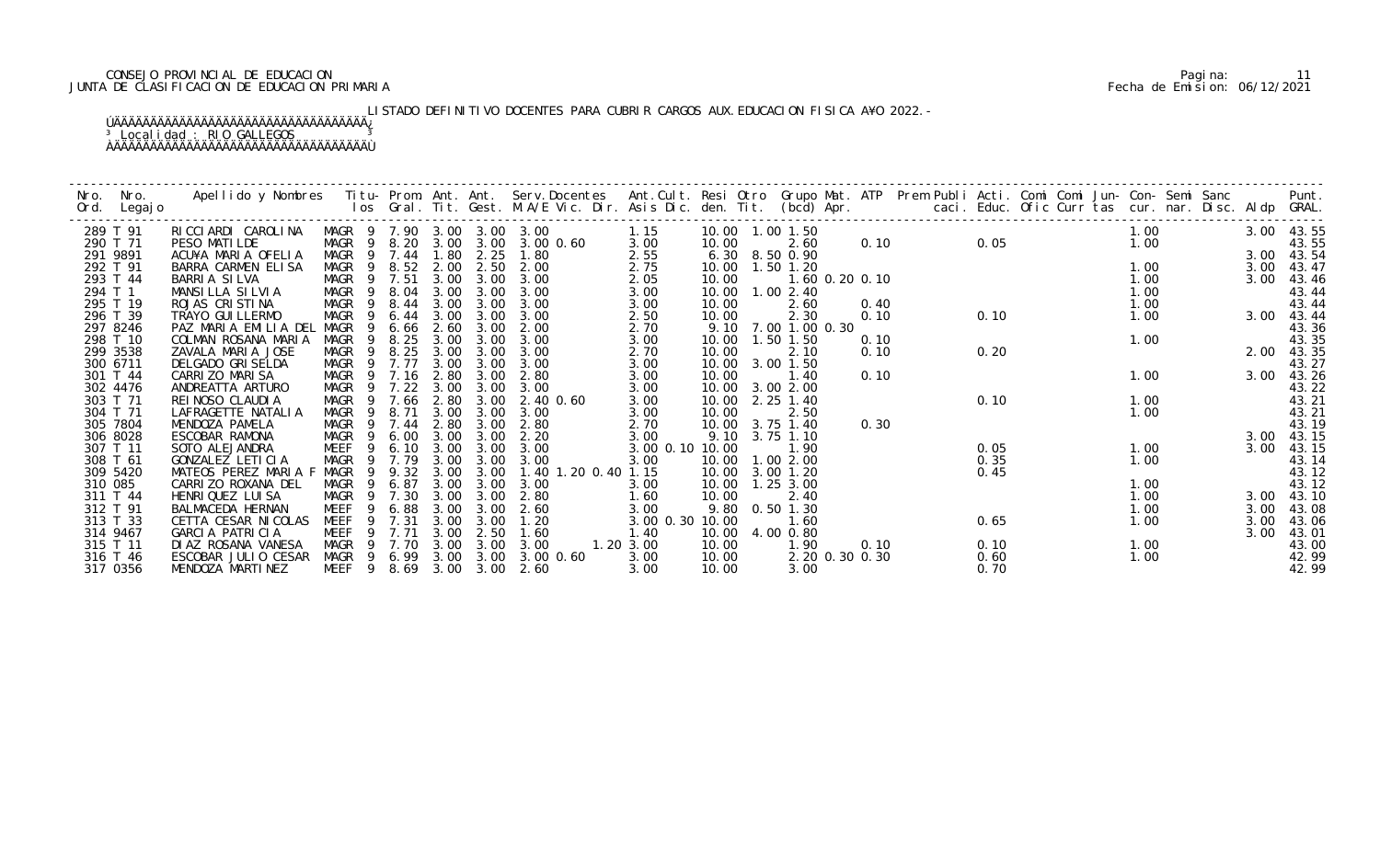# CONSEJO PROVINCIAL DE EDUCACION Pagina: 12 JUNTA DE CLASIFICACION DE EDUCACION PRIMARIA Fecha de Emision: 06/12/2021

LISTADO DEFINITIVO DOCENTES PARA CUBRIR CARGOS AUX. EDUCACION FISICA A¥O 2022.-

| Nro. | Nro.<br>Ord. Legajo | Apellido y Nombres - Titu- Prom. Ant. Ant. Serv.Docentes - Ant.Cult. Resi Otro Grupo Mat. ATP Prem Publi Acti. Comi Comi Jun- Con- Semi Sanc - - Punt.<br>Ios Gral. Tit. Gest. M.A/E Vic. Dir. Asis Dic. den. Tit. (bcd) Apr. - - |                  |             |      |           |           |               |                   |                         |      |                                                  |      |      |             |      |      |            |
|------|---------------------|-----------------------------------------------------------------------------------------------------------------------------------------------------------------------------------------------------------------------------------|------------------|-------------|------|-----------|-----------|---------------|-------------------|-------------------------|------|--------------------------------------------------|------|------|-------------|------|------|------------|
|      | 318 8833            | ROBLES MARTHA FATIMA MAGR 9 8.83 2.40 3.00 2.40                                                                                                                                                                                   |                  |             |      |           |           | 3.00          | 10.00             | 1.20                    |      |                                                  |      | 1.20 |             |      |      | 3.00 42.98 |
|      | 319 T 81            | BEROI Z GRACI ELA                                                                                                                                                                                                                 | MEEF 9 7.06 3.00 |             |      | 3.00      | 3.00      | 3.00          |                   |                         |      |                                                  |      |      |             | 1.00 |      | 42.96      |
|      | 320 0654            | RUI Z CARLOS                                                                                                                                                                                                                      | MEEF 9 7.84 3.00 |             |      | 3.00      | 1.10      | 3.00          |                   |                         |      |                                                  |      |      |             |      |      | 3.00 42.94 |
|      | 321 T 90            | SALDIVIA MARCELA                                                                                                                                                                                                                  | MAGR 9 7.28      |             | 3.00 | 3.00      | 3.00      | 1.95          |                   |                         |      | 10.00<br>10.00 2.00 1.80<br>10.00 0.50 0.50 0.80 |      |      |             | 1.00 | 3.00 | 42.93      |
|      | 322 9226            | MARTINEZ MARIELA                                                                                                                                                                                                                  | MAGR 9 7.66      |             | 2.20 |           | 2.75 2.00 | 2.00          | 10.00             | 3.00 1.00 0.30          |      |                                                  |      |      |             |      | 3.00 | 42.91      |
|      | 323 10609           | FIGUEROA LILIANA DEL MAGR 9 8.45                                                                                                                                                                                                  |                  |             | 3.00 | 1.75      | 2.20      | 3.00          | 4.90              | $6.50$ 1.10             |      |                                                  |      |      |             |      | 3.00 | 42.90      |
|      | 324 T 38            | FLORES KARINA ANDREA MAGR                                                                                                                                                                                                         |                  | 9 8.30      | 3.00 | 3.00      | 3.00      | 3.00          | 10.00             | 2.50                    | 0.10 |                                                  |      |      |             | 1.00 |      | 42.90      |
|      | 325 T 70            | AGUILAR NORA BEATRIZ MAGR 9 7.49                                                                                                                                                                                                  |                  |             | 3.00 | 3.00      | 3.00      | 3.00          |                   | 10.00  1.00  1.70  0.70 |      |                                                  |      |      |             | 1.00 |      | 42.89      |
|      | 326 T 44            | NU¥EZ ELISA NELIDA                                                                                                                                                                                                                | MAGR<br>9        | 8.50        | 3.00 | 3.00      | 3.00      | 3.00          | 10.00             | 2.30                    |      |                                                  | 0.05 |      |             | 1.00 |      | 42.85      |
|      | 327 T 39            | LEGAL SANDRA MARCELA MAGR                                                                                                                                                                                                         |                  | 9 7.92 3.00 |      | 3.00      | 3.00      | 3.00          | 10.00             | 0.502.20                | 0.10 |                                                  | 0.10 |      |             | 1.00 |      | 42.82      |
|      | 328 T 61            | ALDERETE MARCELO                                                                                                                                                                                                                  | MAGR 9 6.22 3.00 |             |      | 3.00      | 3.00      | 3.00          | 10.00             | 2.60                    |      |                                                  |      |      |             | 1.00 |      | 2.00 42.82 |
|      | 329 T 83            | ROCHA PAOLA DEBORA                                                                                                                                                                                                                | MAGR 9 7.20      |             | 3.00 | 3.00      | 2.80      | 2.40          | 10.00             | 1.40                    |      |                                                  |      |      |             | 1.00 | 3.00 | 42.80      |
|      | 330 7900            | ENRI QUETE MI RTA                                                                                                                                                                                                                 | MAGR             | 9 7.18      | 3.00 | 3.00      | 2.10      | 3.00          | 10.00             | 2.50 1.00               |      |                                                  |      |      |             |      | 2.00 | 42.78      |
|      | 331 T 63            | CEBALLOS MARIA AIDEE MAGR                                                                                                                                                                                                         | - 9              | 6.36        | 3.00 | 3.00      | 3.00 1.20 | 3.00          | 10.00             | 3.00                    | 0.10 |                                                  | 0.10 |      |             | 1.00 |      | 42.76      |
|      | 332 T 70            | CARDOZO MATILDE                                                                                                                                                                                                                   | MEEF             | 9 8.07      | 3.00 | 3.00      | 2.80      | 1.40          | 10.00             | 1.40                    |      |                                                  |      |      |             | 1.00 |      | 3.00 42.67 |
|      | 333 7240            | RIOJA NATALIA                                                                                                                                                                                                                     | MAGR 9 7.70      |             | 3.00 | 3.00      | 2.80      | 2.75          | 10.00             | 1.40                    |      |                                                  |      |      |             |      | 3.00 | 42.65      |
|      | 334 T 78            | OJEDA HARO JULIO                                                                                                                                                                                                                  | MAGR             | 9 7.35      | 3.00 | 3.00      | 2.80      | 1.65          | 10.00             | 1.40                    |      |                                                  | 0.40 |      |             | 1.00 | 3.00 | 42.60      |
|      | 335 T 15            | GALLEGO GI SELA PAULA                                                                                                                                                                                                             | MAGR<br>9        | 7.19        | 3.00 | 3.00      | 3.00      | $3.00$ $0.10$ | 10.00             | $1.50$ $1.50$           | 0.10 |                                                  |      |      | $0.20$ 1.00 |      |      | 42.59      |
|      | 336 T 70            | BARRIA GABRIELA IVON MAGR                                                                                                                                                                                                         |                  | 9 7.05      | 2.80 | 3.00      | 2.80      | 2.50          | 10.00             | 1.40                    |      |                                                  |      |      |             | 1.00 |      | 3.00 42.55 |
|      | 337 8253            | LAGOS TAPIA JORGE                                                                                                                                                                                                                 | MAGR 9 8.24      |             | 2.80 | 3.00      | 2.80      | 3.00          | 9.10              | 1.40                    | 0.10 |                                                  | 0.10 |      |             |      | 3.00 | 42.54      |
|      | 338 T 47            | CLARKE DANI ELA                                                                                                                                                                                                                   | MEEF             | 9 7.11      | 3.00 | 3.00      | 2.20      | 2.95          | 10.00             | 1.10                    |      |                                                  | 0.15 |      |             | 1.00 | 3.00 | 42.51      |
|      | 339 T 70            | CASASOLA NORMA                                                                                                                                                                                                                    | MAGR 9           | 7.80        | 3.00 | 3.00      | 3.00      | 3.00          | 10.00             | 2.20                    | 0.40 |                                                  | 0.10 |      |             | 1.00 |      | 42.50      |
|      | 340 7531            | VI LLAGRAN ANTONIO                                                                                                                                                                                                                | MAGR             | 9 7.20      | 3.00 | 3.00      | 3.00      | 2.70          | 10.00             | 1.50                    | 0.10 |                                                  |      |      |             |      |      | 3.00 42.50 |
|      | 341 T 39            | HERNANDEZ CLAUDIO                                                                                                                                                                                                                 | MEEF             | 9 7.19      | 3.00 | 3.00      | 3.00      | 3.00          | 10.00  0.50  2.30 |                         |      |                                                  | 0.50 |      |             | 1.00 |      | 42.49      |
|      | 342 T 78            | VIDART MIRIAM                                                                                                                                                                                                                     | <b>MAGR</b><br>9 | 8.24        | 3.00 | 3.00      | 3.00      | 3.00          | 10.00             | 2.00                    | 0.10 |                                                  | 0.10 |      |             | 1.00 |      | 42.44      |
|      | 343 T 78            | BURYAI LE OLGA                                                                                                                                                                                                                    | MAGR<br>-9       | 8.42        | 3.00 | 2.50      | 3.00      | 3.00          | 6.30              | 3.00                    |      |                                                  | 0.20 |      |             | 1.00 | 3.00 | 42.42      |
|      | 344 T 11            | CUESTAS TERESA                                                                                                                                                                                                                    | MAGR             | 9 7.72 3.00 |      | 3.00      | 2.70      | 0.55          | 9.10              | 5.00 1.30               |      |                                                  |      |      |             | 1.00 |      | 42.37      |
|      | 345 4068            | KOVALUK SI LVI A                                                                                                                                                                                                                  | MAGR 9 8.19      |             |      | 3.00 3.00 | 3.00      | 3.00          | 10.00  1.25  1.80 |                         | 0.10 |                                                  |      |      |             |      |      | 42.34      |
|      | 346 9901            | KRECUL KARENINA                                                                                                                                                                                                                   | MAGR 9 8.38      |             | 1.80 | 2.25      | 1.80      | 1.70          | 10.00             | 3.50 0.90               |      |                                                  |      |      |             |      |      | 3.00 42.33 |
|      |                     |                                                                                                                                                                                                                                   |                  |             |      |           |           |               |                   |                         |      |                                                  |      |      |             |      |      |            |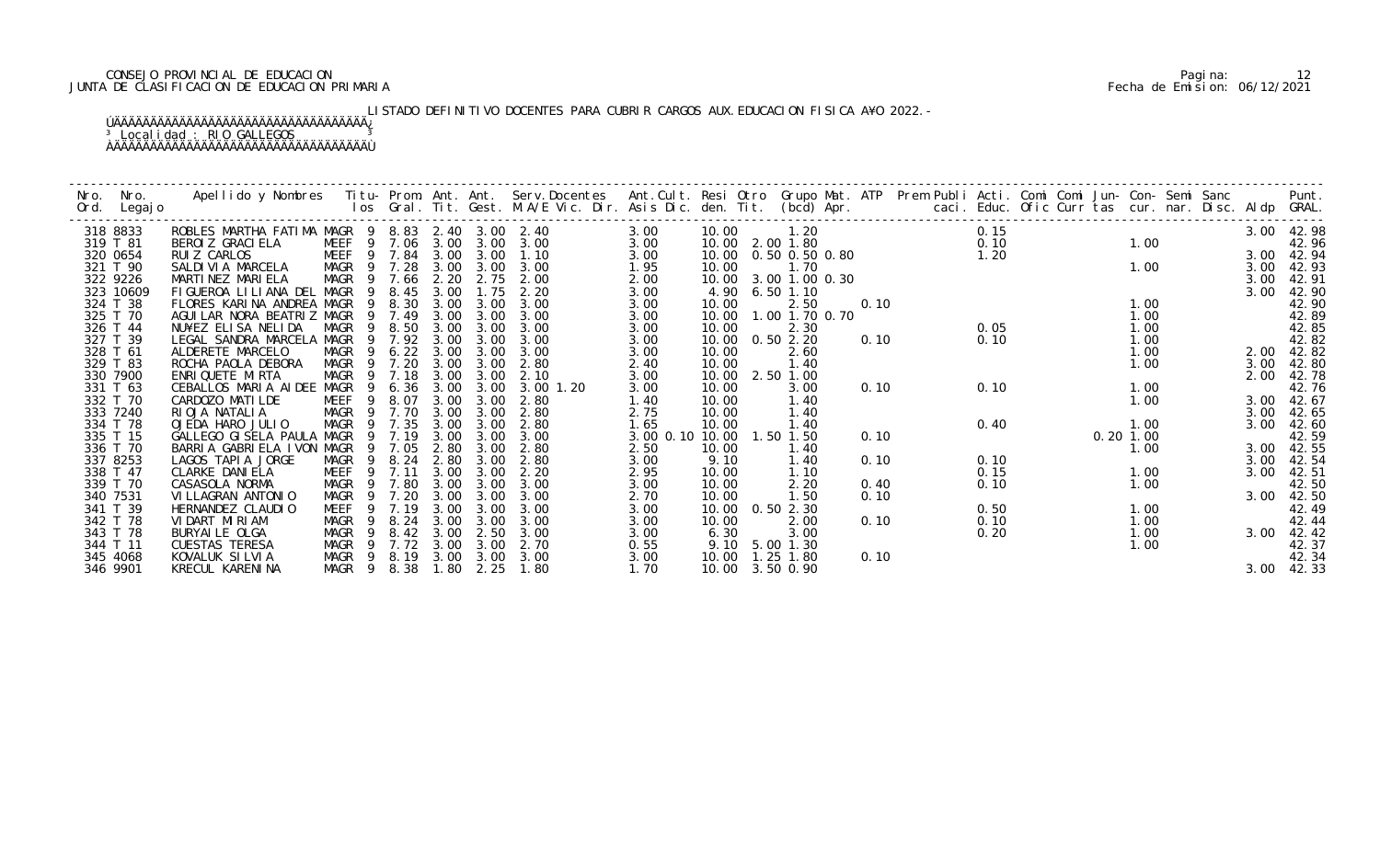# CONSEJO PROVINCIAL DE EDUCACION Pagina: 13 JUNTA DE CLASIFICACION DE EDUCACION PRIMARIA Fecha de Emision: 06/12/2021

LISTADO DEFINITIVO DOCENTES PARA CUBRIR CARGOS AUX. EDUCACION FISICA A¥O 2022.-

| Nro.<br>Ord. | Nro.<br>Legaj o      |                                                  |              |                |                |              |              |              |                   |                |                                   |           |      |                |      |  |              |  |      |                |
|--------------|----------------------|--------------------------------------------------|--------------|----------------|----------------|--------------|--------------|--------------|-------------------|----------------|-----------------------------------|-----------|------|----------------|------|--|--------------|--|------|----------------|
|              | 347 T 33             | DIAZ ROSA MAGDALENA MAGR 9 6.63 3.00 3.00 3.00   |              |                |                |              |              |              | 0.80 2.90         | 10.00          | 3.00                              |           |      |                |      |  | 1.00         |  |      | 42.33          |
|              |                      | 348 T 19/55 ASTETE MARISA ISABEL MEEF            |              | 9              | 6.58           | 3.00         | 3.00         | 3.00         | 2.20              | 10.00          | 1.50                              |           |      |                | 0.05 |  | 1.00         |  |      | 3.00 42.33     |
|              | 349 T 83             | NIEVA CECILIA DEL                                | MAGR 9 7.47  |                |                | 3.00         | 3.00         | 3.00         | 2.60              |                | 10.00  1.75  1.50                 |           |      |                |      |  | 1.00         |  |      | 42.32          |
|              | 350 T 62             | CASTRO PATRICIA                                  | MAGR         |                | 9 8.02         | 3.00         | 3.00         | 3.00         | 3.00              | 10.00          | 2.30                              |           |      |                |      |  | 1.00         |  |      | 42.32          |
|              | 351 9937             | GIMENEZ SANDRA                                   | MAGR         | - 9            | 9.01           | 1.80         | 2.25         | 1.70         | 2.00              | 10.00          | 2.75 0.80                         |           |      |                |      |  |              |  |      | 3.00 42.31     |
|              | 352 T 62             | SALVATI ERRA MARIA                               | MAGR         | $\overline{9}$ | 7.81           | 3.00<br>3.00 | 3.00<br>3.00 | 3.00<br>3.00 | 3.00              | 10.00<br>10.00 |                                   | 2.00 0.50 |      |                |      |  | 1.00         |  |      | 42.31          |
|              | 353 T 58<br>354 T 58 | DARIO CAROLINA<br>SARAVI A VALENTI NA            | MEEF<br>MAGR |                | 8.02<br>9 7.26 | 3.00         | 3.00         | 3.00         | 3.00 0.30<br>3.00 | 10.00          | 1.80<br>2.60                      |           |      | $0.10 \, 0.30$ | 0.15 |  | 1.00<br>1.00 |  |      | 42.27          |
|              | 355 7809             | ANDREANELLI IRMA                                 | MAGR         | -9             | 7.14           | 2.80         | 3.00         | 2.80         | 3.00              |                | 10.00 3.00 1.40                   |           | 0.10 |                |      |  |              |  |      | 42.26<br>42.24 |
|              | 356 T 58             | ORSINI CARINA PAOLA                              | MAGR         |                | 7.82           | 3.00         | 3.00         | 3.00         | 3.00              | 10.00          | 2.40                              |           |      |                |      |  | 1.00         |  |      | 42.22          |
|              | 357 T 91             | SLY VERONICA                                     | MAGR         |                | 9 7.94         | 3.00         | 3.00         | 3.00         | 0.55              | 10.00          | 1.50                              |           | 0.10 |                | 0.10 |  | 1.00         |  | 3.00 | 42.19          |
|              | 358 T 62             | GARECA BEATRIZ                                   | MAGR         |                | 9 7.87         | 3.00         | 3.00         | 3.00         | 3.00              | 10.00          | 2.30                              |           |      |                |      |  | 1.00         |  |      | 42.17          |
|              | 359 T 33             | LOPEZ GRACI ELA                                  | MEEF         | $\overline{9}$ | 7.17           | 3.00         | 3.00         | 3.00         | 3.00              | 10.00          | 2.20                              |           |      |                | 0.80 |  | 1.00         |  |      | 42.17          |
|              | 360 T 39             | DI ARTES RAMON                                   | MAGR         |                | 7.08           | 3.00         | 3.00         | 3.00         | 3.00              | 10.00          | 2.60                              |           | 0.10 |                | 0.35 |  | 1.00         |  |      | 42.13          |
|              | 361 7827             | KRI STOF VALERIA                                 | MAGR         | - 9            | 7.52           | 2.80         | 3.00         | 2.10         | 3.00              |                | 7.70 3.00 1.00                    |           |      |                |      |  |              |  |      | 3.00 42.12     |
|              | 362 T 62             | LARCHER ROSANA DEL                               | MAGR         | - 9            | 7.90           | 3.00         | 3.00         | 2.40         | 3.00              |                | 10.00   1.25   1.20   0.10   0.10 |           |      |                | 0.15 |  | 1.00         |  |      | 42.10          |
|              | 363 T 78             | MORALES DAI ANA                                  | <b>MAGR</b>  | -9             | 8.34           | 1.80         | 2.50         | 1.60         | 3.00              | 10.00          | 1.00 0.80                         |           |      |                | 0.05 |  | 1.00         |  |      | 3.00 42.09     |
|              | 364 T 62             | TORRES LUCIA DEL                                 | MAGR         | 9              | 8.48           | 3.00         | 3.00         | 3.00         | 3.00              | 8.40           |                                   | 2.50 0.60 |      |                | 0.10 |  | 1.00         |  |      | 42.08          |
|              | 365 7710             | CATELI CAN ANGELA                                | MAGR         | -9             | 8.21           | 3.00         | 3.00         | 2.80         | 0.75              | 10.00          |                                   | 1.30 1.00 |      |                |      |  |              |  | 3.00 | 42.06          |
|              | 366 11474            | CARCAMO VILA MARIANA                             | MAGR         | 9              | 7.31           | 1.20         | 1.25         | 1.00         | 3.00              | 10.00          | 5.75 0.50                         |           |      |                |      |  |              |  | 3.00 | 42.01          |
|              | 367 T 78             | <b>CRESPO MARIELA</b>                            | MAGR         |                | 9 7.48         | 3.00         | 3.00         | 3.00         | 3.00              | 10.00          | 2.20                              |           | 0.30 |                |      |  | 1.00         |  |      | 41.98          |
|              | 368 10666            | CESTARE NATALIA DEL                              | MEEF         | 9              | 7.48           | 2.60         | 1.75         | 1.00         | 3.00              | 10.00          | 3.75 0.40                         |           |      |                |      |  |              |  |      | 3.00 41.98     |
|              | 369 T 10             | ALARCON FERNANDO                                 | MEEF         | - 9            | 6.68           | 3.00         | 3.00         | 3.00         | 3.00              | 10.00          | 1.002.10                          |           |      |                | 0.20 |  | 1.00         |  |      | 41.98          |
|              | 370 T 63             | ROMANO JULIO CESAR                               | MAGR 9 7.16  |                |                | 3.00         | 3.00         | 3.00         | 3.00              | 10.00          | 2.50                              |           | 0.20 |                | 0.10 |  | 1.00         |  |      | 41.96          |
|              | 371 T 70             | CA¥ETE ZULMA DANIELA MAGR                        |              | 9 7.11         |                | 3.00         | 3.00         | 3.00         | 3.00              | 10.00          | 2.50                              |           | 0.30 |                |      |  | 1.00         |  |      | 41.91          |
|              | 372 T 38<br>373 9451 | UZQUEDA BLANCA ROSA<br>ARRUA CARDOZO CORINA MAGR | MAGR         | - 9            | 7.06<br>9 8.75 | 3.00<br>2.80 | 3.00<br>2.75 | 3.00<br>2.00 | 3.00<br>2.65      | 10.00          | 2.20<br>7.70 2.25 1.00            |           | 0.40 |                | 0.25 |  | 1.00         |  | 3.00 | 41.91<br>41.90 |
|              | 374 T 39             | BARRIA NELIDA                                    | MAGR 9 7.40  |                |                | 3.00         | 3.00         | 3.00         | 3.00              | 10.00          | 2.50                              |           |      |                |      |  | 1.00         |  |      | 41.90          |
|              | 375 479              | HERRERA EVIA SUSANA MEEF 9 7.64                  |              |                |                | 3.00         | 3.00         | 3.00         | 3.00              | 10.00          | 1.90                              |           |      |                | 0.35 |  | 1.00         |  |      | 41.89          |
|              |                      |                                                  |              |                |                |              |              |              |                   |                |                                   |           |      |                |      |  |              |  |      |                |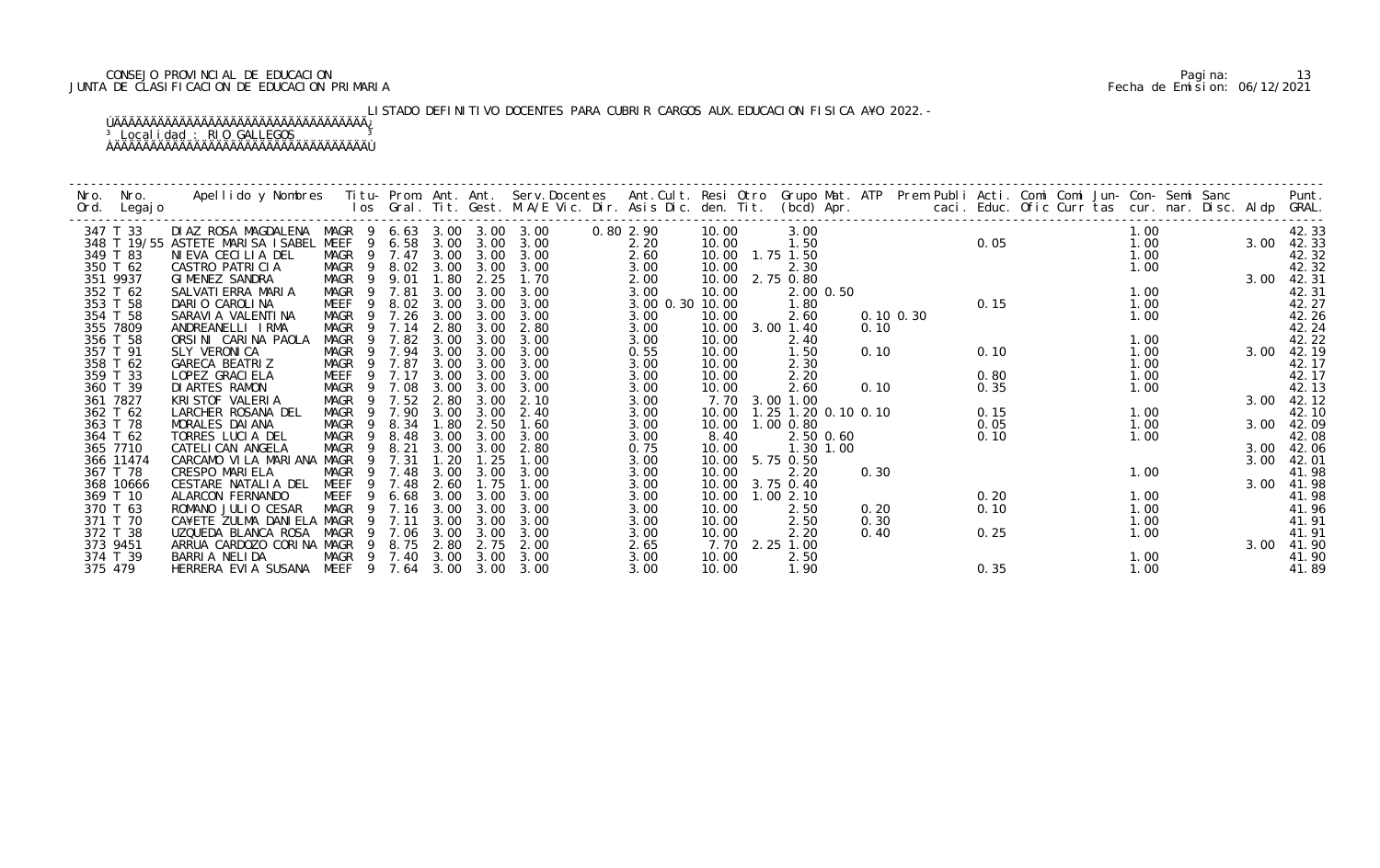# CONSEJO PROVINCIAL DE EDUCACION Pagina: 14 JUNTA DE CLASIFICACION DE EDUCACION PRIMARIA Fecha de Emision: 06/12/2021

# LISTADO DEFINITIVO DOCENTES PARA CUBRIR CARGOS AUX. EDUCACION FISICA A¥O 2022.-

| Nro.<br>Ord. | Nro.<br>Legaj o      | Apellido y Nombres - Titu- Prom. Ant. Ant. Serv.Docentes - Ant.Cult. Resi Otro Grupo Mat. ATP - Prem Publi Acti. Comi Comi Jun- Con- Semi Sanc - Semi Sanc - Semi Sanc - Semi Sanc - Semi Sanc - Semi Sanc - Semi Sanc - Semi |              |                        |                            |              |              |              |                |                |      |      | caci. Educ. Ofic Curr tas cur. nar. Disc. Aldp GRAL. |              |      | Punt.          |
|--------------|----------------------|-------------------------------------------------------------------------------------------------------------------------------------------------------------------------------------------------------------------------------|--------------|------------------------|----------------------------|--------------|--------------|--------------|----------------|----------------|------|------|------------------------------------------------------|--------------|------|----------------|
|              |                      |                                                                                                                                                                                                                               |              |                        |                            |              |              |              |                |                |      |      |                                                      |              |      |                |
|              | 376 T 10             | MERINO MONICA                                                                                                                                                                                                                 |              |                        | MAGR 9 7.45 3.00 3.00 3.00 |              |              | 3.00         | 10.00          | 2.30           | 0.10 |      |                                                      | 1.00         |      | 41.85          |
|              | 377 T 55             | AGUERO KARINA                                                                                                                                                                                                                 | MAGR 9       | 6.50                   | 2.80                       | 3.00         | 2.60         | 2.55         | 10.00          | 1.30           |      | 0.10 |                                                      | 1.00         |      | 3.00 41.85     |
|              | 378 T 71             | ALVAREZ GRACI ELA                                                                                                                                                                                                             | MAGR         | 9 7.63                 | 3.00                       | 3.00         | 3.00         | 3.00         | 10.00          | 1.70 0.10 0.40 |      |      |                                                      | 1.00         |      | 41.83          |
|              | 379 6966             | MEDINA ALBERTO                                                                                                                                                                                                                | MAGR         | 9 7.72                 | 3.00                       | 3.00         | 3.00         | 1.50         | 10.00          | $3.00$ 1.60    |      |      |                                                      |              |      | 41.82          |
|              | 380 T 62             | BARRIA ROSANA VANESA MAGR                                                                                                                                                                                                     |              | 7.67<br>$\overline{9}$ | 3.00                       | 3.00         | 3.00         | 3.00         | 10.00          | 2.00           |      | 0.15 |                                                      | 1.00         |      | 41.82          |
|              | 381 3833             | ADAMINI GERALDINE                                                                                                                                                                                                             | MAGR 9 7.72  |                        | 3.00                       | 3.00         | 2.00         | 3.00         | 10.00          | 1.00           |      | 0.10 |                                                      |              | 3.00 | 41.82          |
|              | 382 T 71             | GUERRERO CARINA                                                                                                                                                                                                               | MAGR         | 9 8.31                 | 2.40                       | 3.00         | 2.60         | 3.00         | 10.00          | 1.30 1.00 0.20 |      |      |                                                      | 1.00         |      | 41.81          |
|              | 383 T 71             | OLAVARRIA MIRIAM                                                                                                                                                                                                              | MAGR         | 9 7.40                 | 3.00                       | 3.00         | 3.00         | 3.00         | 10.00          | 2.10           | 0.20 | 0.10 |                                                      | 1.00         |      | 41.80          |
|              | 384 T 78             | TEJADA MARIA BEATRIZ MAGR                                                                                                                                                                                                     |              | 7.75<br>-9             | 3.00                       | 3.00         | 3.00         | 3.00         | 10.00          | 1.80           | 0.10 | 0.15 |                                                      | 1.00         |      | 41.80          |
|              | 385 T 70             | SCALZI EVANS MARIA                                                                                                                                                                                                            | MAGR         | 7.09<br>-9             | 3.00                       | 3.00         | 3.00         | 3.00         | 10.00          | 2.40           | 0.20 | 0.10 |                                                      | 1.00         |      | 41.79          |
|              | 386 T 55             | FLORES GRACIELA DE                                                                                                                                                                                                            | MAGR         | 9 8.54                 | 3.00                       | 2.00         | 3.00         | 3.00         | 10.00          | 1.70 0.50      |      | 0.05 |                                                      | 1.00         |      | 41.79          |
|              | 387 T 39             | RODRI GUEZ SANDRA                                                                                                                                                                                                             | MAGR         | 9 7.27                 | 3.00                       | 3.00         | 3.00         | 3.00         | 10.00          | 2.50           |      |      |                                                      | 1.00         |      | 41.77          |
|              | 388 T 44             | GONZALEZ MIRTA                                                                                                                                                                                                                | MAGR         | 7.46<br>$\overline{9}$ | 3.00<br>3.00               | 3.00<br>3.00 | 3.00<br>2.00 | 3.00         | 10.00          | 2.30<br>1.00   |      |      |                                                      | 1.00         |      | 41.76          |
|              | 389 T 11<br>390 T 78 | ROMAGNOLI NATALIA<br>VI LLARROEL EDUARDO                                                                                                                                                                                      | MEEF<br>MEEF | 6.76<br>9 7.35         | 3.00                       | 3.00         | 3.00         | 3.00<br>3.00 | 10.00<br>10.00 | 2.30           |      | 0.10 |                                                      | 1.00<br>1.00 | 3.00 | 41.76<br>41.75 |
|              | 391 T 19             | DI AZ REVELLO ELDA                                                                                                                                                                                                            | MEEF         | 7.19<br>-9             | 3.00                       | 3.00         | 3.00         | 2.40         | 10.00          | 2.70           |      | 0.45 |                                                      | 1.00         |      | 41.74          |
|              | 392 T 39             | RODRI GUEZ NANCY                                                                                                                                                                                                              | <b>MAGR</b>  | 7.27<br>9              | 3.00                       | 3.00         | 3.00         | 3.00         | 10.00          | 2.30           | 0.10 | 0.05 |                                                      | 1.00         |      | 41.72          |
|              | 393 T 19             | MASSARONI ROSANA                                                                                                                                                                                                              | MAGR         | 6.87<br>-9             | 3.00                       | 3.00         | 3.00         | 3.00         | 10.00          | 2.30 0.30 0.20 |      | 0.05 |                                                      | 1.00         |      | 41.72          |
|              | 394 9380             | SALVADOR MARI ANELA                                                                                                                                                                                                           | MAGR         | 7.11<br>-9             | 2.20                       | 2.75         | 2.20         | 3.00         | 10.00          | $1.25$ 1.10    | 0.10 |      |                                                      |              | 3.00 | 41.71          |
|              | 395 T 55             | COTTO ELSA ZUNI LDA                                                                                                                                                                                                           | MAGR         | 7.41<br>-9             | 3.00                       | 3.00         | 3.00         | 3.00         | 10.00          | 2.30           |      |      |                                                      | 1.00         |      | 41.71          |
|              | 396 T 61             | VERA AMELIA EDITH                                                                                                                                                                                                             | MAGR         | 9 7.36                 | 3.00                       | 3.00         | 3.00         | 3.00         | 10.00          | 2.20           |      | 0.05 |                                                      | 1.00         |      | 41.61          |
|              | 397 T 39             | ANTONUCCI CAMPORRO                                                                                                                                                                                                            | MEEF         | 6.24                   | 3.00                       | 3.00         | 3.00         | 3.00         | 10.00          | 1.002.10       |      | 0.25 |                                                      | 1.00         |      | 41.59          |
|              | 398 T 11             | GOMEZ HUGO ALFREDO                                                                                                                                                                                                            | MAGR         | 9 7.38                 | 3.00                       | 3.00         | 3.00         | 3.00         | 10.00          | 2.10           | 0.10 |      |                                                      | 1.00         |      | 41.58          |
|              | 399 8235             | SANDOVAL CORINA                                                                                                                                                                                                               | MAGR         | 9 7.17                 | 1.80                       | 2.25         | 3.00         | 3.00         | 10.00          | $3.25$ $2.10$  |      |      |                                                      |              |      | 41.57          |
|              | 400 T 61             | RAMI REZ MARIO                                                                                                                                                                                                                | MAGR         | 7.16<br>-9             | 3.00                       | 3.00         | 3.00         | 2.80         | 10.00          | 2.40           |      | 0.20 |                                                      | 1.00         |      | 41.56          |
|              | 401 8133             | FREYTES MARIA                                                                                                                                                                                                                 | MEEF         | 7.69<br>9              | 3.00                       | 3.00         | 2.40         | 3.00         | 9.10           | 1.20           |      | 0.15 |                                                      |              | 3.00 | 41.54          |
|              | 402 T 63             | PAREDES RAUL LUIS                                                                                                                                                                                                             | MAGR         | 6.53<br>-9             | 3.00                       | 3.00         | 3.00         | 3.00         | 10.00          | 2.80           | 0.20 |      |                                                      | 1.00         |      | 41.53          |
|              | 403 T 58             | SANCHEZ ANALIA                                                                                                                                                                                                                | MAGR         | 9 7.63                 | 3.00                       | 3.00         | 3.00         | 3.00         | 10.00          | 1.80           | 0.10 |      |                                                      | 1.00         |      | 41.53          |
|              | 404 TAD 1            | SALGUERO SANDRA                                                                                                                                                                                                               | MAGR         | 9 6.67                 | 3.00                       | 3.00         | 3.00         | 3.00         | 10.00          | 2.70           | 0.10 | 0.05 |                                                      | 1.00         |      | 41.52          |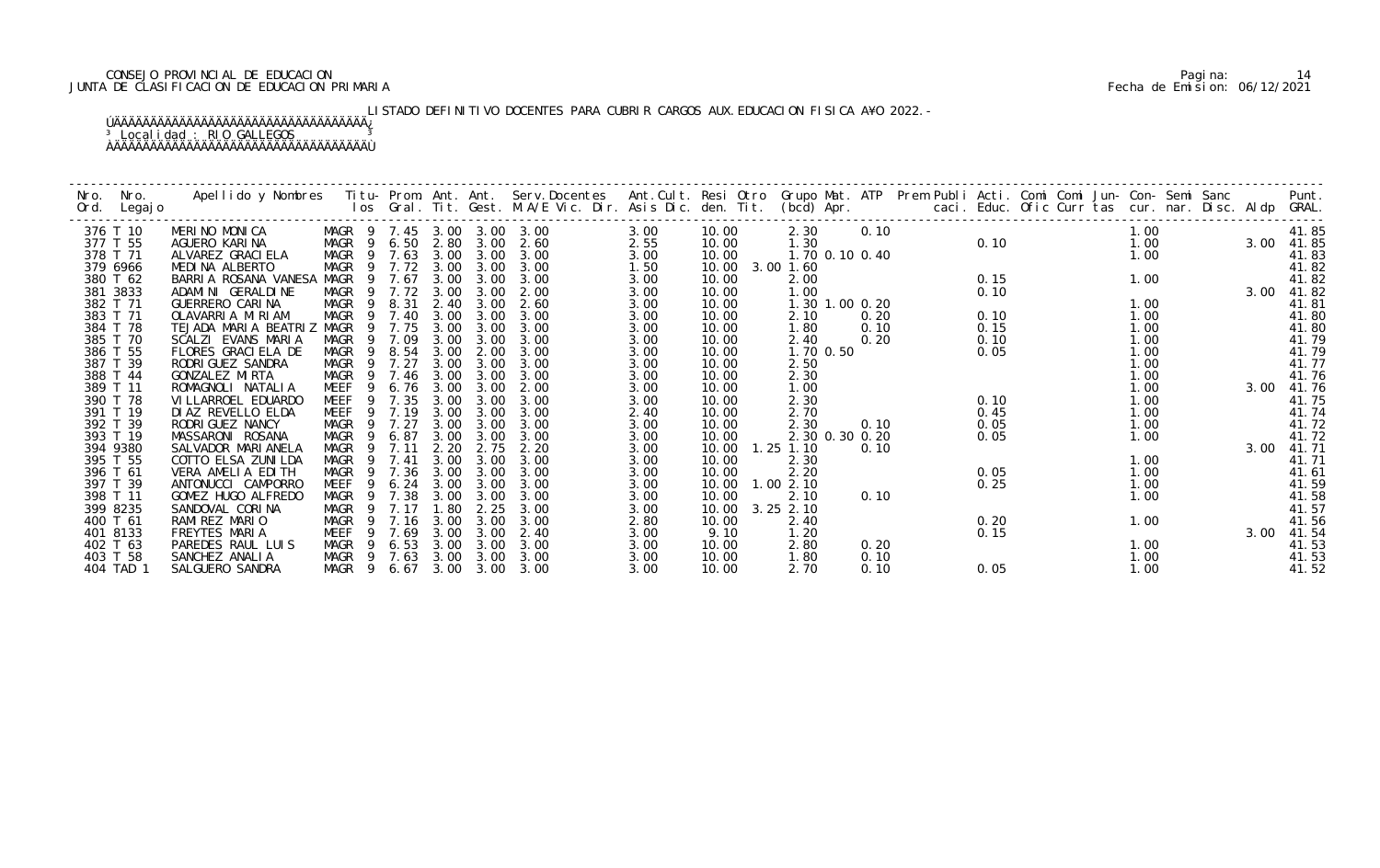# CONSEJO PROVINCIAL DE EDUCACION Pagina: 15 JUNTA DE CLASIFICACION DE EDUCACION PRIMARIA Fecha de Emision: 06/12/2021

LISTADO DEFINITIVO DOCENTES PARA CUBRIR CARGOS AUX. EDUCACION FISICA A¥O 2022.-

| Nro.<br>Ord. | Nro.      | Apellido y Nombres - Titu- Prom. Ant. Ant. Serv.Docentes - Ant.Cult. Resi Otro Grupo Mat. ATP Prem Publi Acti. Comi Comi Jun- Con- Semi Sanc - - - Punt.<br>Ios Gral. Tit. Gest. M.A/E Vic. Dir. Asis Dic. den. Tit. (bcd) Apr. - |                       |                        |      |      |           |      |                |                |      |      |      |  |      |             |      |       |
|--------------|-----------|-----------------------------------------------------------------------------------------------------------------------------------------------------------------------------------------------------------------------------------|-----------------------|------------------------|------|------|-----------|------|----------------|----------------|------|------|------|--|------|-------------|------|-------|
|              | Legaj o   |                                                                                                                                                                                                                                   |                       |                        |      |      |           |      |                |                |      |      |      |  |      |             |      |       |
|              | 405 8965  | FERNANDEZ ANA MARIA MAGR 9 8.60 2.80 3.00 2.30                                                                                                                                                                                    |                       |                        |      |      |           | 3.00 | 7.70 4.00 1.10 |                |      |      |      |  |      |             |      | 41.50 |
|              | 406 4782  | ARRAUSI MARISA                                                                                                                                                                                                                    | MAGR 9 8.89 3.00      |                        |      | 3.00 | 3.00      | 3.00 | 9.80           | 1.70           | 0.10 |      |      |  |      |             |      | 41.49 |
|              | 407 T 81  | LOPEZ MARIA ELENA                                                                                                                                                                                                                 | MAGR 9 7.48           |                        | 3.00 | 3.00 | 3.00      | 3.00 | 10.00          | 2.00           |      |      |      |  | 1.00 |             |      | 41.48 |
|              | 408 4874  | BERNASCONI OMAR                                                                                                                                                                                                                   | MAGR 9 7.57           |                        | 3.00 | 3.00 | 3.00      | 3.00 | 10.00          | 1.00 1.90      |      |      |      |  |      |             |      | 41.47 |
|              | 409 T 61  | DI ALESSIO MARIA                                                                                                                                                                                                                  | MAGR                  | 9 7.07                 | 3.00 | 3.00 | 3.00      | 3.00 | 10.00          | 2.40           |      |      |      |  | 1.00 |             |      | 41.47 |
|              | 410 T 44  | GUTI ERREZ MARIO                                                                                                                                                                                                                  | MAGR 9 7.41           |                        | 3.00 | 3.00 | 3.00      | 3.00 | 9.80           | 2.20           |      |      |      |  | 1.00 |             |      | 41.41 |
|              | 411 T 15  | CARRI LLANCA ANDREA                                                                                                                                                                                                               | MAGR                  | 9 7.81                 | 3.00 | 3.00 | 3.00      | 3.00 | 10.00          | 1.60           |      |      |      |  | 1.00 |             |      | 41.41 |
|              | 412 T 62  | GONZALEZ DANTE                                                                                                                                                                                                                    | MAGR                  | 9 6.32                 | 3.00 | 3.00 | 3.00      | 3.00 | 10.00          | 2.50           | 0.20 |      | 0.25 |  |      | $1.00$ 0.10 |      | 41.37 |
|              | 413 T 10  | MAI DANA MARI ELA                                                                                                                                                                                                                 | MAGR                  | 9 7.10                 | 2.20 | 2.75 | 2.20      | 3.00 | 10.00          | 1.10           |      |      |      |  | 1.00 |             | 3.00 | 41.35 |
|              | 414 T 10  | CRABA MARCELA LORENA                                                                                                                                                                                                              | MAGR                  | 6.59<br>-9             | 2.60 | 3.00 | 2.60      | 1.20 | 10.00          | 1.30 0.70 0.20 |      | 0.15 |      |  | 1.00 |             | 3.00 | 41.34 |
|              | 415 T 62  | CALI SMONTE MARIA                                                                                                                                                                                                                 | MAGR                  | 9 6.87                 | 3.00 | 3.00 | 3.00      | 3.00 | 10.00          | 2.30           | 0.10 |      | 0.05 |  | 1.00 |             |      | 41.32 |
|              | 416 10537 | LUNA BRENDA ROMINA                                                                                                                                                                                                                | MAGR 9 8.61           |                        | 1.40 | 1.75 | 1.40      | 3.00 | 7.70           | 4.75 0.70      |      |      |      |  |      |             | 3.00 | 41.31 |
|              | 417 T 11  | FEI NI NGER NORMA                                                                                                                                                                                                                 | MAGR                  | $\overline{9}$<br>9.16 | 3.00 | 1.75 | 2.80      | 3.00 | 4.20           | 3.00 1.40      |      |      |      |  | 1.00 |             | 3.00 | 41.31 |
|              | 418 T 91  | ALMONACI D NANCY                                                                                                                                                                                                                  | MAGR 9 7.46           |                        | 3.00 | 3.00 | 3.00      | 3.00 | 10.00          | 1.80           |      |      | 0.05 |  | 1.00 |             |      | 41.31 |
|              | 419 T 15  | GONZALEZ ISABEL DEL                                                                                                                                                                                                               | MAGR                  | 9 6.50                 | 3.00 | 3.00 | 3.00      | 3.00 | 10.00          | 2.50 0.20      |      |      | 0.10 |  | 1.00 |             |      | 41.30 |
|              | 420 5444  | SANCHEZ ARRIETA                                                                                                                                                                                                                   | MEEF                  | 9 7.35                 | 3.00 | 3.00 | 3.00      | 3.00 | 10.00          | 2.70 0.20      |      |      |      |  |      |             |      | 41.25 |
|              | 421 T 55  | DAVILA MARINA ESTER                                                                                                                                                                                                               | MAGR                  | 9 7.34                 | 3.00 | 3.00 | 3.00      | 3.00 | 10.00          | 1.70           | 0.10 |      | 0.10 |  | 1.00 |             |      | 41.24 |
|              | 422 9269  | BRITO ELSA DANIELA                                                                                                                                                                                                                | MAGR                  | 9 7.97                 | 2.60 | 2.75 | 2.00      | 3.00 | 7.70           | 5.00 1.10 0.10 |      |      |      |  |      |             |      | 41.22 |
| 423 T11      |           | DI AZ VERONICA LORENA MAGR                                                                                                                                                                                                        |                       | 9 7.92                 | 3.00 | 3.00 | 2.90      | 1.80 | 10.00          | 1.80 0.70      |      |      | 0.10 |  | 1.00 |             |      | 41.22 |
|              | 424 T 39  | SAMIZ PATRICIA                                                                                                                                                                                                                    | MEEF 9 6.60           |                        | 3.00 | 3.00 | 3.00      | 3.00 | 10.00          | 2.50           |      |      | 0.05 |  | 1.00 |             |      | 41.15 |
|              | 425 T 44  | RUIZ NELIDA ROSA                                                                                                                                                                                                                  | MAGR                  | 9 7.17                 | 3.00 | 3.00 | 3.00      | 0.45 | 10.00          | 1.50           |      |      |      |  | 1.00 |             | 3.00 | 41.12 |
|              | 426 8043  | CARRION NELSON                                                                                                                                                                                                                    | MAGR                  | 8.41<br>$\overline{9}$ | 2.80 | 3.00 | 2.80      | 0.70 | 10.00          | 1.40           |      |      |      |  |      |             | 3.00 | 41.11 |
|              | 427 5534  | REI¥ANCO VI VI ANA                                                                                                                                                                                                                | MAGR                  | 9 7.55                 | 3.00 | 3.00 | 3.00      | 0.55 | 10.00          | 2.00           |      |      |      |  |      |             | 3.00 | 41.10 |
|              | 428 T 39  | SMART CHRISTIAN                                                                                                                                                                                                                   | MEEF                  | 6.56<br>-9             | 3.00 | 3.00 | 3.00      | 3.00 | 10.00          | 2.40           |      |      | 0.10 |  | 1.00 |             |      | 41.06 |
|              | 429 T 15  | TOLEDO MABEL ALICIA                                                                                                                                                                                                               | MAGR                  | 6.81<br>-9             | 3.00 | 3.00 | 3.00      |      | 10.00          | 2.20           |      |      |      |  | 1.00 |             | 3.00 | 41.01 |
|              | 430 T 61  | LEANES FRANCI SCO                                                                                                                                                                                                                 | MAGR                  | 6.15<br>-9             | 3.00 | 3.00 | 3.00 0.30 | 3.00 | 10.00          | 2.50           |      |      | 0.05 |  | 1.00 |             |      | 41.00 |
|              | 431 T 55  | RODRI GUEZ LEANDRO                                                                                                                                                                                                                | MEEF                  | 9 6.70                 | 3.00 | 3.00 | 3.00      | 3.00 | 10.00          | 2.30           |      |      |      |  | 1.00 |             |      | 41.00 |
|              | 432 T 71  | SOLORZANO RUBEN                                                                                                                                                                                                                   | MAGR 9 6.99 3.00 3.00 |                        |      |      | 3.00      | 2.35 | 10.00          | 2.60           |      |      | 0.05 |  | 1.00 |             |      | 40.99 |
|              | 433 T 63  | ESPER MARIANA                                                                                                                                                                                                                     | MEEF 9 6.73 3.00      |                        |      | 3.00 | 3.00      | 3.00 | 10.00          | 1.50           |      |      | 0.75 |  | 1.00 |             |      | 40.98 |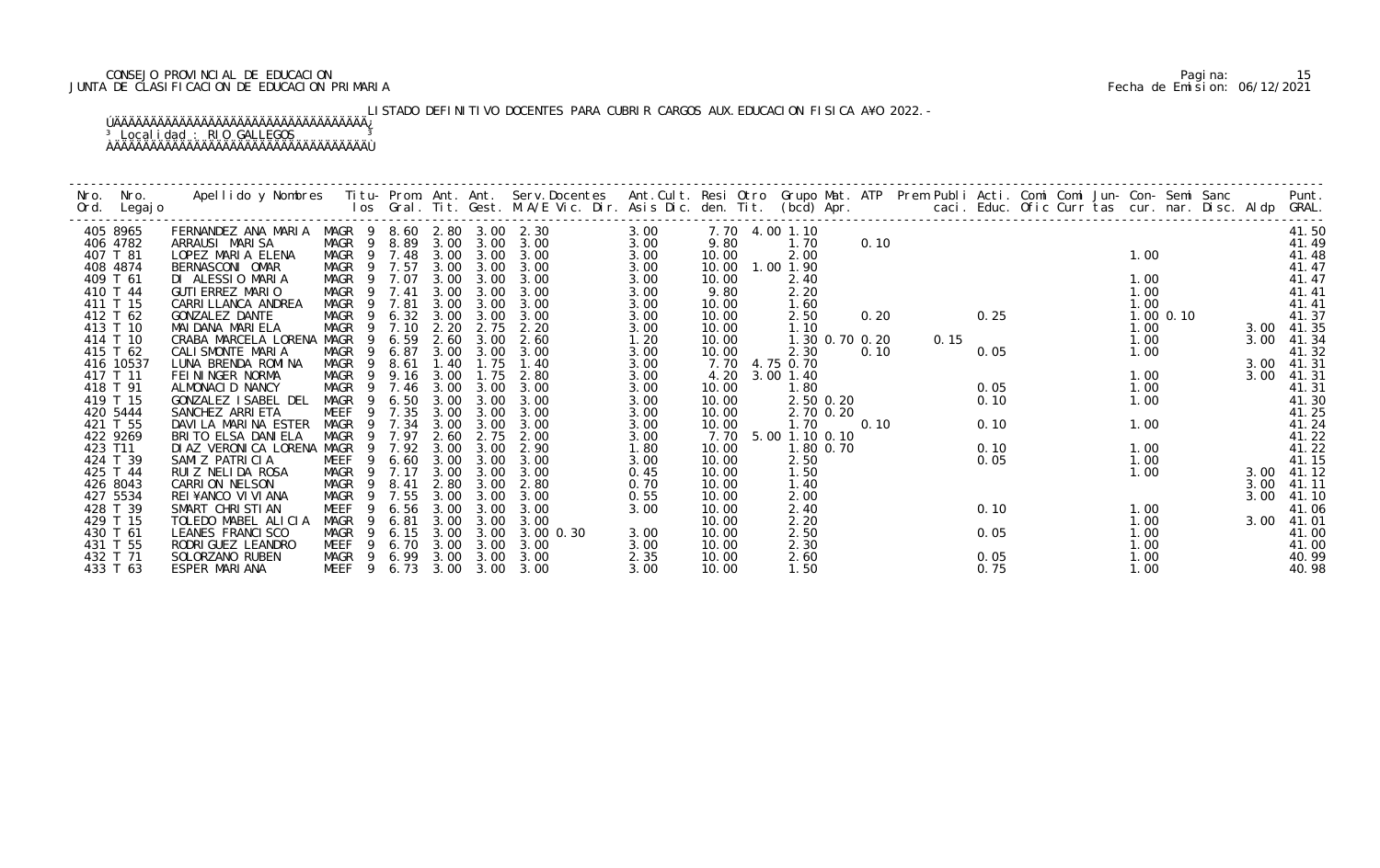# CONSEJO PROVINCIAL DE EDUCACION Pagina: 16 JUNTA DE CLASIFICACION DE EDUCACION PRIMARIA Fecha de Emision: 06/12/2021

LISTADO DEFINITIVO DOCENTES PARA CUBRIR CARGOS AUX. EDUCACION FISICA A¥O 2022.-

| Nro. | Nro.<br>Ord. Legajo  | Apellido y Nombres - Titu- Prom. Ant. Ant. Serv.Docentes - Ant.Cult. Resi Otro Grupo Mat. ATP Prem Publi Acti. Comi Comi Jun- Con- Semi Sanc - - - Punt.<br>Ios Gral. Tit. Gest. M.A/E Vic. Dir. Asis Dic. den. Tit. (bcd) Apr. - |                     |                |        |              |              |              |              |               |                     |      |      |      |                        |      |      |  |            |                |
|------|----------------------|-----------------------------------------------------------------------------------------------------------------------------------------------------------------------------------------------------------------------------------|---------------------|----------------|--------|--------------|--------------|--------------|--------------|---------------|---------------------|------|------|------|------------------------|------|------|--|------------|----------------|
|      |                      |                                                                                                                                                                                                                                   |                     |                |        |              |              |              |              |               |                     |      |      |      |                        |      |      |  |            |                |
|      | 434 T 39             | STUTZ ANDREA SUSANA MAGR 9 7.22 3.00 3.00 3.00                                                                                                                                                                                    |                     |                |        |              |              |              | 3.00         | 10.00         | 1.60                |      |      | 0.10 |                        |      | 1.00 |  |            | 40.92          |
|      | 435 T 11             | ACEVEDO OJEDA                                                                                                                                                                                                                     | MAGR 9 6.72 2.00    |                |        |              | 2.50         | 2.00         | 3.00         | 10.00         | 1.00 0.50 0.10      |      |      |      |                        |      | 1.00 |  | 3.00 40.92 |                |
|      | 436 T 90             | BARRETO SI LVANA                                                                                                                                                                                                                  | MAGR                |                | 9 7.01 | 3.00         | 3.00         | 3.00         | 3.00         | 10.00         | 1.80                |      |      |      | $0.10$<br>0.10<br>0.05 |      | 1.00 |  |            | 40.91          |
|      | 437 T 63             | ALBARRACIN ALBERTO                                                                                                                                                                                                                | MEEF                |                | 9 5.96 | 3.00         | 3.00         | 3.00         | 3.00         | 8.40          | 1.50                |      |      |      |                        |      | 1.00 |  | 3.00       | 40.91          |
|      | 438 3542             | GONZALEZ CLAUDIA                                                                                                                                                                                                                  | MAGR                | - 9            | 8.50   | 3.00         | 3.00         | 1.00         | 3.00         | 10.00         | 2.75 0.50           | 0.10 |      | 0.05 |                        |      |      |  |            | 40.90          |
|      | 439 T 90             | PEREZ MONICA NOEMI                                                                                                                                                                                                                | MAGR                |                | 6.19   | 3.00         | 3.00         | 3.00 0.30    | 3.00         | 10.00         | 2.30                |      |      | 0.10 |                        |      | 1.00 |  |            | 40.89          |
|      | 440 T 19/71          | RODRI GUEZ JAVI ER                                                                                                                                                                                                                | MEEF                |                | 9 7.33 | 2.60         | 3.00         | 2.00         | 1.75         | 10.00         | 1.00                |      |      | 0.20 |                        |      | 1.00 |  | 3.00 40.88 |                |
|      | 441 8018             | VEGA VILMA MABEL                                                                                                                                                                                                                  | MAGR 9 6.56         |                |        | 3.00         | 3.00         | 2.60         | 3.00         |               | 9.80 1.00 1.50      |      |      | 0.40 |                        |      | 1.00 |  |            | 40.86          |
|      | 442 5277             | SOSA LEI LA SI LVANA                                                                                                                                                                                                              | MEEF                | 9              | 7.25   | 3.00         | 3.00         | 1.40         | 3.00         | 10.00         | 2.50 0.70           |      |      | 0.30 |                        | 0.70 |      |  |            | 40.85          |
|      | 443 T 1              | PI ZARRO GABRI ELA                                                                                                                                                                                                                | <b>MEEF</b>         |                | 7.25   | 3.00         | 3.00         | 3.00         | 3.00         | 10.00         | .60                 |      |      |      |                        |      | 1.00 |  |            | 40.85          |
|      | 444 8221             | CARDOZO ERMELINDA                                                                                                                                                                                                                 | MAGR                | 9              | 6.93   | 3.00         | 3.00         | 2.50         | 3.00         | 9.10          | 1.20                | 0.10 |      |      |                        |      |      |  | 3.00       | 40.83          |
|      | 445 7426             | GOMEZ ALEJANDRA                                                                                                                                                                                                                   | MAGR                | $\overline{9}$ | 6.60   | 3.00         | 3.00         | 3.00         | 3.00         | 10.00         | $1.50$ $1.50$       | 0.20 |      |      |                        |      |      |  |            | 40.80          |
|      | 446 5589             | MI LLALONCO SI LVANA                                                                                                                                                                                                              | MAGR                |                | 9 7.69 | 3.00         | 3.00         | 3.00         | 3.00         | 10.00         | 1.90                | 0.10 |      | 0.10 |                        |      |      |  |            | 40.79          |
|      | 447 9581             | BAHAMONDE PABLO                                                                                                                                                                                                                   | MAGR                | - 9            | 8.13   | 2.00         | 2.50         | 2.10         | 3.00         | 10.00         | 1.00                |      |      |      |                        |      |      |  | 3.00       | 40.73          |
|      | 448 0676             | ANTOLA SERGIO IVAN                                                                                                                                                                                                                | MEEF                |                | 9 7.36 | 3.00         | 3.00         | 2.80         | 2.85         |               | 10.00  1.25  1.40   |      |      | 0.05 |                        |      |      |  |            | 40.71          |
|      | 449 T 78             | CABALLERO MARIA                                                                                                                                                                                                                   | MEEF                | 9              | 7.71   | 2.60         | 2.50         | 1.20         | 3.00         | 10.00         | 0.60                |      |      | 0.10 |                        |      | 1.00 |  |            | 3.00 40.71     |
|      | 450 4897             | ZAGARZAZU ROSANA                                                                                                                                                                                                                  | MAGR                | -9             | 6.73   | 3.00         | 3.00         | 3.00         | 3.00         | 10.00         | 2.40 0.50           |      |      |      |                        |      |      |  |            | 40.63          |
|      | 451 9665             | FOGGETTA JULI ETA                                                                                                                                                                                                                 | MAGR                | $\overline{9}$ | 8.33   | 3.00         | 2.50         | 2.60         | 2.90         | 7.00          | 1.30 1.00           |      |      |      |                        |      |      |  | 3.00       | 40.63          |
|      |                      | 452 T 81/46 CAPDEVILA MARIA                                                                                                                                                                                                       | MEEF                | 9              | 7.33   | 2.80         | 3.00         | 2.40         | 1.95         | 8.40          | 1.20                |      |      | 0.55 |                        |      | 1.00 |  | 3.00       | 40.63          |
|      | 453 10015            | CABRERA PAOLA FATIMA MAGR                                                                                                                                                                                                         |                     |                | 9 8.57 | 3.00         | 2.25         | 3.00         | 3.00         | 6.30          | 2.50                |      |      |      |                        |      |      |  | 3.00       | 40.62          |
|      | 454 4950             | ALVARADO ALICIA DEL                                                                                                                                                                                                               | MAGR                | -9             | 6.00   | 3.00         | 3.00         | 3.00         | 3.00         | 10.00         | 2.50                |      |      | 0.10 |                        |      | 1.00 |  |            | 40.60          |
|      | 455 10263            | LOZA SI LVANA ANDREA                                                                                                                                                                                                              | MAGR                | -9             | 8.18   | 1.60<br>3.00 | 2.00         | 1.70<br>1.40 | 3.00         | 10.00         | 1.00 0.80 0.30      |      |      |      |                        |      |      |  | 3.00       | 40.58          |
|      | 456 0100<br>457 7833 | LOAI ZA MIRIAN<br>BRAVO NI COLAS                                                                                                                                                                                                  | MAGR 9 7.73<br>MAGR |                | 9 7.72 | 3.00         | 3.00<br>3.00 | 1.00         | 3.00         | 10.00         | 2.25 0.70 0.30      |      | 1.00 | 0.10 |                        |      |      |  |            | 40.48<br>40.47 |
|      | 458 T.62             | MASSAD RAMONA                                                                                                                                                                                                                     | MAGR                | 9              | 7.45   | 3.00         | 3.00         | 3.00         | 2.25         | 10.00         | 3.00 0.50<br>1.90   | 0.10 |      |      |                        |      | 1.00 |  |            | 40.40          |
|      | 459 9327             | GIMENEZ VANESA MARTA                                                                                                                                                                                                              | MAGR                | -9             | 8.18   | 3.00         | 2.75         | 2.20         | 1.95<br>2.60 | 10.00<br>7.70 | 3.75 1.10           |      |      | 0.10 |                        |      |      |  |            | 40.38          |
|      | 460 10131            | NUNO CARLOS FIDEL                                                                                                                                                                                                                 | MAGR                | $\overline{9}$ | 8.22   | 2.60         | 2.00         | 0.60         | 2.85         |               | 4.90 9.00 0.30 0.90 |      |      |      |                        |      |      |  |            | 40.37          |
|      | 461 7403             | VITULLI DANA                                                                                                                                                                                                                      | MAGR 9 7.75         |                |        | 3.00         | 3.00         | 2.30         | 3.00         |               | 10.00 1.00 1.10     | 0.10 |      | 0.10 |                        |      |      |  |            | 40.35          |
|      | 462 T 58             | RI CO GRACI ELA                                                                                                                                                                                                                   | MAGR 9 7.89         |                |        | 3.00         | 2.75         | 2.00         | 3.00         | 7.70          | 3.00 1.00           |      |      |      |                        |      | 1.00 |  |            | 40.34          |
|      |                      |                                                                                                                                                                                                                                   |                     |                |        |              |              |              |              |               |                     |      |      |      |                        |      |      |  |            |                |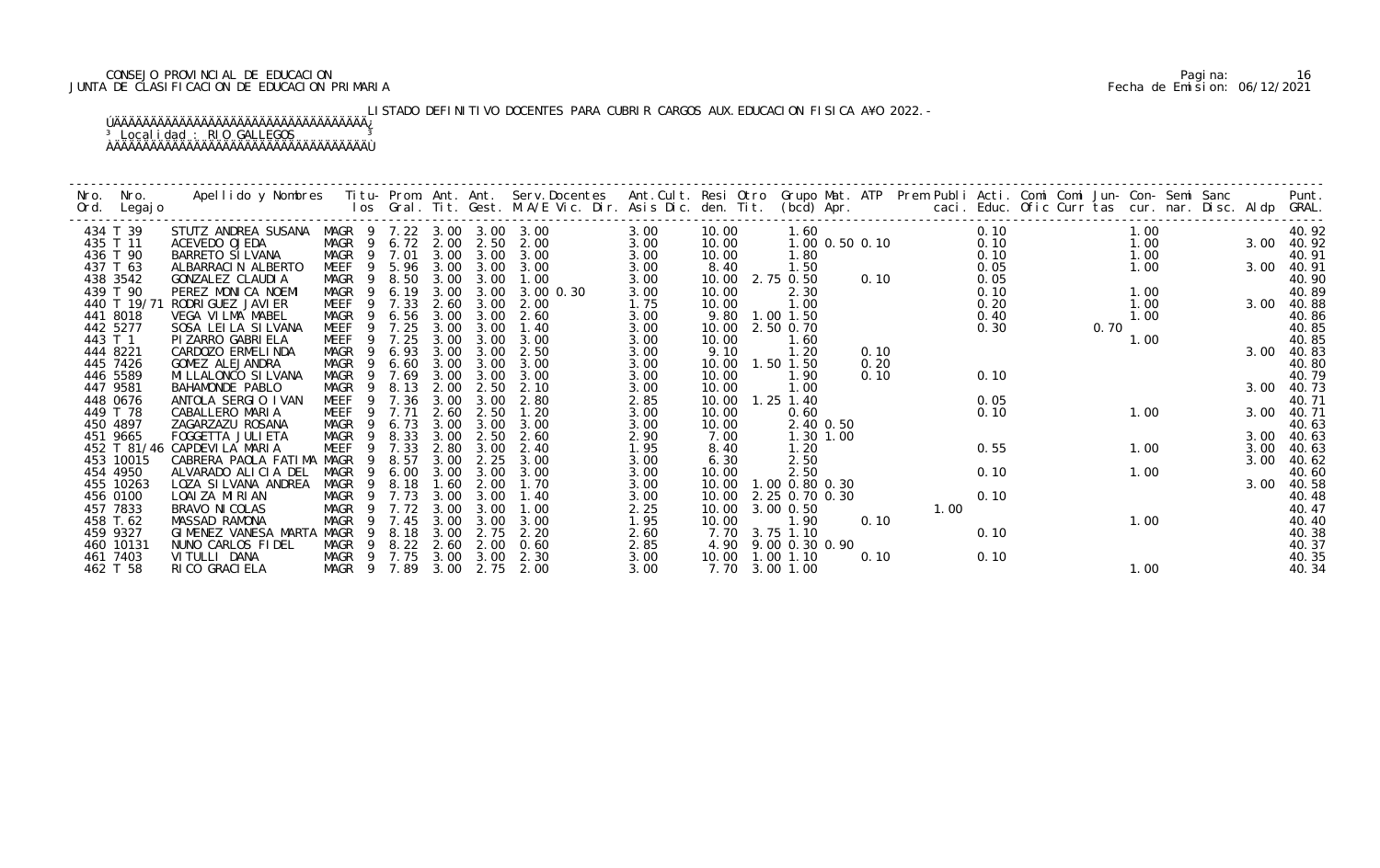# CONSEJO PROVINCIAL DE EDUCACION Pagina: 17 JUNTA DE CLASIFICACION DE EDUCACION PRIMARIA Fecha de Emision: 06/12/2021

LISTADO DEFINITIVO DOCENTES PARA CUBRIR CARGOS AUX. EDUCACION FISICA A¥O 2022.-

| Nro. | Nro.                 |                                         |                            |                |              |              |              |              |                           |                |           |                   |           |      |      |      |  |      |              |      |                |
|------|----------------------|-----------------------------------------|----------------------------|----------------|--------------|--------------|--------------|--------------|---------------------------|----------------|-----------|-------------------|-----------|------|------|------|--|------|--------------|------|----------------|
|      | Ord. Legajo          |                                         |                            |                |              |              |              |              |                           |                |           |                   |           |      |      |      |  |      |              |      |                |
|      | 463 TAD 4            | BENITEZ MERCEDES                        | MAGR 9 5.16 3.00 3.00 3.00 |                |              |              |              |              | 3.00                      | 10.00          |           | 3.00              |           |      |      | 0.15 |  | 1.00 |              |      | 40.31          |
|      | 464 5247             | CHENA LORENA EDITH                      | <b>MEEF</b>                |                |              | 9 8.03 3.00  | 3.00         | 1.10         | 3.00 0.20 10.00 1.75 0.50 |                |           |                   |           |      |      | 0.70 |  |      |              |      | 40.28          |
|      | 465 T 41             | LUKI EWICZ FLAVIO                       | MEEF                       |                |              | 9 6.53 3.00  | 3.00         | 3.00         | 3.00                      | 10.00          |           | 1.60              |           |      |      | 0.15 |  |      | 1.00         |      | 40.28          |
|      | 466 T 91             | OCAMPO MIRTA GLADIS                     | MAGR 9 6.72 3.00           |                |              |              | 3.00         | 3.00         | 2.85                      | 10.00          |           | 1.70              |           |      |      |      |  |      |              |      | 40.27          |
|      | 467 T 41             | LERMA CAROLINA                          | MAGR                       | - 9            | 9.07         | 3.00         | 3.00         | 3.00         | 0.50                      | 10.00          |           | 1.60              |           | 0.10 |      |      |  |      | 1.00<br>1.00 |      | 40.27          |
|      | 468 T 47             | MORETTA ROMANO                          | MAGR                       |                | 8.85         | 3.00         | 2.75         | 3.00         | 3.00                      | 7.70           |           | 1.90              |           |      |      |      |  | 1.00 |              |      | 40.20          |
|      | 469 T 39             | ZELASCHI LILIANA                        | MAGR 9 7.16                |                |              | 3.00         | 2.00         | 3.00         | 3.00                      |                |           | 5.60 1.00 2.40    |           |      |      |      |  | 1.00 |              | 3.00 | 40.16          |
|      | 470 0176             | FERNANDEZ ZULMA                         | MAGR 9                     |                | 7.68         | 3.00         | 3.00         | 3.00         | 2.35                      | 10.00          |           | 2.00              |           |      |      | 0.10 |  |      |              |      | 40.13          |
|      | 471 5467             | JARA ALEJANDRA                          | MAGR                       | - 9            | 7.50         | 3.00         | 3.00         | 3.00         | 3.00                      | 10.00          |           | 1.50              |           | 0.10 |      |      |  |      |              |      | 40.10          |
|      | 472 T 90             | RIVADENEIRA GIL                         | MAGR                       | -9             | 8.07         | 3.00         | 2.75         | 2.00         | 0.85                      | 8.40           |           | 3.00 1.00 1.00    |           |      |      |      |  | 1.00 |              |      | 40.07          |
|      | 473 5283             | TREUQUI L SONI A                        | MEEF                       | -9             | 7.02         | 3.00         | 3.00         | 3.00         | 3.00                      | 10.00          |           | 1.70              |           |      |      | 0.30 |  |      |              |      | 40.02          |
|      | 474 T 78             | ALMADA SONIA EVELIN                     | MAGR                       | - 9            | 8.45         | 3.00         | 2.75         | 3.00         | 1.70                      | 7.70           |           | 2.30 1.00         |           |      |      | 0.10 |  | 1.00 |              |      | 40.00          |
|      | 475 11470            | ESTEVEZ CINTIA                          | MAGR                       | - 9            | 7.31         | 1.00         | 1.25         | 1.10         | 1.75                      | 10.00 5.25     |           |                   |           |      |      | 0.30 |  |      |              | 3.00 | 39.96          |
|      | 476 4568             | DENIS DAVID EDGAR                       | MEEF                       |                | 7.57         | 3.00         | 3.00         | 2.80         | 3.00                      | 10.00          |           | 1.40              |           |      |      | 0.15 |  |      |              |      | 39.92          |
|      | 477 5561             | AGUI RRE FERNANDO                       | MAGR                       | - 9            | 8.16         | 3.00         | 3.00         | 2.00         | 3.00                      | 10.00          |           |                   | 1.00 0.60 |      | 0.15 |      |  |      |              |      | 39.91          |
|      | 478 T 90             | CHAMORRO SYLVIA                         | MAGR                       | - 9            | 6.69         | 3.00         | 3.00         | 2.80         | 3.00                      | 9.80           |           | 1.40              |           | 0.10 |      | 0.10 |  | 1.00 |              |      | 39.89          |
|      | 479 5688             | DI SANTO SI LVI NA                      | MAGR<br>MEEF               | - 9            | 7.68<br>7.93 | 3.00<br>3.00 | 3.00<br>3.00 | 2.80<br>1.20 | 3.00<br>3.00 0.30         | 10.00<br>10.00 |           | 1.40<br>0.60      |           |      |      | 0.75 |  | 1.00 |              |      | 39.88<br>39.78 |
|      | 480 5377<br>481 T 46 | GUI AZU GUSTAVO<br>ARAYA MARIA FERNANDA | MAGR                       |                | 7.32         |              | 3.00         | 3.00         |                           | 10.00          |           | 1.90              |           |      |      |      |  | 1.00 |              |      | 39.77          |
|      | 482 7643             | CARLOS QUI ROGA                         | MAGR                       | 9 5.93         |              | 3.00<br>3.00 | 3.00         | 2.60         | 1.55<br>1.85              | 10.00          |           | 1.30              |           |      |      |      |  |      |              | 3.00 | 39.68          |
|      | 483 T 58             | ROMERO PERALTA                          | MEEF                       | - 9            | 6.48         | 3.00         | 3.00         | 0.60         | 3.00 0.20 10.00           |                |           | 0.30              |           |      |      | 0.05 |  | 1.00 |              | 3.00 | 39.63          |
|      | 484 T 33             | TIMONI GERMAN RAUL                      | MEEF                       |                | 6.97         | 2.80         | 3.00         | 2.50         | 2.80                      | 10.00          |           | 1.20              |           |      |      | 0.35 |  | 1.00 |              |      | 39.62          |
|      | 485 8224             | DUE PATRICIA                            | MAGR                       | 9 7.66         |              | 2.60         | 3.00         | 2.60         | 2.50                      | 10.00          |           |                   | 1.30 0.90 |      |      | 0.05 |  |      |              |      | 39.61          |
|      | 486 7884             | BARRIOS LAGOS SANDRA MAGR               |                            | $\overline{9}$ | 8.93         | 2.80         | 3.00         |              | 3.00                      |                | 9.80 3.00 |                   |           |      |      |      |  |      |              |      | 39.53          |
|      | 487 3606             | MI RANDA MI GUEL F                      | MAGR                       | -9             | 5.74         | 3.00         | 3.00         | 3.00         | 3.00                      | 10.00          |           | 1.70              |           |      |      | 0.05 |  | 1.00 |              |      | 39.49          |
|      | 488 8207             | ZARATE CLARISA                          | MAGR                       | $\overline{9}$ | 8.43         | 3.00         | 3.00         | 2.80         | 1.90                      | 9.80           |           | 1.40              |           |      |      | 0.10 |  |      |              |      | 39.43          |
|      | 489 9500             | GEORGACOPULOS JUANA                     | MAGR                       | 9 8.21         |              | 2.20         | 2.75         | 1.90         | 2.15                      | 10.00          |           | 2.00 0.90 0.30    |           |      |      |      |  |      |              |      | 39.41          |
|      | 490 9944             | DOMI NGUEZ SI LVANA                     | MAGR 9 7.98                |                |              | 1.80         | 2.25         | 1.80         | 1.40                      |                |           | 10.00  1.25  0.90 |           |      |      |      |  |      |              | 3.00 | 39.38          |
|      | 491 6510             | PUENTES JORGE                           | MEEF 9 6.50 3.00           |                |              |              | 3.00         | 3.00         | 3.00                      | 10.00          |           | 1.60              |           |      |      | 0.25 |  |      |              |      | 39.35          |
|      |                      |                                         |                            |                |              |              |              |              |                           |                |           |                   |           |      |      |      |  |      |              |      |                |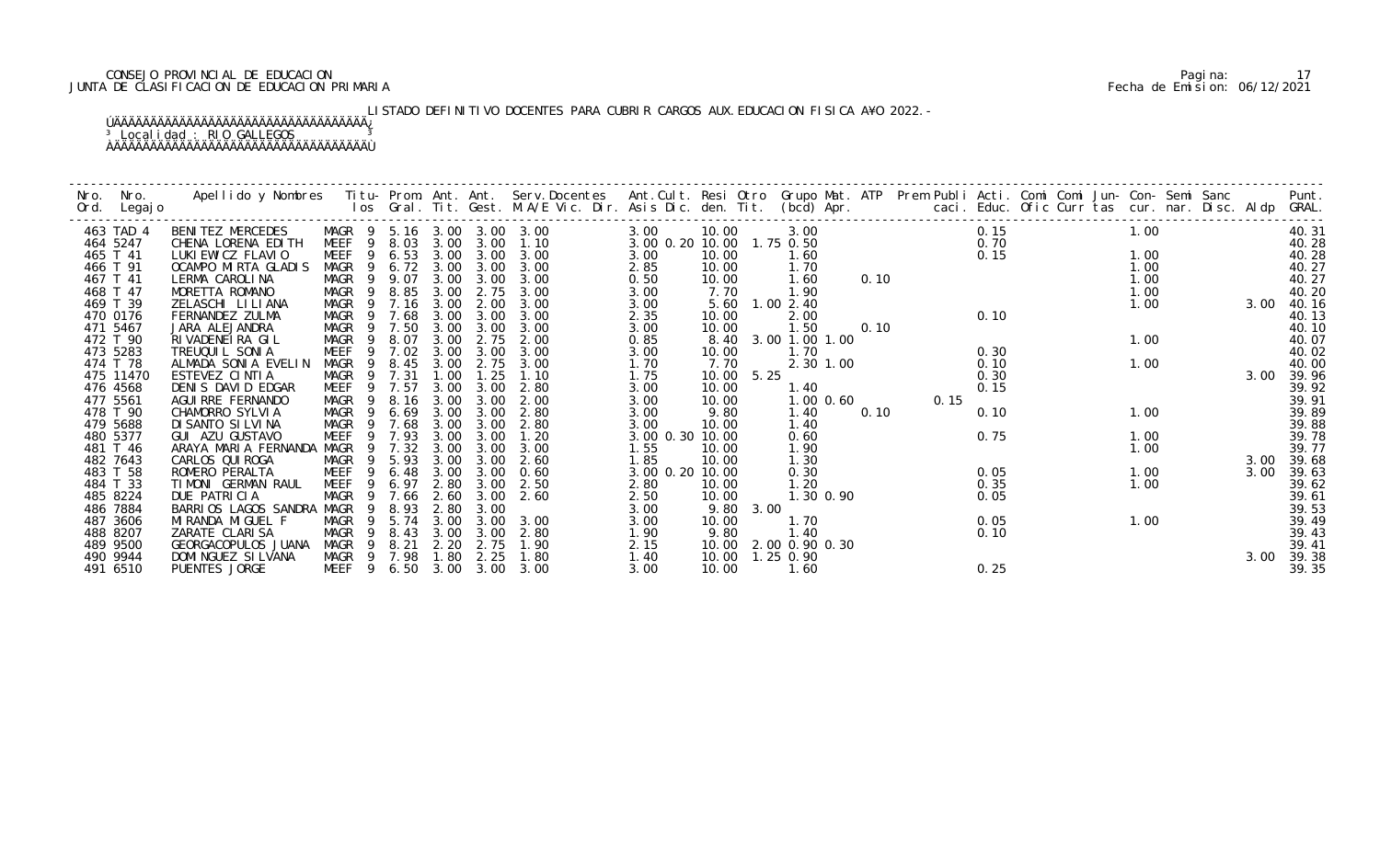# CONSEJO PROVINCIAL DE EDUCACION Pagina: 18 JUNTA DE CLASIFICACION DE EDUCACION PRIMARIA Fecha de Emision: 06/12/2021

# LISTADO DEFINITIVO DOCENTES PARA CUBRIR CARGOS AUX. EDUCACION FISICA A¥O 2022.-

| Nro.    | Nro.<br>Ord. Legajo | Apellido y Nombres Titu- Prom. Ant. Ant. Serv.Docentes Ant.Cult. Resi Otro Grupo Mat. ATP Prem Publi Acti. Comi Comi Jun- Con- Semi Sanc Punt.<br>Ios Gral. Tit. Gest. M.A/E Vic. Dir. Asis Dic. den. Tit. (bcd) Apr. |                  |                |        |      |           |                                                                                     |      |            |                   |      |      |                |      |  |      |      |  |      |            |
|---------|---------------------|-----------------------------------------------------------------------------------------------------------------------------------------------------------------------------------------------------------------------|------------------|----------------|--------|------|-----------|-------------------------------------------------------------------------------------|------|------------|-------------------|------|------|----------------|------|--|------|------|--|------|------------|
|         |                     |                                                                                                                                                                                                                       |                  |                |        |      |           |                                                                                     |      |            |                   |      |      |                |      |  |      |      |  |      |            |
|         | 492 6789            | PASTOR ALEJANDRA                                                                                                                                                                                                      |                  |                |        |      |           |                                                                                     | 3.00 |            |                   |      | 0.10 |                |      |  |      |      |  |      | 39.34      |
|         | 493 9595            | ROBLEDO ALBEIRO                                                                                                                                                                                                       |                  |                |        |      |           | MAGR 9 8.24 3.00 3.00 2.00<br>MAGR 9 7.47 2.00 2.50 2.00<br>3. 00<br>1. 00<br>3. 00 |      |            | 10.00  1.25  1.00 |      | 0.10 | $0.25$<br>0.10 |      |  |      |      |  |      | 3.00 39.32 |
|         | 494 10204           | RODRIGUEZ SARA LIA                                                                                                                                                                                                    | MAGR 9 7.06 2.40 |                |        |      |           | 2.00 1.50                                                                           |      | 5.60       | 4.00 0.70 1.00    |      |      |                |      |  |      |      |  | 3.00 | 39.26      |
|         | 495 9481            | HUMANO BERNABE                                                                                                                                                                                                        |                  |                |        |      |           | MEEF 9 7.56 2.40 2.75 1.50                                                          | 2.35 | 10.00      | 0.70              |      |      |                |      |  |      |      |  | 3.00 | 39.26      |
|         | 496 8692            | CORDOBA HUGO CESAR                                                                                                                                                                                                    | MAGR 9 6.77 2.60 |                |        |      |           | 2.75 2.20                                                                           | 2.30 |            | 8.40 1.00 1.10    |      | 0.10 |                |      |  |      |      |  | 3.00 | 39.22      |
| 497 200 |                     | HEREDIA STELLA MARIS MAGR 9 6.35 3.00                                                                                                                                                                                 |                  |                |        |      | 3.00      | 1.40                                                                                | 3.00 |            | 10.00 2.50 0.70   |      |      |                |      |  |      |      |  |      | 39.20      |
|         | 498 6588            | RIGONATTO WALTER                                                                                                                                                                                                      | MAGR 9 7.66 3.00 |                |        |      | 2.75      | 3.00                                                                                | 2.05 | 10.00      | 1.60              |      |      |                |      |  |      |      |  |      | 39.16      |
|         | 499 T 58            | VIDAL MARIANA                                                                                                                                                                                                         | MEEF 9 7.46 3.00 |                |        |      | 3.00      | 2.00                                                                                | 2.60 | 10.00      | 1.00              |      |      |                | 0.10 |  | 1.00 |      |  |      | 39.16      |
|         | 500 7813            | NI EVA MI GUEL EDUARDO MEEF 9 8.34                                                                                                                                                                                    |                  |                |        | 3.00 | 3.00      | 1.20                                                                                | 3.00 |            | 9.10 1.75 0.60    |      |      |                | 0.15 |  |      |      |  |      | 39.14      |
|         | 501 0119            | SANCHEZ ROSA BEATRIZ MEEF 9 6.24                                                                                                                                                                                      |                  |                |        | 3.00 | 3.00      | 3.00                                                                                | 3.00 | 10.00      | 1.50              |      |      |                | 0.40 |  |      |      |  |      | 39.14      |
|         | 502 9842            | BI ANCHI NI GABRI ELA                                                                                                                                                                                                 | MAGR             |                | 9 7.73 | 1.80 | 2.25      | 2.00                                                                                | 0.90 |            | 6.30 5.25 0.90    |      |      |                |      |  |      |      |  |      | 3.00 39.13 |
|         | 503 5662            | TOLEDO ELSA PATRICIA MAGR                                                                                                                                                                                             |                  |                | 9 8.03 | 3.00 | 3.00      |                                                                                     | 3.00 | 10.00 3.00 |                   |      |      |                | 0.10 |  |      |      |  |      | 39.13      |
|         | 504 9035            | ZAPATA NOEMI                                                                                                                                                                                                          | MAGR 9 8.03      |                |        | 2.20 |           | 2.75 2.20                                                                           | 3.00 | 7.70       | 1.10              |      |      |                | 0.15 |  |      |      |  |      | 3.00 39.13 |
|         | 505 8867            | ROLDAN LAURA NOEMI                                                                                                                                                                                                    | MAGR 9 8.17      |                |        | 3.00 | 3.00      | 0.40                                                                                | 3.00 |            | 9.10 3.25 0.20    |      |      |                |      |  |      |      |  |      | 39.12      |
|         | 506 6447            | FRASER ERIC DOUGLAS                                                                                                                                                                                                   | MEEF 9 7.81      |                |        | 3.00 | 3.00      | 2.20                                                                                | 3.00 | 10.00      | 1.10              |      |      |                |      |  |      |      |  |      | 39.11      |
|         | 507 8446            | LAZARTE GLORIA                                                                                                                                                                                                        | MAGR 9 7.35      |                |        | 3.00 | 3.00      | 2.40                                                                                | 2.45 | 7.70       | 1.20              |      |      |                |      |  |      |      |  |      | 3.00 39.10 |
|         | 508 8689            | PERA AGUSTIN                                                                                                                                                                                                          | MEEF 9 7.35      |                |        | 2.40 | 3.00      | 1.20                                                                                | 1.80 |            | 10.00 2.75 0.60   |      |      |                |      |  |      | 1.00 |  |      | 39.10      |
|         | 509 9662            | RODRI GUEZ NORA                                                                                                                                                                                                       | MAGR 9 8.82      |                |        | 2.00 | 2.50      | 1.70                                                                                | 1.20 | 10.00      | 0.80              |      |      |                |      |  |      |      |  |      | 3.00 39.02 |
|         | 510 7496            | MORALES GASTON                                                                                                                                                                                                        | MEEF             | 9              | 6.81   | 3.00 | 3.00      | 1.40                                                                                | 1.10 | 10.00      | 1.70              |      |      |                |      |  |      | 1.00 |  | 2.00 | 39.01      |
|         | 511 9399            | PEREZ AI DA VERONI CA                                                                                                                                                                                                 | MAGR             | $\overline{9}$ | 7.65   | 2.20 | 2.75      | 1.80                                                                                | 3.00 |            | 7.70 1.00 0.90    |      |      |                |      |  |      |      |  | 3.00 | 39.00      |
|         | 512 10421           | CORREA MARIA NOEMI                                                                                                                                                                                                    | MAGR             | -9             | 6.53   | 1.60 | 1.75      | 1.50                                                                                | 2.20 | 4.90       | 7.50 0.70         |      |      | 0.30           |      |  |      |      |  | 3.00 | 38.98      |
|         | 513 9225            | BINET MARIA LAURA                                                                                                                                                                                                     | MAGR             |                | 9 9.09 | 2.20 | 2.75      |                                                                                     | 2.80 | 10.00 3.00 |                   | 0.10 |      |                |      |  |      |      |  |      | 38.94      |
|         | 514 8758            | BARON CRISTIAN                                                                                                                                                                                                        | MAGR 9 6.54      |                |        | 2.40 |           | $3.00$ $2.10$                                                                       | 1.45 | 7.70       | 2.75 1.00         |      |      |                |      |  |      |      |  |      | 3.00 38.94 |
|         | 515 T 55            | GONZALEZ SOLEDAD                                                                                                                                                                                                      | MAGR 9 7.73      |                |        | 3.00 | 3.00      | 3.00                                                                                | 0.35 | 10.00      | 1.70              |      | 0.10 |                |      |  |      | 1.00 |  |      | 38.88      |
|         | 516 8417            | LEGUNDA JULIA                                                                                                                                                                                                         | MAGR 9           |                | 7.88   | 3.00 | 3.00      | 2.60                                                                                |      | 9.10       | 1.30              |      |      |                |      |  |      |      |  |      | 3.00 38.88 |
|         | 517 TP9760          | HOTUBOWKI OLGA                                                                                                                                                                                                        | MAGR 9 7.51      |                |        | 3.00 | 2.50      | 3.00                                                                                | 3.00 | 6.30       | 1.50              |      |      |                |      |  |      |      |  | 3.00 | 38.81      |
|         | 518 7498            | AGUI RRE BEATRI Z                                                                                                                                                                                                     | MAGR 9 6.60      |                |        | 3.00 | 2.75      | 1.70                                                                                | 2.25 |            | 8.40 4.25 0.80    |      |      |                |      |  |      |      |  |      | 38.75      |
|         | 519 8499            | SORIA SANDRA PAOLA                                                                                                                                                                                                    | MAGR 9 8.71      |                |        |      | 3.00 3.00 | 2.40                                                                                | 2.00 | 8.40       | $1.20$ $1.00$     |      |      |                |      |  |      |      |  |      | 38.71      |
|         | 520 7260            | ACU¥A MIRTA                                                                                                                                                                                                           | <b>MAGR</b>      | $\overline{9}$ | 7.62   | 3.00 | 3.00      | 2.60                                                                                | 2.05 | 10.00      | 1.30              |      | 0.10 |                |      |  |      |      |  |      | 38.67      |
|         |                     |                                                                                                                                                                                                                       |                  |                |        |      |           |                                                                                     |      |            |                   |      |      |                |      |  |      |      |  |      |            |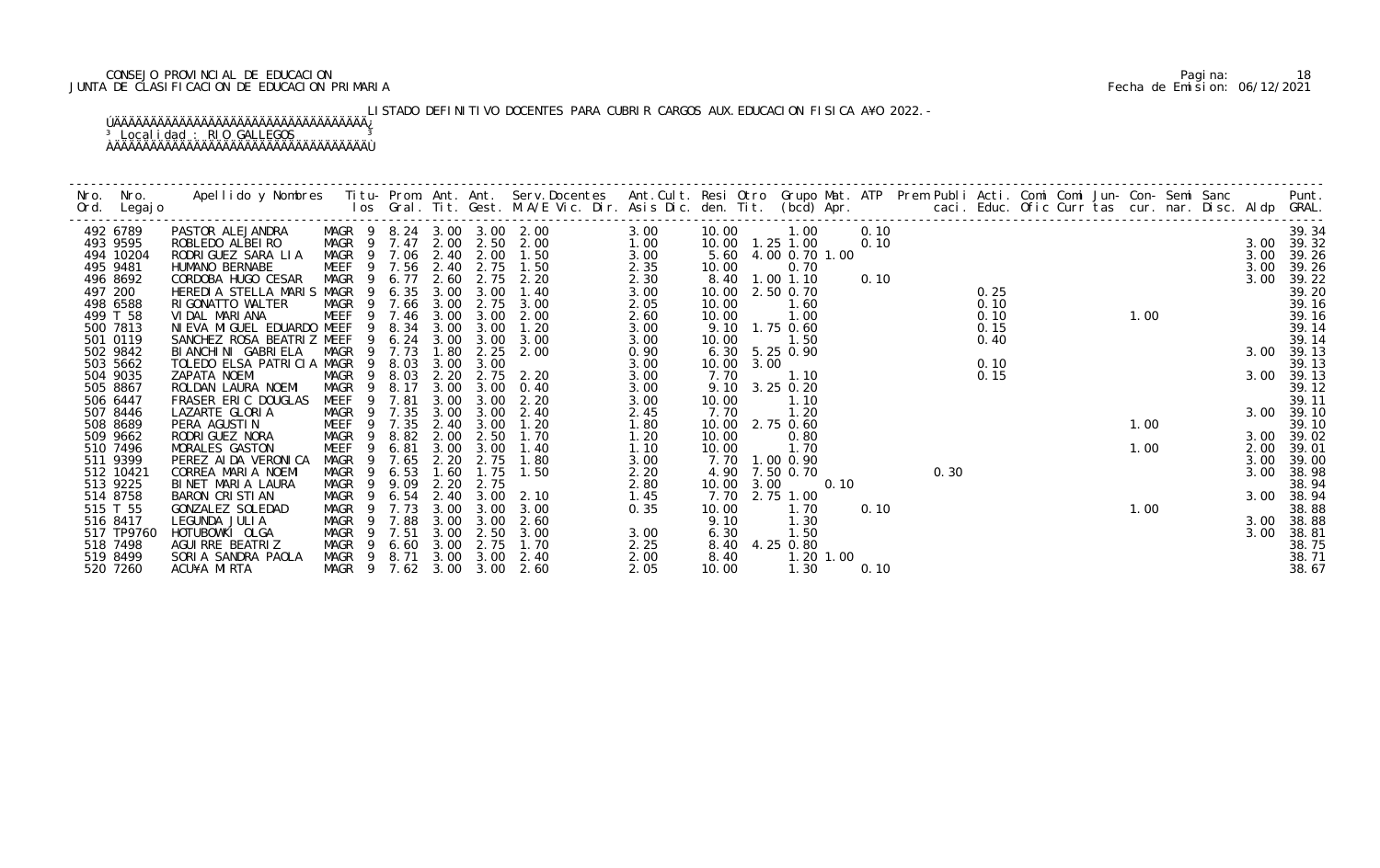# CONSEJO PROVINCIAL DE EDUCACION Pagina: 19 JUNTA DE CLASIFICACION DE EDUCACION PRIMARIA Fecha de Emision: 06/12/2021

# LISTADO DEFINITIVO DOCENTES PARA CUBRIR CARGOS AUX. EDUCACION FISICA A¥O 2022.-

| Nro.    | Nro.<br>Ord. Legajo  | Apellido y Nombres Titu-Prom. Ant. Ant. Serv.Docentes Ant.Cult. Resi Otro Grupo Mat. ATP Prem Publi Acti. Comi Comi Jun-Con-Semi Sanc Punt.<br>Ios Gral. Tit. Gest. M.A/E Vic. Dir. Asis Dic. den. Tit. (bcd) Apr. |                   |                |                     |              |                   |                            |              |                |      |                   |           |      |      |      |              |  |                |  |      |                |
|---------|----------------------|--------------------------------------------------------------------------------------------------------------------------------------------------------------------------------------------------------------------|-------------------|----------------|---------------------|--------------|-------------------|----------------------------|--------------|----------------|------|-------------------|-----------|------|------|------|--------------|--|----------------|--|------|----------------|
|         | 521 7404             | OBANDO CO¥UECAR                                                                                                                                                                                                    |                   |                |                     |              |                   | MAGR 9 7.34 3.00 3.00 0.80 | 3.00         |                |      | 10.00 2.00 0.40   |           | 0.10 |      |      |              |  |                |  |      | 38.64          |
|         |                      | 522 T 81/83 AMOR GASTON EDUARDO MEEF 9 6.58 3.00 3.00 1.80                                                                                                                                                         |                   |                |                     |              |                   |                            | 0.35         | 10.00          |      | 0.90              |           |      |      |      |              |  | $0.15$<br>0.25 |  |      | 3.00 38.63     |
|         | 523 5511<br>524 8033 | ARNALDI ANDREA<br>MAYDANA FERNANDO                                                                                                                                                                                 | MEEF <sub>9</sub> |                | MEEF 9 7.51<br>6.94 |              | 2.80 3.00         | 3.00 3.00 0.20<br>2.40     | 3.00         | 10.00 2.75     |      | 1.20              |           |      |      |      |              |  |                |  |      | 38.61<br>38.59 |
|         | 525 8252             | MONZON DANIELA                                                                                                                                                                                                     | <b>MEEF</b>       | 9              | 8.09                |              | 2.60 3.00         | 1.80                       | 3.00<br>1.10 | 10.00<br>9.10  |      | 0.90              |           |      |      |      |              |  |                |  |      | 3.00 38.59     |
|         | 526 T 78             | RUIZ BORQUEZ LILIANA MAGR 9                                                                                                                                                                                        |                   |                | 7.04                | 2.00         | 2.50              | 1.80                       | 1.30         | 10.00          |      | 0.90              |           |      |      |      |              |  | 1.00           |  | 3.00 | 38.54          |
|         | 527 10897            | BARLET MARTA ZULEMA                                                                                                                                                                                                | MAGR              | - 9            | 7.82                | 1.20         | 1.50              | 1.30                       | 0.55         |                |      | 10.00 4.00 0.60   |           | 0.20 |      |      | 0.35         |  |                |  | 2.00 | 38.52          |
| 528 T 1 |                      | LOBOS MARIANA LIS                                                                                                                                                                                                  | MAGR 9            |                | 8.59                | 2.20         | 3.00              | 1.80                       | 1.55         | 10.00          |      | 0.90              |           |      | 0.25 |      | 0.20         |  | 1.00           |  |      | 38.49          |
|         | 529 0255             | PAIVA JUAN IGNACIO                                                                                                                                                                                                 | MEEF              | $\overline{9}$ | 7.09                | 3.00         | 3.00              | 1.00                       | 3.00         |                |      | 10.00  1.75  0.50 |           |      |      |      | 0.15         |  |                |  |      | 38.49          |
|         | 530 9888             | TRAVERSA NI COLAS                                                                                                                                                                                                  | MEEF              | -9             | 9.17                | 2.00         | 2.50              | 1.90                       | 3.00         | 7.00           |      | 0.90              |           |      |      |      |              |  |                |  | 3.00 | 38.47          |
|         | 531 5326             | DEL PINO SARA                                                                                                                                                                                                      | MAGR 9            |                | 7.09                | 3.00         | 3.00              | 1.40                       | 3.00         |                |      | 10.00  1.25  0.70 |           |      |      |      |              |  |                |  |      | 38.44          |
|         | 532 12064            | MILLER DANA ROCIO                                                                                                                                                                                                  | MEEF <sub>9</sub> |                | 8.77                | 0.80         | 1.00              |                            | 3.00         | 10.00          | 5.50 |                   |           |      |      |      | 0.30         |  |                |  |      | 38.37          |
|         | 533 8963             | CORREA LORENA                                                                                                                                                                                                      | MAGR              | 9              | 8.36                | 3.00         | 3.00              | 3.00                       | 1.50         | 7.70           |      | 2.80              |           |      |      |      |              |  |                |  |      | 38.36          |
|         | 534 7880             | GONZALEZ MARIA                                                                                                                                                                                                     | MAGR              |                | 8.31                | 3.00         | 3.00              | 2.80                       | 1.00         | 9.80           |      | 1.40              |           |      |      |      |              |  |                |  |      | 38.31          |
|         | 535 8201             | MANSILLA JORGE OMAR                                                                                                                                                                                                | MAGR              | - 9            | 6.80                | 2.80         | 3.00              | 2.60                       | 0.50         | 9.10           |      | 1.30              |           | 0.10 |      |      | 0.10         |  |                |  | 3.00 | 38.30          |
|         | 536 T 47             | MORALES DANIEL                                                                                                                                                                                                     | MEEF              | -9             | 7.38                | 3.00         | 3.00              | 2.40                       | 1.20         | 10.00          |      | 1.20              |           |      |      |      | 0.10         |  | 1.00           |  |      | 38.28          |
|         | 537 T 62             | BARRAGAN CARLOS                                                                                                                                                                                                    | MEEF              | 9              | 6.76                | 2.20         | 2.75              | 2.20                       | 3.00         | 10.00          |      | 1.10              |           |      |      |      | 0.25         |  | 1.00           |  |      | 38.26          |
|         | 538 7586             | PRENDES MARIA                                                                                                                                                                                                      | MEEF              | 9              | 6.89                | 3.00         | 3.00              | 1.10                       | 1.95         | 9.80           |      | 0.50              |           |      |      |      |              |  |                |  | 3.00 | 38.24          |
|         | 539 8556             | GONZA NI LDA DELI CI A                                                                                                                                                                                             | MAGR              | - 9            | 6.40                | 3.00         | 3.00              | 3.00                       | 1.55         | 9.10           |      | 3.00              |           |      |      | 0.15 |              |  |                |  |      | 38.20          |
|         | 540 7150<br>541 5281 | LLAI TUREO WALTER<br>CRESPILLO ANA MARIA                                                                                                                                                                           | MEEF<br>MEEF      | 9              | 9 7.44<br>7.41      | 3.00<br>3.00 | 3.00<br>3.00      | 1.60<br>1.40               | 3.00<br>3.00 | 10.00<br>10.00 |      | 0.80              | 0.70 0.50 |      |      |      | 0.30<br>0.10 |  |                |  |      | 38.14<br>38.11 |
|         | 542 4808             | VAHNOVAN LAURA                                                                                                                                                                                                     | MEEF              |                | 8.11                | 3.00         | 3.00              | 1.10                       | 3.00         | 10.00          |      | 0.50              |           |      |      |      | 0.40         |  |                |  |      | 38.11          |
|         | 543 7358             | MORENO EDUARDO                                                                                                                                                                                                     |                   |                | MEEF 9 7.15         | 3.00         | 3.00              | 1.40                       | 3.00         | 10.00          |      | 0.70              |           |      |      |      | 0.85         |  |                |  |      | 38.10          |
|         | 544 TP8928           | CUENCA CLAUDIA                                                                                                                                                                                                     | MAGR              | - 9            | 8.88                | 3.00         | 3.00              | 2.00                       | 3.00         |                |      | 7.70 0.50 1.00    |           |      |      |      |              |  |                |  |      | 38.08          |
|         | 545 9714             | SANDOVAL MARINA                                                                                                                                                                                                    | MAGR              | 9              | 6.47                | 2.00         | 2.50              | 2.00                       | 1.00         | 10.00          |      | 1.00 1.00         |           | 0.10 |      |      |              |  |                |  | 3.00 | 38.07          |
|         | 546 7422             | VALENTIN JUAN MANUEL                                                                                                                                                                                               | MAGR              |                | 7.91                | 3.00         | 3.00              | 3.00                       | 0.55         | 10.00          |      | 1.50              |           |      |      |      |              |  |                |  |      | 37.96          |
|         | 547 9640             | TEJERINA IRMA INES                                                                                                                                                                                                 |                   |                | MAGR 9 7.96         |              | 2.40 2.75         | 2.40                       |              |                |      | 9.10 3.00 1.20    |           | 0.10 |      |      |              |  |                |  |      | 37.91          |
|         | 548 9275             | RI VERA GI SELA                                                                                                                                                                                                    |                   |                | MAGR 9 7.65         |              | 3.00 2.75         | 1.70                       | 3.00         | 7.00           |      | 0.80              |           |      |      |      |              |  |                |  |      | 3.00 37.90     |
|         | 549 7618             | MOPARDO SILVIA                                                                                                                                                                                                     |                   |                | MAGR 9 7.47         |              | $3.00 \quad 3.00$ | 1.60                       | 3.00         | 10.00          |      | 0.80              |           |      |      |      |              |  |                |  |      | 37.87          |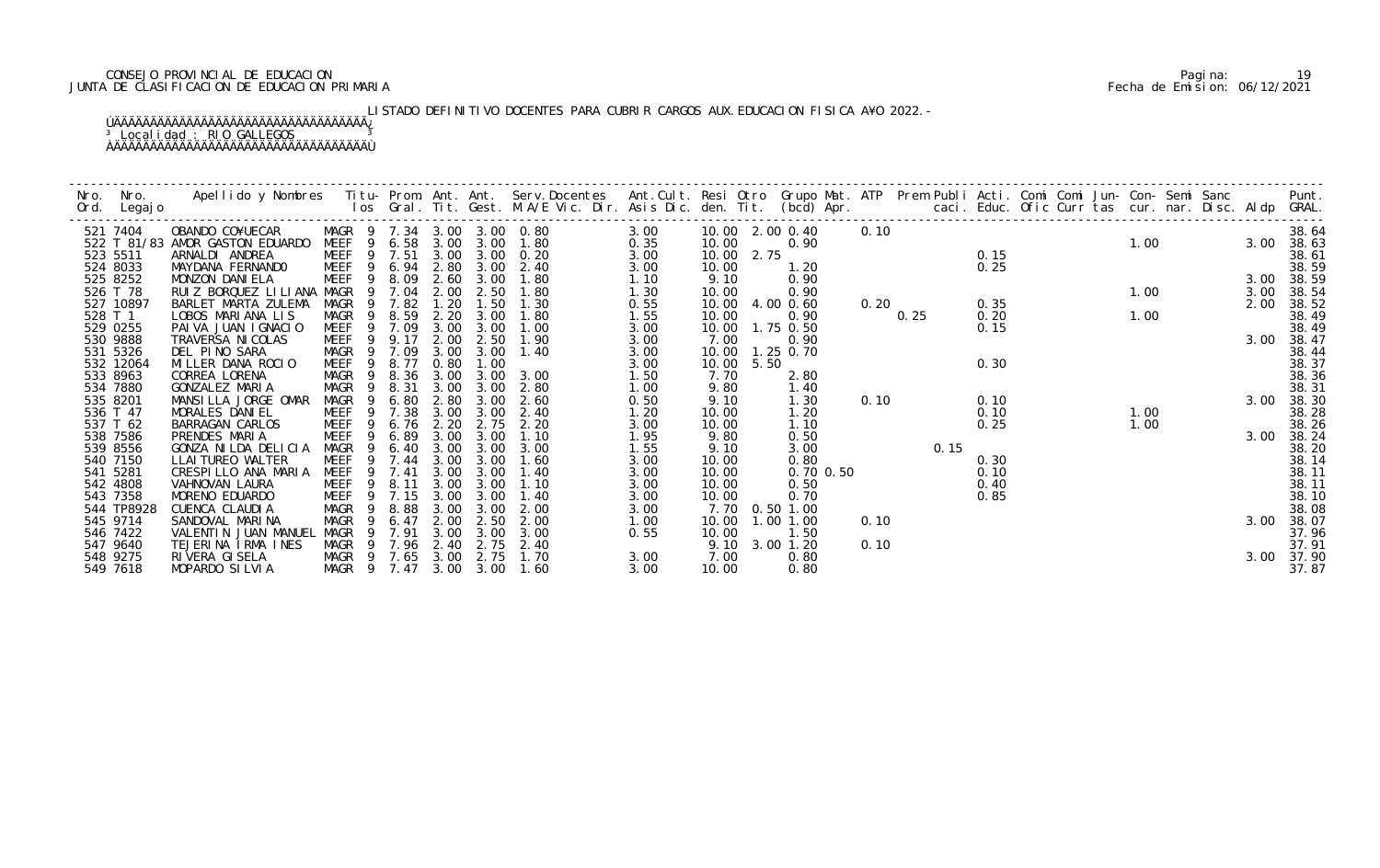# CONSEJO PROVINCIAL DE EDUCACION Pagina: 20 JUNTA DE CLASIFICACION DE EDUCACION PRIMARIA Fecha de Emision: 06/12/2021

# LISTADO DEFINITIVO DOCENTES PARA CUBRIR CARGOS AUX. EDUCACION FISICA A¥O 2022.-

| Nro. | Nro.<br>Ord. Legajo | Apellido y Nombres  Titu- Prom. Ant. Ant. Serv.Docentes  Ant.Cult. Resi Otro Grupo Mat. ATP Prem Publi Acti. Comi Comi Jun- Con- Semi Sanc         Punt.<br>Ios Gral. Tit. Gest. M.A/E Vic. Dir. Asis Dic. den. Tit. (bcd) Apr. |                        |             |      |               |      |                 |                   |                |      |      |  |      |  |      |            |
|------|---------------------|---------------------------------------------------------------------------------------------------------------------------------------------------------------------------------------------------------------------------------|------------------------|-------------|------|---------------|------|-----------------|-------------------|----------------|------|------|--|------|--|------|------------|
|      | 550 9388            | LEGUIZAMON GLADYS MAGR 9 6.65 3.00 2.75 3.00<br>BARRIA ALICIA CARINA MAGR 9 7.04 2.00 2.50 1.90                                                                                                                                 |                        |             |      |               |      | 2.90            | 7.70              | 2.80           |      |      |  |      |  |      | 37.80      |
|      | 551 9740            |                                                                                                                                                                                                                                 |                        |             |      |               |      | 1.35            | 10.00             | 0.90           | 0.10 |      |  |      |  |      | 3.00 37.79 |
|      | 552 8677            | SALVATI ERRA SI LVANA                                                                                                                                                                                                           | MAGR                   | 9 7.57      | 2.40 | 3.00          | 2.40 | 1.10            | 10.00  1.00  1.20 |                |      | 0.10 |  |      |  |      | 37.77      |
|      | 553 8884            | CARRAZCO ELIANA                                                                                                                                                                                                                 | MEEF 9 8.02            |             | 2.40 | 3.00          | 1.60 | 2.65            | 7.00              | 0.80           |      | 0.30 |  |      |  |      | 3.00 37.77 |
|      | 554 8217            | TORRES MONICA                                                                                                                                                                                                                   | MAGR 9 8.45            |             | 3.00 | 3.00          | 2.60 | 1.30            | 9.10              | 1.30           |      |      |  |      |  |      | 37.75      |
|      | 555 0140            | RAMOS CARLOS                                                                                                                                                                                                                    | MEEF 9 8.05            |             | 3.00 | 3.00          | 0.80 | 3.00            | 10.00             | $0.40$ $0.10$  |      | 0.40 |  |      |  |      | 37.75      |
|      | 556 10078           | ENRIQUE MARIA                                                                                                                                                                                                                   | MAGR<br>9              | 8.44        | 1.80 | 2.25          | 1.60 | 0.25            | 10.00             | 1.40           |      |      |  |      |  |      | 3.00 37.74 |
|      | 557 T 61            | YAPURA LAURA                                                                                                                                                                                                                    | MEEF                   | 9 5.99      | 3.00 | 3.00          | 1.80 | 3.00            | 10.00             | 0.90           |      | 0.05 |  | 1.00 |  |      | 37.74      |
|      | 558 9318            | VUKASOVI C DI ANA                                                                                                                                                                                                               | MAGR                   | 9 7.87      | 2.20 | 2.75          | 0.60 | 3.00            | 10.00 2.00 0.30   |                |      |      |  |      |  |      | 37.72      |
|      | 559 TN5583          | AGUI LAR DANI ELA                                                                                                                                                                                                               | MEEF                   | 9 7.52      | 3.00 | 3.00          | 1.40 | 3.00            | 10.00             | 0.70           |      | 0.10 |  |      |  |      | 37.72      |
|      | 560 5243            | MOTA CESAR ALBERTO                                                                                                                                                                                                              | <b>MEEF</b><br>9       | 8.16        | 3.00 | 3.00          | 1.00 | 3.00            | 10.00             | 0.50           |      | 0.05 |  |      |  |      | 37.71      |
|      | 561 6985            | LOREFICE MARIA                                                                                                                                                                                                                  | MEEF                   | 9 7.84      | 3.00 | 3.00          | 0.20 | 3.00            | 9.80              | 1.75 0.10      |      |      |  |      |  |      | 37.69      |
|      | 562 5262            | LEYENDA CLAUDIO                                                                                                                                                                                                                 | MEEF                   | 9 5.72 3.00 |      | 3.00          | 3.00 | 1.35            | 10.00             | 2.20           |      | 0.35 |  |      |  |      | 37.62      |
|      | 563 7289            | PAZ JOSE ARIEL                                                                                                                                                                                                                  | MAGR                   | 9 7.36      | 3.00 | 3.00          | 1.80 | 2.15            | 10.00             | 1.10           | 0.10 | 0.10 |  |      |  |      | 37.61      |
|      | 564 10408           | GALIANO GUAYTE SONIA MAGR                                                                                                                                                                                                       | $\overline{9}$         | 7.58        | 1.60 | 1.75          | 1.60 | 1.15            | 5.60              | 5.50 0.80      |      |      |  |      |  |      | 3.00 37.58 |
|      | 565 8256            | ORELLANO LETICIA                                                                                                                                                                                                                | MAGR<br>- 9            | 6.98        | 2.60 | 3.00          | 2.60 | 3.00            | 9.10              | 1.30           |      |      |  |      |  |      | 37.58      |
|      | 566 9223            | MARIN PABLO ALEX                                                                                                                                                                                                                | MAGR 9 7.32            |             | 2.20 | 2.75          | 2.20 |                 | 10.00             | 1.10           |      |      |  |      |  |      | 3.00 37.57 |
|      | 567 8390            | SANTI LLAN MERCEDES                                                                                                                                                                                                             | MAGR                   | 9 6.73      | 2.80 | 3.00          | 2.60 |                 | 9.10              | 1.30           |      |      |  |      |  |      | 3.00 37.53 |
|      | 568 9463            | ROJAS JORGE MARCELO                                                                                                                                                                                                             | <b>MAGR</b><br>-9      | 6.73        | 3.00 | 2.50          | 2.90 | 3.00            | 7.70 1.25 1.40    |                |      |      |  |      |  |      | 37.48      |
|      | 569 10011           | SOTO FIRNKORN PAULA                                                                                                                                                                                                             | MAGR                   | 7.32        | 2.00 | 2.25          | 1.80 | 1.20            | 10.00             | 0.90           |      |      |  |      |  | 3.00 | 37.47      |
|      | 570 T 78            | FERNANDEZ CARCAMO                                                                                                                                                                                                               | MAGR<br>$\overline{9}$ | 6.89        | 3.00 | 3.00          | 3.00 |                 | 10.00             | 1.50           |      |      |  | 1.00 |  |      | 37.39      |
|      | 571 7007            | OJEDA MARIA DEL                                                                                                                                                                                                                 | MAGR 9 6.62            |             | 3.00 | 3.00          | 3.00 | 1.15            | 10.00             | 1.60           |      |      |  |      |  |      | 37.37      |
|      | 572 8686            | ALVAREZ PABLO                                                                                                                                                                                                                   | MEEF 9 6.52            |             | 2.40 | 3.00          | 0.30 | 1.25            | 10.00             | 4.75 0.10      |      |      |  |      |  |      | 37.32      |
|      | 573 9590            | CORDOBA CARLA                                                                                                                                                                                                                   | MAGR<br>- 9            | 7.45        | 2.00 | 2.50          | 2.00 | 0.45            | 7.00              | 2.50 1.00 0.30 |      | 0.10 |  |      |  |      | 3.00 37.30 |
|      | 574 0386            | <b>CAMPOS MIGUEL</b>                                                                                                                                                                                                            | MAGR<br>- 9            | 6.79        | 3.00 | 3.00          | 1.30 | 3.00 0.20 10.00 |                   | $0.60$ $0.40$  |      |      |  |      |  |      | 37.29      |
|      | 575 3742            | MURUA ANGEL EDUARDO                                                                                                                                                                                                             | MAGR                   | 9 8.28      | 3.00 | 3.00          | 0.70 | 3.00            | 10.00             | 0.30           |      |      |  |      |  |      | 37.28      |
|      | 576 10658           | SASSETTI JUAN MANUEL                                                                                                                                                                                                            | MEEF                   | 9 7.18      | 1.40 | 1.50          | 0.80 | 3.00            | 10.00             | 1.00 0.40      |      |      |  |      |  |      | 3.00 37.28 |
|      | 577 6801            | SUAREZ NATALIA                                                                                                                                                                                                                  | MAGR 9 7.80            |             | 3.00 | 3.00          | 1.40 | 2.35            | 10.00             | 0.70           |      |      |  |      |  |      | 37.25      |
|      | 578 10165           | TI ZZANO NATALI A                                                                                                                                                                                                               | MAGR 9 8.31            |             |      | $1.60$ $2.00$ | 1.70 | 0.80            | 10.00             | 0.80           |      |      |  |      |  |      | 3.00 37.21 |
|      |                     |                                                                                                                                                                                                                                 |                        |             |      |               |      |                 |                   |                |      |      |  |      |  |      |            |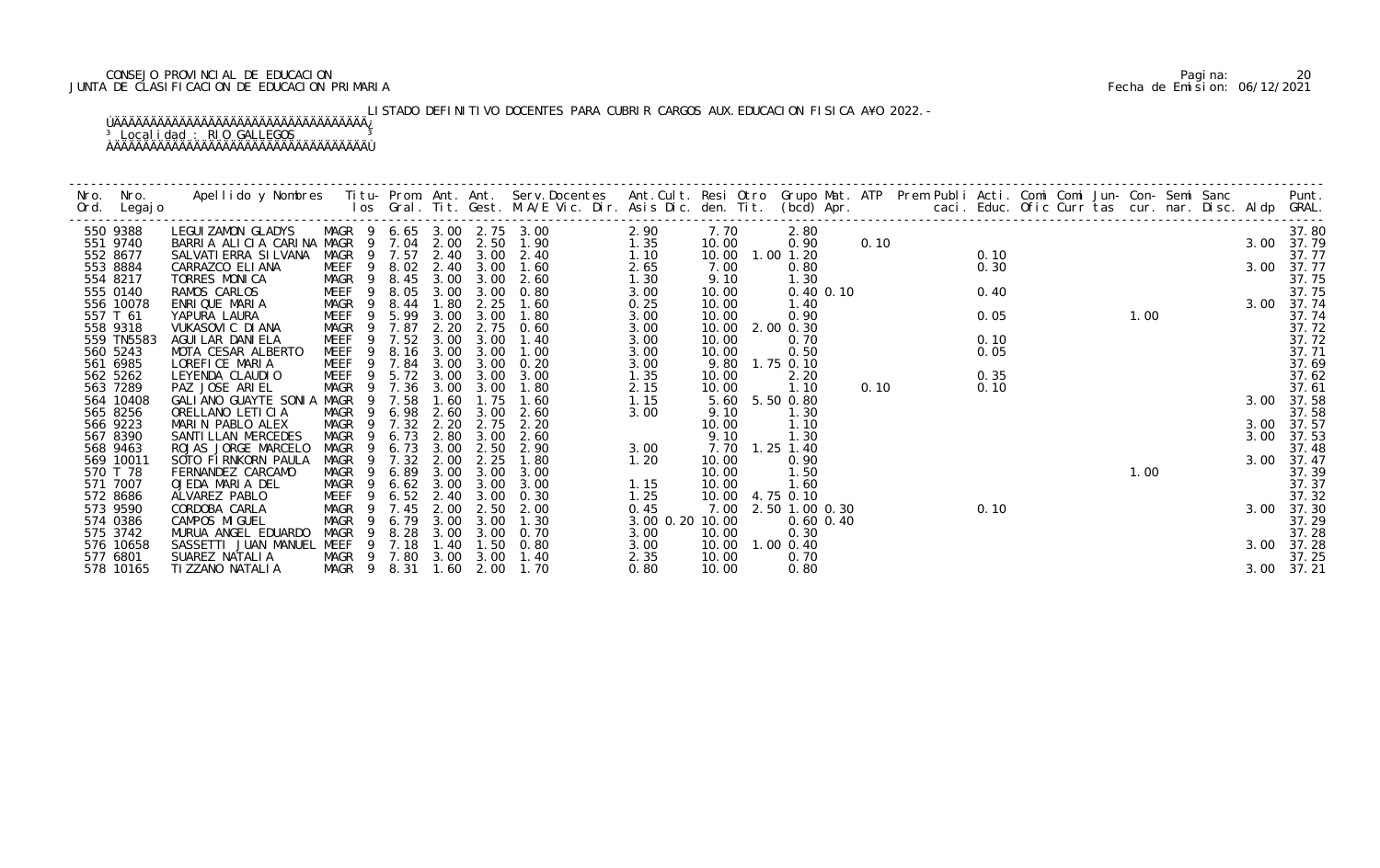# CONSEJO PROVINCIAL DE EDUCACION Pagina: 21 JUNTA DE CLASIFICACION DE EDUCACION PRIMARIA Fecha de Emision: 06/12/2021

# LISTADO DEFINITIVO DOCENTES PARA CUBRIR CARGOS AUX. EDUCACION FISICA A¥O 2022.-

| Nro. | Nro.<br>Ord. Legajo   | Apellido y Nombres Iitu-Prom. Ant. Ant. Serv.Docentes Ant.Cult. Resi Otro Grupo Mat. ATP Prem Publi Acti. Comi Comi Jun-Con-Semi Sanc Punt.<br>Ios Gral. Tit. Gest. M.A/E Vic. Dir. Asis Dic. den. Tit. (bcd) Apr. |             |                        |                                                |           |                                                     |              |               |           |                               |                |  |      |  |  |  |      |                     |
|------|-----------------------|--------------------------------------------------------------------------------------------------------------------------------------------------------------------------------------------------------------------|-------------|------------------------|------------------------------------------------|-----------|-----------------------------------------------------|--------------|---------------|-----------|-------------------------------|----------------|--|------|--|--|--|------|---------------------|
|      | 579 9777              | FERNANDEZ QUEJAS                                                                                                                                                                                                   |             |                        |                                                |           | MAGR 9 7.70 2.00 2.50 2.00<br>MAGR 9 9.39 3.00 3.00 |              | 10.00         |           | 1.00                          |                |  |      |  |  |  |      | 3.00 37.20          |
|      | 580 8440<br>581 5664  |                                                                                                                                                                                                                    |             |                        |                                                |           |                                                     |              |               | 6.30 3.50 | 10.00 1.00 0.20               |                |  |      |  |  |  |      | 37.19<br>37.18      |
|      | 582 4773              | FIGUEROA ROSANA                                                                                                                                                                                                    |             |                        |                                                |           | MAGR 9 8.25 3.00 3.00 0.60                          | 3.00         | 10.00         |           | 0.30                          |                |  |      |  |  |  |      | 37.15               |
|      | 583 6454              | CEPEDA MIRNA INES                                                                                                                                                                                                  |             |                        |                                                |           |                                                     | 3.00         | 10.00         | 1.00      |                               |                |  |      |  |  |  |      | 37.06               |
|      | 584 8355              | CAMPOS LORENA                                                                                                                                                                                                      |             |                        | MEEF 9 8.06 3.00 3.00<br>MAGR 9 7.38 2.80 3.00 |           | 3.00 0.80                                           | 1.55         | 9.10          |           | 0.40                          |                |  |      |  |  |  |      | 3.00 37.03          |
|      | 585 6851              | SALINAS MAURICIO                                                                                                                                                                                                   | MAGR 9 6.89 |                        | 3.00                                           | 3.00      | 1.80                                                | 2.40         | 10.00         |           | 0.90                          |                |  |      |  |  |  |      | 36.99               |
|      | 586 7145              | CORONEL OSCAR NELSON MAGR 9 6.23                                                                                                                                                                                   |             |                        | 3.00                                           | 3.00      | 1.80                                                |              | 10.00         |           | 0.90                          |                |  |      |  |  |  |      | 3.00 36.93          |
|      | 587 7245              | ALBARRACIN MARIA                                                                                                                                                                                                   | MAGR        | 8.02<br>9              | 3.00                                           | 3.00      | 2.60                                                |              | 10.00         |           | 1.30                          |                |  |      |  |  |  |      | 36.92               |
|      | 588 4511              | CABI BBO ANGEL                                                                                                                                                                                                     | MEEF        |                        | 9 8.72 3.00                                    | 3.00      |                                                     | 3.00         | 10.00         |           |                               |                |  | 0.20 |  |  |  |      | 36.92               |
|      | 589 9852              | FUENTES PATRICIA                                                                                                                                                                                                   | MAGR 9 6.97 |                        | 1.80                                           | 2.25      | 1.80                                                | 1.15         | 10.00         |           | 0.90                          |                |  |      |  |  |  | 3.00 | 36.87               |
|      | 590 6506              | GUERRERO GRI SELDA                                                                                                                                                                                                 | MAGR 9 7.96 |                        | 3.00                                           | 3.00      | 0.60                                                | 3.00         | 10.00         |           | 0.30                          |                |  |      |  |  |  |      | 36.86               |
|      | 591 5681              | ANDALO I VANA ANDREA                                                                                                                                                                                               | MEEF 9 7.75 |                        | 3.00                                           | 3.00      | 0.60                                                | 3.00         | 10.00         |           | 0.30                          |                |  | 0.20 |  |  |  |      | 36.85<br>3.00 36.82 |
|      | 592 10047             | VI LLARRUBI A VERONI CA MAGR                                                                                                                                                                                       |             | 8.57<br>9              | 3.00                                           | 2.25      | 1.70                                                | 2.10         | 6.30          |           | 0.80                          | 0.10           |  |      |  |  |  |      |                     |
|      | 593 5683              | GOTTA CARLA DANIELA MEEF                                                                                                                                                                                           |             | 9<br>7.02              | 3.00                                           | 3.00      | 1.00                                                | 3.00         | 10.00         |           | 0.50                          |                |  | 0.25 |  |  |  |      | 36.77               |
|      | 594 10026             | GARCES SAAVEDRA HADA MAGR                                                                                                                                                                                          |             | 9 6.56                 | 1.80                                           | 2.25      | 1.70                                                | 1.05         |               |           | 10.00  1.00  0.80             |                |  | 0.60 |  |  |  |      | 2.00 36.76          |
|      | 595 9738              | GUI CHACOY ANA MARIA                                                                                                                                                                                               | MAGR        | 9 6.78                 | 2.00                                           | 2.50      | 2.00                                                | 0.45         | 10.00         |           | 0.90                          | 0.10           |  |      |  |  |  | 3.00 | 36.73               |
|      | 596 4242              | RODRI GUEZ SUSANA                                                                                                                                                                                                  | MEEF        | 9 7.24                 | 3.00                                           | 3.00      | 0.80                                                | 3.00         | 10.00         |           | 0.40                          |                |  | 0.25 |  |  |  |      | 36.69               |
|      | 597 10794<br>598 0161 | TOLA NANCY MAVEL<br>RIVADENEIRA FRANCO M MAGR 9 7.22                                                                                                                                                               | MAGR        | $\overline{9}$<br>9.48 | 1.40<br>3.00                                   |           | 1.75 0.80                                           | 3.00         | 5.60<br>10.00 |           | 2.25 0.40                     | 0.40 0.20 0.20 |  | 0.05 |  |  |  | 3.00 | 36.68<br>36.62      |
|      | 599 8036              | VON PLOCKI SIGRID                                                                                                                                                                                                  | MAGR 9 8.29 |                        |                                                | 3.00 3.00 | $3.00 \quad 0.55$                                   | 3.00<br>0.30 | 10.00 3.00    |           |                               |                |  |      |  |  |  |      | 36.59               |
|      | 600 11832             | CEBALLOS MELISA                                                                                                                                                                                                    | MAGR        | 9 8.03                 | 0.80                                           |           | $1.00 \quad 0.90$                                   | 0.85         |               |           | 10.00  1.50  0.40  1.00  0.10 |                |  |      |  |  |  | 3.00 | 36.58               |
|      | 601 9736              | GENTILE PAOLA GISEL                                                                                                                                                                                                | MAGR 9 7.91 |                        | 1.80                                           | 2.00      | 1.80                                                |              | 10.00         |           | 0.90                          |                |  | 0.10 |  |  |  | 3.00 | 36.51               |
|      | 602 10333             | CASAL ADRIANA DEL                                                                                                                                                                                                  | MAGR 9 7.88 |                        | 1.60                                           | 1.75      | 1.20                                                | 2.35         | 10.00         |           | 0.60                          | 0.10           |  |      |  |  |  | 2.00 | 36.48               |
|      | 603 7853              | FAJARDO MARCELO                                                                                                                                                                                                    | MAGR 9 7.43 |                        | 2.80                                           | 3.00      | 2.80                                                | 0.25         | 9.80          |           | 1.40                          |                |  |      |  |  |  |      | 36.48               |
|      | 604 8940              | GIONCO FLAVIA ROMINA MAGR                                                                                                                                                                                          |             | 8.43<br>9              |                                                | 2.40 3.00 |                                                     | 1.05         |               | 7.70 1.75 |                               |                |  | 0.10 |  |  |  | 3.00 | 36.43               |
|      | 605 9999              | GASPARETTI MARIANA                                                                                                                                                                                                 | MAGR 9 8.04 |                        | 1.80                                           | 2.00      | 1.10                                                | 1.05         | 10.00         |           | 0.40                          |                |  |      |  |  |  | 3.00 | 36.39               |
|      | 606 8220              | WILLIAMS ANA MARIA                                                                                                                                                                                                 | MAGR 9 8.21 |                        |                                                |           | 2.60 2.75 1.60                                      | 1.40         | 10.00         |           | 0.80                          |                |  |      |  |  |  |      | 36.36               |
|      | 607 9385              | JEREZ PABLO SERGIO                                                                                                                                                                                                 |             |                        | MEEF 9 6.84 2.40 2.75                          |           | 1.40                                                | 3.00         |               |           | 7.00 3.00 0.70                |                |  | 0.25 |  |  |  |      | 36.34               |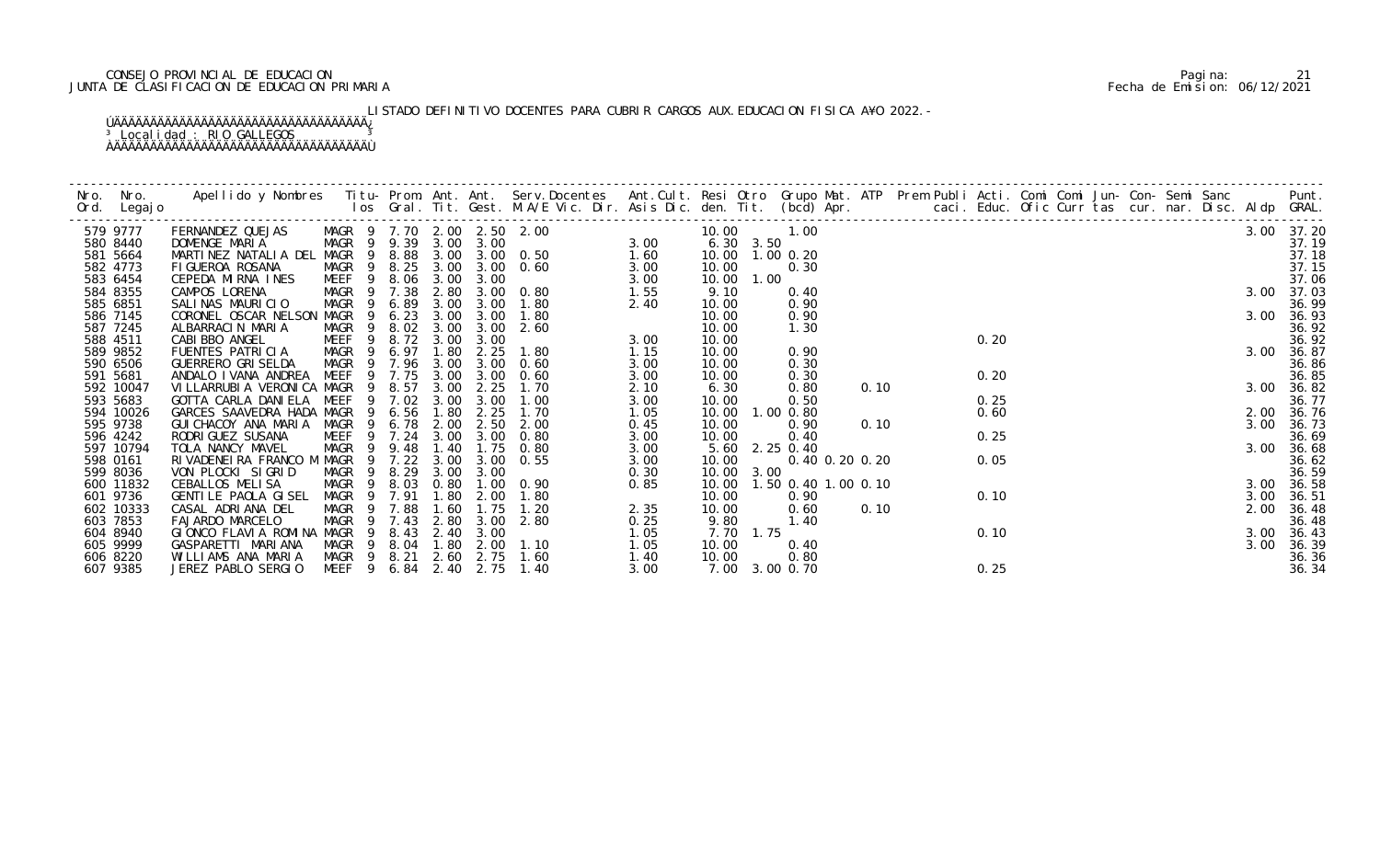# CONSEJO PROVINCIAL DE EDUCACION Pagina: 22 JUNTA DE CLASIFICACION DE EDUCACION PRIMARIA Fecha de Emision: 06/12/2021

LISTADO DEFINITIVO DOCENTES PARA CUBRIR CARGOS AUX. EDUCACION FISICA A¥O 2022.-

| Nro. | Nro.<br>Ord. Legajo | Apellido y Nombres Titu- Prom. Ant. Ant. Serv.Docentes Ant.Cult. Resi Otro Grupo Mat. ATP Prem Publi Acti. Comi Comi Jun- Con- Semi Sanc Punt.<br>Ios Gral. Tit. Gest. M.A/E Vic. Dir. Asis Dic. den. Tit. (bcd) Apr. |                                                          |                  |      |      |               |                           |                   |                |               |                |      |      |      |      |  |      |       |
|------|---------------------|-----------------------------------------------------------------------------------------------------------------------------------------------------------------------------------------------------------------------|----------------------------------------------------------|------------------|------|------|---------------|---------------------------|-------------------|----------------|---------------|----------------|------|------|------|------|--|------|-------|
|      | 608 11454           | ZUVIC MARIA LENKA                                                                                                                                                                                                     | MAGR 9 7.87 3.00 1.50 1.80<br>MAGR 9 6.49 3.00 2.75 2.40 |                  |      |      |               | 2.65                      | 6.30 3.25 0.90    |                |               |                |      |      |      |      |  |      | 36.27 |
|      | 609 8865            | MELGAREJO ANA                                                                                                                                                                                                         |                                                          |                  |      |      |               | 3.00                      | 8.40              |                | 1.20          |                |      |      |      |      |  |      | 36.24 |
|      | 610 9246            | GUENCHUR GIMENA                                                                                                                                                                                                       | MAGR 9 7.68 2.20                                         |                  |      |      | 2.75 1.00     | 3.00                      | 10.00             |                | $0.50$ $0.10$ |                |      |      |      |      |  |      | 36.23 |
|      | 611 9936            | MI RANDA MAGDALENA                                                                                                                                                                                                    | MAGR 9 7.42                                              |                  | 1.80 | 2.25 | 1.30          | 0.85                      | 10.00             |                | 0.60          |                |      |      |      |      |  | 3.00 | 36.22 |
|      | 612 9268            | GUI X FRANCI SCO                                                                                                                                                                                                      | MEEF 9 7.03 3.00                                         |                  |      |      | 2.75 1.00     | 1.50 0.30 10.00 1.00 0.50 |                   |                |               |                |      | 0.10 |      |      |  |      | 36.18 |
|      | 613 10406           | MOGRO JUANA MABEL                                                                                                                                                                                                     | MAGR 9 7.27                                              |                  | 1.60 | 1.75 | 1.60          | 2.55                      |                   | 5.60 3.00 0.80 |               |                |      |      |      |      |  | 3.00 | 36.17 |
|      | 614 8448            | OJEDA FERNANDO ARIEL MAGR 9                                                                                                                                                                                           |                                                          | 6.49             | 3.00 | 3.00 | 2.20          | 1.25                      | 10.00             |                | 1.20          |                |      |      |      |      |  |      | 36.14 |
|      | 615 8226            | PIGNANELLI MERCEDES                                                                                                                                                                                                   | MEEF                                                     | 9 7.58           | 3.00 | 3.00 | 0.80          | 3.00                      | 7.70 1.00 0.40    |                |               |                |      | 0.65 |      |      |  |      | 36.13 |
|      | 616 8808            | TORRES EMILIO ADRIAN MAGR                                                                                                                                                                                             |                                                          | 9 8.66           | 2.40 | 3.00 |               | 3.00                      | 10.00             |                |               |                |      |      |      |      |  |      | 36.06 |
|      | 617 9582            | CATALAN NADIA CORINA MAGR                                                                                                                                                                                             |                                                          | 9 7.79           | 2.00 |      | $2.50$ $2.10$ | 0.85                      | 10.00             |                |               | 1.00 0.60 0.10 |      | 0.10 |      |      |  |      | 36.04 |
|      | 618 11079           | PAREDES OSCAR                                                                                                                                                                                                         | MEEF                                                     | 9 8.08           | 1.20 | 1.50 | 1.20          | 0.40                      | 10.00  1.00  0.60 |                |               |                |      | 0.05 |      |      |  | 3.00 | 36.03 |
|      | 619 9429            | SORIA LEONCIO                                                                                                                                                                                                         | MEEF 9 6.82 2.40                                         |                  |      | 2.75 | 1.40          | 3.00                      | 4.90              | 4.00 1.30      |               |                |      | 0.40 |      |      |  |      | 35.97 |
|      | 620 7848            | TOLOZA FELIX                                                                                                                                                                                                          | MAGR                                                     | 9 6.76           | 3.00 | 3.00 | 2.80          |                           | 10.00             |                | 1.40          |                |      |      |      |      |  |      | 35.96 |
|      | 621 5582            | CARRIZO NOELIA                                                                                                                                                                                                        | MEEF                                                     | 9 7.45           | 3.00 | 3.00 | 0.20          | 3.00                      | 10.00             |                | 0.30          |                |      |      |      |      |  |      | 35.95 |
|      | 622 9870            | PISANO TANIA VANESA                                                                                                                                                                                                   | MAGR                                                     | 9 7.56           | 2.20 | 2.50 | 1.90          | 1.85                      | 7.00              |                | 0.90          |                |      |      |      |      |  | 3.00 | 35.91 |
|      | 623 4823            | GONZALEZ GRACI ELA                                                                                                                                                                                                    | MEEF <sub>9</sub>                                        | 6.75             | 3.00 | 3.00 | 0.40          | 3.00                      | 10.00             |                | $0.20$ $0.50$ |                |      | 0.05 |      |      |  |      | 35.90 |
|      | 624 6714            | RANIERI GUILLERMO                                                                                                                                                                                                     | MEEF 9 8.35                                              |                  | 3.00 | 3.00 |               | 2.10                      | 10.00             |                |               |                |      | 0.40 |      |      |  |      | 35.85 |
|      | 625 5581            | GIMENEZ GABRIEL                                                                                                                                                                                                       | MEEF 9 7.65                                              |                  | 3.00 | 3.00 |               | 3.00                      | 10.00             |                |               |                |      | 0.15 |      |      |  |      | 35.80 |
|      | 626 7121            | BARRIA ULLOA LUZ                                                                                                                                                                                                      | MAGR<br>9                                                | 8.04             | 3.00 |      | $3.00$ 1.20   | 0.85                      | 10.00             |                | 0.60          |                |      |      | 0.10 |      |  |      | 35.79 |
|      | 627 6440            | OJEDA MARCELO                                                                                                                                                                                                         | MEEF                                                     | 9 6.30           | 3.00 | 3.00 |               | 1.95                      | 10.00             | 2.00           |               |                |      | 0.45 |      |      |  |      | 35.70 |
|      | 628 9234            | PALERMO MARIANO                                                                                                                                                                                                       | MEEF                                                     | 9 8.25           | 2.20 |      | 2.75 0.20     | 3.00                      | 10.00             |                | 0.10          |                |      | 0.20 |      |      |  |      | 35.70 |
|      | 629 TP8825          | DI AZ RAMONA EDELIRA                                                                                                                                                                                                  | MAGR 9 7.29                                              |                  | 3.00 | 3.00 | 0.80          | 3.00                      | 4.90 4.25 0.40    |                |               |                |      |      |      |      |  |      | 35.64 |
|      | 630 7732            | HERNANDEZ NATALIA                                                                                                                                                                                                     | MEEF 9 7.15 2.80                                         |                  |      | 3.00 |               | 3.00                      | 10.00             | 0.50           |               |                |      | 0.15 |      |      |  |      | 35.60 |
|      | 631 8200            | BOGARIN MYRIAM                                                                                                                                                                                                        | MAGR 9 6.99 3.00                                         |                  |      | 3.00 | 3.00          |                           | 8.40              |                | 2.20          |                |      |      |      |      |  |      | 35.59 |
|      |                     | 632 T 39/78 COSTA MIGUEL ANGEL                                                                                                                                                                                        | MEEF                                                     | 9 6.22 2.40      |      | 3.00 | 2.00          | 0.70                      | 10.00             |                | 1.00          |                |      | 0.25 |      | 1.00 |  |      | 35.57 |
|      | 633 9330            | SOSA JORGELINA PAOLA MAGR                                                                                                                                                                                             |                                                          | 9 6.71           | 3.00 | 2.75 | 2.20          | 3.00                      | 7.70              |                | 1.10          |                | 0.10 |      |      |      |  |      | 35.56 |
|      | 634 11796           | HUAI QUI L OYARZO                                                                                                                                                                                                     | MEEF                                                     | 9 8.56 0.80 1.00 |      |      | 0.50          | 1.50                      | 10.00             | $1.00 \, 0.20$ |               |                |      |      |      |      |  | 3.00 | 35.56 |
|      | 635 7731            | LEIVA CINTHIA PAMELA MAGR 9 8.29 2.80 3.00 0.60                                                                                                                                                                       |                                                          |                  |      |      |               | 1.50                      | 10.00             |                | 0.30          |                |      |      |      |      |  |      | 35.49 |
|      | 636 9791            | SOTO CLAUDIA MARIELA MAGR 9 7.56                                                                                                                                                                                      |                                                          |                  | 2.00 | 2.50 | 1.80          | 1.70                      | 7.00              |                | 0.90          |                |      |      |      |      |  | 3.00 | 35.46 |
|      |                     |                                                                                                                                                                                                                       |                                                          |                  |      |      |               |                           |                   |                |               |                |      |      |      |      |  |      |       |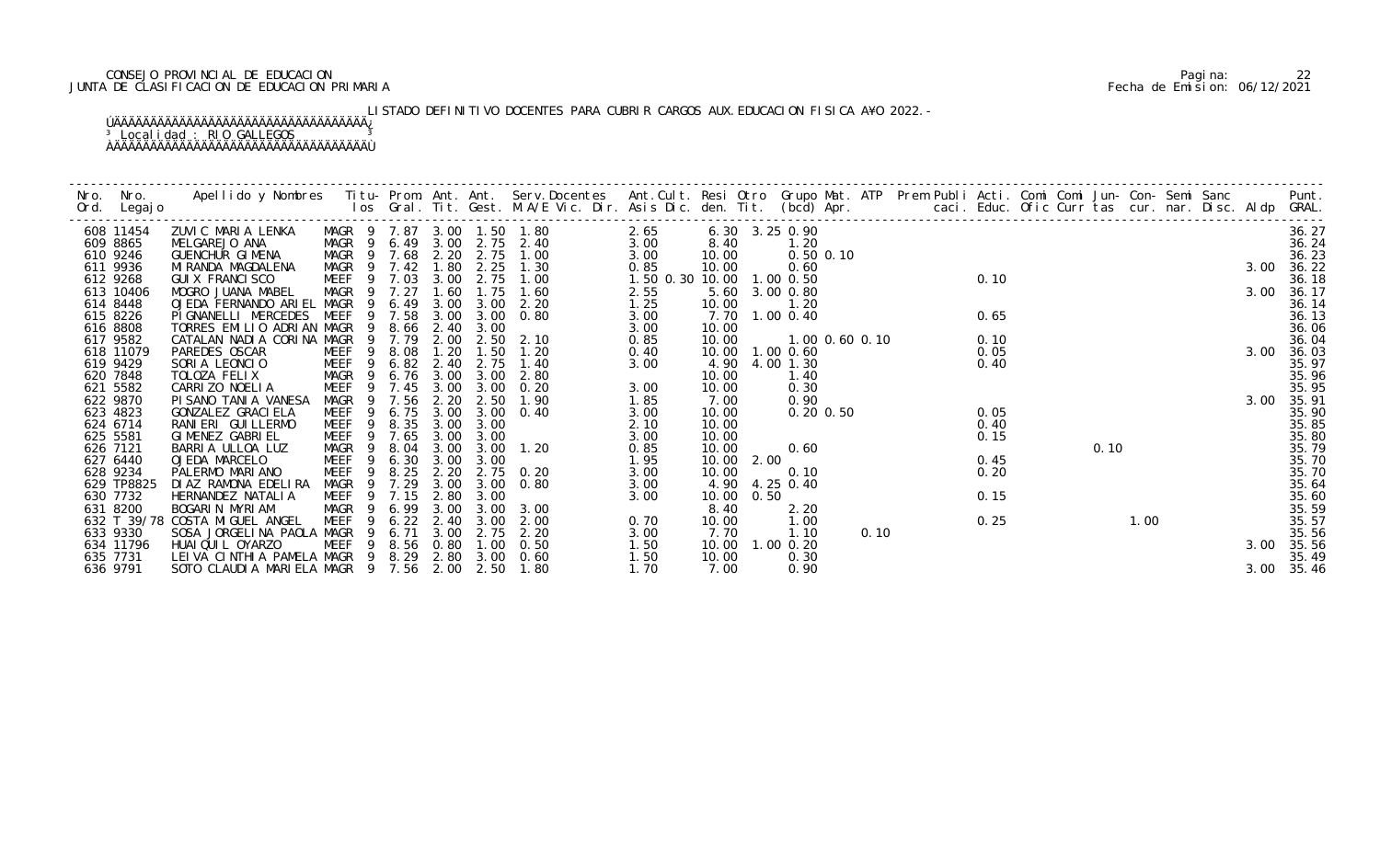# CONSEJO PROVINCIAL DE EDUCACION Pagina: 23 JUNTA DE CLASIFICACION DE EDUCACION PRIMARIA Fecha de Emision: 06/12/2021

# LISTADO DEFINITIVO DOCENTES PARA CUBRIR CARGOS AUX. EDUCACION FISICA A¥O 2022.-

| Nro. | Nro.<br>Ord. Legajo   | Apellido y Nombres  Titu- Prom. Ant. Ant. Serv.Docentes  Ant.Cult. Resi Otro Grupo Mat. ATP  Prem Publi Acti. Comi Comi Jun- Con- Semi Sanc                     Punt.<br>Ios  Gral. Tit. Gest. M.A/E Vic. Dir. Asis Dic. den. Tit |                            |                |              |              |                  |              |              |                                 |              |                |      |                   |      |  |      |  |      |                |
|------|-----------------------|-----------------------------------------------------------------------------------------------------------------------------------------------------------------------------------------------------------------------------------|----------------------------|----------------|--------------|--------------|------------------|--------------|--------------|---------------------------------|--------------|----------------|------|-------------------|------|--|------|--|------|----------------|
|      | 637 8370<br>638 11212 | PUGLI ESE DANI ELA                                                                                                                                                                                                                | MEEF 9 7.15 3.00 3.00 1.80 |                |              |              |                  |              | 3.00         | 7.70                            | 0.80         |                |      |                   |      |  |      |  |      | 35.45          |
|      | 639 10243             | JUAREZ MARIA ISABEL MAGR 9 6.52 3.00<br>ULLOA DANIELA CARINA MEEF                                                                                                                                                                 |                            |                |              |              | 9 5.52 1.60 2.00 | 1.50 1.80    | 3.00<br>1.30 | 4.20 2.00 1.40<br>10.00<br>6.00 |              |                |      |                   |      |  |      |  | 3.00 | 35.42<br>35.42 |
|      | 640 10757             | VAZQUEZ JOSE EDUARDO MAGR                                                                                                                                                                                                         |                            |                | 9 8.16       | 3.00         |                  | 1.75 0.50    | 3.00         | 4.20 5.50 0.20                  |              |                | 0.10 |                   |      |  |      |  |      | 35.41          |
|      | 641 280               | SASTRE CESAR                                                                                                                                                                                                                      | <b>MEEF</b>                |                | 9 6.95       | 3.00         | 3.00             | 0.20         | 3.00         | 10.00                           | 0.10         |                |      |                   | 0.15 |  |      |  |      | 35.40          |
|      | 642 7484              | VIDES MARIA CAROLINA MAGR                                                                                                                                                                                                         |                            | $\overline{9}$ | 6.07         | 3.00         | 3.00             | 2.60         | 0.40         | 10.00                           | 1.30         |                |      |                   |      |  |      |  |      | 35.37          |
|      | 643 7268              | CANTERO RAMONA                                                                                                                                                                                                                    | MAGR                       | - 9            | 6.36         | 3.00         | 3.00             |              | 3.00         | 10.00 1.00                      |              |                |      |                   |      |  |      |  |      | 35.36          |
|      |                       | 644 T 71/33 CACHI VERONICA                                                                                                                                                                                                        | MEEF                       | - 9            | 7.08         | 2.20         | 2.75             | 1.80         | 0.60         | 10.00                           | 0.90         |                |      |                   |      |  | 1.00 |  |      | 35.33          |
|      | 645 9694              | VI LLAGRA NELI DA                                                                                                                                                                                                                 | MAGR                       | -9             | 7.62         | 3.00         | 2.75             | 2.00         | 0.05         | 7.00                            | 0.90         |                |      |                   |      |  |      |  | 3.00 | 35.32          |
|      | 646 10138<br>647 8690 | BARRI ONUEVO YANI NA<br>PAINEMIL MARIO                                                                                                                                                                                            | MAGR<br>MEEF               | -9<br>- 9      | 7.44         | 1.60         | 2.25             | 1.10<br>1.10 | 0.40<br>2.65 | 10.00<br>10.00                  | 0.50<br>0.50 |                |      |                   | 0.05 |  |      |  | 3.00 | 35.29<br>35.29 |
|      | 648 9340              | I BARRA MIRIAM ANAHI                                                                                                                                                                                                              | MAGR                       | - 9            | 6.39<br>7.41 | 2.60<br>2.40 | 3.00<br>2.75     | 1.80         |              | 7.00                            |              | $0.90$ 1.00    |      |                   |      |  |      |  | 3.00 | 35.26          |
|      | 649 7613              | MARCO PAOLA                                                                                                                                                                                                                       | MAGR                       | $\overline{9}$ | 7.03         | 3.00         | 3.00             |              | 2.20         | 10.00<br>1.00                   |              |                |      |                   |      |  |      |  |      | 35.23          |
|      | 650 8219              | CLAVEL FERNANDO                                                                                                                                                                                                                   | MEEF                       |                | 7.11         | 2.40         | 3.00             | 0.20         | 3.00         | 10.00                           | 0.10         |                |      |                   | 0.40 |  |      |  |      | 35.21          |
|      | 651 7259              | URIBE JORGE MARTIN                                                                                                                                                                                                                | MEEF 9 7.06                |                |              | 3.00         | 3.00             |              | 3.00         | 10.00                           |              |                |      |                   | 0.15 |  |      |  |      | 35.21          |
|      | 652 9849              | RUIZ PENOY JEANNETTE MAGR                                                                                                                                                                                                         |                            | -9             | 6.91         | 1.60         | 2.00             | 1.60         | 0.25         | 10.00                           | 0.80         |                |      |                   |      |  |      |  | 3.00 | 35.16          |
|      | 653 7519              | VIVAR MARIA FERNANDA MEEF                                                                                                                                                                                                         |                            | 9              | 7.09         | 3.00         | 3.00             | 1.00         | 0.65         | 10.00                           | 0.50         |                |      |                   | 0.90 |  |      |  |      | 35.14          |
|      | 654 10583             | VILCHE SERGIO DANIEL MEEF                                                                                                                                                                                                         |                            |                | 7.38         | 2.20         | 2.25             | 0.90         | 0.95         | 10.00                           |              | 1.75 0.40 0.30 |      |                   |      |  |      |  |      | 35.13          |
|      | 655 11808             | SILVA FUENTES MARIA                                                                                                                                                                                                               | MAGR                       |                | 8.87         | 0.80         | 1.00             | 0.70         | 1.35         | 10.00                           | 0.30         |                |      |                   | 0.10 |  |      |  | 3.00 | 35.12          |
|      | 656 4074              | MILLICAY JOSE BENITO MAGR                                                                                                                                                                                                         |                            | -9             | 6.50         | 3.00         | 3.00<br>3.00     | 0.40         | 3.00         | 10.00                           | 0.20         |                |      |                   |      |  |      |  |      | 35.10          |
|      | 657 8045<br>658 8779  | MOLINA JUANA MABEL<br>COPA BERINA ARMINDA                                                                                                                                                                                         | MAGR<br>MAGR               | -9             | 7.10<br>6.30 | 3.00<br>3.00 | 2.75             | 2.60<br>3.00 |              | 9.10<br>8.40                    | 1.30         |                |      |                   | 0.05 |  |      |  |      | 35.10<br>35.05 |
|      | 659 9905              | ANDRADE GABRIELA                                                                                                                                                                                                                  | MEEF                       | -9             | 6.45         | 2.20         | 2.25             | 0.90         | 0.25<br>0.55 | 10.00                           | 2.30<br>0.40 |                |      | $0.20 \quad 0.10$ |      |  |      |  | 3.00 | 35.05          |
|      | 660 5684              | FERREYRA MAXIMILIANO MEEF                                                                                                                                                                                                         |                            | 9              | 6.45         | 3.00         | 3.00             |              | 3.00         | 10.00                           |              |                |      |                   | 0.55 |  |      |  |      | 35.00          |
|      | 661 11315             | VIDAL ANTINOPAI                                                                                                                                                                                                                   | MAGR                       | -9             | 8.78         | 1.20         | 1.50             | 1.00         |              | 10.00                           | 0.50         |                |      |                   |      |  |      |  | 3.00 | 34.98          |
|      | 662 9880              | PENNATA IVANA                                                                                                                                                                                                                     | MAGR                       | 9              | 8.57         | 2.60         | 2.50             |              | 3.00         | 6.30<br>3.00                    |              |                |      |                   |      |  |      |  |      | 34.97          |
|      | 663 9945              | VERA CATALINA                                                                                                                                                                                                                     | MAGR 9 7.76                |                |              | 1.80         | 2.25             | 1.40         | 1.90         | 10.00                           | 0.70         |                |      | 0.15              |      |  |      |  |      | 34.96          |
|      | 664 10610             | FLORES ANA MARIA                                                                                                                                                                                                                  | MAGR 9 7.98                |                |              | 2.00         | 1.75             | 1.40         | 2.55         | 4.90                            |              | 1.00 0.70 0.50 |      |                   | 0.15 |  |      |  |      | 3.00 34.93     |
|      | 665 9338              | CAVAGNERO JULI ETA                                                                                                                                                                                                                | MAGR 9                     |                | 8.48         | 3.00         | 2.50             | 1.00         | 1.55         | 7.70                            | 1.50         |                |      |                   | 0.20 |  |      |  |      | 34.93          |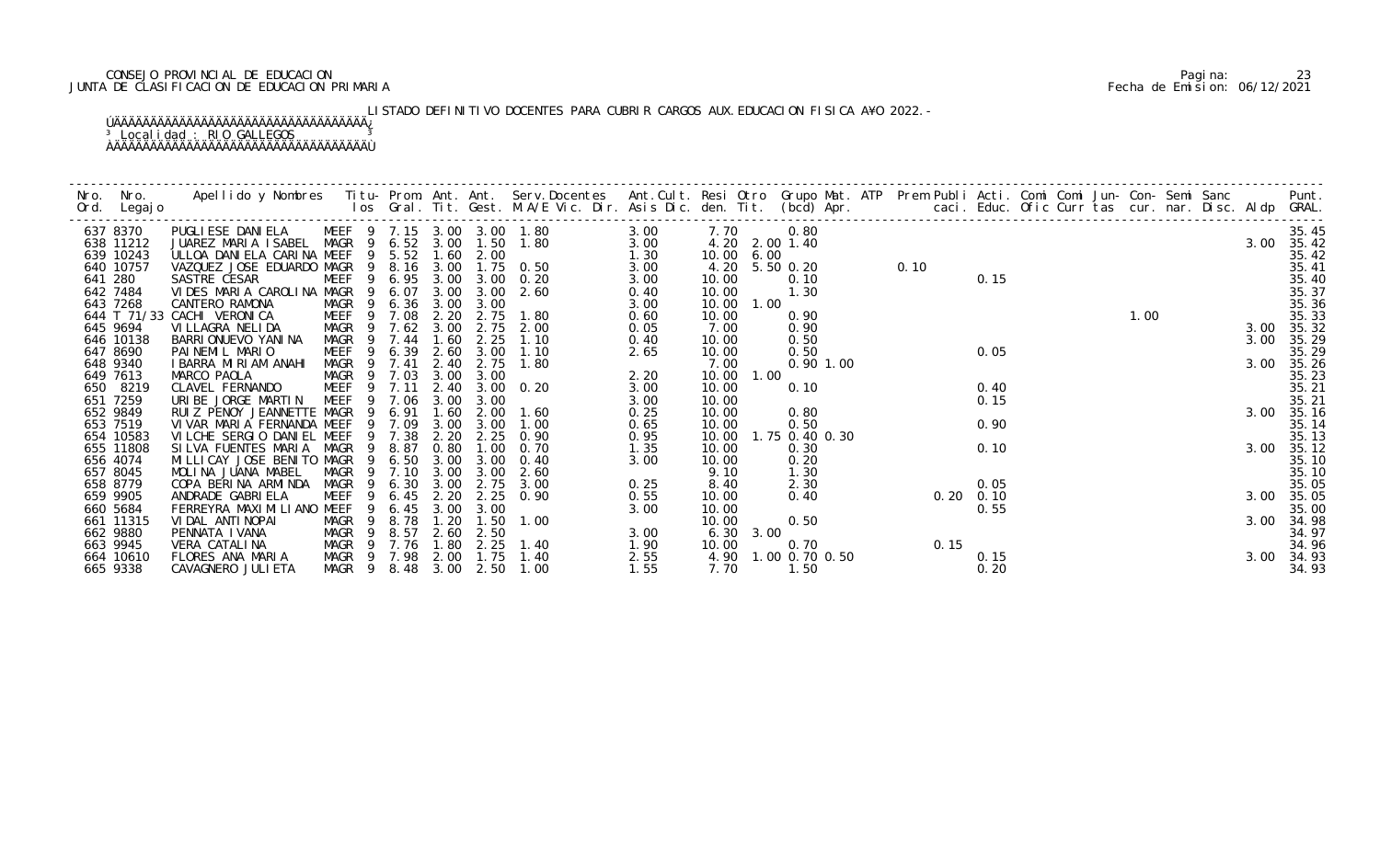# CONSEJO PROVINCIAL DE EDUCACION Pagina: 24 JUNTA DE CLASIFICACION DE EDUCACION PRIMARIA Fecha de Emision: 06/12/2021

# LISTADO DEFINITIVO DOCENTES PARA CUBRIR CARGOS AUX. EDUCACION FISICA A¥O 2022.-

| 666 9661  | RUIZ FLAVIA ROMINA                             |                       |                |             |      |      | MAGR 9 7.60 2.00 2.50 2.00 | 0.80 | 10.00 |           | 1.00           |           |      |  |                |      |  |  |      | 34.90          |
|-----------|------------------------------------------------|-----------------------|----------------|-------------|------|------|----------------------------|------|-------|-----------|----------------|-----------|------|--|----------------|------|--|--|------|----------------|
| 667 11023 | CORTEZ LUCIA ROSA                              |                       |                |             |      |      | MAGR 9 8.65 1.20 1.50 1.30 | 0.65 | 10.00 |           | 0.60           |           |      |  |                |      |  |  |      | 2.00 34.90     |
| 668 9949  | CORDOBA JORGE LUIS                             |                       |                |             |      |      | MAGR 9 7.81 1.60 2.25 1.10 | 3.00 | 6.30  |           | 0.30           |           |      |  | 0.50           |      |  |  |      | 3.00 34.86     |
| 669 9963  | DIAZ RAFAEL SERGIO                             | MEEF 9 6.56 1.40 1.50 |                |             |      |      | 1.20                       | 1.60 | 10.00 |           | 0.60           |           |      |  |                |      |  |  | 3.00 | 34.86          |
| 670 10984 | ALTAMI RANO MARTA                              | MAGR 9 7.84           |                |             | 1.20 | 1.50 | 1.30                       | 1.50 | 9.10  |           |                | 0.60 0.70 |      |  | 0.10           |      |  |  | 2.00 | 34.74          |
| 671 10273 | ORDO¥EZ FEDERICO                               | MAGR 9                |                | 8.85 3.00   |      | 2.00 | 1.60                       | 0.75 |       |           | 5.60 3.00 0.80 |           |      |  |                |      |  |  |      | 34.70          |
| 672 8795  | ECHAVARRIA MARIA                               | MAGR 9 8.52           |                |             | 2.40 | 3.00 | 0.40                       | 1.00 | 10.00 |           | 0.20           |           | 0.10 |  | 0.05           |      |  |  |      | 34.67          |
| 673 9741  | ARMAS DELGADO NOEMI                            | MAGR                  | 9              | 8.51        | 2.20 | 2.50 | 1.40                       | 1.05 | 6.30  |           | 0.70           |           |      |  | $1.00 \t 0.20$ |      |  |  |      | 3.00 34.66     |
| 674 8450  | ABRAHAM HECTOR                                 | MEEF                  | $\overline{9}$ | 7.45        | 3.00 | 3.00 |                            | 0.20 | 9.80  | 1.00      |                |           |      |  |                |      |  |  |      | 34.65          |
| 675 10005 | DAGATA CAROLINA                                | MEEF <sub>9</sub>     |                | 8.40        | 1.80 |      | 2.25 0.20                  | 3.00 | 10.00 |           |                |           |      |  |                |      |  |  |      | 34.65          |
| 676 10663 | RAMOS ELSA                                     | MAGR 9 7.88           |                |             | 2.60 | 1.75 | 1.60                       | 3.00 |       |           | 2.10 3.00 0.70 |           |      |  |                |      |  |  | 3.00 | 34.63          |
| 677 11312 | <b>GOROSI TO BRUNO</b>                         | <b>MEEF</b>           |                | 9 8.41      | 2.40 | 1.50 |                            | 2.80 | 10.00 |           |                | 0.50      |      |  |                |      |  |  |      | 34.61          |
| 678 7195  | VAI ANI RI CARDO                               | MEEF 9 7.14           |                |             | 3.00 | 3.00 | 0.40                       | 1.75 | 10.00 |           | 0.20           |           |      |  | 0.10           |      |  |  |      | 34.59          |
| 679 8828  | MURO TORENA MARIA                              | MAGR 9 8.43 2.80      |                |             |      | 2.75 | 2.00                       | 0.20 | 8.40  |           | 1.00           |           |      |  |                |      |  |  |      | 34.58          |
| 680 10940 | GOMEZ MARIA NILDA                              | MAGR 9 7.52           |                |             | 2.20 | 1.75 | 1.70                       | 3.00 | 5.60  |           | 0.80           |           |      |  |                |      |  |  |      | 3.00 34.57     |
| 681 9884  | CARRIZO MIRIAM                                 | MAGR                  |                | 9 7.84      | 2.00 | 2.50 | 1.50                       | 0.95 | 10.00 |           | 0.70           |           |      |  |                |      |  |  |      | 34.49          |
| 682 0233  | CARLES FLAVIA ANA                              | MEEF                  |                | 9 6.87      | 3.00 | 3.00 | 1.40                       | 2.76 | 7.70  |           | 0.70           |           |      |  | 0.05           |      |  |  |      | 34.48          |
| 683 8240  | DIAZ LIDIA AGUSTINA                            | MAGR                  |                | 9 8.12 2.40 |      | 3.00 | 1.00                       | 0.45 | 10.00 |           | 0.50           |           |      |  |                |      |  |  |      | 34.47          |
| 684 9297  | DI LEO PAOLA YANINA                            | MEEF 9 6.75 2.40      |                |             |      | 2.75 | 1.40                       | 3.00 |       |           | 6.30 2.00 0.70 |           |      |  | 0.15           |      |  |  |      | 34.45<br>34.39 |
| 685 9602  | FERNANDEZ LUCI ANA                             | MAGR                  |                | 9 7.84      | 2.00 | 2.50 | 1.60                       | 1.50 |       |           | 7.70 1.00 1.00 |           |      |  | 0.25           |      |  |  |      |                |
| 686 8822  | JUAREZ LORENA PAOLA                            | MAGR 9 7.44           |                |             | 2.20 | 2.75 | 0.60                       | 2.10 | 10.00 |           | 0.30           |           |      |  |                |      |  |  |      | 34.39          |
| 687 8376  | ZALAZAR JORGE                                  | MEEF 9 7.47 2.60      |                |             |      | 3.00 | 1.60                       | 2.35 | 6.30  |           | 0.80           |           |      |  | 1.25           |      |  |  |      | 34.37          |
| 688 11084 | ABDALA MARIA ISABEL                            | MAGR 9 7.54           |                |             | 3.00 | 1.50 | 1. 20                      | 1.55 |       |           | 4.20 2.75 0.60 |           |      |  |                |      |  |  |      | 3.00 34.34     |
| 689 9248  | PEREYRA DAVID                                  | MAGR 9                |                | 6.89        | 2.40 | 2.75 | 1.90                       | 0.50 | 7.00  |           | 0.90           |           |      |  |                |      |  |  | 3.00 | 34.34          |
| 690 10335 | BOGADO NATALIA                                 | MAGR 9 7.51           |                |             | 3.00 | 2.00 | 1.50                       | 3.00 | 5.60  |           | 0.70           |           |      |  |                |      |  |  | 2.00 | 34.31          |
| 691 11550 | NI FOSI DANI ELA                               | MAGR 9 8.33           |                |             | 1.00 | 1.25 | 0.80                       | 0.55 | 10.00 |           | 0.30           |           |      |  |                |      |  |  | 3.00 | 34.23          |
| 692 9919  | OJEDA NATALIA PAOLA MEEF 9 7.48 1.80           |                       |                |             |      |      | 2.25 0.40                  | 3.00 | 10.00 |           | 0.20           |           |      |  |                |      |  |  |      | 34.13          |
| 693 9212  | DENIS VALERIA                                  | MEEF 9 7.83 2.20      |                |             |      | 2.75 |                            | 2.30 | 10.00 |           |                |           |      |  | 0.05           |      |  |  |      | 34.13          |
| 694 10790 | ESEN LEANDRO MAT AS MAGR 9 8.22 2.20 1.75 0.30 |                       |                |             |      |      |                            | 2.00 |       | 4.20 3.25 |                |           |      |  |                | 0.20 |  |  |      | 3.00 34.12     |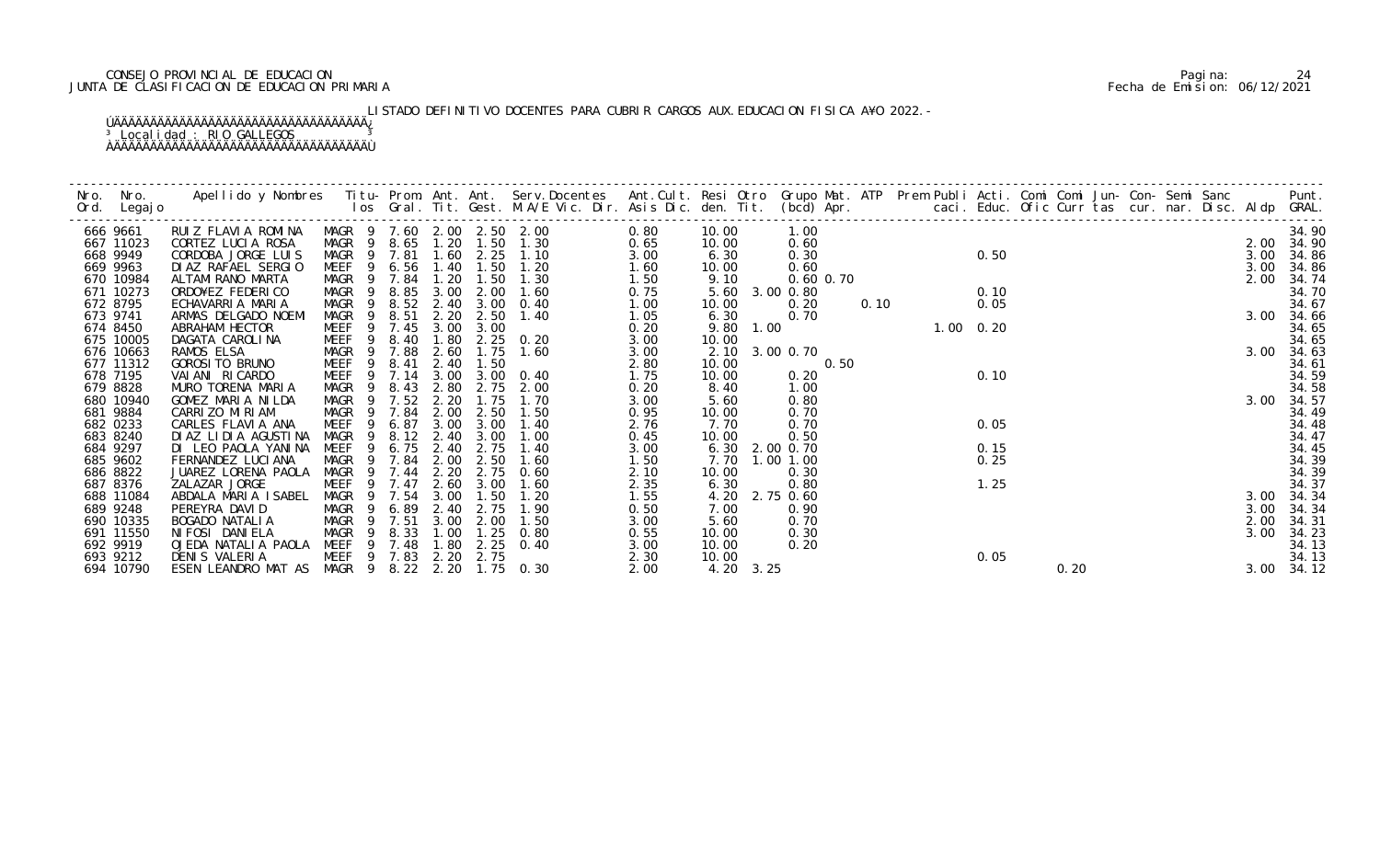# CONSEJO PROVINCIAL DE EDUCACION Pagina: 25 JUNTA DE CLASIFICACION DE EDUCACION PRIMARIA Fecha de Emision: 06/12/2021

# LISTADO DEFINITIVO DOCENTES PARA CUBRIR CARGOS AUX. EDUCACION FISICA A¥O 2022.-

|                       |                                       |                       |                |              |                            |              |                            |              |                |                       |               |      |  |      |  |  |  |      | Punt.          |
|-----------------------|---------------------------------------|-----------------------|----------------|--------------|----------------------------|--------------|----------------------------|--------------|----------------|-----------------------|---------------|------|--|------|--|--|--|------|----------------|
| 695 9565              | DEL ARCO ROMINA                       | MEEF 9 8.20 2.00 2.50 |                |              |                            |              |                            | 0.65         | 10.00 1.75     |                       |               |      |  |      |  |  |  |      | 34.10          |
| 696 11795             | GUTI ERREZ VERONI CA                  |                       |                |              |                            |              | MEEF 9 8.10 0.80 1.00 0.40 | 1.60         | 10.00          | 0.20                  |               |      |  |      |  |  |  |      | 3.00 34.10     |
| 697 8772              | GIMENEZ LILIANA DEL                   | MAGR                  |                |              |                            |              | 9 8.18 3.00 2.75 2.10      | 0.35         | 7.70           | 1.00                  |               |      |  |      |  |  |  |      | 34.08          |
| 698 9698<br>699 9604  | RODRI GUEZ MATI AS<br>COLQUE ARMANDO  | MEEF<br><b>MEEF</b>   |                |              | 9 6.96 2.00<br>9 6.84 2.20 | 2.50         | $2.50\quad 0.60$<br>1.40   | 1.70<br>2.05 | 10.00<br>6.30  | $1.00$ $0.30$<br>0.70 |               |      |  | 0.05 |  |  |  | 3.00 | 34.06<br>34.04 |
| 700 7117              | LUCERO CORTES STELLA MAGR 9           |                       |                | 7.05         | 3.00                       |              | 2.25 0.90                  | 1.40         | 10.00          | 0.40                  |               |      |  |      |  |  |  |      | 34.00          |
| 701 8683              | BARRIA ALFREDO                        | <b>MEEF</b>           | 9 7.06         |              | 2.40                       | 3.00         |                            | 1.50         | 10.00 1.00     |                       |               |      |  |      |  |  |  |      | 33.96          |
| 702 9584              | ACOSTA MONICA                         | MAGR 9 7.25           |                |              | 2.00                       |              | 2.50 1.50                  | 1.00         | 10.00          | 0.70                  |               |      |  |      |  |  |  |      | 33.95          |
| 703 6861              | CAMPORRO GERARDO                      | MEEF                  | 9              | 7.74         | 3.00                       | 3.00         | 0.30                       | 0.80         | 10.00          | 0.10                  |               |      |  |      |  |  |  |      | 33.94          |
| 704 10407             | ARGA¥ARAZ CRISTIAN                    | MAGR                  | 9              | 6.61         | 3.00                       | 1.75         | 2.80                       | 1.30         | 4.90           | 1.40                  |               |      |  | 0.15 |  |  |  | 3.00 | 33.91          |
| 705 10217             | ORUE CRISTIAN                         | MEEF                  | 9 7.59         |              | 2.60                       | 2.00         |                            | 0.70         | 10.00 2.00     |                       |               |      |  |      |  |  |  |      | 33.89          |
| 706 9242              | OYARZO SANDRA PAOLA                   | MAGR                  | 9 6.91         |              | 2.00                       |              | 2.50 0.70                  | 2.45         | 10.00          | 0.30                  |               |      |  |      |  |  |  |      | 33.86          |
| 707 10124             | ESPINOSA MARIA                        | MAGR 9                |                | 8.06         | 1.60                       | 2.00         | 1.80                       | 0.10         | 10.00          |                       | 0.90 0.40     |      |  |      |  |  |  |      | 33.86          |
| 708 9436              | CZAJKOWSKI AGUSTINA                   | MAGR 9                |                |              | 9.22 2.60                  |              | 2.75 0.30                  | 1.30         | 7.70           |                       | $0.10$ $0.80$ |      |  |      |  |  |  |      | 33.77          |
| 709 10823             | AVILA CLAUDIA                         | MAGR                  | 9 7.38         |              | 1.40                       | 1.75         | 1.20                       | 0.90         |                | 10.00  1.50  0.60     |               |      |  |      |  |  |  |      | 33.73          |
| 710 7730              | CANTERO MELISA                        | MAGR                  | - 9            | 8.26         | 2.80                       | 3.00         |                            | 0.85         | 9.80           |                       |               |      |  |      |  |  |  |      | 33.71          |
| 711 9892              | CARRAZCO DI ANA NURI                  | MAGR                  | - 9            | 8.14         | 1.80                       | 2.25         | 1.90                       | 0.40         | 6.30           | 0.90                  |               |      |  |      |  |  |  | 3.00 | 33.69          |
| 712 10125             | ROJEL VALERIA                         | MAGR                  | $\overline{9}$ | 7.62         | 1.60                       | 2.00         | 1.00                       | 1.20         | 10.00          |                       | $0.50$ $0.20$ |      |  | 0.55 |  |  |  |      | 33.67          |
| 713 10227<br>714 7209 | FERREYRA NATALIA<br>RODRI GUEZ DI EGO | MAGR<br><b>MEEF</b>   | - 9<br>9       | 8.24<br>6.32 | 1.60<br>3.00               | 2.00<br>3.00 | 1.60<br>1.20               | 0.25         | 10.00<br>10.00 | 0.80<br>0.60          |               | 0.10 |  | 0.10 |  |  |  |      | 33.59<br>33.57 |
| 715 6840              | COI FMAN DI EGO CARLOS MEEF           |                       | 9              | 7.20         | 3.00                       | 3.00         |                            | 0.35<br>1.35 | 10.00          |                       |               |      |  |      |  |  |  |      | 33.55          |
| 716 8501              | RAMIREZ NOVO SERGIO                   | MAGR                  | 9 7.63         |              | 3.00                       |              | 2.50 3.00                  | 0.50         | 6.30           | 1.50                  |               |      |  | 0.10 |  |  |  |      | 33.53          |
| 717 9956              | PULM CARMELA                          | MAGR 9 8.37           |                |              | 2.20                       | 2.25         | 1.80                       | 1.45         |                | 6.30 1.25 0.90        |               |      |  |      |  |  |  |      | 33.52          |
| 718 7875              | CUBILLA NATALIA                       | MAGR                  | $\overline{9}$ | 7.70         | 2.80                       | 2.75         | 1.10                       | 1.95         | 7.70           | 0.50                  |               |      |  |      |  |  |  |      | 33.50          |
| 719 9232              | FEDERSPIL CINTIA                      | MEEF                  | 9              | 7.48         | 2.20                       | 2.75         |                            | 1.05         | 10.00          |                       | 1.00          |      |  |      |  |  |  |      | 33.48          |
| 720 11053             | ALVAREZ CARLOS RUBEN MAGR             |                       | - 9            | 6.99         | 3.00                       |              | $1.50 \quad 3.00$          | 3.00         | 4.20           | 2.70                  |               |      |  |      |  |  |  |      | 33.39          |
| 721 10334             | GONZALEZ MAI DANA                     | MEEF 9 7.84           |                |              | 1.80                       | 2.00         |                            | 2.05         | 10.00          |                       | 0.70          |      |  |      |  |  |  |      | 33.39          |
| 722 8737              | GARCIA ANABELLA                       | MEEF 9 8.64 2.20 2.75 |                |              |                            |              |                            | 0.75         | 10.00          |                       |               |      |  | 0.05 |  |  |  |      | 33.39          |
| 723 6967              | JUAREZ GERMAN                         | MEEF 9 6.68 3.00 3.00 |                |              |                            |              |                            | 1.65         | 10.00          |                       |               |      |  |      |  |  |  |      | 33.33          |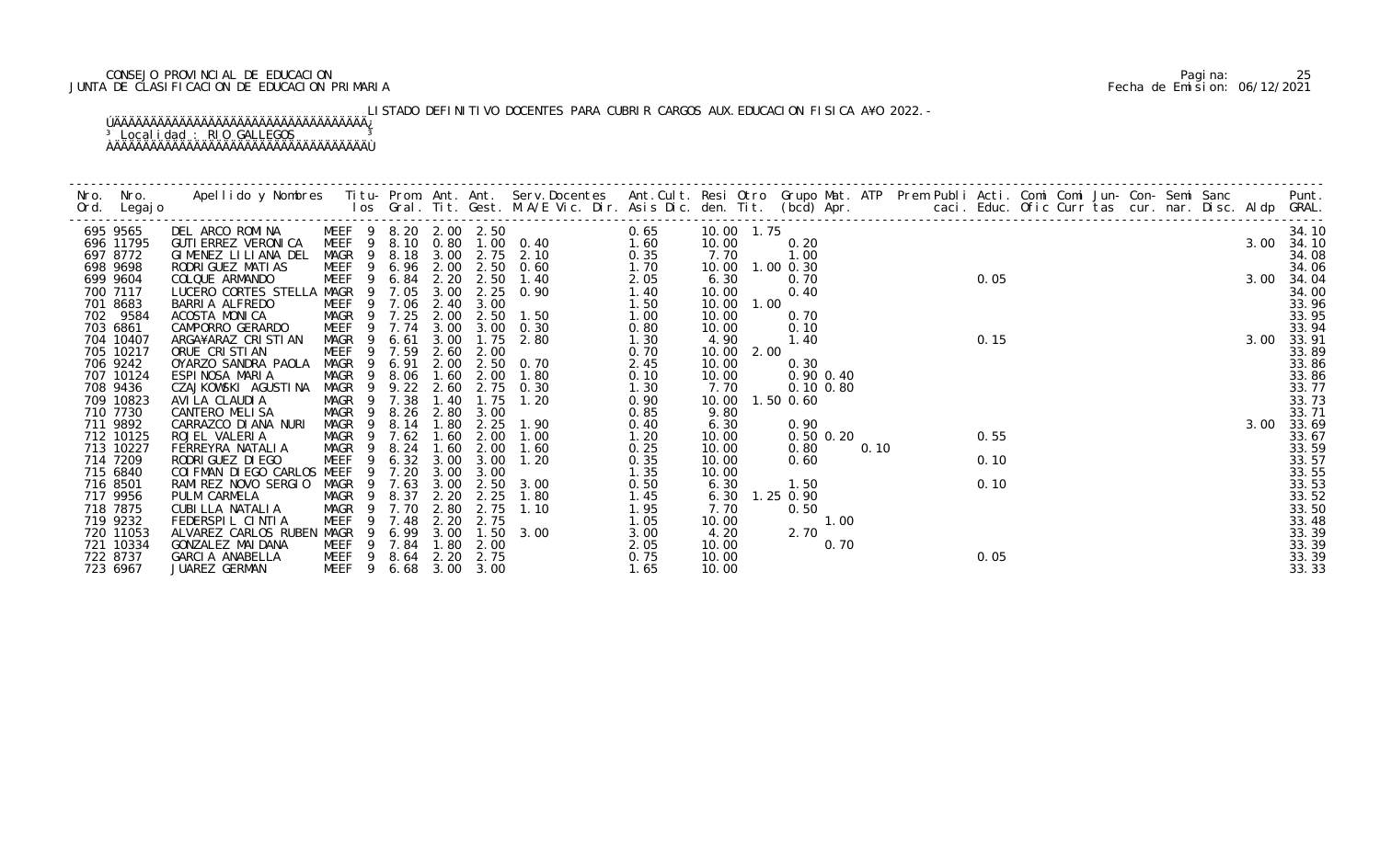# CONSEJO PROVINCIAL DE EDUCACION Pagina: 26 JUNTA DE CLASIFICACION DE EDUCACION PRIMARIA Fecha de Emision: 06/12/2021

# LISTADO DEFINITIVO DOCENTES PARA CUBRIR CARGOS AUX. EDUCACION FISICA A¥O 2022.-

| Nro. | Nro.<br>Ord. Legajo  | Apellido y Nombres Iitu-Prom. Ant. Ant. Serv.Docentes Ant.Cult. Resi Otro Grupo Mat. ATP Prem Publi Acti. Comi Comi Jun-Con-Semi Sanc Punt.<br>Ios Gral. Tit. Gest. M.A/E Vic. Dir. Asis Dic. den. Tit. (bcd) Apr. |                            |              |              |           |                                                                                                                                                              |                          |                      |           |  |      |  |  |  |      |                |
|------|----------------------|--------------------------------------------------------------------------------------------------------------------------------------------------------------------------------------------------------------------|----------------------------|--------------|--------------|-----------|--------------------------------------------------------------------------------------------------------------------------------------------------------------|--------------------------|----------------------|-----------|--|------|--|--|--|------|----------------|
|      | 724 10230            | RACCA PATRICIA EDITH MAGR 9 6.70 2.20 2.00 1.80<br>LEIVA GABRIELA MEEF 9 8.45 2.00 2.25                                                                                                                            |                            |              |              |           | 1.10                                                                                                                                                         |                          | 5.60                 | 0.90 1.00 |  | 0.15 |  |  |  |      | 3.00 33.30     |
|      | 725 9572             |                                                                                                                                                                                                                    |                            |              |              |           | MEEF 9 8.45 2.00 2.25<br>MEEF 9 7.29 2.40 2.75 1.65<br>MAGR 9 7.65 3.00 2.75 1.10 0.60<br>MAGR 9 7.98 1.20 1.50 1.20 0.50<br>MAGR 9 8.47 2.40 2.50 1.40 0.50 |                          | 10.00                |           |  |      |  |  |  |      | 33.30          |
|      | 726 8951             | TEJEDA VALERIA DEL                                                                                                                                                                                                 |                            |              |              |           |                                                                                                                                                              |                          | 10.00                |           |  |      |  |  |  |      | 33.24          |
|      | 727 9413             | RIOS LORENA                                                                                                                                                                                                        |                            |              |              |           |                                                                                                                                                              |                          | 7.70                 | 0.50 0.90 |  |      |  |  |  |      | 33.20          |
|      | 728 11077            | MARINOFF ACOSTA                                                                                                                                                                                                    |                            |              |              |           |                                                                                                                                                              |                          | 4.20 4.00 0.60       |           |  |      |  |  |  |      | 3.00 33.18     |
|      | 729 9302             | VI ERA JULI ETA                                                                                                                                                                                                    | MAGR <sub>9</sub>          | 8.67         | 2.40         | 2.50      | 1.40                                                                                                                                                         | 3.00                     | 5.60                 | 0.60      |  |      |  |  |  |      | 33.17          |
|      | 730 12277            | DEL CAMPO JESICA                                                                                                                                                                                                   | MEEF <sub>9</sub>          | 8.67         |              |           | 0.40 0.50 0.10                                                                                                                                               | 3.00                     | 10.00 1.50           |           |  |      |  |  |  |      | 33.17          |
|      | 731 10127            | MEYER VERONICA                                                                                                                                                                                                     | MEEF 9 9.27                |              |              |           | 1.80 2.00 0.60                                                                                                                                               | 0.20                     | 10.00                | 0.30      |  |      |  |  |  |      | 33.17          |
|      | 732 8875             | DE LOS SANTOS MAURA MEEF                                                                                                                                                                                           | $\overline{9}$             | 8.10         | 2.60         | 3.00      | 2.00                                                                                                                                                         | 0.55                     | 7.00                 | 0.90      |  |      |  |  |  |      | 33.15          |
|      | 733 9211<br>734 9514 | DENIS VALERIA ANALIA MEEF<br>RUSSO LEILA MACARENA MEEF                                                                                                                                                             | -9<br>-9                   | 7.47<br>6.80 | 2.20<br>2.00 | 2.75      | 2.75 0.70                                                                                                                                                    | 1.70<br>1.55             | 10.00<br>10.00       | 0.30      |  |      |  |  |  |      | 33.12<br>33.10 |
|      | 735 7576             | MI CHELINI PABLO                                                                                                                                                                                                   | MEEF 9 7.69                |              |              | 3.00 3.00 | 2.30                                                                                                                                                         |                          | 7.00                 | 1.10      |  |      |  |  |  |      | 33.09          |
|      | 736 11134            | DECIMA MARIA IVANA                                                                                                                                                                                                 | MEEF 9 7.36                |              | 1.40         | 1.50      | 0.80                                                                                                                                                         | 3.00 2.10 3.50 4.00 0.40 |                      |           |  |      |  |  |  |      | 33.06          |
|      | 737 10132            | ALVAREZ MI LLI CAY                                                                                                                                                                                                 | MAGR 9                     | 7.35         | 1.60         | 2.00      | 1.20                                                                                                                                                         |                          | 10.00 1.00 0.60 0.30 |           |  |      |  |  |  |      | 33.05          |
|      | 738 8685             | BARBERIA LEANDRO                                                                                                                                                                                                   | MEEF 9 7.99                |              | 2.40         | 3.00      |                                                                                                                                                              | 0.65                     | 10.00                |           |  |      |  |  |  |      | 33.04          |
|      | 739 8780             | ASEVEDO LUCAS                                                                                                                                                                                                      | MEEF 9                     | 7.98         |              | 2.40 3.00 |                                                                                                                                                              | 2.85                     | 7.70                 |           |  |      |  |  |  |      | 32.93          |
|      | 740 9992             | MOLINA MARIA DEL                                                                                                                                                                                                   | MAGR<br>-9                 | 6.87         | 2.00         |           | $2.25$ 0.10                                                                                                                                                  | 3.00                     | 5.60 4.00            |           |  | 0.10 |  |  |  |      | 32.92          |
|      | 741 8815             | ALVARENGA MARIA                                                                                                                                                                                                    | MEEF<br>-9                 | 7.86         | 3.00         | 2.75      |                                                                                                                                                              | 2.50                     | 7.70                 |           |  |      |  |  |  |      | 32.81          |
|      | 742 8216             | STEGMAM CINTIA                                                                                                                                                                                                     | MAGR                       | 7.20         | 2.60         |           | 3.00 0.70                                                                                                                                                    |                          | 10.00                | 0.30      |  |      |  |  |  |      | 32.80          |
|      | 743 9367             | MANSILLA MARIA                                                                                                                                                                                                     | MAGR                       | 9 7.34       | 2.60         |           | $1.25 \quad 0.80$                                                                                                                                            | 3.00                     | 8.40                 | 0.40      |  |      |  |  |  |      | 32.79          |
|      | 744 8154             | TRONCOSO PABLO                                                                                                                                                                                                     | MEEF<br>- 9                | 6.83         | 2.80         | 3.00      | 0.40                                                                                                                                                         | 0.55                     | 10.00                | 0.20      |  |      |  |  |  |      | 32.78          |
|      | 745 10675            | GONZALEZ YANEL                                                                                                                                                                                                     | MAGR                       | 8.52         | 1.40         | 1.75      | 1.40                                                                                                                                                         | 2.10                     | 4.90                 | 0.70      |  |      |  |  |  | 3.00 | 32.77          |
|      | 746 9860             | VASCONCEL VI VI ANA                                                                                                                                                                                                | MAGR<br>$\overline{9}$     | 7.25         | 3.00         | 2.00      | 0.10                                                                                                                                                         | 3.00                     | 8.40                 |           |  |      |  |  |  |      | 32.75          |
|      | 747 11314            | COLLANTES EMILIO                                                                                                                                                                                                   | MEEF<br>9                  | 7.51         | 1.00         | 1.00      |                                                                                                                                                              | 1.20                     | 10.00 3.00           |           |  |      |  |  |  |      | 32.71          |
|      | 748 7859             | DEMETRI PATRICIA                                                                                                                                                                                                   | <b>MEEF</b><br>- 9         | 7.54         | 2.80         |           | $3.00 \quad 0.40$                                                                                                                                            | 2.65                     | 7.00                 | 0.20      |  | 0.10 |  |  |  |      | 32.69          |
|      | 749 10830            | BARON VALERIA ANDREA                                                                                                                                                                                               | MAGR                       | 8.61         | 2.60         |           | $1.75 \quad 0.90$                                                                                                                                            | 1.45                     | 4.90                 | 0.40      |  |      |  |  |  | 3.00 | 32.61          |
|      | 750 10701            | SERRANO CRISTIAN                                                                                                                                                                                                   | MAGR 9 7.39                |              | 1.40         | 1.75      | 1.40                                                                                                                                                         | 3.00                     | 4.90 1.00 0.70       |           |  |      |  |  |  | 2.00 | 32.54          |
|      | 751 9735             | GALARZA AMANDA                                                                                                                                                                                                     | MEEF 9 7.51                |              |              | 2.20 2.50 | 2.00                                                                                                                                                         | 1.25                     | 7.00                 | 1.00      |  |      |  |  |  |      | 32.46          |
|      | 752 9693             | PERASCO FEDERICO                                                                                                                                                                                                   | MEEF 9 7.94 2.00 2.50 2.00 |              |              |           |                                                                                                                                                              | 1.00                     | 7.00                 | 1.00      |  |      |  |  |  |      | 32.44          |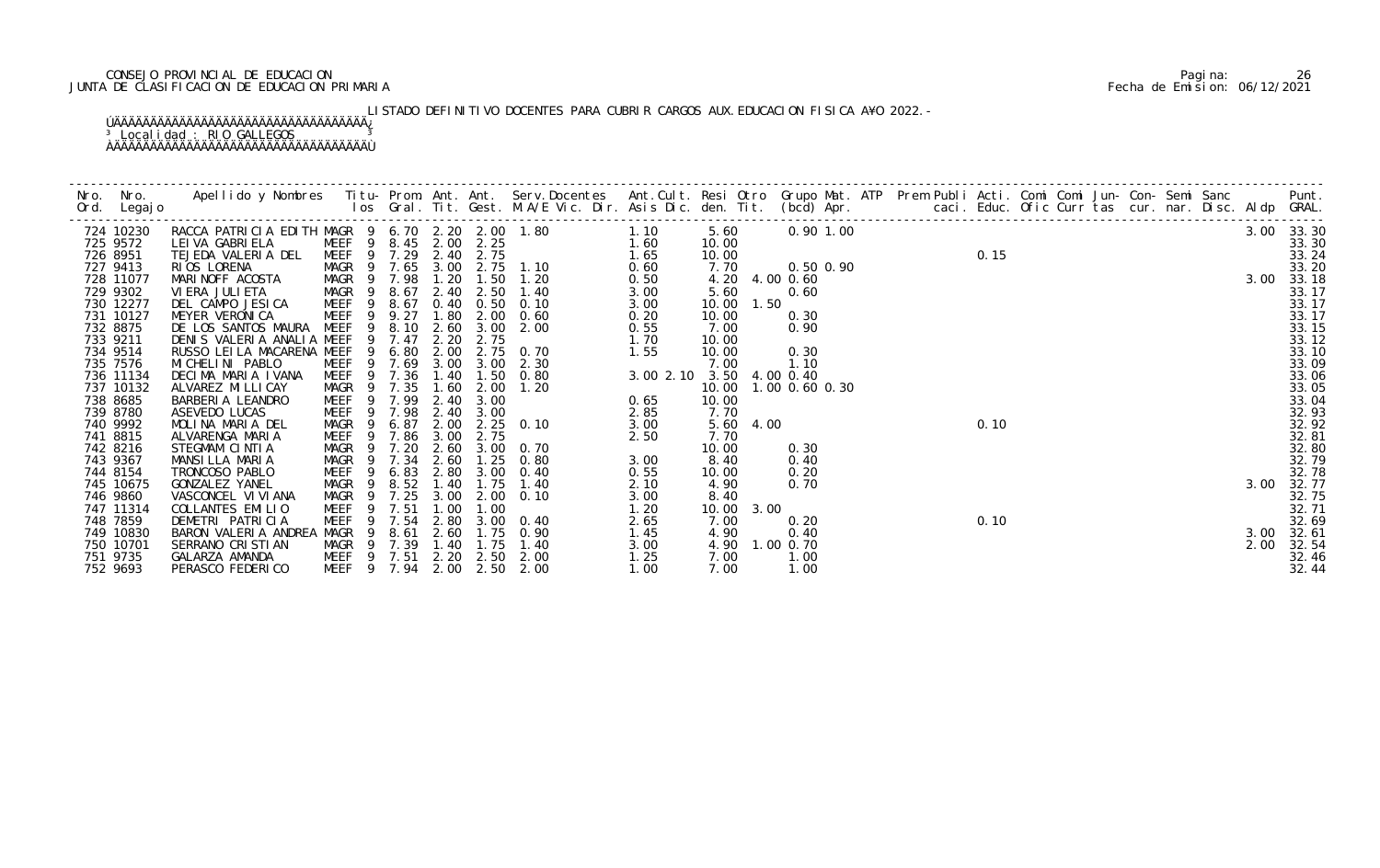# CONSEJO PROVINCIAL DE EDUCACION Pagina: 27 JUNTA DE CLASIFICACION DE EDUCACION PRIMARIA Fecha de Emision: 06/12/2021

# LISTADO DEFINITIVO DOCENTES PARA CUBRIR CARGOS AUX. EDUCACION FISICA A¥O 2022.-

| Nro. Nro.<br>Ord. Legajo | Apellido y Nombres Iitu-Prom. Ant. Ant. Serv.Docentes Ant.Cult. Resi Otro Grupo Mat. ATP Prem Publi Acti. Comi Comi Jun-Con-Semi Sanc Punt.<br>Ios Gral. Tit. Gest. M.A/E Vic. Dir. Asis Dic. den. Tit. (bcd) Apr. |                  |                |                  |      |      |                                                          |               |                     |                |      |             |      |      |  |  |  |      |            |
|--------------------------|--------------------------------------------------------------------------------------------------------------------------------------------------------------------------------------------------------------------|------------------|----------------|------------------|------|------|----------------------------------------------------------|---------------|---------------------|----------------|------|-------------|------|------|--|--|--|------|------------|
| 753 9734                 | LAMAS IRMA BEATRIZ                                                                                                                                                                                                 |                  |                |                  |      |      |                                                          | 3.00          | 7.00 1.00 0.30      |                |      |             |      |      |  |  |  |      | 32.42      |
| 754 11612                | TRONCOSO HERNAN                                                                                                                                                                                                    |                  |                |                  |      |      | MEEF 9 6.97 1.80 2.75 0.60<br>MEEF 9 6.90 1.00 1.00      | 3.00          | 10.00 1.50          |                |      |             |      |      |  |  |  |      | 32.40      |
| 755 11345                | GAMARRA JESSICA                                                                                                                                                                                                    | MAGR 9 7.60 1.20 |                |                  |      |      | $1.25$ $1.20$                                            | 2.95          |                     | 3.50 3.00 0.60 |      |             |      |      |  |  |  |      | 2.00 32.30 |
| 756 9696                 | NADALICH MARIA                                                                                                                                                                                                     | MAGR 9 7.87      |                |                  | 2.00 | 2.50 |                                                          | 0.90          | 10.00               |                |      |             |      |      |  |  |  |      | 32.27      |
| 757 10619                | MOYANO CRISOL YANET                                                                                                                                                                                                | MAGR 9 8.54      |                |                  | 1.40 |      | 1.75 1.00                                                | 1.45          | 5.60                |                | 0.50 |             |      |      |  |  |  |      | 3.00 32.24 |
| 758 10342                | MARECO LIDER RAMON                                                                                                                                                                                                 |                  |                | MAGR 9 7.63 3.00 |      | 2.00 | 1.30                                                     | 3.00          | 5.60                |                | 0.60 |             |      |      |  |  |  |      | 32.13      |
| 759 11422                | BURGOS MONICA                                                                                                                                                                                                      | MAGR 9 7.93 3.00 |                |                  |      | 1.25 | 1.10                                                     | 1.85          | 3.50                |                |      | $0.50$ 1.00 |      |      |  |  |  |      | 3.00 32.13 |
| 760 10357                | PAEZ BEATRIZ ISABEL                                                                                                                                                                                                | MAGR 9 7.57      |                |                  | 3.00 | 2.00 | 0. 70                                                    | 1.60          | 4.90                |                | 0.30 |             |      |      |  |  |  |      | 3.00 32.07 |
| 761 8463                 | JAUREGUI PAOLA NOEMI MAGR 9 7.90                                                                                                                                                                                   |                  |                |                  | 3.00 | 3.00 |                                                          |               | 9.10                |                |      |             |      |      |  |  |  |      | 32.00      |
| 762 8203                 | ALOY MARTIN ALBERTO                                                                                                                                                                                                | MEEF             | 9              | 6.82             | 2.40 | 2.75 | 1.90                                                     | 1.10          | 7.00                |                | 0.90 |             | 0.15 | 0.10 |  |  |  |      | 31.97      |
| 763 11042                | VERAZAY SAMANTA                                                                                                                                                                                                    | MAGR 9 7.51      |                |                  | 1.20 | 1.50 | 1.20                                                     | $1.65$ $2.10$ | 4.20                |                | 0.60 |             |      |      |  |  |  |      | 3.00 31.96 |
| 764 11085                | PRADO SONIA ROMINA                                                                                                                                                                                                 | MAGR             |                | 9 8.32 1.20      |      | 1.50 | 1.20                                                     | 1.40          |                     | 4.20 1.50 0.60 |      |             |      |      |  |  |  |      | 3.00 31.92 |
| 765 10215                | GUI DA NAHIR SOLEDAD                                                                                                                                                                                               | MEEF 9 7.60      |                |                  | 1.60 | 2.00 |                                                          | 0.70          | 10.00               | 1.00           |      |             |      |      |  |  |  |      | 31.90      |
| 766 10963                | CORDOBA CARLOS                                                                                                                                                                                                     |                  |                | MAGR 9 7.94 1.20 |      | 1.50 | 1.30                                                     | 1.00          | 6.30                |                | 0.60 |             |      |      |  |  |  |      | 3.00 31.84 |
| 767 11351                | SOSA LORENA ELISABET MAGR 9                                                                                                                                                                                        |                  |                | 7.80             | 1.20 | 1.50 | 1.20                                                     | 3.00          | 3.50                |                |      | $0.60$ 1.00 |      |      |  |  |  |      | 3.00 31.80 |
| 768 11135                | REI NOSO SUSANA                                                                                                                                                                                                    | MAGR 9 5.26 3.00 |                |                  |      | 1.25 | 3.00                                                     | 3.00          | 4.20                |                | 3.00 |             |      |      |  |  |  |      | 31.71      |
| 769 7517                 | CARRARO MARCOS                                                                                                                                                                                                     | MEEF 9 7.00      |                |                  | 3.00 | 2.00 |                                                          | 0.70          | 10.00               |                |      |             |      |      |  |  |  |      | 31.70      |
| 770 9474                 | LLANCALAHUEN RAMON                                                                                                                                                                                                 | MAGR             | - 9            | 7.44             | 2.20 | 2.75 | 0. 20                                                    |               | 10.00               |                | 0.10 |             |      |      |  |  |  |      | 31.69      |
| 771 7045                 | BURGOS SAUL ADRIAN                                                                                                                                                                                                 | MAGR             |                | 6.33             | 3.00 | 3.00 | 0.20                                                     | 0.05          | 10.00               |                | 0.10 |             |      |      |  |  |  |      | 31.68      |
| 772 11061                | COSTILLA IRMA                                                                                                                                                                                                      | MAGR             | - 9            | 9.00             | 1.40 | 1.50 | 0.60                                                     | 3.00          | 3.50                | 0.50           |      |             |      | 0.15 |  |  |  | 3.00 | 31.65      |
| 773 10547                | BAHAMONDE EVELYN                                                                                                                                                                                                   | MAGR 9           |                | 8.69             | 1.40 | 1.75 | 0.60                                                     |               | 10.00               |                | 0.20 |             |      |      |  |  |  |      | 31.64      |
| 774 11139                | FERREYRA LAURA                                                                                                                                                                                                     | MAGR             | - 9            | 8.08             | 1.40 | 1.50 | 1.20                                                     | 2.65          | 4.20                |                | 0.60 |             |      |      |  |  |  |      | 3.00 31.63 |
| 775 12172                | COZZUOL LORENA                                                                                                                                                                                                     | MAGR             | $\overline{9}$ | 8.09             | 2.00 | 0.75 |                                                          |               | 10.00               | 1.75           |      |             |      |      |  |  |  |      | 31.59      |
| 776 11442                | TORRES JOSE MARIA                                                                                                                                                                                                  | MEEF             | - 9            | 7.72             | 1.00 |      | $1.25 \quad 0.60$                                        | 1.75          | 10.00               |                | 0.20 |             |      |      |  |  |  |      | 31.52      |
| 777 9935                 | LOPEZ OJEDA PABLO                                                                                                                                                                                                  | MAGR             |                | 9 7.69           | 1.80 | 2.00 |                                                          | 1.00          | 10.00               |                |      |             |      |      |  |  |  |      | 31.49      |
| 778 11374                | CARMONA VIRGINIA                                                                                                                                                                                                   | MEEF             |                | 9 7.84           | 2.60 | 1.25 | 1.50                                                     | 3.00          | 5.60                |                | 0.70 |             |      |      |  |  |  |      | 31.49      |
| 779 9319                 | BRIZUELA DELFINA                                                                                                                                                                                                   | MAGR 9 7.73 2.40 |                |                  |      | 2.75 | 2.00                                                     | 0.35          | 6.30                |                | 0.90 |             |      |      |  |  |  |      | 31.43      |
| 780 10428                | SARAPURA GIMENA<br>ORMACHEA VALENCIA                                                                                                                                                                               |                  |                |                  |      |      | MEEF 9 6.53 1.40 1.75 0.10<br>MEEF 9 7.13 1.20 1.50 0.60 | 1.65<br>1.70  | 10.00 1.00<br>10.00 |                |      |             |      |      |  |  |  |      | 31.43      |
| 781 10973                |                                                                                                                                                                                                                    |                  |                |                  |      |      |                                                          |               |                     |                | 0.30 |             |      |      |  |  |  |      | 31.43      |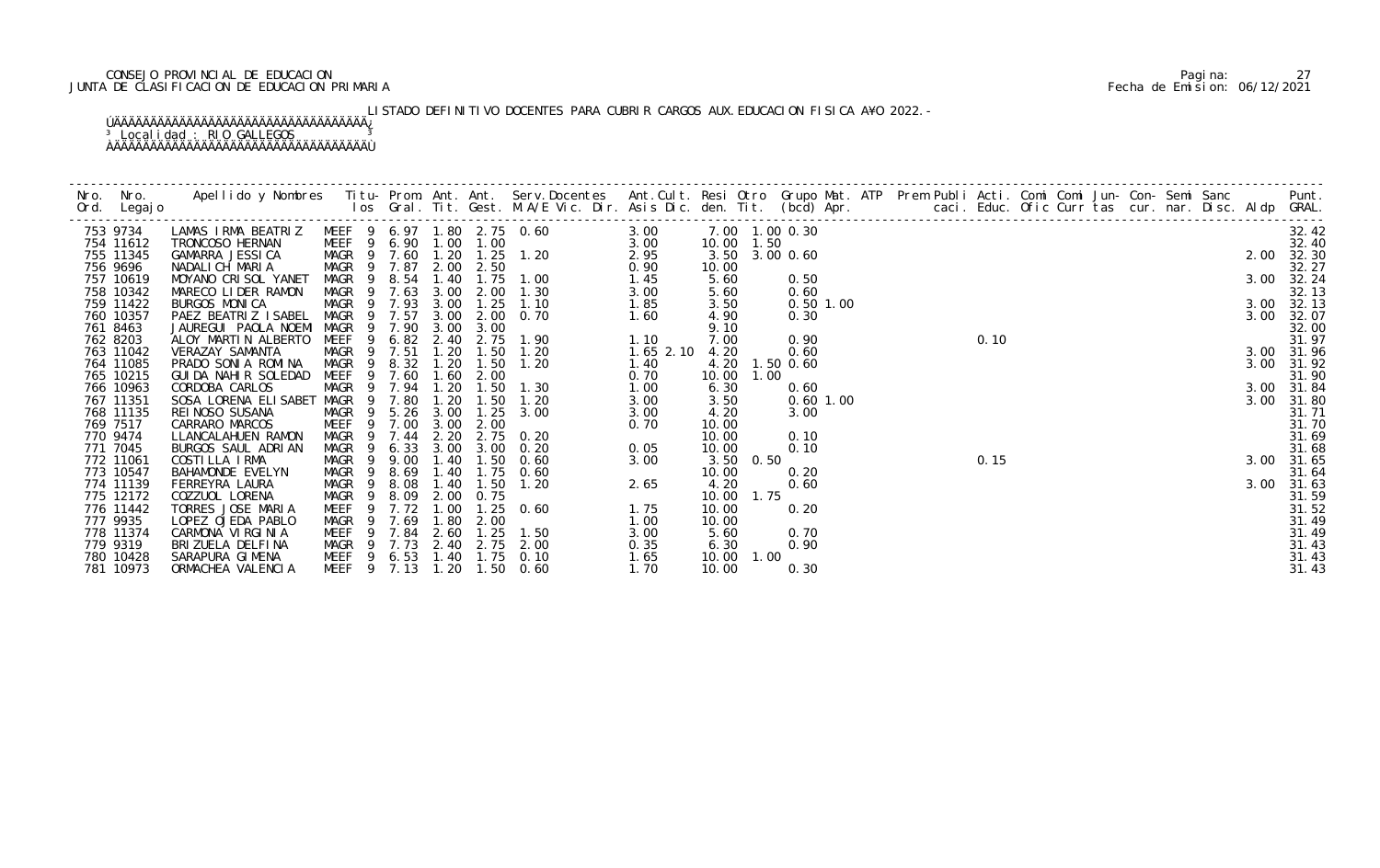# CONSEJO PROVINCIAL DE EDUCACION Pagina: 28 JUNTA DE CLASIFICACION DE EDUCACION PRIMARIA Fecha de Emision: 06/12/2021

LISTADO DEFINITIVO DOCENTES PARA CUBRIR CARGOS AUX. EDUCACION FISICA A¥O 2022.-

|          | 782 10726             | FALABELLA JUAN CRUZ MEEF 9 6.42 2.40 1.75 0.30<br>BARGAS ORTIZ SILVANA MAGR 9 8.05 2.80 1.25 1.00 |             |                |           |      |                       |                                    | $\begin{array}{cccccc} 3.00 & & 4.20 \\ 3.00 & & 2.80 \\ 10.00 & & & \\ 1.35 & 0.10 & 10.00 \\ 0.25 & & 10.00 \\ 2.25 & & 3.50 \\ 1.30 & & & \\ \end{array}$ | 4.20 1.25 0.10 |                |  |      |  |      |  |      | 3.00 31.42     |
|----------|-----------------------|---------------------------------------------------------------------------------------------------|-------------|----------------|-----------|------|-----------------------|------------------------------------|--------------------------------------------------------------------------------------------------------------------------------------------------------------|----------------|----------------|--|------|--|------|--|------|----------------|
|          | 783 11462             |                                                                                                   |             |                |           |      |                       |                                    |                                                                                                                                                              |                | 0.50           |  |      |  |      |  |      | 31.40          |
|          | 784 12016             | CARDENAS GODOY                                                                                    |             |                |           |      |                       | MAGR 9 7.14 0.60 0.75 0.60         |                                                                                                                                                              |                | 0.30           |  |      |  |      |  |      | 31.39          |
|          | 785 9743              | NEGRETE FRANCO                                                                                    |             |                |           |      | MEEF 9 6.39 2.00 2.50 |                                    |                                                                                                                                                              |                |                |  |      |  |      |  |      | 31.34          |
|          | 786 9236<br>787 11641 | ROLFE JOHN HAROLD                                                                                 | MAGR 9 7.47 |                |           | 3.00 |                       | MEEF 9 7.35 2.20 2.00 0.30<br>3.00 |                                                                                                                                                              |                | 0.10<br>1.70   |  |      |  |      |  |      | 31.20<br>31.17 |
|          | 788 9712              | ESPECHE GUI DO OMAR<br>SI LVA ANGEL DANI EL                                                       | MEEF 9 9.29 |                |           | 3.00 | 1.25                  |                                    | 1.30                                                                                                                                                         | 6.30           |                |  |      |  |      |  |      | 31.14          |
|          | 789 9939              | QUI ROGA DI AZ NI LDA                                                                             | MEEF 9 7.48 |                |           |      | 2.25                  | 3.00 2.25 0.10                     | 3.00                                                                                                                                                         | 6.30           |                |  |      |  |      |  |      | 31.13          |
|          | 790 11467             | OLIVA CLAUDIA DEL                                                                                 | MAGR        |                | 9 7.91    | 2.00 | 1.50                  | 1.20                               | 1.65                                                                                                                                                         | 4.20           | 0.60           |  |      |  |      |  |      | 3.00 31.06     |
|          | 791 11305             | CABEZAS KARINA                                                                                    | MEEF        | 9              | 8.01      | 1.40 | 1.50                  | 0.20                               | 0.35                                                                                                                                                         | 10.00          | $0.10$ $0.50$  |  |      |  |      |  |      | 31.06          |
|          | 792 9692              | ARRUA CARDOZO CARMEN MAGR                                                                         |             | 9              | 8.11      | 2.20 |                       | $2.50\quad 0.80$                   | 1.00                                                                                                                                                         | 7.00           | 0.40           |  |      |  |      |  |      | 31.01          |
| 793 9185 |                       | ROMERO GRACI ELA                                                                                  | MAGR 9 6.30 |                |           | 2.60 | 2.00                  | 1.60                               | 0.10                                                                                                                                                         | 5.60           | 0.80           |  |      |  |      |  |      | 3.00 31.00     |
|          | 794 9703              | SOTO CRISTINA                                                                                     | <b>MEEF</b> |                | 9 7.03    | 2.00 | 2.25                  | 0.20                               | 0.40                                                                                                                                                         | 10.00          | 0.10           |  |      |  |      |  |      | 30.98          |
|          | 795 8369              | TI TO I RMA ALEJANDRA MEEF                                                                        |             | $\overline{9}$ | 6.63      | 2.60 | 3.00                  | 1.00                               | 3.00                                                                                                                                                         | 4.90           | 0.50           |  | 0.30 |  |      |  |      | 30.93          |
|          | 796 11721             | ORELLANA ROXANA                                                                                   | MAGR 9      |                | 8.22 2.60 |      | 1.25                  | 1.00                               | 0.35                                                                                                                                                         | 3.50           | 1.50 0.50      |  |      |  |      |  |      | 3.00 30.92     |
|          | 797 10145             | ARGARA¥AZ MANZUR                                                                                  | MAGR        | - 9            | 6.88      | 1.80 | 2.00                  | 1.20                               | 2.00                                                                                                                                                         | 5.60           | 1.50 0.60 0.30 |  |      |  |      |  |      | 30.88          |
|          | 798 10651             | URQUIA JUANA VALERIA MEEF                                                                         |             | 9              | 6.00      | 1.40 | 1.75                  | 1.20                               | 3.00                                                                                                                                                         | 4.90           | $1.00$ 0.60    |  |      |  |      |  |      | 2.00 30.85     |
|          | 799 10959             | RUIZ BRUNO ANDRES                                                                                 | MEEF        | -9             | 7.86      | 1.00 | 1.25                  | 0.70                               | 0.70                                                                                                                                                         | 10.00          | 0.30           |  |      |  |      |  |      | 30.81          |
|          | 800 11446             | NAVARRO VERONICA                                                                                  | MAGR 9      |                | 8.06      | 3.00 | 1.25                  | 1.10                               | 1.35                                                                                                                                                         | 3.50           | 0.50           |  |      |  |      |  | 3.00 | 30.76          |
|          | 801 T 91              | ARMOA RAMONA                                                                                      | MAGR 9 8.08 |                |           | 3.00 | 1.25                  | 3.00                               |                                                                                                                                                              | 3.50           | 1.90           |  |      |  | 1.00 |  |      | 30.73          |
|          | 802 10719             | DIAZ LEONARDO MARTIN MEEF                                                                         |             |                | 9 7.82    | 1.40 | 1.50                  |                                    | $\frac{1.00}{3.00}$                                                                                                                                          | 10.00          |                |  |      |  |      |  |      | 30.72          |
|          | 803 10268             | MI RANDA MAURO                                                                                    | <b>MEEF</b> | 9              | 8.59      |      | 2.40 2.00             |                                    |                                                                                                                                                              | 5.60           |                |  |      |  |      |  |      | 30.59          |
|          | 804 12141             | FI OCCHETTA LEONARDO                                                                              | MAGR        | - 9            | 8.13      | 1.40 | 0.75                  |                                    | 1.30                                                                                                                                                         | 10.00          |                |  |      |  |      |  |      | 30.58          |
|          | 805 9667              | PUCCI TELLI EMANUEL                                                                               | MEEF        | $\overline{9}$ | 6.16      | 2.20 | 2.75                  | 1.10                               | 0.95                                                                                                                                                         | 4.90           | 0.50           |  |      |  |      |  | 3.00 | 30.56          |
|          | 806 11169             | LUGONES BARBARA                                                                                   | MEEF        |                | 9 7.79    | 1.20 |                       | $1.50 \t 0.20$                     | 0.65                                                                                                                                                         | 10.00          | 0.20           |  |      |  |      |  |      | 30.54          |
|          | 807 11259             | CASTELLANO LUIS                                                                                   | MEEF        | $\overline{9}$ | 8.44 1.40 |      | 1.50                  |                                    |                                                                                                                                                              | 10.00          |                |  | 0.15 |  |      |  |      | 30.49          |
|          | 808 12352             | MU¥OZ JEREMIAS                                                                                    | MEEF        | 9              | 7.90      | 1.00 |                       | $0.25$ 0.20                        |                                                                                                                                                              | 10.00          | 0.10           |  |      |  |      |  | 2.00 | 30.45          |
|          | 809 12238             | SANCHEZ IGNACIO                                                                                   |             |                |           |      | MEEF 9 8.29 0.40 0.50 | 0.50                               |                                                                                                                                                              | 10.00 1.75     |                |  |      |  |      |  |      | 30.44          |
|          | 810 9785              | NAVARRO CELIA                                                                                     |             |                |           |      |                       | MEEF 9 7.64 2.40 2.50 0.20         | 3.00                                                                                                                                                         | 5.60           | 0.10           |  |      |  |      |  |      | 30.44          |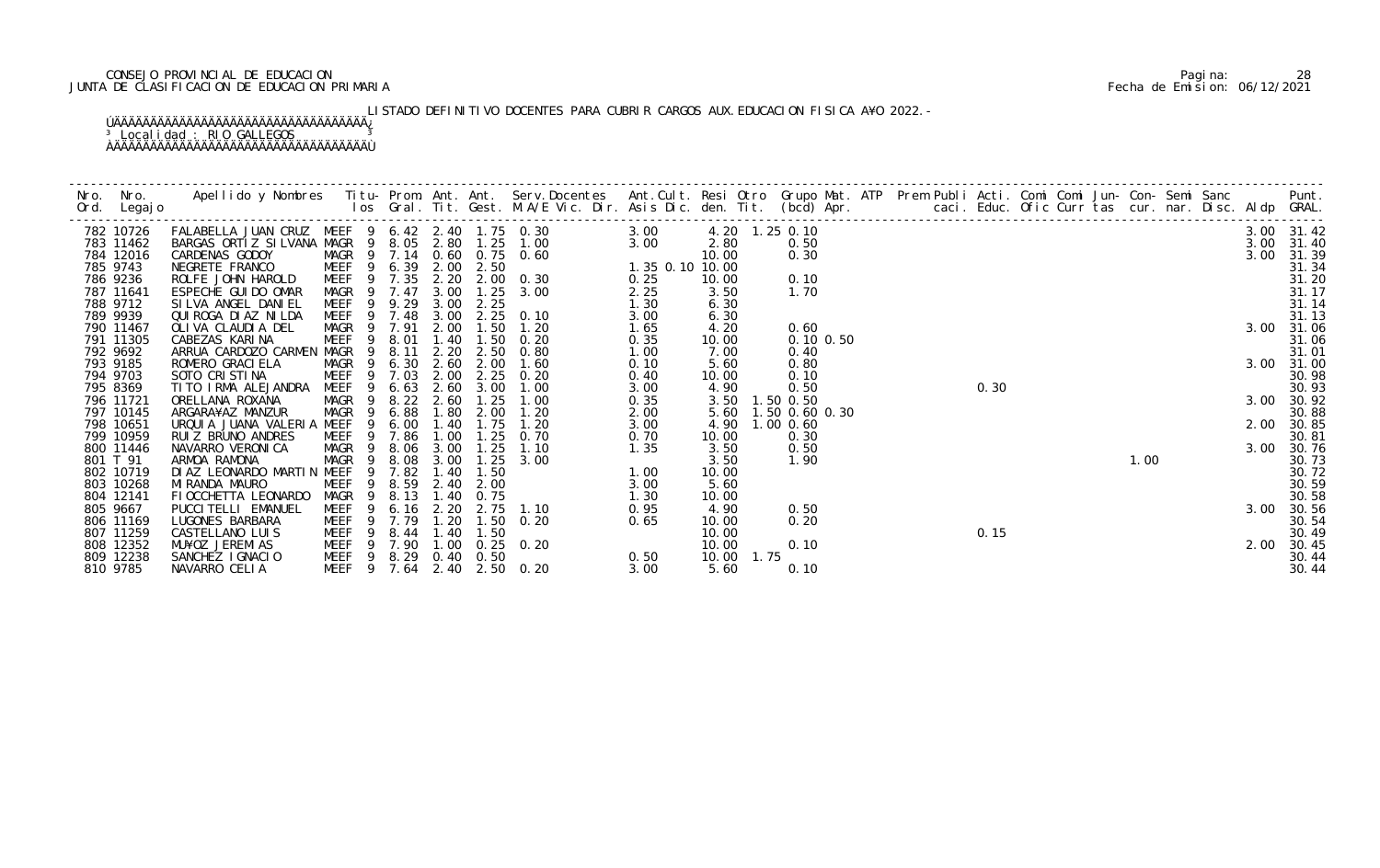# CONSEJO PROVINCIAL DE EDUCACION Pagina: 29 JUNTA DE CLASIFICACION DE EDUCACION PRIMARIA Fecha de Emision: 06/12/2021

# LISTADO DEFINITIVO DOCENTES PARA CUBRIR CARGOS AUX. EDUCACION FISICA A¥O 2022.-

| 811 11420              | CARABAJAL EBER MACR 9 7.23 1.40 1.25 1.10 0.90 3.50 2.50 0.50<br>SORIA SEBASTIAN MEGR 9 7.92 2.00 2.50 0.50 1.90 3.50 2.50 0.50<br>NORIGUEZ ANALIA MAGR 9 7.00 1.40 1.25 1.10 0.80 10.00 0.10<br>PERALTA GALLO CARINA MAGR 9 7.10 1. |                                      |      |      |      |                                                                                                                                                                                                    |      |               |      |                |  |  | Apr. cacil Educ. Of ic Curr tas cur. nar. Disc.<br>0.10<br>0.05<br>3<br>3.<br>3.<br>3. |  |  |  |      | 3.00 30.38     |
|------------------------|--------------------------------------------------------------------------------------------------------------------------------------------------------------------------------------------------------------------------------------|--------------------------------------|------|------|------|----------------------------------------------------------------------------------------------------------------------------------------------------------------------------------------------------|------|---------------|------|----------------|--|--|----------------------------------------------------------------------------------------|--|--|--|------|----------------|
| 812 9587<br>813 10786  |                                                                                                                                                                                                                                      |                                      |      |      |      |                                                                                                                                                                                                    |      |               |      |                |  |  |                                                                                        |  |  |  |      | 30.32<br>30.25 |
| 814 11419              |                                                                                                                                                                                                                                      |                                      |      |      |      |                                                                                                                                                                                                    |      |               |      |                |  |  |                                                                                        |  |  |  |      | 3.00 30.20     |
| 815 11636              |                                                                                                                                                                                                                                      |                                      |      |      |      |                                                                                                                                                                                                    |      |               |      |                |  |  |                                                                                        |  |  |  | 3.00 | 30.19          |
| 816 10910              |                                                                                                                                                                                                                                      |                                      |      |      |      |                                                                                                                                                                                                    |      |               |      |                |  |  |                                                                                        |  |  |  |      | 30.16          |
| 817 11092              |                                                                                                                                                                                                                                      |                                      |      |      |      |                                                                                                                                                                                                    |      |               |      |                |  |  |                                                                                        |  |  |  |      | 30.09          |
| 818 10657              |                                                                                                                                                                                                                                      |                                      |      |      |      |                                                                                                                                                                                                    |      |               |      |                |  |  |                                                                                        |  |  |  |      | 30.08          |
| 819 11459              |                                                                                                                                                                                                                                      |                                      |      |      |      |                                                                                                                                                                                                    |      |               |      |                |  |  |                                                                                        |  |  |  |      | 3.00 30.06     |
| 820 10753              |                                                                                                                                                                                                                                      |                                      |      |      |      |                                                                                                                                                                                                    |      |               |      |                |  |  |                                                                                        |  |  |  | 3.00 | 30.03          |
| 821 11745              | TORRES MARIELA                                                                                                                                                                                                                       | MAGR 9 6.65                          |      | 3.00 |      | $1.00 \quad 2.90$                                                                                                                                                                                  | 2.70 | 2.10          |      | 2.60           |  |  |                                                                                        |  |  |  |      | 29.95          |
| 822 10528              | OJEDA PAOLA VANESA                                                                                                                                                                                                                   | MEEF 9 6.85                          |      | 1.40 | 1.75 |                                                                                                                                                                                                    |      | 10.00         |      |                |  |  |                                                                                        |  |  |  |      | 29.95          |
| 823 11887              | OLI VERA GABRI ELA                                                                                                                                                                                                                   | MAGR 9 7.98                          |      |      |      | 1.40 1.00 0.80                                                                                                                                                                                     |      |               |      | 2.80 1.25 0.40 |  |  |                                                                                        |  |  |  |      | 3.00 29.88     |
| 824 9927               | LOPEZ CLEIP MARIA                                                                                                                                                                                                                    | MEEF 9 7.49 2.00                     |      |      |      | 2.25 0.60                                                                                                                                                                                          |      | 4.90          |      | 0.60           |  |  |                                                                                        |  |  |  |      | 29.84          |
| 825 9763               | KENNY ACOSTA CECILIA MAGR 9 9.15                                                                                                                                                                                                     |                                      |      | 2.00 | 2.25 |                                                                                                                                                                                                    |      | 2.80          | 3.00 |                |  |  |                                                                                        |  |  |  |      | 29.80          |
| 826 9716               | LOCKETT LUCAS                                                                                                                                                                                                                        | MEEF 9 8.18 2.80                     |      |      | 2.25 |                                                                                                                                                                                                    |      | 6.30<br>10.00 |      |                |  |  |                                                                                        |  |  |  |      | 29.78          |
| 827 11814<br>828 11186 | LASBAINA LUCERO<br>CASTIGLIONI SOFIA                                                                                                                                                                                                 | MEEF 9 7.98 0.80<br>MEEF 9 7.16 1.20 |      |      | 1.00 | 1.50 0.60                                                                                                                                                                                          |      | 10.00         |      | 0.30           |  |  |                                                                                        |  |  |  |      | 29.78<br>29.76 |
| 829 9475               | VACAFLORES DEBORA                                                                                                                                                                                                                    | MAGR 9                               | 6.35 | 2.60 |      | 2.75 0.60                                                                                                                                                                                          |      | 7.00          |      | 0.30           |  |  |                                                                                        |  |  |  |      | 29.75          |
| 830 10779              | BARANI MELISSA                                                                                                                                                                                                                       | MEEF 9 7.70 1.40                     |      |      | 1.50 | 2. 90<br>0. 80<br>0. 95<br>2. 25<br>0. 95<br>2. 25<br>3. 00<br>1. 60<br>1. 25<br>1. 25<br>1. 00<br>0. 60<br>0. 60<br>1. 10<br>0. 15<br>1. 50<br>1. 55<br>0. 25<br>1. 50<br>1. 50<br>1. 50<br>1. 50 |      | 10.00         |      |                |  |  |                                                                                        |  |  |  |      | 29.75          |
| 831 10769              | OJEDA VALERIA                                                                                                                                                                                                                        | MAGR 9 7.57                          |      |      |      | 1.40 1.75 1.40                                                                                                                                                                                     |      | 4.90          |      | 0.70           |  |  |                                                                                        |  |  |  |      | 3.00 29.72     |
| 832 10618              | MONTECINO ERIKA                                                                                                                                                                                                                      | MAGR 9 7.41                          |      |      |      | 1.40  1.75  1.50                                                                                                                                                                                   |      | 4.90          |      | 0.70           |  |  |                                                                                        |  |  |  | 3.00 | 29.66          |
| 833 11071              | VILLEGAS EMILIO                                                                                                                                                                                                                      | MAGR 9                               | 7.04 | 1.20 | 1.25 | 1.10                                                                                                                                                                                               |      | 3.50          |      | 1.50 0.50      |  |  |                                                                                        |  |  |  | 3.00 | 29.64          |
| 834 10003              | ORLANDO MATIAS                                                                                                                                                                                                                       | MEEF 9 7.02                          |      | 1.60 | 1.75 |                                                                                                                                                                                                    | 0.25 | 10.00         |      |                |  |  |                                                                                        |  |  |  |      | 29.62          |
| 835 11054              | CARCANO JORGE LUIS                                                                                                                                                                                                                   | MAGR 9 6.80                          |      |      |      | 3.00 1.50 3.00                                                                                                                                                                                     | 0.50 | 4.20          |      | 1.60           |  |  |                                                                                        |  |  |  |      | 29.60          |
| 836 11275              | TREPPO MAXIMILIANO                                                                                                                                                                                                                   | MEEF                                 | 9    |      |      | 6.95 1.20 1.25 0.50                                                                                                                                                                                | 0.70 | 10.00         |      |                |  |  |                                                                                        |  |  |  |      | 29.60          |
| 837 11627              | MAITA GRIMALDINA                                                                                                                                                                                                                     | MAGR 9                               | 6.66 | 1.60 | 1.25 | 1.00                                                                                                                                                                                               | 3.00 | 3.50          |      | 0.50           |  |  |                                                                                        |  |  |  | 3.00 | 29.51          |
| 838 10969              | DURE FACUNDO MARTIN                                                                                                                                                                                                                  | MEEF 9 7.24 1.60                     |      |      | 1.50 |                                                                                                                                                                                                    | 0.15 | 10.00         |      |                |  |  |                                                                                        |  |  |  |      | 29.49          |
| 839 11578              | RIVADENEIRA MAIRA                                                                                                                                                                                                                    | MAGR 9 9.13                          |      | 1.00 |      | 1.25 1.00                                                                                                                                                                                          | 0.10 |               |      | 3.50 1.00 0.50 |  |  |                                                                                        |  |  |  |      | 3.00 29.48     |
|                        |                                                                                                                                                                                                                                      |                                      |      |      |      |                                                                                                                                                                                                    |      |               |      |                |  |  |                                                                                        |  |  |  |      |                |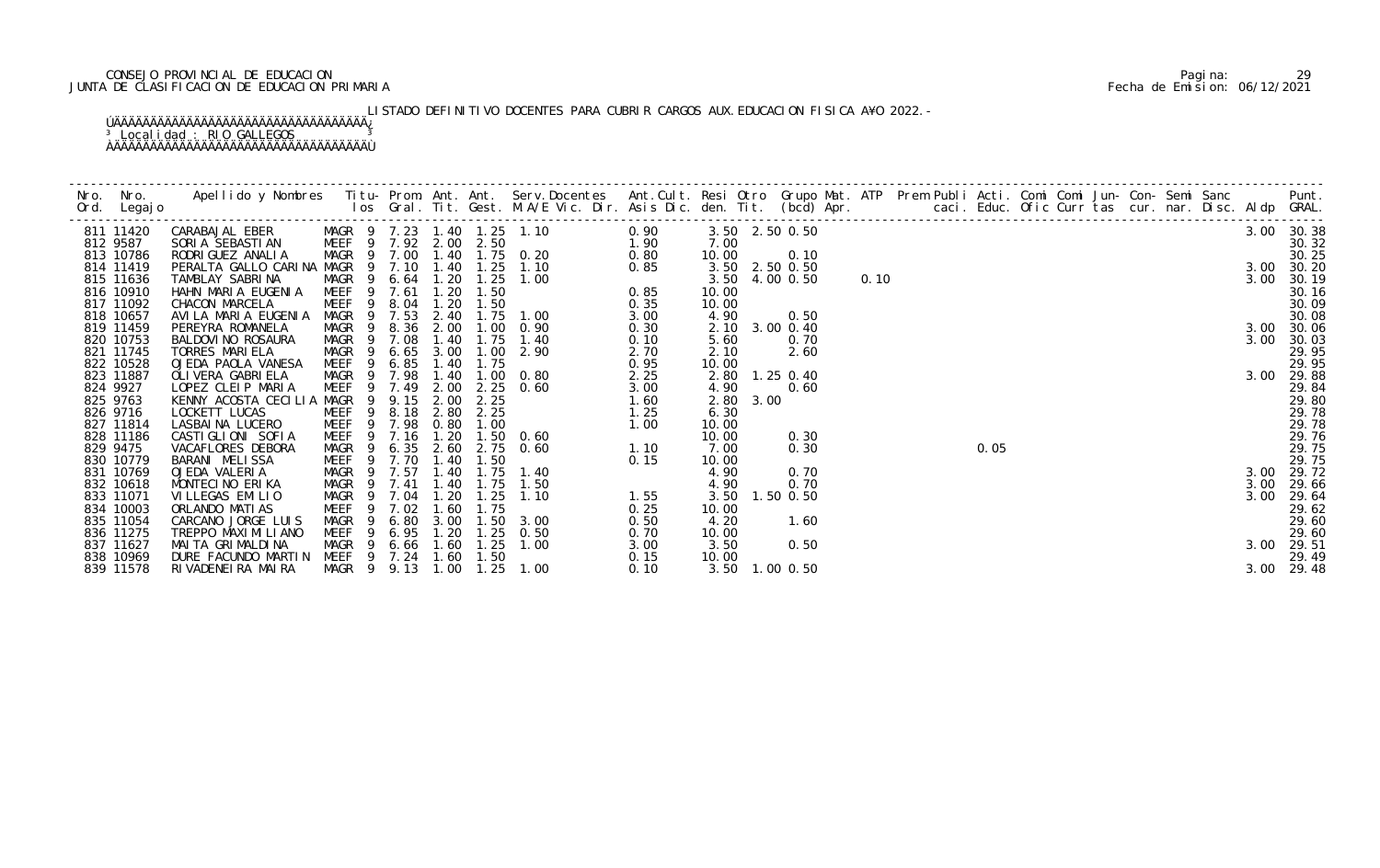# CONSEJO PROVINCIAL DE EDUCACION Pagina: 30 JUNTA DE CLASIFICACION DE EDUCACION PRIMARIA Fecha de Emision: 06/12/2021

# LISTADO DEFINITIVO DOCENTES PARA CUBRIR CARGOS AUX. EDUCACION FISICA A¥O 2022.-

| 840 10384              | OYARZUN HECTOR RAUL MAGR 9 8.24 1.60 1.75                           |                        |                            |              |      | 0. 90 1. 10<br>3. 00       |      | 7.70                 |           |  |      |  |  |  |      | 29.39          |
|------------------------|---------------------------------------------------------------------|------------------------|----------------------------|--------------|------|----------------------------|------|----------------------|-----------|--|------|--|--|--|------|----------------|
| 841 11672              | MANSILLA MARISA                                                     |                        |                            |              |      | MAGR 9 7.01 3.00 1.25 0.90 |      | 2.80                 | 0.40      |  |      |  |  |  |      | 2.00 29.36     |
| 842 11364              | I NSAURRALDE LAUTARO                                                |                        | MAGR 9 7.68                | 1.20         |      | $1.25$ $1.20$              | 2.00 | 3.50                 | 0.50      |  |      |  |  |  | 3.00 | 29.33          |
| 843 9420               | ACEVEDO NELSON                                                      |                        | MEEF 9 7.42 2.40           |              |      | 2.75 0.20                  | 1.70 | 5.60                 | 0.10      |  | 0.15 |  |  |  |      | 29.32          |
| 844 12022              | TORRES CARDENAS                                                     | MAGR<br>9              |                            |              |      | 8.44 0.60 0.75 0.40        |      | 10.00                | 0.10      |  |      |  |  |  |      | 29.29          |
| 845 10755              | CARRANZA CRISTIAN                                                   | $\overline{9}$<br>MEEF | 7.26                       | 1.60         |      | 1.25<br>$1.75 \t 0.80$     |      | 4.20                 | 0.40      |  |      |  |  |  |      | 3.00 29.26     |
| 846 10210              | BAZAN WALTER DANIEL                                                 | MAGR <sub>9</sub>      | 6.84                       | 3.00         | 2.00 | 1.60                       | 0.35 | 5.60                 | 0.80      |  |      |  |  |  |      | 29.19          |
| 847 11072              | SI SNEROS PATRICIA                                                  | MAGR<br>$\overline{9}$ | 7.47                       | 1.20         |      | $1.50$ $1.20$              | 1.00 | 4.20                 | 0.60      |  |      |  |  |  | 3.00 | 29.17          |
| 848 8712               | MANSILLA LILIANA                                                    | MAGR 9                 | 6.40                       | 3.00         | 2.75 |                            | 0.25 | 7.70                 |           |  | 0.05 |  |  |  |      | 29.15          |
| 849 12468              | CARDENAS GODOY                                                      |                        | MAGR 9 9.24 0.20           |              | 0.25 |                            | 0.45 | 10.00                |           |  |      |  |  |  |      | 29.14          |
| 850 12217              | BAQUERA ADRIANA N.                                                  |                        |                            |              |      | MAGR 9 8.12 0.40 0.50 0.40 | 0.50 | 10.00                | 0.20      |  |      |  |  |  |      | 29.12          |
| 851 11461              | FELGUEROSO MARIA LUZ MEEF 9 6.35                                    |                        |                            | 1.60         | 1.25 | $0.90$<br>$3.00$           |      | 10.00                |           |  |      |  |  |  |      | 29.10          |
| 852 11891              | CANTUDO CARLA MARIEL MAGR                                           |                        | 9 7.58                     | 0.80         |      | $1.00 \quad 0.60$          |      | 10.00                | 0.10      |  |      |  |  |  |      | 29.08          |
| 853 11158              | LARRALDE MAXIMILIANO MEEF                                           | 9                      | 7.38                       | 1.20         | 1.50 |                            |      | 10.00                |           |  |      |  |  |  |      | 29.08          |
| 854 10999              | MAMANI ARMANDO                                                      | MEEF 9 7.01            |                            | 1.80         | 1.75 |                            |      | 3.50<br>3.00         |           |  |      |  |  |  |      | 29.06          |
| 855 11036              | ZAVALEY CORINA DEL MAGR                                             |                        | 9 7.83                     | 1.20         |      | 1.50 1.20                  | 0.50 | 4.20                 | 0.60      |  |      |  |  |  | 3.00 | 29.03          |
| 856 11571              | LARRALDE MARIANO                                                    | MEEF<br>9              | 7.73                       | 1.00         | 1.25 |                            |      | 10.00                |           |  |      |  |  |  |      | 28.98          |
| 857 11272              | COPA RODRI GO EMANUEL                                               | . MEEF<br>9            | 6.87                       | 1.60         | 1.50 |                            | 3.00 | 7.00                 |           |  |      |  |  |  |      | 28.97          |
| 858 12270              | JARAMI LLO MARI ANELA                                               | MEEF                   | 9 8.00                     | 0.40         | 0.25 |                            | 1.30 | 10.00                |           |  |      |  |  |  |      | 28.95          |
| 859 9359               | ESCOBAR LUCI ANA                                                    |                        | MAGR 9 7.17                | 2.20         |      | 1.75 0.80                  | 2.80 | 4.90                 | 0.30      |  |      |  |  |  |      | 28.92<br>28.92 |
| 860 10391              | ROMERO CLAUDIA                                                      | MAGR<br>9              | 6.77                       | 3.00         | 2.00 | 1.60                       | 0.15 | 5.60                 | 0.80      |  |      |  |  |  |      |                |
| 861 10531              | VERGARA FERNANDO                                                    | MEEF<br>- 9            | 6.77                       | 1.40         | 1.75 |                            |      | 10.00                |           |  |      |  |  |  |      | 28.92          |
| 862 11319              | SOSA ALEJANDRO DAVID MAGR                                           | $\overline{9}$         | 7.70                       | 1.60         | 2.00 | 1.20                       | 1.75 | 4.90                 | 0.60      |  | 0.15 |  |  |  |      | 28.90          |
| 863 11883              | HERMAN BETTI ANA                                                    | MAGR<br>9              | 7.49                       | 0.80         | 1.00 | 0.40                       |      | 10.00                | 0.20      |  |      |  |  |  |      | 28.89          |
| 864 11251              | ACOSTA GUSTAVO                                                      | MAGR<br>- 9            | 7.93                       | 1.40         | 1.50 | 1.20                       |      | 4.20                 | 0.60      |  |      |  |  |  | 3.00 | 28.83          |
| 865 12204<br>866 10758 | RASJIDO ANABEL DE                                                   | MEEF<br><b>MEEF</b>    | $9$ 7.23<br>9 7.73         | 1.20<br>2.20 |      | $0.75$ 0.40                | 2.40 | 1.40<br>4.90<br>2.75 | 3.25 0.20 |  |      |  |  |  | 3.00 | 28.83          |
|                        | CEBALLOS GABRIEL<br>CRUZ WALTER BENJAMIN MEEF 9 6.63 2.20 2.75 0.60 |                        |                            |              | 1.50 |                            | 0.75 |                      |           |  |      |  |  |  |      | 28.83          |
| 867 9378               |                                                                     |                        |                            |              |      |                            | 1.00 | 6.30<br>5.60         | 0.30      |  | 0.05 |  |  |  |      | 28.83          |
| 868 12024              | PROCLEMER VANINA                                                    |                        | MAGR 9 8.96 0.60 0.75 0.40 |              |      |                            | 0.30 |                      | 0.20      |  |      |  |  |  |      | 3.00 28.81     |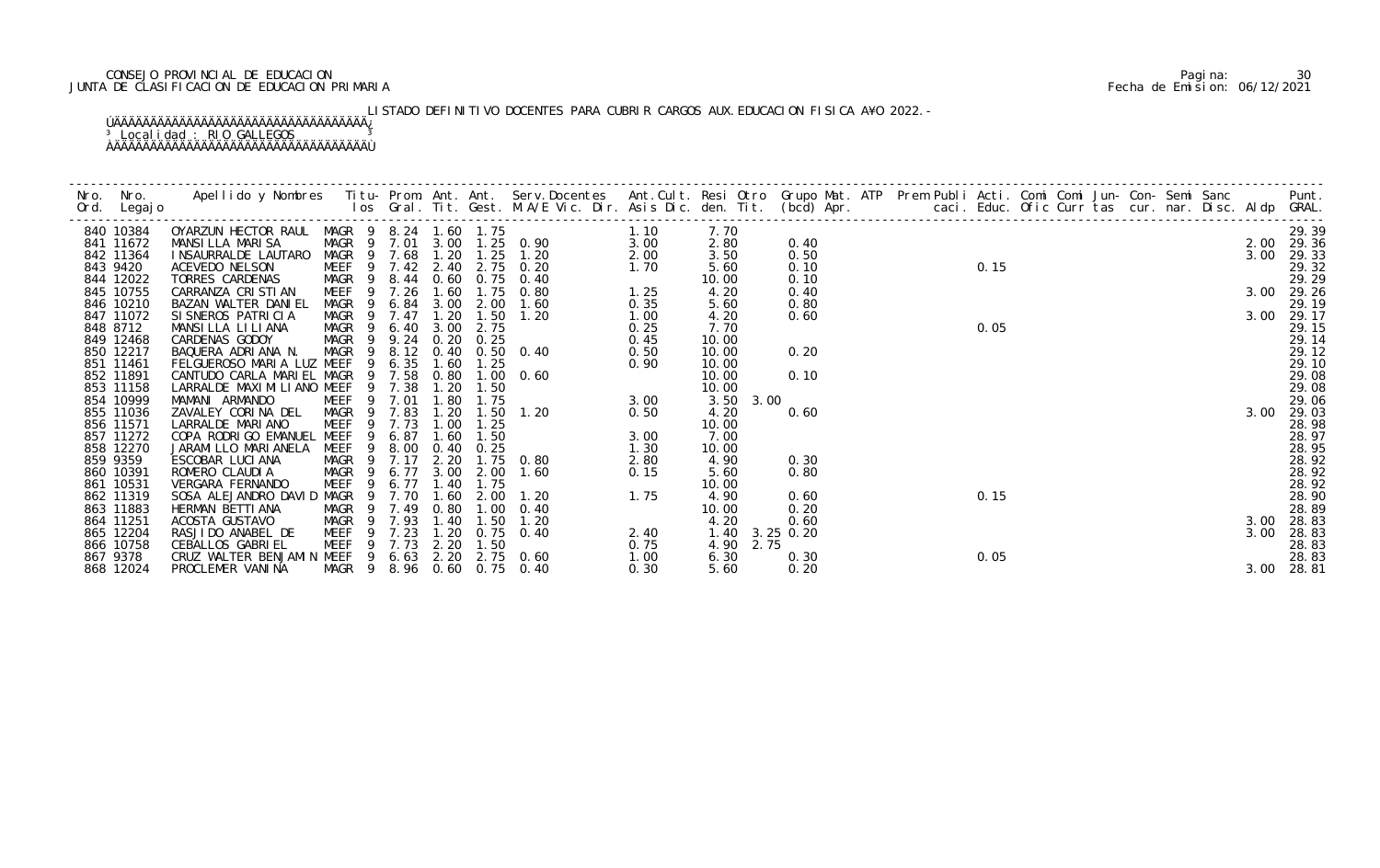# CONSEJO PROVINCIAL DE EDUCACION Pagina: 31 JUNTA DE CLASIFICACION DE EDUCACION PRIMARIA Fecha de Emision: 06/12/2021

# LISTADO DEFINITIVO DOCENTES PARA CUBRIR CARGOS AUX. EDUCACION FISICA A¥O 2022.-

| 869 12086<br>870 11352 |                                      |                            |        |              |                   |                                                                                |      | 10.00             | $10.00$<br>3.50 1.00 0.10 |  | $\begin{array}{c} 0 & 0 \\ 0 & 0 \end{array}$ |      |  |  |  |      | 28.79<br>3.00 28.78 |
|------------------------|--------------------------------------|----------------------------|--------|--------------|-------------------|--------------------------------------------------------------------------------|------|-------------------|---------------------------|--|-----------------------------------------------|------|--|--|--|------|---------------------|
| 871 11193              |                                      |                            |        |              |                   |                                                                                |      | 4.20              | 0.60                      |  |                                               |      |  |  |  | 3.00 | 28.78               |
| 872 10074              |                                      |                            |        |              |                   |                                                                                |      | 6.30              | 0.30                      |  |                                               |      |  |  |  |      | 28.78               |
| 873 11039              |                                      |                            |        |              |                   |                                                                                |      | 3.50              | 2.20                      |  |                                               |      |  |  |  |      | 28.77               |
| 874 11799              |                                      |                            |        |              |                   |                                                                                |      | 10.00             |                           |  |                                               |      |  |  |  |      | 28.75               |
| 875 11347              |                                      |                            |        |              |                   |                                                                                |      | 4.90              | 0.60                      |  |                                               |      |  |  |  |      | 28.73               |
| 876 12438              |                                      |                            |        |              |                   |                                                                                |      | 10.00             |                           |  |                                               |      |  |  |  |      | 28.72               |
| 877 10055              |                                      |                            |        |              |                   |                                                                                |      | 2.10 1.75 0.90    |                           |  |                                               |      |  |  |  |      | 28.71               |
| 878 12510              |                                      |                            |        |              |                   |                                                                                |      | 10.00             |                           |  |                                               |      |  |  |  |      | 28.71               |
| 879 11623              |                                      |                            |        |              |                   |                                                                                |      | 10.00             | 0.50                      |  |                                               | 0.05 |  |  |  |      | 28.68               |
| 880 11152              | FERNANDEZ MIRTA                      | MAGR 9 8.47                |        | 1.40         | 1.50              | $2.05$<br>$3.00$<br>1. 20                                                      |      | 4.20              | 0.60                      |  |                                               | 0.25 |  |  |  |      | 28.67               |
| 881 11757              | SANTI LLAN MARIA                     | MAGR 9 8.35 3.00 1.25 0.80 |        |              |                   |                                                                                |      | 2.80              | 0.40                      |  |                                               |      |  |  |  |      | 28.60               |
| 882 11307              | CHEUQUEMAN JOAQUIN                   | MEEF 9 7.39 1.00           |        |              |                   | $1.00 \t 0.10$                                                                 | 0.10 | 10.00             |                           |  |                                               |      |  |  |  |      | 28.59               |
| 883 10711              | ALMIRON VIVIAN                       | MAGR 9 7.13                |        | 1.60         | 1.75              | 1.40                                                                           | 2.10 | 4.90              | 0.70                      |  |                                               |      |  |  |  |      | 28.58               |
| 884 10067              | MARQUEZ NOELIA BELEN MEEF 9 7.31     |                            |        | 1.80         | 2.25              | 0. 70                                                                          | 2.15 | 4.90              | 0.30                      |  |                                               | 0.05 |  |  |  |      | 28.46               |
| 885 11370              | SUAREZ LUCRECIA                      | MAGR 9 8.15 3.00 0.75 0.80 |        |              |                   |                                                                                | 2.05 | 4.20              | 0.50                      |  |                                               |      |  |  |  |      | 28.45               |
| 886 12311              | GONZALEZ VICTORIA                    | MEEF 9 6.78 0.40 0.50 0.30 |        |              |                   |                                                                                | 0.85 | 10.00  0.50  0.10 |                           |  |                                               |      |  |  |  |      | 28.43               |
| 887 9583               | RODRI GUEZ CARLOS                    | MEEF 9 6.76 2.00           |        |              |                   | 2.50 0.80                                                                      | 1.90 | 4.90              | 0.50                      |  |                                               |      |  |  |  |      | 28.36               |
| 888 11580              | FERREYRA ANA CECILIA MAGR            |                            | 9 8.78 | 1.00         |                   | 1.25 1.00                                                                      | 0.30 | 3.50              | 0.50                      |  |                                               |      |  |  |  | 3.00 | 28.33               |
| 889 10623              | GARAVANO PABLO                       | MEEF 9 8.66 1.80 1.75 0.20 |        |              |                   | $\begin{array}{ccc} 0.20 & 0.15 \\ 1.05 & 1.05 \end{array}$<br>1.00 3.00       |      | 4.90 1.75 0.10    |                           |  |                                               |      |  |  |  |      | 28.31               |
| 890 12639              | RODRI GUEZ JUAN CRUZ MEEF            |                            | 9 7.81 |              | $0.20 \quad 0.25$ |                                                                                |      | 10.00             |                           |  |                                               |      |  |  |  |      | 28.31               |
| 891 11740              | CARDOZO LUCAS MARTIN MEEF 9 7.06     |                            |        | 1.00<br>1.60 | 1.25              | 1.75 1.00                                                                      |      | 10.00<br>4.20     | 0.40                      |  |                                               |      |  |  |  |      | 28.31<br>28.26      |
| 892 10611              | ARAMAYO ROSANA                       | MAGR 9 7.31<br>MAGR 9 7.11 |        |              |                   | 0.60 0.75 0.50                                                                 |      |                   |                           |  |                                               |      |  |  |  |      | 28.26               |
| 893 12013<br>894 10378 | SOLIS REYES JIMENA<br>GIL LUIS RUBEN | MAGR 9 6.04 3.00 1.75 1.20 |        |              |                   |                                                                                |      | 10.00<br>4.90     | 0.20<br>0.40              |  |                                               |      |  |  |  |      | 28.24               |
| 895 11822              | LOPEZ MI CAELA                       |                            |        |              |                   | MAGR 9 7.82 0.80 1.00 0.70                                                     |      | 2.10 3.50 0.30    |                           |  |                                               |      |  |  |  | 3.00 | 28.22               |
| 896 12776              | MEEF 9 9.18<br>POETA MARIANO         |                            |        |              |                   |                                                                                |      | 10.00             |                           |  |                                               |      |  |  |  |      | 28.18               |
| 897 7246               | UZQUEDA JUSTINA                      | MEEF 9 7.57 3.00 3.00      |        |              |                   | 0.60 0.75 0.50 0.10<br>3.00 1.75 1.20 1.95<br>0.80 1.00 0.70<br>3.00 3.00 0.70 |      | $3.50$ 1.25       |                           |  |                                               |      |  |  |  |      | 28.17               |
|                        |                                      |                            |        |              |                   |                                                                                |      |                   |                           |  |                                               |      |  |  |  |      |                     |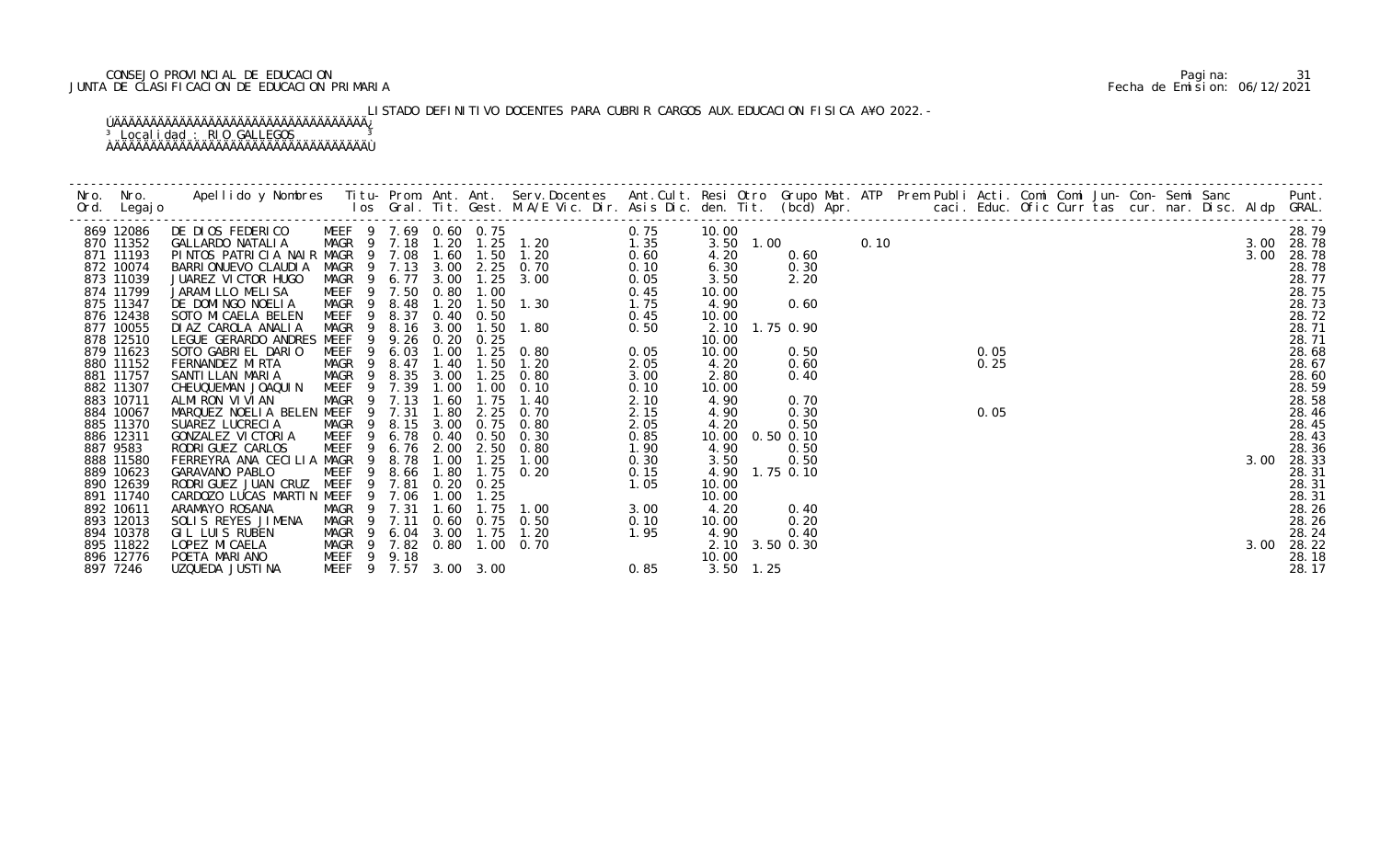# CONSEJO PROVINCIAL DE EDUCACION Pagina: 32 JUNTA DE CLASIFICACION DE EDUCACION PRIMARIA Fecha de Emision: 06/12/2021

LISTADO DEFINITIVO DOCENTES PARA CUBRIR CARGOS AUX. EDUCACION FISICA A¥O 2022.-

| Nro. Nro.<br>Ord. Legajo | Apellido y Nombres Titu- Prom. Ant. Ant. Serv.Docentes Ant.Cult. Resi Otro Grupo Mat. ATP Prem Publi Acti. Comi Comi Jun- Con- Semi Sanc Punt.<br>Ios Gral. Tit. Gest. M.A/E Vic. Dir. Asis Dic. den. Tit. (bcd) Apr. |                               |                  |      |                   |                                        |      |           |      |      |  |      |  |  |  |      |       |
|--------------------------|-----------------------------------------------------------------------------------------------------------------------------------------------------------------------------------------------------------------------|-------------------------------|------------------|------|-------------------|----------------------------------------|------|-----------|------|------|--|------|--|--|--|------|-------|
| 898 12140                | AGUILA QUEVEDO MEEF 9 7.81 0.60 0.75<br>VIVANCO YAMILA MEEF 9 8.19 0.40 0.50                                                                                                                                          |                               |                  |      |                   | $0.35$<br>0.90<br>0.90<br>1.30<br>1.30 |      | 10.00     |      |      |  |      |  |  |  |      | 28.16 |
| 899 12366                |                                                                                                                                                                                                                       |                               |                  |      |                   |                                        |      | 10.00     |      |      |  |      |  |  |  |      | 28.09 |
| 900 11755                | ARTI EDA EZEQUI EL                                                                                                                                                                                                    | 9<br>MEEF                     | 8.84             |      | 1.40 0.50         |                                        |      | 7.70      |      |      |  | 0.25 |  |  |  |      | 28.04 |
| 901 12267                | TOLEDO JOAQUIN OSCAR MEEF                                                                                                                                                                                             |                               | 9 8.14 0.40 0.50 |      |                   |                                        |      | 10.00     |      |      |  |      |  |  |  |      | 28.04 |
| 902 12058                | LIES MU OZ FERNANDO                                                                                                                                                                                                   | MEEF 9 7.38                   |                  |      | $0.40 \quad 0.50$ |                                        |      | 10.00     |      |      |  |      |  |  |  |      | 28.03 |
| 903 12711                | GARAY ANA SOLEDAD                                                                                                                                                                                                     | MAGR 9                        | 9.00             |      |                   |                                        |      | 10.00     |      |      |  |      |  |  |  |      | 28.00 |
| 904 8906                 | CABRERA GABRI ELA                                                                                                                                                                                                     | MEEF 9 7.88 2.60 2.50 0.90    |                  |      |                   |                                        |      | 4.20      | 0.40 |      |  |      |  |  |  |      | 27.98 |
| 905 10995                | RIOS CEPEDA LAURA                                                                                                                                                                                                     | MAGR 9                        | 8.62             | 1.40 |                   | 1.35<br>1.50 1.30                      |      | 4.20      | 0.60 |      |  |      |  |  |  |      | 27.97 |
| 906 12773                | TUBIO LEANDRO ANDRES MEEF                                                                                                                                                                                             | $\overline{9}$                | 8.02             | 0.80 |                   |                                        |      | 10.00     |      |      |  |      |  |  |  |      | 27.92 |
| 907 12070                | PALACIOS, MELINA                                                                                                                                                                                                      | MEEF<br>9                     | 6.85             |      | $0.80 \quad 0.25$ | $0.10$<br>3.00<br>0.40                 |      | 10.00     |      | 1.00 |  |      |  |  |  |      | 27.90 |
| 908 11423                | MAZZOCATO LUIS                                                                                                                                                                                                        | MEEF<br>9                     | 6.46             | 2.00 | 1.50              |                                        |      | 2.80 3.00 |      |      |  | 0.10 |  |  |  |      | 27.86 |
| 909 12407                | MOROSO SABRINA                                                                                                                                                                                                        | -9<br>MEEF                    | 7.95             |      | $0.40 \quad 0.50$ |                                        |      | 10.00     |      |      |  |      |  |  |  |      | 27.85 |
| 910 11809                | PEREZ MATIAS RODRIGO MEEF                                                                                                                                                                                             | - 9                           | 6.63             | 0.80 | 1.00              |                                        | 0.40 | 10.00     |      |      |  |      |  |  |  |      | 27.83 |
| 911 10714                | AGUI RRE I VANA                                                                                                                                                                                                       | MAGR 9                        | 8.31             |      |                   | 1.40 1.75 0.80                         | 1.25 | 4.90      | 0.40 |      |  |      |  |  |  |      | 27.81 |
| 912 11915                | BATTOCHA MARCOS                                                                                                                                                                                                       | 9<br>MEEF                     | 6.41             | 0.80 | 1.00              |                                        | 0.60 | 10.00     |      |      |  |      |  |  |  |      | 27.81 |
| 913 12358                | NEGRI MAURO ADRIEL                                                                                                                                                                                                    | $\overline{9}$<br><b>MEEF</b> | 8.14             |      | $0.40 \quad 0.25$ |                                        |      | 10.00     |      |      |  |      |  |  |  |      | 27.79 |
| 914 11923                | CAMPORRO DANI EL                                                                                                                                                                                                      | 9<br>MEEF                     | 6.95             | 0.80 | 1.00              |                                        |      | 10.00     |      |      |  |      |  |  |  |      | 27.75 |
| 915 12630                | ESCUDERO GI ULANA                                                                                                                                                                                                     | MEEF 9 7.97                   |                  | 0.40 | 0.25              |                                        | 0.10 | 10.00     |      |      |  |      |  |  |  |      | 27.72 |
| 916 12200                | ESPINOZA PATRICIA                                                                                                                                                                                                     | MEEF<br>- 9                   | 6.71             |      |                   | 0.80 0.75 0.30                         | 0.15 | 10.00     |      |      |  |      |  |  |  |      | 27.71 |
| 917 10631                | RAMIREZ ROCIO                                                                                                                                                                                                         | MAGR <sub>9</sub>             | 7.80             | 3.00 |                   | 1.75 0.60                              | 0.35 | 4.90      | 0.30 |      |  |      |  |  |  |      | 27.70 |
| 918 12519                | VIDAL EVELIN CINTHYA MEEF                                                                                                                                                                                             | - 9                           | 7.49             | 0.20 | 0.25              |                                        | 0.75 | 10.00     |      |      |  |      |  |  |  |      | 27.69 |
| 919 11812                | CARCAMO CHRISTIAN                                                                                                                                                                                                     | MEEF <sub>9</sub>             | 6.89             | 0.80 | 1.00              |                                        |      | 10.00     |      |      |  |      |  |  |  |      | 27.69 |
| 920 12635                | MORENO FABRICIO                                                                                                                                                                                                       | MEEF 9 7.84                   |                  |      | $0.60 \quad 0.25$ |                                        |      | 10.00     |      |      |  |      |  |  |  |      | 27.69 |
| 921 12643                | <b>USANDI VARAS</b>                                                                                                                                                                                                   | <b>MEEF</b><br>9              | 7.67             | 0.60 | 0.25              |                                        | 0.15 | 10.00     |      |      |  |      |  |  |  |      | 27.67 |
| 922 10275                | TOLEDO LUCIA DE                                                                                                                                                                                                       | - 9<br>MAGR                   | 8.43             | 1.60 |                   | $2.00 \quad 0.60$                      | 0.20 | 5.60      | 0.20 |      |  |      |  |  |  |      | 27.63 |
| 923 10704                | ALARCON NESTOR ABEL                                                                                                                                                                                                   | MAGR<br>- 9                   | 8.24             | 1.60 | 1.75              | 1.40                                   |      | 4.90      | 0.70 |      |  |      |  |  |  |      | 27.59 |
| 924 11271                | RIESTRA JOSE ESTEBAN MAGR                                                                                                                                                                                             |                               | 9 7.57           | 1.20 |                   | $1.50$ $1.20$                          |      | 3.50      | 0.60 |      |  |      |  |  |  | 3.00 | 27.57 |
| 925 12774                | GOMEZ NI COLAS                                                                                                                                                                                                        | MEEF 9 7.07                   |                  | 0.80 |                   |                                        | 0.70 | 10.00     |      |      |  |      |  |  |  |      | 27.57 |
| 926 12467                | BARRIOS BARBARA                                                                                                                                                                                                       | MAGR 9                        | 7.80             | 0.20 |                   | $0.25 \quad 0.20$                      |      | 10.00     | 0.10 |      |  |      |  |  |  |      | 27.55 |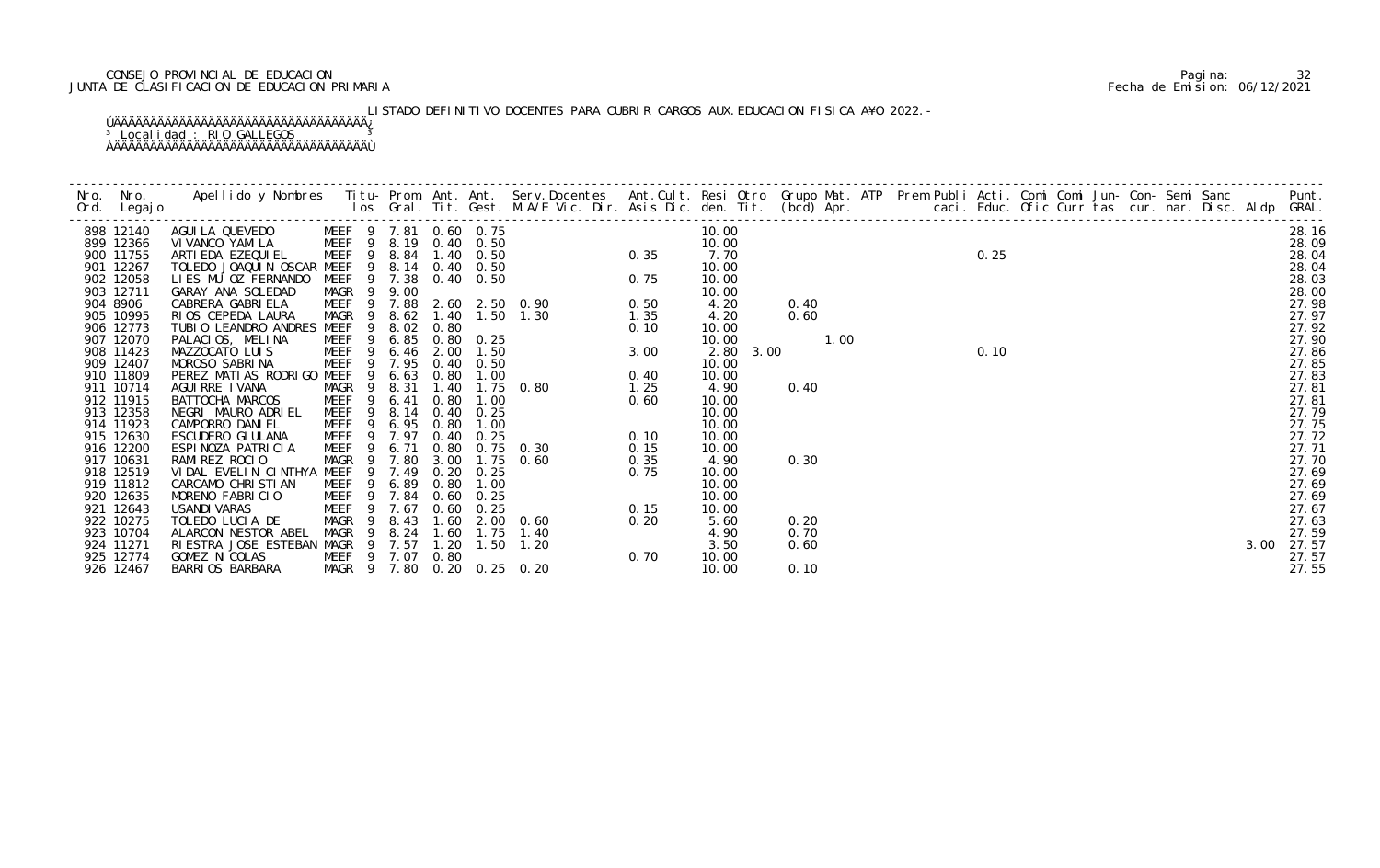# CONSEJO PROVINCIAL DE EDUCACION Pagina: 33 JUNTA DE CLASIFICACION DE EDUCACION PRIMARIA Fecha de Emision: 06/12/2021

# LISTADO DEFINITIVO DOCENTES PARA CUBRIR CARGOS AUX. EDUCACION FISICA A¥O 2022.-

| 927 11336              | CONCE CLEOTILIDE MAGR 9 7.39 1.60 1.25 1.20<br>VILLALBA MARTINEZ MEEF 9 8.32 0.20<br>VERAZAY DAMIAN MAGR 9 7.45 2.00 1.75 1.00 0.60<br>MAMANI MARCELA MAGR 9 7.45 2.00 1.75 1.00 1.50<br>OXARZERA SANTIAGO MEEF 9 8.30 0.40<br>DARRERA S |             |  |                                                                                                                                                                                                                                           | 3.50           | 0.60           |             |  | $\frac{1}{2}$ |  |  |  | 3.00 27.54     |
|------------------------|------------------------------------------------------------------------------------------------------------------------------------------------------------------------------------------------------------------------------------------|-------------|--|-------------------------------------------------------------------------------------------------------------------------------------------------------------------------------------------------------------------------------------------|----------------|----------------|-------------|--|---------------|--|--|--|----------------|
| 928 12853              |                                                                                                                                                                                                                                          |             |  |                                                                                                                                                                                                                                           | 10.00          |                |             |  |               |  |  |  | 27.52          |
| 929 11435              |                                                                                                                                                                                                                                          |             |  |                                                                                                                                                                                                                                           | 3.50           | 0.50           |             |  |               |  |  |  | 3.00 27.44     |
| 930 10608              |                                                                                                                                                                                                                                          |             |  |                                                                                                                                                                                                                                           | 4.20           | 0.50           |             |  |               |  |  |  | 27.40          |
| 931 12622              |                                                                                                                                                                                                                                          |             |  |                                                                                                                                                                                                                                           | 10.00          |                |             |  |               |  |  |  | 27.40          |
| 932 10994              |                                                                                                                                                                                                                                          |             |  |                                                                                                                                                                                                                                           | 4.20           | 1.50           |             |  |               |  |  |  | 27.38          |
| 933 11270              |                                                                                                                                                                                                                                          |             |  |                                                                                                                                                                                                                                           | 2.80           | 0.40           |             |  |               |  |  |  | 3.00 27.36     |
| 934 10544              |                                                                                                                                                                                                                                          |             |  |                                                                                                                                                                                                                                           | 4.90           | 0.70           |             |  |               |  |  |  | 27.30          |
| 935 12815              |                                                                                                                                                                                                                                          |             |  |                                                                                                                                                                                                                                           | 10.00          |                |             |  |               |  |  |  | 27.30          |
| 936 11224              |                                                                                                                                                                                                                                          |             |  |                                                                                                                                                                                                                                           |                | 4.20 1.50 0.60 |             |  |               |  |  |  | 27.25          |
| 937 12151              |                                                                                                                                                                                                                                          |             |  |                                                                                                                                                                                                                                           | 10.00          |                |             |  |               |  |  |  | 27.19          |
| 938 11148              |                                                                                                                                                                                                                                          |             |  |                                                                                                                                                                                                                                           | 3.50 1.00      |                |             |  |               |  |  |  | 27.18          |
| 939 12347<br>940 12516 |                                                                                                                                                                                                                                          |             |  |                                                                                                                                                                                                                                           | 10.00<br>10.00 |                |             |  |               |  |  |  | 27.17<br>27.16 |
| 941 11365              |                                                                                                                                                                                                                                          |             |  |                                                                                                                                                                                                                                           | 3.50           |                | $0.60$ 1.00 |  |               |  |  |  | 27.13          |
| 942 10289              | GIL HERNAN SEBASTIAN MEEF 9 6.37                                                                                                                                                                                                         |             |  | $\frac{1}{1}$ . 45<br>1.60 2.00 0.80                                                                                                                                                                                                      | 5.60           | 0.30           |             |  |               |  |  |  | 27.12          |
| 943 12533              | GUI DA NADI A WANDA                                                                                                                                                                                                                      |             |  |                                                                                                                                                                                                                                           | 10.00          |                |             |  |               |  |  |  | 27.10          |
| 944 9746               | MORALES SERGIO MEEF 9 7.09 2.20 2.50 0.40                                                                                                                                                                                                |             |  |                                                                                                                                                                                                                                           | 4.20           |                | $0.20$ 1.00 |  |               |  |  |  | 27.09          |
| 945 12719              | ARGUMOSA LUCAS                                                                                                                                                                                                                           | MEEF 9 7.88 |  |                                                                                                                                                                                                                                           | 10.00          |                |             |  |               |  |  |  | 27.03          |
| 946 12404              | CORREA BONIUK NESTOR MEEF 9 7.23 0.20 0.50<br>ALVAREZ FERNANDO MEEF 9 7.37 1.60 2.00 0.20                                                                                                                                                |             |  |                                                                                                                                                                                                                                           | 10.00          |                |             |  |               |  |  |  | 26.98          |
| 947 10295              |                                                                                                                                                                                                                                          |             |  |                                                                                                                                                                                                                                           |                | 3.50 2.00 0.10 |             |  |               |  |  |  | 26.97          |
| 948 10768              | VI LLALBA LORENA                                                                                                                                                                                                                         | MAGR 9 7.61 |  |                                                                                                                                                                                                                                           | 4.20           | 0.70           |             |  |               |  |  |  | 26.96          |
| 949 11557              | ROBLES FRANCI SCO                                                                                                                                                                                                                        |             |  |                                                                                                                                                                                                                                           | 3.50           | 0.50           |             |  |               |  |  |  | 26.93          |
| 950 12059              | LUNA CINTHIA NOELIA                                                                                                                                                                                                                      |             |  |                                                                                                                                                                                                                                           | 10.00          |                |             |  |               |  |  |  | 26.93          |
| 951 12804              | BIOTT GLORIA SABINA                                                                                                                                                                                                                      |             |  | 1 MEEF 9 6.37 1.60 2.00 0.80 1.45<br>MAGR 9 7.65 0.20 0.25 0.40 0.50<br>MEEF 9 7.88 0.20 0.50 0.40 0.55<br>MEEF 9 7.33 0.20 0.50 0.20 0.05<br>MEEF 9 7.37 1.60 2.00 0.20 0.05<br>MAGR 9 7.33 1.00 1.75 1.40 0.90<br>MAGR 9 7.33 1.00 1.25 | 10.00          |                |             |  |               |  |  |  | 26.88          |
| 952 10400              | VILLAFA E LEANDRO                                                                                                                                                                                                                        |             |  |                                                                                                                                                                                                                                           | 5.60           |                |             |  |               |  |  |  | 26.85          |
| 953 12507              | I VOVI CH ANDREA                                                                                                                                                                                                                         |             |  |                                                                                                                                                                                                                                           | 10.00          |                |             |  |               |  |  |  | 26.85          |
| 954 12633              | MI RANDA MU¥OZ DI EGO MEEF 9 7.40 0.20 0.25                                                                                                                                                                                              |             |  |                                                                                                                                                                                                                                           | 10.00          |                |             |  |               |  |  |  | 26.85          |
| 955 12792              | MOROSO MANUEL                                                                                                                                                                                                                            |             |  |                                                                                                                                                                                                                                           | 10.00          |                |             |  |               |  |  |  | 26.83          |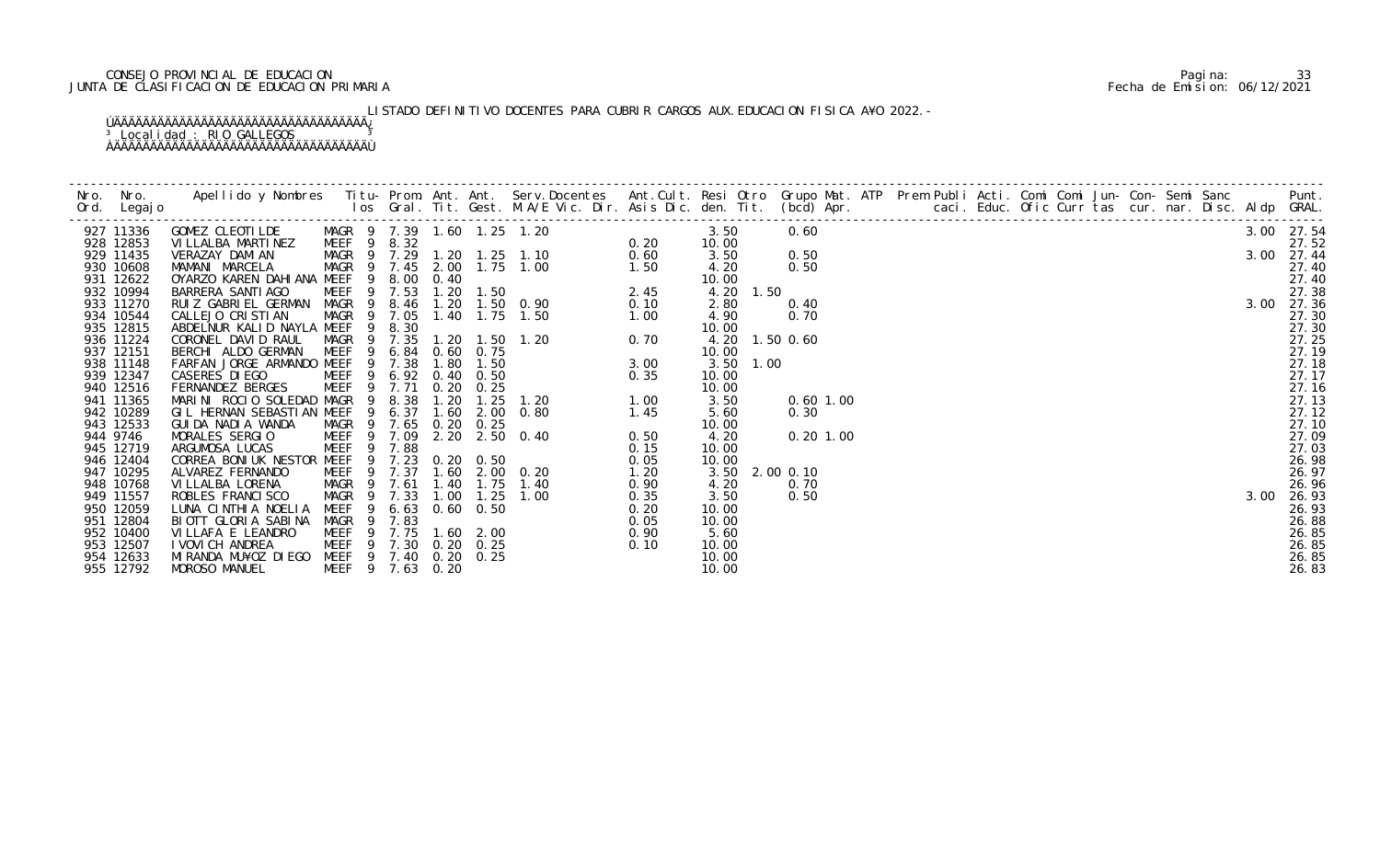# CONSEJO PROVINCIAL DE EDUCACION Pagina: 34 JUNTA DE CLASIFICACION DE EDUCACION PRIMARIA Fecha de Emision: 06/12/2021

LISTADO DEFINITIVO DOCENTES PARA CUBRIR CARGOS AUX. EDUCACION FISICA A¥O 2022.-

| Nro. Nro.<br>Ord. Legajo | o. Nro.   Apellido y Nombres  Titu- Prom. Ant. Ant. Serv.Docentes  Ant.Cult. Resi Otro Grupo Mat. ATP  Prem Publi Acti. Comi Comi Jun- Con- Semi Sanc           Punt.<br>^d.  Legajo                                  Ios  Gral. |                                    |                |      |      |                                                                                                                                                                                                                                                    |      |                |                          |  |  |  |  |      |                |
|--------------------------|----------------------------------------------------------------------------------------------------------------------------------------------------------------------------------------------------------------------------------|------------------------------------|----------------|------|------|----------------------------------------------------------------------------------------------------------------------------------------------------------------------------------------------------------------------------------------------------|------|----------------|--------------------------|--|--|--|--|------|----------------|
| 956 12679                | CARDENAS YESSICA MAGR 9 7.82                                                                                                                                                                                                     |                                    |                |      |      | $\begin{array}{ccccccccc}\n & 3 & 1.60 & 1.75 & 0.40 \\  & 7 & 1.40 & 1.75 & 1.00 \\  & 35 & 1.20 & 1.25 & 1.10 & 1.75 \\  & & & & & & & \\ \end{array}$                                                                                           |      | 10.00          | $0.10$<br>$0.10$<br>3.00 |  |  |  |  |      | 26.82          |
| 957 12728<br>958 12620   | FREIRE AGOSTINA<br>PISSANI JOSE LORENZO MEEF 9 7.71                                                                                                                                                                              | MEEF 9 7.77                        |                |      |      |                                                                                                                                                                                                                                                    |      | 10.00<br>10.00 |                          |  |  |  |  |      | 26.77<br>26.71 |
| 959 10804                | SERENO CARINA ETEL                                                                                                                                                                                                               | MAGR 9 8.83                        |                |      |      |                                                                                                                                                                                                                                                    |      | 4.90           | 0.20                     |  |  |  |  |      | 26.68          |
| 960 10673                | ACEVEDO EVER                                                                                                                                                                                                                     | MAGR 9 7.77 1.40 1.75 1.00         |                |      |      |                                                                                                                                                                                                                                                    |      | 4.90           | 0.50                     |  |  |  |  |      | 26.67          |
| 961 11447                | ALVAREZ GABRI ELA                                                                                                                                                                                                                | MAGR <sub>9</sub>                  | 8.35           |      |      |                                                                                                                                                                                                                                                    |      | 3.50           | 0.50                     |  |  |  |  |      | 26.65          |
| 962 11806                | NEI RA VENEGA                                                                                                                                                                                                                    | MAGR <sub>9</sub>                  | 8.02           |      |      | 1. 20 1. 25 1. 10 1. 75<br>2 1. 00 1. 00 0. 80 0. 55<br>4 2. 40 1. 50 0. 20 2. 10<br>4 0. 20<br>3 1. 20 1. 25 1. 00 0. 15<br>5 1. 20 1. 75 0. 20 2. 25<br>1. 40 1. 50 1. 20 0. 75<br>0. 20<br>1. 40 1. 75 0. 40<br>1. 80 2. 25 1. 30<br>1. 20 1. 5 |      | 2.80           | 0.40                     |  |  |  |  | 3.00 | 26.57          |
| 963 10989                | NAVARRO VALERIA                                                                                                                                                                                                                  | MAGR 9 7.74                        |                |      |      |                                                                                                                                                                                                                                                    |      | 3.50           | 0.10                     |  |  |  |  |      | 26.54          |
| 964 12724                | CARDENAS YAMILA                                                                                                                                                                                                                  | MAGR                               | 9 7.54         |      |      |                                                                                                                                                                                                                                                    |      | 10.00          |                          |  |  |  |  |      | 26.54          |
| 965 12770                | CHAMBLA REYES                                                                                                                                                                                                                    | MEEF 9 7.34 0.20                   |                |      |      |                                                                                                                                                                                                                                                    |      | 10.00          |                          |  |  |  |  |      | 26.54          |
| 966 11554                | VERON GABINO HORACIO MAGR 9 7.73                                                                                                                                                                                                 |                                    |                |      |      |                                                                                                                                                                                                                                                    |      | 2.80           | 0.40                     |  |  |  |  | 3.00 | 26.53          |
| 967 10750                | MARTINEZ FLAVIA                                                                                                                                                                                                                  | MEEF 9 7.06                        |                |      |      |                                                                                                                                                                                                                                                    |      | 3.50           | 1.25 0.10                |  |  |  |  |      | 26.51          |
| 968 12626                | CALBUCOY LUCIANO                                                                                                                                                                                                                 | MEEF 9 7.51<br>MAGR 9 7.69         |                |      |      |                                                                                                                                                                                                                                                    |      | 10.00          | 0.60                     |  |  |  |  |      | 26.51<br>26.34 |
| 969 11256<br>970 12714   | CASTRO DAI ANA<br>ROGEL NATALIA INES                                                                                                                                                                                             | MAGR 9 7.34                        |                |      |      |                                                                                                                                                                                                                                                    |      | 4.20<br>10.00  |                          |  |  |  |  |      | 26.34          |
| 971 12734                | ULLOA SUSANA BEATRIZ MAGR 9 7.34                                                                                                                                                                                                 |                                    |                |      |      |                                                                                                                                                                                                                                                    |      | 10.00          |                          |  |  |  |  |      | 26.34          |
| 972 12875                | PEREZ LILIAN                                                                                                                                                                                                                     | MEEF 9 7.10 0.20                   |                |      |      |                                                                                                                                                                                                                                                    |      | 10.00          |                          |  |  |  |  |      | 26.30          |
| 973 10376                | SANCHEZ CARLA JUDI TH MAGR                                                                                                                                                                                                       | 9                                  | 8.49 1.40 1.75 |      |      |                                                                                                                                                                                                                                                    |      | 4.90           | $0.10$ $0.10$            |  |  |  |  |      | 26.24          |
| 974 10042                | MATURANO PLAZA IRIS                                                                                                                                                                                                              | <b>MEEF</b>                        | 9 7.32 1.80    |      |      |                                                                                                                                                                                                                                                    |      | 4.20           | 0.60                     |  |  |  |  |      | 26.22          |
| 975 10979                | MARIAN ELIANA                                                                                                                                                                                                                    | MAGR 9 7.80 1.20                   |                |      |      | $1.50$ $1.30$                                                                                                                                                                                                                                      | 0.10 | 4.20           | $0.60$ $0.50$            |  |  |  |  |      | 26.20          |
| 976 11283                | SANTI LLAN TAMARA                                                                                                                                                                                                                | MEEF 9 7.19 1.40                   |                |      | 1.50 |                                                                                                                                                                                                                                                    | 2.55 | 2.80<br>1.75   |                          |  |  |  |  |      | 26.19          |
| 977 10312                | PI CASSO NAHUEL                                                                                                                                                                                                                  | MEEF 9 7.39                        |                |      |      | 1.80 1.75 0.20                                                                                                                                                                                                                                     | 1.70 | 4.20           | 0.10                     |  |  |  |  |      | 26.14          |
| 978 12721                | BERRUETA BONI FACE                                                                                                                                                                                                               | 9<br>MEEF                          | 7.12           |      |      |                                                                                                                                                                                                                                                    |      | 10.00          |                          |  |  |  |  |      | 26.12          |
| 979 10884                | PEDRAZA I VANA                                                                                                                                                                                                                   | MAGR 9                             | 8.41           |      |      | 1.60 1.50 0.40                                                                                                                                                                                                                                     | 0.80 | 4.20           | 0.20                     |  |  |  |  |      | 26.11          |
| 980 11223                | STRUSI AT PATRICIA                                                                                                                                                                                                               | MAGR 9 7.38                        |                |      |      | 1.20 1.50 0.50                                                                                                                                                                                                                                     | 3.00 | 3.50           |                          |  |  |  |  |      | 26.08          |
| 981 10956                | SAYAGO HECTOR                                                                                                                                                                                                                    | MAGR<br>$\overline{9}$<br>9        | 7.98           | 1.20 |      | 1.50 1.20                                                                                                                                                                                                                                          | 0.40 | 4.20           | 0.60                     |  |  |  |  |      | 26.08          |
| 982 12725<br>983 8232    | CELIS LILIANA<br>CHEIJ MARISA ESTER                                                                                                                                                                                              | MAGR<br>MAGR 9 6.46 3.00 1.50 0.70 | 7.07           |      |      |                                                                                                                                                                                                                                                    |      | 10.00<br>2.10  | 0.30                     |  |  |  |  | 3.00 | 26.07          |
| 984 11080                | GONZALEZ FEDERICO                                                                                                                                                                                                                | MAGR 9 7.83                        |                |      |      | 1.20 1.50 1.30                                                                                                                                                                                                                                     | 0.40 | 4.20           | 0.60                     |  |  |  |  |      | 26.06<br>26.03 |
|                          |                                                                                                                                                                                                                                  |                                    |                |      |      |                                                                                                                                                                                                                                                    |      |                |                          |  |  |  |  |      |                |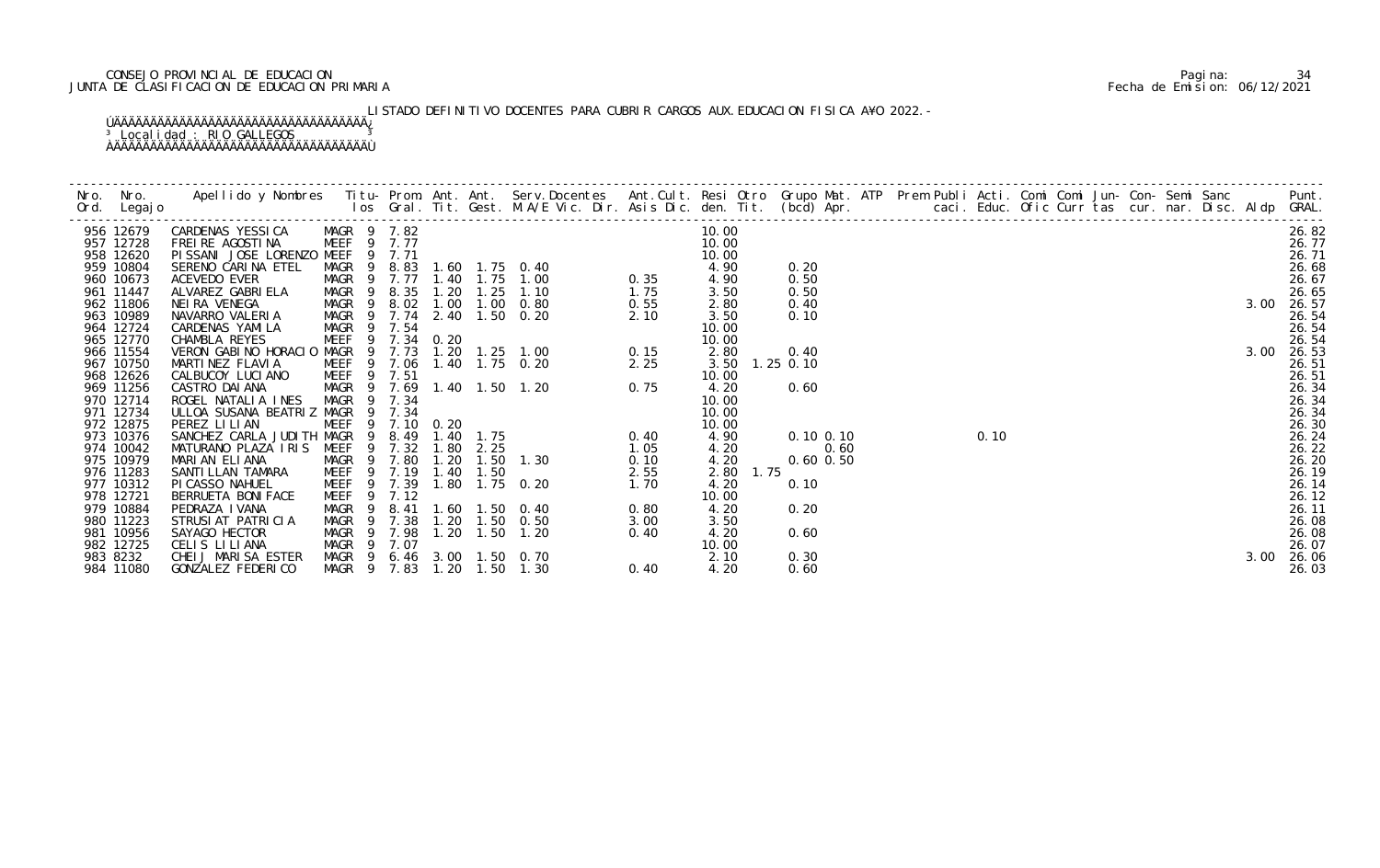# CONSEJO PROVINCIAL DE EDUCACION Pagina: 35 JUNTA DE CLASIFICACION DE EDUCACION PRIMARIA Fecha de Emision: 06/12/2021

# LISTADO DEFINITIVO DOCENTES PARA CUBRIR CARGOS AUX. EDUCACION FISICA A¥O 2022.-

| (bcd) Apr. $\frac{1}{\sqrt{2}}$<br>$\frac{1}{2}$<br>$\frac{40}{2}$<br>$\frac{0.50}{2}$<br>$\frac{40}{2}$<br>$\frac{1}{2}$<br>$\frac{1}{2}$<br>$\frac{1}{2}$<br>$\frac{1}{2}$<br>$\frac{1}{2}$<br>$\frac{1}{2}$<br>$\frac{1}{2}$<br>$\frac{1}{2}$<br>$\frac{1}{2}$<br>$\frac{1}{2}$<br>$\frac{1}{2}$<br>$\frac{1}{2}$<br>$\frac{1}{2}$<br>$\frac{$<br>MILAN ROMINA DEL MAGR 9 7.65 1.00 1.25 0.80 0.70<br>HERNANDEZ BRIAN MAGR 9 6.89<br>BOTO CLAUDIA PAOLA MAGR 9 7.63 1.80 1.75 0.70<br>PRADO LUCIA DEL MAGR 9 7.77 0.80 1.00 0.80<br>MALDONE SILVINA MAGR 9 7.86 1.00 1.00 0.50 0.90<br>SPR<br>2.10<br>985 11416<br>986 12729<br>10.00<br>4.90<br>987 10590<br>988 11921<br>2.80<br>989 12106<br>2.10<br>990 10869<br>4.90<br>3.50<br>991 11257<br>MEEF 9 7.31<br>1.40<br>992 10811<br>SALAS SEBASTI AN<br>1.75 0.60<br>3.00<br>2.10<br>ABREGU NOELIA DE LOS MAGR 9 8.43<br>1.50<br>0.25<br>1.00 0.80 0.55<br>993 10975<br>1.40<br>4.20<br>MEEF 9 7.29<br>994 12300<br>COCHA MARIA<br>$0.40 \quad 0.25$<br>8.40<br>MAGR 9 7.56<br>0.80<br>5.60<br>995 11807<br>VALLEJOS ALEJANDRA<br>7.11<br>1.20<br>2.80<br>996 11931<br>LOPEZ NANCI BEATRIZ<br>MAGR<br>$\overline{9}$<br>1.25<br>0.60<br>MAGR 9 7.90<br>1.20<br>0.80<br>997 11522<br>IMFELD SIXTO<br>1.25<br>3.50<br>1.00<br>SAEZ VILLEGAS BRIAN MEEF 9 7.42<br>998 11434<br>1.80<br>1.25<br>2.85<br>2.80<br>MEEF 9 7.61<br>999 10659<br>TOLEDO MORALES<br>1.40 1.75 1.00<br>1.05<br>2.80<br>MAGR 9 7.70<br>SAYAGO DANI EL<br>1.20<br>1.25<br>3.50<br>1000 11530<br>0.60<br>1.55<br>MAGR 9 7.59<br>2.10<br>1001 11815<br>RODRI GUEZ MI RI AN<br>1.40<br>1.00<br>0. 70<br>$1.00$<br>$3.00$<br>MEEF 9 6.84<br>2.00<br>1.75<br>4.20<br>PEREYRA ANALIA<br>0.20<br>1002 10662<br>YAPURA LAURA BEATRIZ MAGR<br>5.73<br>1003 11788<br>9<br>1.25<br>7.70<br>1.40<br>OVIEDO CESAR ADRIAN<br>7.24<br>MEEF<br>9<br>1.80<br>1004 9553<br>$1.50 \t 0.30$<br>2.10<br>1.25<br>1005 10982<br>MEEF<br>9<br>7.48<br>1.40<br>1.50 0.60<br>3.50<br>FRYDRYK, JOHANA<br>GUZMAN GARCIA CLARA MAGR 9 7.57<br>0.80<br>$1.00 \t 0.80$<br>0.35<br>2.10 3.00 0.40<br>1006 11800<br>MEEF 9 6.41<br>1.05<br>1.80 1.75<br>1.50<br>1007 10882<br>TORRES ESTEFANIA<br>3.50<br>$\begin{array}{r} 1.05 \\ 0.80 \\ 1.35 \\ 2.00 \end{array}$<br>8.21<br>1008 11524<br>RIOS MAXIMILIANO<br>MAGR<br>1.60 1.25 0.40<br>9<br>3.50<br>8.46<br>1.60<br>3.50<br>SCHOENBURG ASTRID<br>MAGR 9<br>1.00<br>1009 11493<br>SORIA CRISTIAN DARIO MEEF<br>1.75 0.60<br>2.80<br>1010 10548<br>-9<br>6.59<br>1.80<br>$3.00$<br>0.20<br>1.50<br>1.50<br>MASTROLORENZO FRANCO MEEF<br>9 7.14<br>1.60<br>1.25<br>2.80<br>1011 11620<br>MAGR 9 7.88 1.20 1.50<br>3.50<br>1012 11346<br>KAUFMAN FABIO<br>7.67<br>1.80<br>CABRAL DIEGO IVAN<br><b>MEEF</b><br>9<br>1013 10634<br>$1.50 \t 0.20$<br>2.80 |  |  |  |  |  |  |  |  |  |  |  |  |
|--------------------------------------------------------------------------------------------------------------------------------------------------------------------------------------------------------------------------------------------------------------------------------------------------------------------------------------------------------------------------------------------------------------------------------------------------------------------------------------------------------------------------------------------------------------------------------------------------------------------------------------------------------------------------------------------------------------------------------------------------------------------------------------------------------------------------------------------------------------------------------------------------------------------------------------------------------------------------------------------------------------------------------------------------------------------------------------------------------------------------------------------------------------------------------------------------------------------------------------------------------------------------------------------------------------------------------------------------------------------------------------------------------------------------------------------------------------------------------------------------------------------------------------------------------------------------------------------------------------------------------------------------------------------------------------------------------------------------------------------------------------------------------------------------------------------------------------------------------------------------------------------------------------------------------------------------------------------------------------------------------------------------------------------------------------------------------------------------------------------------------------------------------------------------------------------------------------------------------------------------------------------------------------------------------------------------------------------------------------------------------------------------------------------------------------------------------------------------------------------------------------------------------------------------------------------------------------------------------------------------------------------------------------------------------------------------------------------------------------------------------------------------------------------------|--|--|--|--|--|--|--|--|--|--|--|--|
|                                                                                                                                                                                                                                                                                                                                                                                                                                                                                                                                                                                                                                                                                                                                                                                                                                                                                                                                                                                                                                                                                                                                                                                                                                                                                                                                                                                                                                                                                                                                                                                                                                                                                                                                                                                                                                                                                                                                                                                                                                                                                                                                                                                                                                                                                                                                                                                                                                                                                                                                                                                                                                                                                                                                                                                                  |  |  |  |  |  |  |  |  |  |  |  |  |
|                                                                                                                                                                                                                                                                                                                                                                                                                                                                                                                                                                                                                                                                                                                                                                                                                                                                                                                                                                                                                                                                                                                                                                                                                                                                                                                                                                                                                                                                                                                                                                                                                                                                                                                                                                                                                                                                                                                                                                                                                                                                                                                                                                                                                                                                                                                                                                                                                                                                                                                                                                                                                                                                                                                                                                                                  |  |  |  |  |  |  |  |  |  |  |  |  |
|                                                                                                                                                                                                                                                                                                                                                                                                                                                                                                                                                                                                                                                                                                                                                                                                                                                                                                                                                                                                                                                                                                                                                                                                                                                                                                                                                                                                                                                                                                                                                                                                                                                                                                                                                                                                                                                                                                                                                                                                                                                                                                                                                                                                                                                                                                                                                                                                                                                                                                                                                                                                                                                                                                                                                                                                  |  |  |  |  |  |  |  |  |  |  |  |  |
|                                                                                                                                                                                                                                                                                                                                                                                                                                                                                                                                                                                                                                                                                                                                                                                                                                                                                                                                                                                                                                                                                                                                                                                                                                                                                                                                                                                                                                                                                                                                                                                                                                                                                                                                                                                                                                                                                                                                                                                                                                                                                                                                                                                                                                                                                                                                                                                                                                                                                                                                                                                                                                                                                                                                                                                                  |  |  |  |  |  |  |  |  |  |  |  |  |
|                                                                                                                                                                                                                                                                                                                                                                                                                                                                                                                                                                                                                                                                                                                                                                                                                                                                                                                                                                                                                                                                                                                                                                                                                                                                                                                                                                                                                                                                                                                                                                                                                                                                                                                                                                                                                                                                                                                                                                                                                                                                                                                                                                                                                                                                                                                                                                                                                                                                                                                                                                                                                                                                                                                                                                                                  |  |  |  |  |  |  |  |  |  |  |  |  |
|                                                                                                                                                                                                                                                                                                                                                                                                                                                                                                                                                                                                                                                                                                                                                                                                                                                                                                                                                                                                                                                                                                                                                                                                                                                                                                                                                                                                                                                                                                                                                                                                                                                                                                                                                                                                                                                                                                                                                                                                                                                                                                                                                                                                                                                                                                                                                                                                                                                                                                                                                                                                                                                                                                                                                                                                  |  |  |  |  |  |  |  |  |  |  |  |  |
|                                                                                                                                                                                                                                                                                                                                                                                                                                                                                                                                                                                                                                                                                                                                                                                                                                                                                                                                                                                                                                                                                                                                                                                                                                                                                                                                                                                                                                                                                                                                                                                                                                                                                                                                                                                                                                                                                                                                                                                                                                                                                                                                                                                                                                                                                                                                                                                                                                                                                                                                                                                                                                                                                                                                                                                                  |  |  |  |  |  |  |  |  |  |  |  |  |
|                                                                                                                                                                                                                                                                                                                                                                                                                                                                                                                                                                                                                                                                                                                                                                                                                                                                                                                                                                                                                                                                                                                                                                                                                                                                                                                                                                                                                                                                                                                                                                                                                                                                                                                                                                                                                                                                                                                                                                                                                                                                                                                                                                                                                                                                                                                                                                                                                                                                                                                                                                                                                                                                                                                                                                                                  |  |  |  |  |  |  |  |  |  |  |  |  |
|                                                                                                                                                                                                                                                                                                                                                                                                                                                                                                                                                                                                                                                                                                                                                                                                                                                                                                                                                                                                                                                                                                                                                                                                                                                                                                                                                                                                                                                                                                                                                                                                                                                                                                                                                                                                                                                                                                                                                                                                                                                                                                                                                                                                                                                                                                                                                                                                                                                                                                                                                                                                                                                                                                                                                                                                  |  |  |  |  |  |  |  |  |  |  |  |  |
|                                                                                                                                                                                                                                                                                                                                                                                                                                                                                                                                                                                                                                                                                                                                                                                                                                                                                                                                                                                                                                                                                                                                                                                                                                                                                                                                                                                                                                                                                                                                                                                                                                                                                                                                                                                                                                                                                                                                                                                                                                                                                                                                                                                                                                                                                                                                                                                                                                                                                                                                                                                                                                                                                                                                                                                                  |  |  |  |  |  |  |  |  |  |  |  |  |
|                                                                                                                                                                                                                                                                                                                                                                                                                                                                                                                                                                                                                                                                                                                                                                                                                                                                                                                                                                                                                                                                                                                                                                                                                                                                                                                                                                                                                                                                                                                                                                                                                                                                                                                                                                                                                                                                                                                                                                                                                                                                                                                                                                                                                                                                                                                                                                                                                                                                                                                                                                                                                                                                                                                                                                                                  |  |  |  |  |  |  |  |  |  |  |  |  |
|                                                                                                                                                                                                                                                                                                                                                                                                                                                                                                                                                                                                                                                                                                                                                                                                                                                                                                                                                                                                                                                                                                                                                                                                                                                                                                                                                                                                                                                                                                                                                                                                                                                                                                                                                                                                                                                                                                                                                                                                                                                                                                                                                                                                                                                                                                                                                                                                                                                                                                                                                                                                                                                                                                                                                                                                  |  |  |  |  |  |  |  |  |  |  |  |  |
|                                                                                                                                                                                                                                                                                                                                                                                                                                                                                                                                                                                                                                                                                                                                                                                                                                                                                                                                                                                                                                                                                                                                                                                                                                                                                                                                                                                                                                                                                                                                                                                                                                                                                                                                                                                                                                                                                                                                                                                                                                                                                                                                                                                                                                                                                                                                                                                                                                                                                                                                                                                                                                                                                                                                                                                                  |  |  |  |  |  |  |  |  |  |  |  |  |
|                                                                                                                                                                                                                                                                                                                                                                                                                                                                                                                                                                                                                                                                                                                                                                                                                                                                                                                                                                                                                                                                                                                                                                                                                                                                                                                                                                                                                                                                                                                                                                                                                                                                                                                                                                                                                                                                                                                                                                                                                                                                                                                                                                                                                                                                                                                                                                                                                                                                                                                                                                                                                                                                                                                                                                                                  |  |  |  |  |  |  |  |  |  |  |  |  |
|                                                                                                                                                                                                                                                                                                                                                                                                                                                                                                                                                                                                                                                                                                                                                                                                                                                                                                                                                                                                                                                                                                                                                                                                                                                                                                                                                                                                                                                                                                                                                                                                                                                                                                                                                                                                                                                                                                                                                                                                                                                                                                                                                                                                                                                                                                                                                                                                                                                                                                                                                                                                                                                                                                                                                                                                  |  |  |  |  |  |  |  |  |  |  |  |  |
|                                                                                                                                                                                                                                                                                                                                                                                                                                                                                                                                                                                                                                                                                                                                                                                                                                                                                                                                                                                                                                                                                                                                                                                                                                                                                                                                                                                                                                                                                                                                                                                                                                                                                                                                                                                                                                                                                                                                                                                                                                                                                                                                                                                                                                                                                                                                                                                                                                                                                                                                                                                                                                                                                                                                                                                                  |  |  |  |  |  |  |  |  |  |  |  |  |
|                                                                                                                                                                                                                                                                                                                                                                                                                                                                                                                                                                                                                                                                                                                                                                                                                                                                                                                                                                                                                                                                                                                                                                                                                                                                                                                                                                                                                                                                                                                                                                                                                                                                                                                                                                                                                                                                                                                                                                                                                                                                                                                                                                                                                                                                                                                                                                                                                                                                                                                                                                                                                                                                                                                                                                                                  |  |  |  |  |  |  |  |  |  |  |  |  |
|                                                                                                                                                                                                                                                                                                                                                                                                                                                                                                                                                                                                                                                                                                                                                                                                                                                                                                                                                                                                                                                                                                                                                                                                                                                                                                                                                                                                                                                                                                                                                                                                                                                                                                                                                                                                                                                                                                                                                                                                                                                                                                                                                                                                                                                                                                                                                                                                                                                                                                                                                                                                                                                                                                                                                                                                  |  |  |  |  |  |  |  |  |  |  |  |  |
|                                                                                                                                                                                                                                                                                                                                                                                                                                                                                                                                                                                                                                                                                                                                                                                                                                                                                                                                                                                                                                                                                                                                                                                                                                                                                                                                                                                                                                                                                                                                                                                                                                                                                                                                                                                                                                                                                                                                                                                                                                                                                                                                                                                                                                                                                                                                                                                                                                                                                                                                                                                                                                                                                                                                                                                                  |  |  |  |  |  |  |  |  |  |  |  |  |
|                                                                                                                                                                                                                                                                                                                                                                                                                                                                                                                                                                                                                                                                                                                                                                                                                                                                                                                                                                                                                                                                                                                                                                                                                                                                                                                                                                                                                                                                                                                                                                                                                                                                                                                                                                                                                                                                                                                                                                                                                                                                                                                                                                                                                                                                                                                                                                                                                                                                                                                                                                                                                                                                                                                                                                                                  |  |  |  |  |  |  |  |  |  |  |  |  |
|                                                                                                                                                                                                                                                                                                                                                                                                                                                                                                                                                                                                                                                                                                                                                                                                                                                                                                                                                                                                                                                                                                                                                                                                                                                                                                                                                                                                                                                                                                                                                                                                                                                                                                                                                                                                                                                                                                                                                                                                                                                                                                                                                                                                                                                                                                                                                                                                                                                                                                                                                                                                                                                                                                                                                                                                  |  |  |  |  |  |  |  |  |  |  |  |  |
|                                                                                                                                                                                                                                                                                                                                                                                                                                                                                                                                                                                                                                                                                                                                                                                                                                                                                                                                                                                                                                                                                                                                                                                                                                                                                                                                                                                                                                                                                                                                                                                                                                                                                                                                                                                                                                                                                                                                                                                                                                                                                                                                                                                                                                                                                                                                                                                                                                                                                                                                                                                                                                                                                                                                                                                                  |  |  |  |  |  |  |  |  |  |  |  |  |
|                                                                                                                                                                                                                                                                                                                                                                                                                                                                                                                                                                                                                                                                                                                                                                                                                                                                                                                                                                                                                                                                                                                                                                                                                                                                                                                                                                                                                                                                                                                                                                                                                                                                                                                                                                                                                                                                                                                                                                                                                                                                                                                                                                                                                                                                                                                                                                                                                                                                                                                                                                                                                                                                                                                                                                                                  |  |  |  |  |  |  |  |  |  |  |  |  |
|                                                                                                                                                                                                                                                                                                                                                                                                                                                                                                                                                                                                                                                                                                                                                                                                                                                                                                                                                                                                                                                                                                                                                                                                                                                                                                                                                                                                                                                                                                                                                                                                                                                                                                                                                                                                                                                                                                                                                                                                                                                                                                                                                                                                                                                                                                                                                                                                                                                                                                                                                                                                                                                                                                                                                                                                  |  |  |  |  |  |  |  |  |  |  |  |  |
|                                                                                                                                                                                                                                                                                                                                                                                                                                                                                                                                                                                                                                                                                                                                                                                                                                                                                                                                                                                                                                                                                                                                                                                                                                                                                                                                                                                                                                                                                                                                                                                                                                                                                                                                                                                                                                                                                                                                                                                                                                                                                                                                                                                                                                                                                                                                                                                                                                                                                                                                                                                                                                                                                                                                                                                                  |  |  |  |  |  |  |  |  |  |  |  |  |
|                                                                                                                                                                                                                                                                                                                                                                                                                                                                                                                                                                                                                                                                                                                                                                                                                                                                                                                                                                                                                                                                                                                                                                                                                                                                                                                                                                                                                                                                                                                                                                                                                                                                                                                                                                                                                                                                                                                                                                                                                                                                                                                                                                                                                                                                                                                                                                                                                                                                                                                                                                                                                                                                                                                                                                                                  |  |  |  |  |  |  |  |  |  |  |  |  |
|                                                                                                                                                                                                                                                                                                                                                                                                                                                                                                                                                                                                                                                                                                                                                                                                                                                                                                                                                                                                                                                                                                                                                                                                                                                                                                                                                                                                                                                                                                                                                                                                                                                                                                                                                                                                                                                                                                                                                                                                                                                                                                                                                                                                                                                                                                                                                                                                                                                                                                                                                                                                                                                                                                                                                                                                  |  |  |  |  |  |  |  |  |  |  |  |  |
|                                                                                                                                                                                                                                                                                                                                                                                                                                                                                                                                                                                                                                                                                                                                                                                                                                                                                                                                                                                                                                                                                                                                                                                                                                                                                                                                                                                                                                                                                                                                                                                                                                                                                                                                                                                                                                                                                                                                                                                                                                                                                                                                                                                                                                                                                                                                                                                                                                                                                                                                                                                                                                                                                                                                                                                                  |  |  |  |  |  |  |  |  |  |  |  |  |
|                                                                                                                                                                                                                                                                                                                                                                                                                                                                                                                                                                                                                                                                                                                                                                                                                                                                                                                                                                                                                                                                                                                                                                                                                                                                                                                                                                                                                                                                                                                                                                                                                                                                                                                                                                                                                                                                                                                                                                                                                                                                                                                                                                                                                                                                                                                                                                                                                                                                                                                                                                                                                                                                                                                                                                                                  |  |  |  |  |  |  |  |  |  |  |  |  |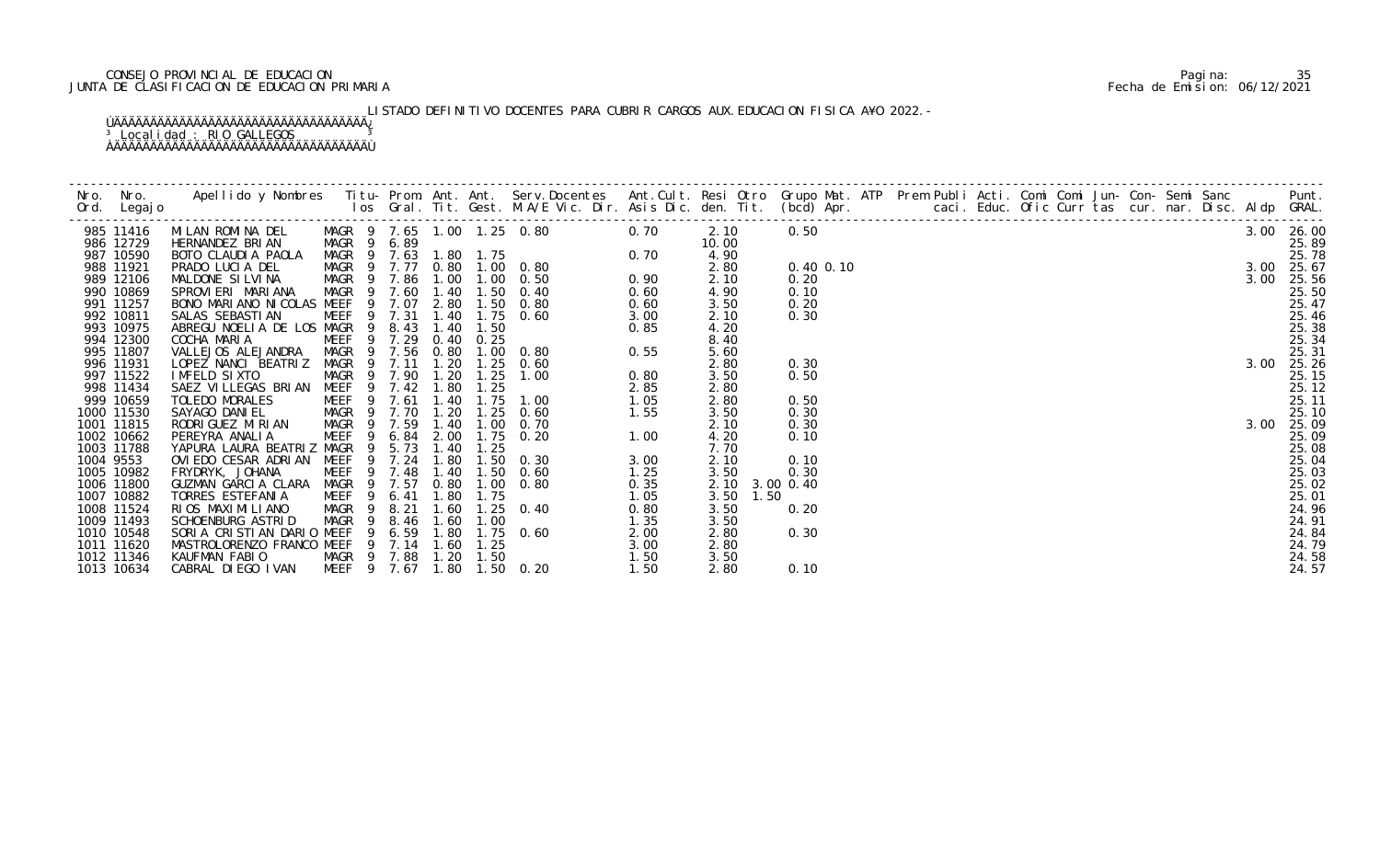# CONSEJO PROVINCIAL DE EDUCACION Pagina: 36 JUNTA DE CLASIFICACION DE EDUCACION PRIMARIA Fecha de Emision: 06/12/2021

# LISTADO DEFINITIVO DOCENTES PARA CUBRIR CARGOS AUX. EDUCACION FISICA A¥O 2022.-

|            | 1014 11091               | MARTINEZ LUCAS OSCAR MEEF 9 7.98 1.20 1.50<br>ARRUA CARDOZO MAGR 9 8.05 1.20 0.75 |                                           |                |      |                   | AS OSCAR MEEF 9 7.98 1.20 1.50<br>0 MAGR 9 8.05 1.20 0.75 1.80<br>MEEF 9 7.00 1.40 1.00 0.10 2.40<br>LIA MEEF 9 7.92 2.40 1.50 1.40 2.40<br>LIA MEEF 9 7.92 2.40 1.50 1.40<br>LIA MAGR 9 7.39 1.80 0.75 0.40 0.35<br>FANIA MEEF 9 6.67 1.0 |      | 3.50 0.10    |      |              |      |  |  |  |  |      | 24.53               |
|------------|--------------------------|-----------------------------------------------------------------------------------|-------------------------------------------|----------------|------|-------------------|--------------------------------------------------------------------------------------------------------------------------------------------------------------------------------------------------------------------------------------------|------|--------------|------|--------------|------|--|--|--|--|------|---------------------|
|            | 1015 12153               |                                                                                   |                                           |                |      |                   |                                                                                                                                                                                                                                            |      | 2.10 1.50    |      |              |      |  |  |  |  |      | 24.40               |
|            | 1016 11358               | ALVAREZ ERIC                                                                      |                                           |                |      |                   |                                                                                                                                                                                                                                            |      | 3.50         |      |              |      |  |  |  |  |      | 24.40               |
|            | 1017 10550               | FAJARDO NATALIA                                                                   |                                           |                |      |                   |                                                                                                                                                                                                                                            |      | 1.40         |      | 0.70<br>0.20 |      |  |  |  |  |      | 24.32               |
|            | 1018 12209<br>1019 12350 | FUENTES GABRI ELA<br>SANCHEZ ESTEFANIA                                            |                                           |                |      |                   |                                                                                                                                                                                                                                            |      | 1.40<br>0.70 |      | 0.10         |      |  |  |  |  |      | 3.00 24.29<br>24.27 |
|            | 1020 11153               | AGUIRRE CARLA NOELIA MEEF                                                         | 9                                         | 6.15           | 1.60 |                   | 1.60<br>$1.50 \t 0.60$                                                                                                                                                                                                                     |      | 3.50         |      | 0.30         |      |  |  |  |  |      | 24.25               |
| 1021 10687 |                          | TAMAYO JORGE DAMIAN                                                               | MAGR                                      | 9 6.45         | 1.60 | 1.50              |                                                                                                                                                                                                                                            |      | 5.60         |      |              |      |  |  |  |  |      | 24.15               |
|            | 1022 12640               | SANCHEZ ANGEL RAUL                                                                | MAGR                                      | 9 7.38         | 1.20 | 0.25              |                                                                                                                                                                                                                                            |      | 0.70 3.00    |      |              |      |  |  |  |  |      | 24.13               |
|            | 1023 12258               | VARGAS NI TOR JORGE                                                               | MAGR<br>$\overline{9}$                    | 9.07           |      |                   | 0.40 0.50 0.30                                                                                                                                                                                                                             |      | 0.70         |      | 0.101.00     |      |  |  |  |  |      | 24.07               |
| 1024 10772 |                          | FERNANDEZ MARIELA                                                                 | 9<br>MEEF                                 | 8.64           | 1.80 |                   | $0.30$<br>$0.40$<br>$0.40$<br>$0.40$<br>$1.50 \t 0.40$                                                                                                                                                                                     |      | 2.10         |      | 0.20         |      |  |  |  |  |      | 24.04               |
|            | 1025 12323               | ZUAREZ SILVIA LORENA MAGR                                                         | 9                                         | 8.67 0.40 0.50 |      |                   |                                                                                                                                                                                                                                            | 1.50 | 1.40         | 2.50 |              |      |  |  |  |  |      | 23.97               |
|            | 1026 11512               | PAEZ AMANDA ABIGAIL                                                               | MAGR                                      | 9 7.36         | 1.00 |                   | $1.25$ $1.00$                                                                                                                                                                                                                              | 0.35 | 3.50         |      | 0.50         |      |  |  |  |  |      | 23.96               |
|            | 1027 10648               | OLMEDO LUIS RAMON                                                                 | MEEF 9 7.49                               |                | 1.60 | 1.75              |                                                                                                                                                                                                                                            | 2.65 | 1.40         |      |              |      |  |  |  |  |      | 23.89               |
|            | 1028 12371               | VI LA LUCIA VI VI ANA                                                             | MAGR<br>9                                 | 8.80           | 3.00 |                   | $0.25 \quad 0.20$                                                                                                                                                                                                                          | 2.45 |              |      | 0.10         |      |  |  |  |  |      | 23.80               |
|            | 1029 11112               | HERNANDEZ NATALIA                                                                 | MEEF<br>$\overline{9}$                    | 6.70           | 1.80 |                   | 1.50 0.60                                                                                                                                                                                                                                  | 1.75 | 2.10         |      | 0.30         |      |  |  |  |  |      | 23.75               |
| 1030 9395  |                          | SOCOMBA SANTOS                                                                    | MAGR 9 7.28                               |                | 3.00 | 2.50              |                                                                                                                                                                                                                                            | 0.50 | 1.40         |      |              |      |  |  |  |  |      | 23.68               |
|            | 1031 11575               | ARANDA JUAN CARLOS                                                                | <b>MEEF</b><br>9                          | 7.43           | 1.80 |                   | $1.50 \t 0.40$                                                                                                                                                                                                                             | 1.85 | 1.40         |      | 0.20         |      |  |  |  |  |      | 23.58               |
|            | 1032 12117               | PRADO ALEXIS                                                                      | MAGR 9                                    | 7.67           | 1.20 |                   | $0.75$ 0.50                                                                                                                                                                                                                                |      | 1.40         |      |              |      |  |  |  |  |      | 23.52               |
|            | 1033 11076               | GEREZ MIRTA RAQUEL                                                                | MAGR<br>$\overline{9}$                    | $6.16$ $3.00$  |      |                   | $1.00 \t 0.30$                                                                                                                                                                                                                             |      | 0.70         |      | 0.30         |      |  |  |  |  |      | 23.46               |
|            | 1034 12049               | BI GLI ONE GUGGI ARI                                                              | MEEF                                      | 9 7.47         |      | $0.60 \quad 0.75$ |                                                                                                                                                                                                                                            |      | 5.60         |      |              |      |  |  |  |  |      | 23.42               |
| 1035 11801 |                          | MERCADO CLAUDIA                                                                   | MEEF <sub>9</sub>                         | 8.06 2.60 1.00 |      |                   |                                                                                                                                                                                                                                            |      | 2.10         |      |              |      |  |  |  |  |      | 23.41               |
|            | 1036 10976               | CRUZ MIGUEL EUSEBIO                                                               | MEEF                                      | 9 6.95         |      | 1.40 1.50         |                                                                                                                                                                                                                                            |      | 3.50         |      |              |      |  |  |  |  |      | 23.20               |
|            | 1037 11570               | MONTI VERO ANGEL                                                                  | 9<br>MEEF                                 | 7.68           | 1.60 | 1.25              |                                                                                                                                                                                                                                            |      | 2.80         |      |              |      |  |  |  |  |      | 23.03               |
|            | 1038 11544               | <b>IOSA ESTEFANIA DEL</b>                                                         | MEEF 9 7.52                               |                | 1.20 | 1.25              |                                                                                                                                                                                                                                            |      | 2.10         |      |              | 0.10 |  |  |  |  |      | 23.02               |
| 1039 9753  |                          | PEREZ PI ERONI                                                                    | MEEF 9 6.19                               |                | 3.00 | 2.50              |                                                                                                                                                                                                                                            |      | 2.10         |      |              |      |  |  |  |  | 3.00 | 22.99               |
|            | 1040 12232<br>1041 12133 | FARIAS SILVANA<br>HUAI HUAS NADYA                                                 | MAGR 9 6.98<br>MEEF 9 8.19 2.00 0.50 1.10 |                |      |                   | 0. 50<br>0. 50<br>0. 30<br>0. 65<br>0. 85<br>0. 70<br>1. 85<br>0. 20<br>0. 20<br>20<br>1. 10<br>0. 70<br>1.00 0.75 0.40                                                                                                                    |      | 1.40<br>0.70 |      | 0.20<br>0.50 |      |  |  |  |  |      | 22.73<br>22.69      |
|            | 1042 11978               | RIOS MAYRA ERIKA                                                                  | MAGR 9 7.58 2.20 0.75 0.70                |                |      |                   |                                                                                                                                                                                                                                            |      | 2.10         |      | 0.30         |      |  |  |  |  |      | 22.63               |
|            |                          |                                                                                   |                                           |                |      |                   |                                                                                                                                                                                                                                            |      |              |      |              |      |  |  |  |  |      |                     |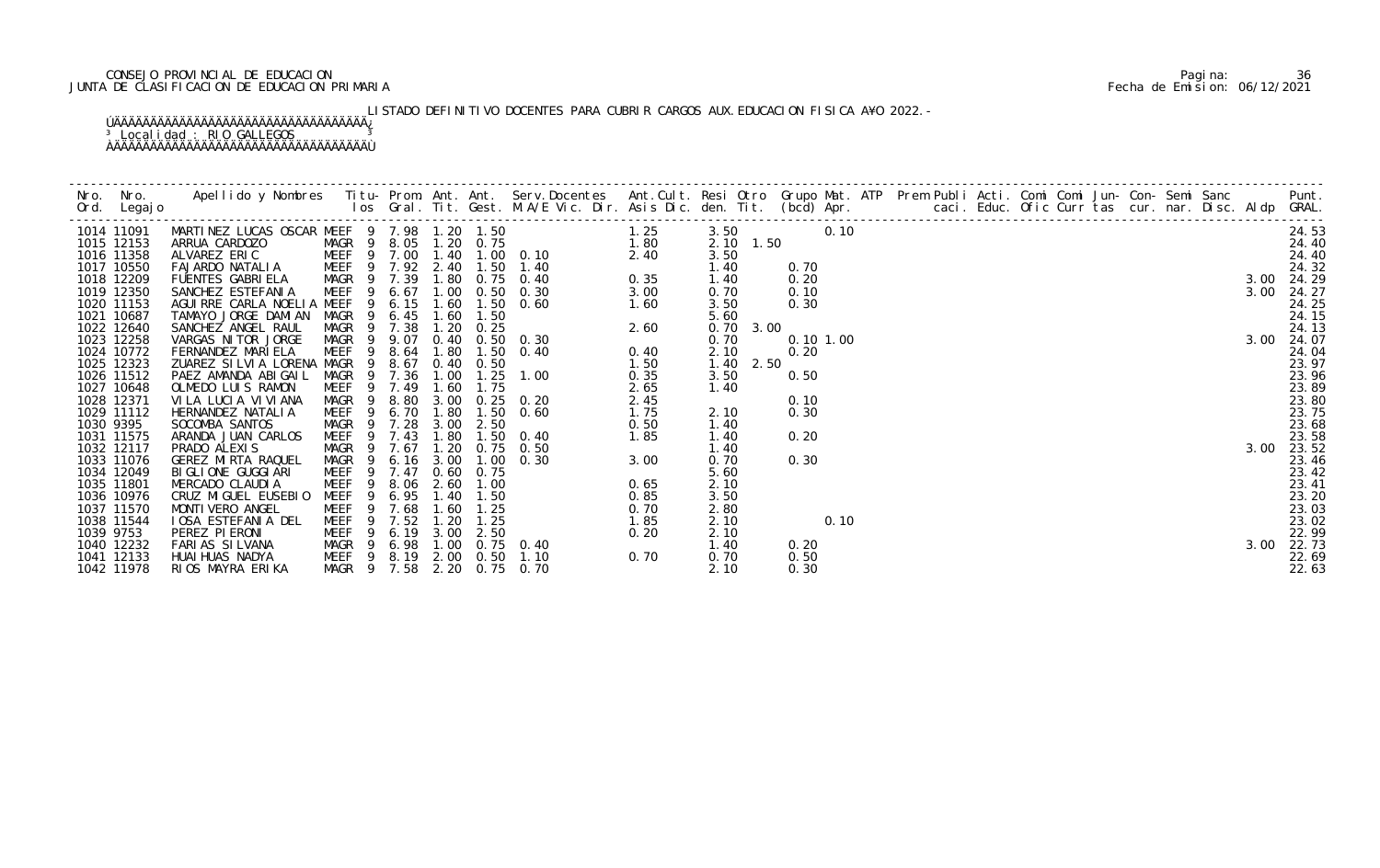# CONSEJO PROVINCIAL DE EDUCACION Pagina: 37 JUNTA DE CLASIFICACION DE EDUCACION PRIMARIA Fecha de Emision: 06/12/2021

# LISTADO DEFINITIVO DOCENTES PARA CUBRIR CARGOS AUX. EDUCACION FISICA A¥O 2022.-

|            | 1043 11452 | 0011 MRTI NE MAGR 9 6.58 1.00 1.00<br>CARVEDRA MARIA MAGR 9 6.59 1.00 1.00 1.00 0.90<br>DELGADO CRISTHIAN MAGR 9 8.35 0.40 0.50 0.30 0.70<br>DELGADO CRISTHIAN MAGR 9 8.35 0.40 0.50 0.30 1.70<br>DELVERA ARIEL MEET 9 7.00 1.00 1.25 |                       |     |      |      |             |                            |      | 3.50              | 0.50 |  |  |  |  |  |      | 22.49 |
|------------|------------|---------------------------------------------------------------------------------------------------------------------------------------------------------------------------------------------------------------------------------------|-----------------------|-----|------|------|-------------|----------------------------|------|-------------------|------|--|--|--|--|--|------|-------|
| 1044 11362 |            |                                                                                                                                                                                                                                       |                       |     |      |      |             |                            |      | 2.10 1.25         |      |  |  |  |  |  |      | 22.49 |
|            | 1045 12266 |                                                                                                                                                                                                                                       |                       |     |      |      |             |                            |      | 0.70              | 0.10 |  |  |  |  |  | 3.00 | 22.35 |
|            | 1046 11843 |                                                                                                                                                                                                                                       |                       |     |      |      |             |                            |      | 2.80              |      |  |  |  |  |  |      | 22.35 |
|            | 1047 11433 |                                                                                                                                                                                                                                       |                       |     |      |      |             |                            |      | 2.10              |      |  |  |  |  |  |      | 22.25 |
| 1048 11541 |            |                                                                                                                                                                                                                                       |                       |     |      |      |             |                            |      | 2.80              | 0.50 |  |  |  |  |  |      | 22.24 |
|            | 1049 11252 |                                                                                                                                                                                                                                       |                       |     |      |      |             |                            |      |                   |      |  |  |  |  |  |      | 21.99 |
| 1050 10964 |            |                                                                                                                                                                                                                                       |                       |     |      |      |             |                            |      | $0.70 \quad 0.50$ |      |  |  |  |  |  |      | 21.83 |
| 1051 11897 |            |                                                                                                                                                                                                                                       |                       |     |      |      |             |                            |      | 2.80              |      |  |  |  |  |  |      | 21.73 |
|            | 1052 12726 |                                                                                                                                                                                                                                       |                       |     |      |      |             |                            |      | 4.90              |      |  |  |  |  |  |      | 21.43 |
| 1053 12337 |            |                                                                                                                                                                                                                                       |                       |     |      |      |             |                            |      | 1.40              | 0.10 |  |  |  |  |  |      | 21.39 |
|            | 1054 11909 |                                                                                                                                                                                                                                       |                       |     |      |      |             |                            |      | 0.70              |      |  |  |  |  |  |      | 21.33 |
|            | 1055 12830 |                                                                                                                                                                                                                                       |                       |     |      |      |             |                            |      | 2.80              |      |  |  |  |  |  |      | 21.23 |
| 1056 12634 |            |                                                                                                                                                                                                                                       |                       |     |      |      |             |                            |      |                   | 0.40 |  |  |  |  |  |      | 21.17 |
|            | 1057 11198 |                                                                                                                                                                                                                                       |                       |     |      |      |             |                            |      | 0.70              |      |  |  |  |  |  |      | 21.05 |
| 1058 9676  |            |                                                                                                                                                                                                                                       |                       |     |      |      |             |                            |      | 1.40              |      |  |  |  |  |  |      | 20.91 |
| 1059 10857 |            |                                                                                                                                                                                                                                       |                       |     |      |      |             |                            |      | 1.40              |      |  |  |  |  |  |      | 20.77 |
| 1060 12781 |            |                                                                                                                                                                                                                                       |                       |     |      |      |             |                            |      | 2.80              |      |  |  |  |  |  |      | 20.36 |
| 1061 9690  |            |                                                                                                                                                                                                                                       |                       |     |      |      |             |                            |      |                   |      |  |  |  |  |  |      | 20.35 |
|            | 1062 12298 |                                                                                                                                                                                                                                       |                       |     |      |      |             |                            |      | 1.40              | 0.20 |  |  |  |  |  |      | 20.29 |
|            | 1063 12632 |                                                                                                                                                                                                                                       |                       |     |      |      |             |                            |      | 0.70              |      |  |  |  |  |  |      | 20.25 |
| 1064 12215 |            |                                                                                                                                                                                                                                       |                       |     |      |      |             |                            |      | 1.40              | 0.20 |  |  |  |  |  |      | 20.25 |
| 1065 12231 |            |                                                                                                                                                                                                                                       |                       |     |      |      |             |                            |      | 0.70              | 0.10 |  |  |  |  |  |      | 20.19 |
| 1066 12641 |            | SANCHEZ LUCI ANA                                                                                                                                                                                                                      | MAGR 9                |     | 8.68 |      | $0.60$ 0.25 |                            | 0.95 | 0.70              |      |  |  |  |  |  |      | 20.18 |
|            | 1067 12309 | SANABRIA ALEJANDRO                                                                                                                                                                                                                    | MEEF                  | 9   | 8.19 |      |             | 0.40 0.50 0.40             |      | 1.40              | 0.20 |  |  |  |  |  |      | 20.09 |
| 1068 12411 |            | MEZA MARCO ANTONIO                                                                                                                                                                                                                    | MAGR                  | - 9 | 7.13 |      |             | 0.80 0.50 0.20             | 1.65 | 0.70              | 0.10 |  |  |  |  |  |      | 20.08 |
| 1069 11491 |            | ALFONZO ANGELA                                                                                                                                                                                                                        | MAGR <sub>9</sub>     |     | 8.03 | 1.20 | 1.25        |                            | 0.60 |                   |      |  |  |  |  |  |      | 20.08 |
| 1070 12304 |            | FERREYRA MI LENA                                                                                                                                                                                                                      |                       |     |      |      |             | MAGR 9 7.65 0.40 0.50 0.40 | 0.45 | 1.40              | 0.20 |  |  |  |  |  |      | 20.00 |
|            | 1071 12403 | VELIZ KAREN GISEL                                                                                                                                                                                                                     | MAGR 9 8.33 0.60 0.50 |     |      |      |             |                            | 0.10 | 1.40              |      |  |  |  |  |  |      | 19.93 |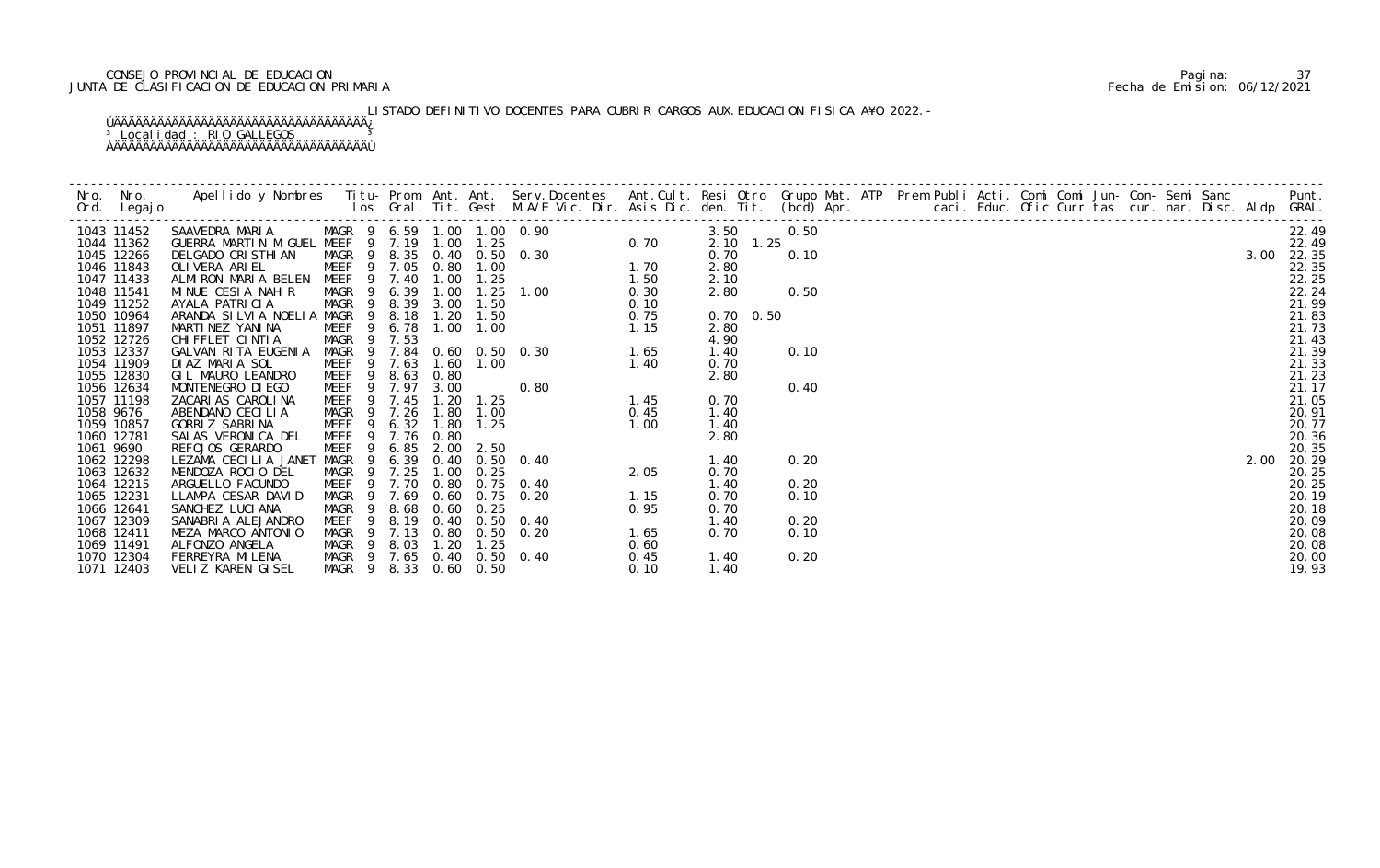# CONSEJO PROVINCIAL DE EDUCACION Pagina: 38 JUNTA DE CLASIFICACION DE EDUCACION PRIMARIA Fecha de Emision: 06/12/2021

LISTADO DEFINITIVO DOCENTES PARA CUBRIR CARGOS AUX. EDUCACION FISICA A¥O 2022.-

| 1073 11514               | 1072 12071 | PALMA LUCAS GASPAR MEEF 9 0.60 0.25<br>VERA ROBERTO | MEEF 9 6.90 1.20 1.50                          |                |        |           |                   | 0. 25<br>1. 50<br>0. 50<br>0. 10<br>0. 50<br>1. 10<br>0. 75<br>0. 25<br>0. 25<br>0. 25<br>0. 20<br>1. 10<br>1. 10<br>1. 10<br>0. 50<br>1. 10<br>1. 10<br>0. 25<br>0. 25<br>0. 35<br>0. 35<br>0. 26<br>1. 10<br>1. 10<br>1. 10<br>1. 10<br>1. 10<br>1. 10<br>1. 10<br>1. 10<br>1. 10<br>1. 10 |      | 10.00<br>0.70 | $1.00$<br>$0.20$ |  |  |  |  |  | 19.85<br>19.85 |
|--------------------------|------------|-----------------------------------------------------|------------------------------------------------|----------------|--------|-----------|-------------------|----------------------------------------------------------------------------------------------------------------------------------------------------------------------------------------------------------------------------------------------------------------------------------------------|------|---------------|------------------|--|--|--|--|--|----------------|
| 1074 12671               |            | LOTO CARLA YANINA                                   | MAGR 9 7.78 0.40                               |                |        |           |                   |                                                                                                                                                                                                                                                                                              |      |               |                  |  |  |  |  |  | 19.63          |
|                          | 1075 12390 | SANCHEZ JULI ETA DEL                                |                                                |                |        |           |                   | MAGR 9 8.90 0.40 0.50 0.10                                                                                                                                                                                                                                                                   |      | 0.70          |                  |  |  |  |  |  | 19.60          |
| 1076 12384               |            | MURAT GABRIEL                                       | MEEF 9 7.98                                    |                |        |           | $1.00 \quad 0.50$ |                                                                                                                                                                                                                                                                                              |      |               |                  |  |  |  |  |  | 19.58          |
| 1077 12191               |            | LOPEZ MARLENE BELEN MEEF 9 7.62                     |                                                |                |        |           | 1.40 0.75         |                                                                                                                                                                                                                                                                                              |      | 0.70          |                  |  |  |  |  |  | 19.47          |
| 1078 12552               |            | POZOS ROSARIO ELISA                                 | MEEF 9 7.19 0.20 0.25                          |                |        |           |                   |                                                                                                                                                                                                                                                                                              |      | 2.80          |                  |  |  |  |  |  | 19.44          |
| 1079 12524               |            | NEIRA MARCOS NAHUEL                                 | MEEF                                           | $\overline{9}$ |        |           |                   |                                                                                                                                                                                                                                                                                              |      | 10.00         |                  |  |  |  |  |  | 19.25          |
| 1080 12621               |            | GARCIA PAULA VANINA                                 | MAGR 9 8.07 1.80                               |                |        |           |                   |                                                                                                                                                                                                                                                                                              |      |               |                  |  |  |  |  |  | 19.07          |
| 1081 11972               |            | GONZALEZ GRISELDA                                   | MAGR 9 8.15 0.80                               |                |        |           |                   |                                                                                                                                                                                                                                                                                              |      |               |                  |  |  |  |  |  | 19.05          |
|                          | 1082 12816 | ANDRADE YAMILA                                      | MEEF                                           | 9              |        |           |                   |                                                                                                                                                                                                                                                                                              |      | 10.00         |                  |  |  |  |  |  | 19.00          |
| 1083 11871<br>1084 11677 |            | CASTRO DANI EL<br>GUTI ERREZ GABRI EL               | MEEF 9 6.23 1.00 1.00<br>MAGR 9 8.05 1.00 0.50 |                |        |           |                   |                                                                                                                                                                                                                                                                                              |      |               |                  |  |  |  |  |  | 18.98<br>18.90 |
| 1085 12408               |            | MEDINA MARIA JOSE                                   | MAGR 9 8.34 0.80 0.50                          |                |        |           |                   |                                                                                                                                                                                                                                                                                              |      |               |                  |  |  |  |  |  | 18.84          |
| 1086 12771               |            | AREVALO JESICA MARIA MAGR 9                         |                                                |                | 6.13   | 1.40      |                   |                                                                                                                                                                                                                                                                                              |      |               |                  |  |  |  |  |  | 18.68          |
| 1087 12869               |            | MENDOZA ANDREA                                      | MEEF 9 6.98 0.60                               |                |        |           |                   |                                                                                                                                                                                                                                                                                              |      | 2.10          |                  |  |  |  |  |  | 18.68          |
| 1088 11166               |            | RIOS LEONARDO                                       | MEEF 9 7.07                                    |                |        |           |                   | 0.80 1.00 0.10                                                                                                                                                                                                                                                                               |      |               |                  |  |  |  |  |  | 18.62          |
| 1089 12495               |            | CUELLAR MARIELA                                     | MAGR                                           | $\overline{9}$ | 8.60   | 0.20      |                   | $0.25$ 0.10                                                                                                                                                                                                                                                                                  | 0.45 |               |                  |  |  |  |  |  | 18.60          |
| 1090 12488               |            | GEREZ YANINA MARCELA                                | MAGR                                           | $\overline{9}$ |        | 8.12 0.20 | 0. 25             |                                                                                                                                                                                                                                                                                              | 1.00 |               |                  |  |  |  |  |  | 18.57          |
| 1091 11973               |            | ALVEZ CURTI BRANCO                                  | MEEF 9 7.73 0.80                               |                |        |           | 1.00              |                                                                                                                                                                                                                                                                                              |      |               |                  |  |  |  |  |  | 18.53          |
|                          | 1092 12769 | BENITEZ ALFREDO                                     | MEEF 9 7.77                                    |                |        | 0.40      |                   |                                                                                                                                                                                                                                                                                              |      |               |                  |  |  |  |  |  | 18.47          |
| 1093 11545               |            | POMASKI ARIEL                                       | MEEF 9 5.39                                    |                |        | 1.80      | 1.25              |                                                                                                                                                                                                                                                                                              |      |               |                  |  |  |  |  |  | 18.29          |
| 1094 12637               |            | MURAT MARIO                                         | MEEF                                           |                | 9 8.02 | 1.00      | 0.25              |                                                                                                                                                                                                                                                                                              |      |               |                  |  |  |  |  |  | 18.27          |
| 1095 11291               |            | FRIAS SERGIO OMAR                                   | MEEF 9 6.97                                    |                |        |           | 1.40 0.75         |                                                                                                                                                                                                                                                                                              |      |               |                  |  |  |  |  |  | 18.22          |
| 1096 12674<br>1097 12242 |            | SUAREZ MARIA EUGENIA MEEF 9 7.90<br>ARANDA ALFREDO  | MAGR                                           |                | 9 7.61 | 0.20      | $0.40 \quad 0.25$ |                                                                                                                                                                                                                                                                                              |      |               |                  |  |  |  |  |  | 17.60<br>17.56 |
| 1098 12625               |            | CACERES MARIA IRENE                                 | MAGR 9 7.03                                    |                |        | 0.60      |                   |                                                                                                                                                                                                                                                                                              |      |               |                  |  |  |  |  |  | 17.53          |
| 1099 12543               |            | VALLEJOS SONIA                                      |                                                |                |        |           |                   | $\begin{array}{cccc} 25 & & & & 1.30 \\ 00 & & & & 1.30 \\ 1.25 & & & 0.85 \\ 1.25 & & & 0.30 \\ 0.25 & & & 0.30 \\ 0.25 & & & 0.30 \\ 0.25 & & & 0.90 \\ 0.25 & & & 0.50 \\ 0.25 & & & 0.50 \\ 0.50 & & & 0.50 \\ \end{array}$<br>MAGR 9 7.37 0.20 0.25 0.10                                | 0.50 |               |                  |  |  |  |  |  | 17.42          |
| 1100 12333               |            | LOPEZ JUAN ESTEBAN                                  | MEEF 9 7.11                                    |                |        |           | $0.60 \quad 0.50$ |                                                                                                                                                                                                                                                                                              |      |               |                  |  |  |  |  |  | 17.41          |